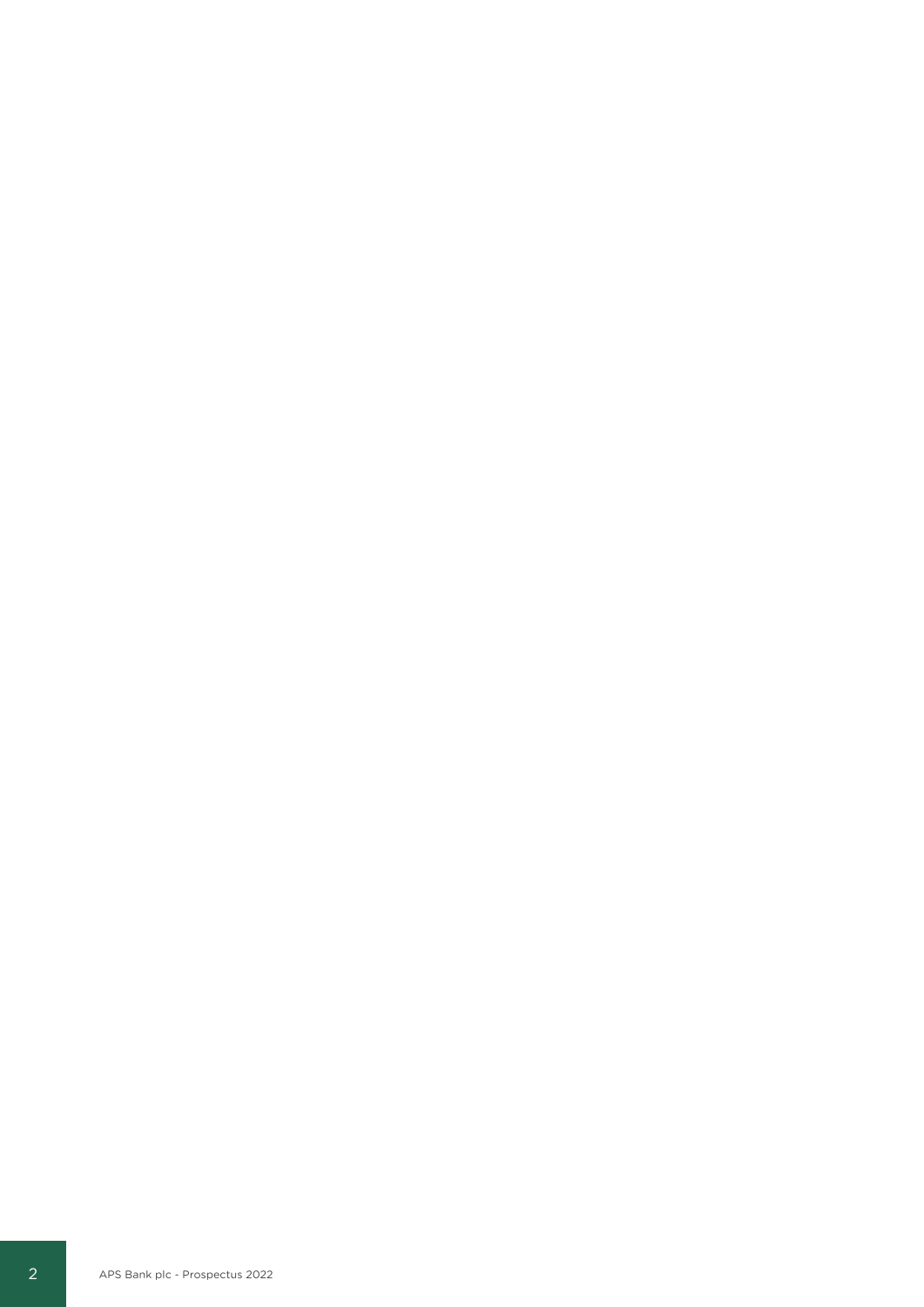# PROSPECTUS

dated 24 May 2022



a public limited liability company registered under the laws of Malta with company registration number C 2192 and with its registered office at APS Centre, Tower Street, Birkirkara BKR 4012, Malta. This Prospectus is issued in respect of:

**an offer of 100,000,000 New Shares\* at the Issue Price (with an Over-Allotment Option of an additional 10,000,000 New Shares); and the admission to listing of the entire issued share capital of the Bank on the Official List of the Malta Stock Exchange** 

 **\*inclusive of 69,681,981 New Shares to be allocated under Pre-Allocation Agreements**

#### ISIN: MT0002500115

**THIS PROSPECTUS HAS BEEN APPROVED BY THE MFSA, WHICH IS THE COMPETENT AUTHORITY IN MALTA FOR THE PURPOSES OF THE PROSPECTUS REGULATION. THE MFSA HAS ONLY APPROVED THIS PROSPECTUS AS MEETING THE STANDARDS OF COMPLETENESS, COMPREHENSIBILITY AND CONSISTENCY IMPOSED BY THE PROSPECTUS REGULATION AND SUCH APPROVAL SHOULD NOT BE CONSIDERED AS AN ENDORSEMENT OF THE BANK OR OF THE QUALITY OF THE NEW SHARES.**

**THE MFSA ACCEPTS NO RESPONSIBILITY FOR THE CONTENTS OF THIS PROSPECTUS, MAKES NO REPRESENTATIONS AS TO ITS ACCURACY OR COMPLETENESS AND EXPRESSLY DISCLAIMS ANY LIABILITY WHATSOEVER FOR ANY LOSS HOWSOEVER ARISING FROM, OR IN RELIANCE UPON, THE WHOLE OR ANY PART OF THE CONTENTS OF THIS PROSPECTUS, INCLUDING ANY LOSSES INCURRED BY INVESTING IN THE NEW SHARES.**

**PROSPECTIVE INVESTORS SHOULD ALWAYS SEEK INDEPENDENT FINANCIAL ADVICE BEFORE INVESTING IN ANY FINANCIAL INSTRUMENTS. PROSPECTIVE INVESTORS SHOULD ENSURE THAT THEY ARE AWARE OF THE POTENTIAL RISKS IN INVESTING IN THE NEW SHARES AND THAT AN INVESTMENT IN THE NEW SHARES IS SUITABLE FOR THEIR RISK PROFILE. PROSPECTIVE INVESTORS SHOULD THEREFORE MAKE THE DECISION TO INVEST ONLY AFTER CAREFUL CONSIDERATION AND CONSULTATION WITH THEIR OWN INDEPENDENT FINANCIAL ADVISORS.**



#### **Approved by the Directors of the Bank:**

 $\sim$ 

#### Martin Scicluna

as Chairman and Director of the Bank and on behalf of each of Victor E. Agius, Joseph C. Attard, Franco Azzopardi, Juanito Camilleri, Laragh Cassar, Alfred DeMarco, Victor Gusman, and Michael Pace Ross.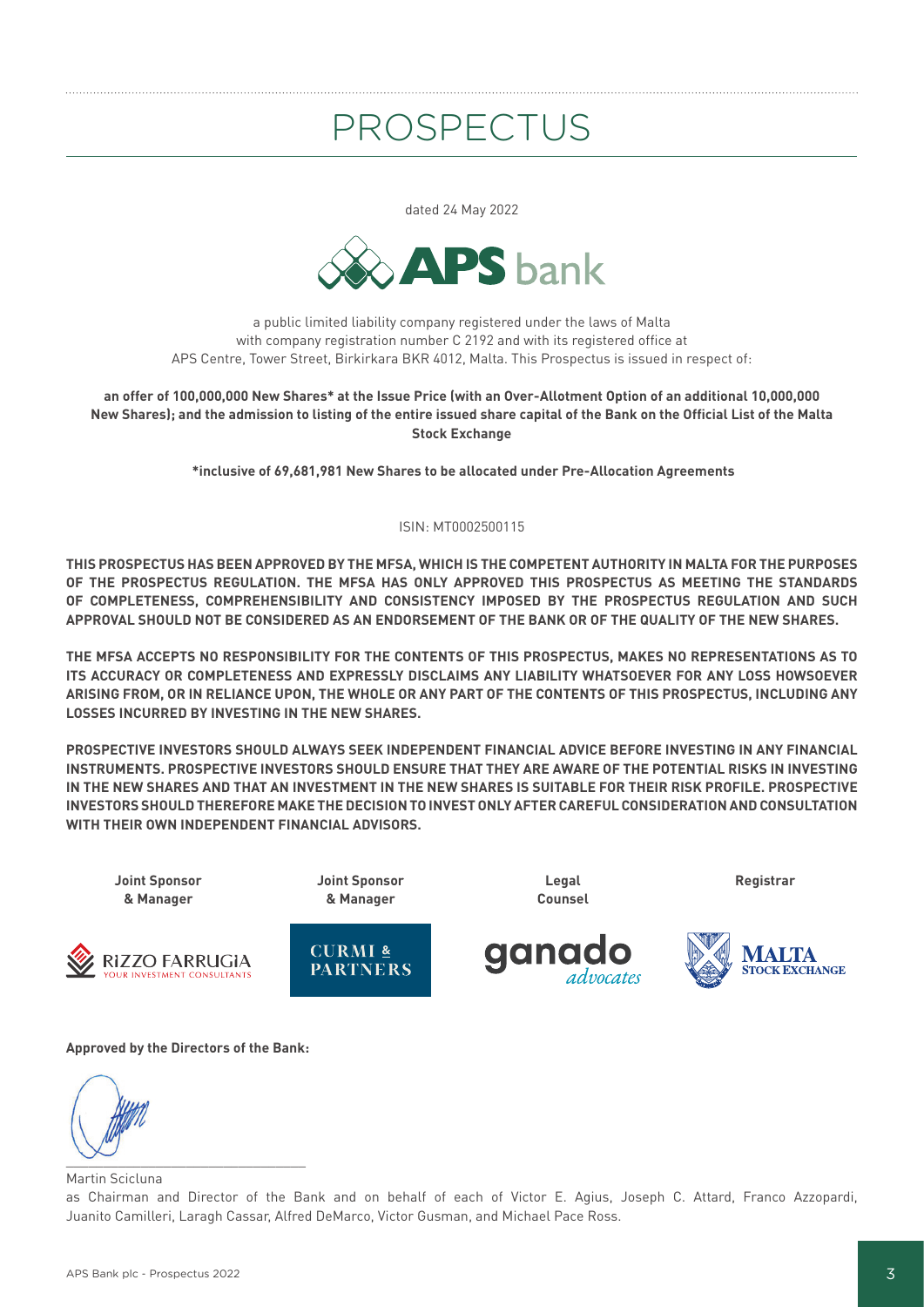THIS PROSPECTUS CONTAINS INFORMATION ON THE BANK AND THE SHARE ISSUE IN ACCORDANCE WITH THE REQUIREMENTS OF THE CAPITAL MARKETS RULES, THE COMPANIES ACT AND THE PROSPECTUS REGULATION.

THIS PROSPECTUS HAS BEEN FILED WITH THE MFSA, AS COMPETENT AUTHORITY, IN SATISFACTION OF THE CAPITAL MARKETS RULES, WITH THE MALTA STOCK EXCHANGE IN SATISFACTION OF THE MALTA STOCK EXCHANGE BYE-LAWS AND WITH THE MALTA BUSINESS REGISTRY IN ACCORDANCE WITH THE COMPANIES ACT. THIS PROSPECTUS IS PUBLISHED IN ELECTRONIC FORM ON THE WEBSITE OF THE COMPETENT AUTHORITY, ON THE BANK'S WEBSITE AND IS ALSO AVAILABLE, IN PRINTED FORM, FREE OF CHARGE, FROM THE REGISTERED OFFICE OF THE BANK AND THE AUTHORISED INTERMEDIARIES.

# **THE COMPETENT AUTHORITY HAS AUTHORISED THE ADMISSIBILITY OF THE SHARES TO LISTING ON THE OFFICIAL LIST OF THE MALTA STOCK EXCHANGE, WHICH MEANS THAT THE SHARES ARE IN COMPLIANCE WITH THE CAPITAL MARKETS RULES. IN PROVIDING THIS AUTHORISATION, THE COMPETENT AUTHORITY DOES NOT GIVE ANY CERTIFICATION REGARDING THE POTENTIAL RISKS OF INVESTING IN THE NEW SHARES AND SUCH AUTHORISATION SHOULD NOT BE DEEMED OR CONSTRUED AS A REPRESENTATION OR WARRANTY AS TO THE SAFETY OF INVESTING IN THE NEW SHARES.**

INVESTING IN THE NEW SHARES INVOLVES CERTAIN RISKS AND SPECIAL CONSIDERATIONS. A NUMBER OF RISK FACTORS RELATING TO THE BANK AND THE NEW SHARES ARE SET OUT IN SECTION 1 BELOW, AND PROSPECTIVE INVESTORS ARE ENCOURAGED TO READ THEM CAREFULLY. PROSPECTIVE INVESTORS ARE ENCOURAGED TO SEEK ADVICE FROM A LICENSED STOCKBROKER OR AN INVESTMENT ADVISOR LICENSED UNDER THE INVESTMENT SERVICES ACT.

**INFORMATION FOR DISTRIBUTORS – SOLELY FOR THE PURPOSES OF THE PRODUCT GOVERNANCE REQUIREMENTS CONTAINED WITHIN: (A) MIFID II; (B) ARTICLES 9 AND 10 OF COMMISSION DELEGATED DIRECTIVE (EU) 2017/593 SUPPLEMENTING MIFID II; AND (C) LOCAL IMPLEMENTING MEASURES (TOGETHER, THE "MIFID II PRODUCT GOVERNANCE REQUIREMENTS"), AND DISCLAIMING ALL AND ANY LIABILITY (OTHER THAN THAT WHICH CANNOT BE EXCLUDED AT LAW), WHETHER ARISING IN TORT, CONTRACT OR OTHERWISE, WHICH ANY "MANUFACTURER" (FOR THE PURPOSES OF THE MIFID II PRODUCT GOVERNANCE REQUIREMENTS) MAY OTHERWISE HAVE WITH RESPECT THERETO, THE NEW SHARES HAVE BEEN SUBJECT TO A PRODUCT APPROVAL PROCESS, WHICH HAS DETERMINED THAT THE NEW SHARES ARE: (I) COMPATIBLE WITH AN END TARGET MARKET OF (A) RETAIL INVESTORS, (B) INVESTORS WHO MEET THE CRITERIA OF PROFESSIONAL CLIENTS AND (C) ELIGIBLE COUNTERPARTIES, EACH AS DEFINED IN MIFID II; AND (II) ELIGIBLE FOR DISTRIBUTION THROUGH ALL DISTRIBUTION CHANNELS AS ARE PERMITTED BY MIFID II (THE "TARGET MARKET ASSESSMENT"). NOTWITHSTANDING THE TARGET MARKET ASSESSMENT, DISTRIBUTORS SHOULD NOTE THAT: THE PRICE OF THE NEW SHARES MAY DECLINE AND INVESTORS COULD LOSE ALL OR PART OF THEIR INVESTMENT; THE NEW SHARES OFFER NO GUARANTEED INCOME AND NO CAPITAL PROTECTION; AND AN INVESTMENT IN THE NEW SHARES IS COMPATIBLE ONLY WITH INVESTORS WHO DO NOT NEED A GUARANTEED INCOME OR CAPITAL PROTECTION, WHO (EITHER ALONE OR IN CONJUNCTION WITH AN APPROPRIATE FINANCIAL OR OTHER ADVISER) ARE CAPABLE OF EVALUATING THE MERITS AND RISKS OF SUCH AN INVESTMENT AND WHO HAVE SUFFICIENT RESOURCES TO BE ABLE TO BEAR ANY LOSSES THAT MAY RESULT THEREFROM. FOR THE AVOIDANCE OF DOUBT, THE TARGET MARKET ASSESSMENT DOES NOT CONSTITUTE: (A) AN ASSESSMENT OF SUITABILITY OR APPROPRIATENESS FOR THE PURPOSES OF MIFID II; OR (B) A RECOMMENDATION TO ANY INVESTOR OR GROUP OF INVESTORS TO INVEST IN, OR PURCHASE, OR TAKE ANY OTHER ACTION WHATSOEVER WITH RESPECT TO THE NEW SHARES. EACH DISTRIBUTOR IS RESPONSIBLE FOR UNDERTAKING ITS OWN TARGET MARKET ASSESSMENT IN RESPECT OF THE NEW SHARES AND DETERMINING APPROPRIATE DISTRIBUTION CHANNELS.**

THE BANK CONFIRMS THAT (I) THIS PROSPECTUS CONTAINS ALL MATERIAL INFORMATION WITH RESPECT TO THE BANK AND THE NEW SHARES; (II) THE INFORMATION CONTAINED HEREIN IN RESPECT OF THE BANK AND THE NEW SHARES IS ACCURATE IN ALL MATERIAL RESPECTS AND IS NOT MISLEADING; (III) ANY OPINIONS AND INTENTIONS EXPRESSED HEREIN ARE HONESTLY HELD AND BASED ON REASONABLE ASSUMPTIONS; (IV) THERE ARE NO OTHER FACTS, THE OMISSION OF WHICH WOULD MAKE ANY STATEMENT, WHETHER FACT OR OPINION, IN THIS PROSPECTUS MISLEADING IN ANY MATERIAL RESPECT; AND (V) ALL REASONABLE ENQUIRIES HAVE BEEN MADE TO ASCERTAIN ALL FACTS AND TO VERIFY THE ACCURACY OF ALL STATEMENTS CONTAINED HEREIN.

NO PERSON HAS BEEN AUTHORISED TO GIVE ANY INFORMATION, ISSUE ANY ADVERTISEMENT OR MAKE ANY REPRESENTATION WHICH IS NOT CONTAINED OR CONSISTENT WITH THIS PROSPECTUS OR ANY OTHER DOCUMENT PRODUCED IN RELATION TO THE BANK AND/OR THE SHARE ISSUE AND, IF GIVEN OR MADE, SUCH INFORMATION, ADVERTISEMENT OR REPRESENTATION MUST NOT BE RELIED UPON AS HAVING BEEN AUTHORISED BY THE BANK.

ALL THE ADVISORS TO THE BANK HAVE ACTED AND ARE ACTING EXCLUSIVELY FOR THE BANK IN RELATION TO THIS PROSPECTUS AND HAVE NO CONTRACTUAL, FIDUCIARY OR OTHER OBLIGATION OR RESPONSIBILITY TOWARDS ANY OTHER PERSON AND WILL ACCORDINGLY, NOT BE RESPONSIBLE TO ANY INVESTOR OR ANY OTHER PERSON WHOMSOEVER IN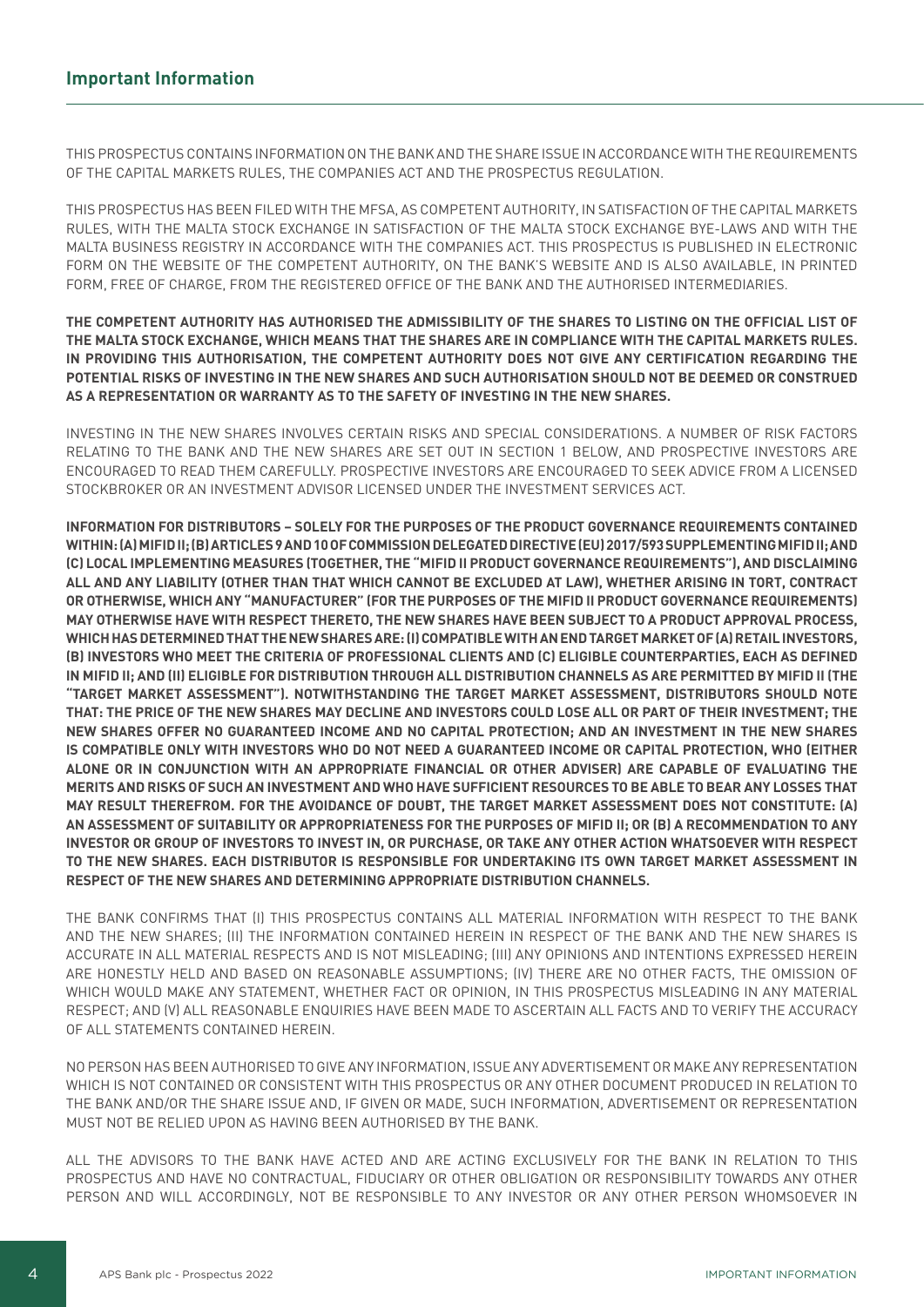RELATION TO THE CONTENTS OF, AND ANY INFORMATION CONTAINED IN, THE PROSPECTUS, ITS COMPLETENESS OR ACCURACY OR ANY OTHER STATEMENT MADE IN CONNECTION THEREWITH. ACCORDINGLY, NONE OF THE ADVISORS OR ANY PERSON MENTIONED IN THIS PROSPECTUS, OTHER THAN THE BANK, SHALL BE RESPONSIBLE FOR THE INFORMATION CONTAINED IN THIS PROSPECTUS, IN ANY SUPPLEMENT, AND IN ANY DOCUMENTS INCORPORATED BY REFERENCE, AND ACCORDINGLY, TO THE EXTENT PERMITTED BY THE LAWS OF ANY RELEVANT JURISDICTION, NONE OF THESE PERSONS ACCEPT ANY RESPONSIBILITY AS TO THE ACCURACY AND COMPLETENESS OF THE INFORMATION CONTAINED IN ANY OF THESE DOCUMENTS.

EACH PERSON RECEIVING THIS PROSPECTUS ACKNOWLEDGES THAT SUCH PERSON HAS NOT RELIED ON ANY OF THE ADVISORS IN CONNECTION WITH ITS INVESTIGATION OF THE ACCURACY OF SUCH INFORMATION OR ITS INVESTMENT DECISION AND EACH PERSON MUST RELY ON (A) ITS OWN EVALUATION OF THE BANK AND THE NEW SHARES AND THE MERITS AND RISKS INVOLVED IN INVESTING IN THE NEW SHARES AND (B) THEIR OWN PROFESSIONAL ADVISORS, AS TO LEGAL, TAX, INVESTMENT OR ANY OTHER RELATED MATTERS CONCERNING THE BANK AND WHETHER TO ACQUIRE THE NEW SHARES.

PROSPECTIVE INVESTORS SHOULD NOT TREAT THE CONTENTS OF THE PROSPECTUS AS ADVICE RELATING TO LEGAL, TAXATION, INVESTMENT OR ANY OTHER MATTERS AND SHOULD INFORM THEMSELVES, IN CONSULTATION WITH THEIR INDEPENDENT PROFESSIONAL ADVISORS ON: (A) THE LEGAL, TAX, FINANCIAL AND OTHER REQUIREMENTS FOR THE PURCHASE, HOLDING, TRANSFER OR OTHER DISPOSAL OF SHARES IN THE COUNTRIES OF THEIR NATIONALITY, RESIDENCE OR DOMICILE; (B) ANY FOREIGN EXCHANGE RESTRICTIONS APPLICABLE TO THE PURCHASE, HOLDING, TRANSFER OR OTHER DISPOSAL OF SHARES WHICH THEY MIGHT ENCOUNTER; AND (C) THE INCOME AND OTHER TAX CONSEQUENCES WHICH MAY APPLY IN THEIR OWN COUNTRIES AS A RESULT OF THE PURCHASE, HOLDING, TRANSFER OR OTHER DISPOSAL OF SHARES.

THE PROSPECTUS AND/OR ANY OTHER DOCUMENT PRODUCED IN RELATION TO THE BANK, AND/OR THE NEW SHARES AND/ OR THE DELIVERY OF ANY NEW SHARES MAY NOT BE TAKEN AS AN IMPLICATION THAT: (I) THE INFORMATION CONTAINED IN SUCH DOCUMENTS IS ACCURATE AND COMPLETE SUBSEQUENT TO THEIR RESPECTIVE DATES OF ISSUE; (II) THERE HAS BEEN NO ADVERSE CHANGE IN THE FINANCIAL CONDITION OF THE BANK SINCE SUCH DATES; OR (III) ANY OTHER INFORMATION SUPPLIED IN CONNECTION WITH THE MATTERS CONTAINED IN THIS PROSPECTUS IS ACCURATE AT ANY TIME SUBSEQUENT TO THE DATE ON WHICH IT IS SUPPLIED OR, IF DIFFERENT, THE DATE INDICATED IN THE DOCUMENT CONTAINING THE SAME.

THIS PROSPECTUS DOES NOT CONSTITUTE, AND MAY NOT BE USED FOR THE PURPOSES OF AN OFFER, INVITATION OR SOLICITATION TO ANY PERSON: (I) IN ANY JURISDICTION IN WHICH SUCH OFFER, INVITATION OR SOLICITATION IS NOT AUTHORISED; (II) IN ANY JURISDICTION IN WHICH ANY PERSON MAKING SUCH OFFER, INVITATION OR SOLICITATION IS NOT QUALIFIED TO DO SO; OR (III) TO WHOM IT IS UNLAWFUL TO MAKE SUCH OFFER, INVITATION OR SOLICITATION. THE DISTRIBUTION OF THIS PROSPECTUS IN CERTAIN JURISDICTIONS MAY BE RESTRICTED AND ACCORDINGLY, PERSONS INTO WHOSE POSSESSION IT IS RECEIVED ARE REQUIRED TO INFORM THEMSELVES ABOUT, AND TO OBSERVE, SUCH RESTRICTIONS.

THE SHARES, ALL THE RIGHTS AND OBLIGATIONS OF THE SHAREHOLDERS AND THE BANK, AND ANY NON-CONTRACTUAL OBLIGATIONS ARISING OUT OF, OR IN CONNECTION WITH, THE SHARES SHALL BE GOVERNED BY AND CONSTRUED IN ACCORDANCE WITH MALTESE LAW. THE COURTS OF MALTA SHALL HAVE EXCLUSIVE JURISDICTION TO SETTLE ANY DISPUTES THAT MAY ARISE OUT OF OR IN CONNECTION WITH THE SHARES, ALL THE RIGHTS AND OBLIGATIONS OF THE SHAREHOLDERS AND/OR THE BANK, AND ANY NON-CONTRACTUAL OBLIGATIONS ARISING OUT OF OR IN CONNECTION WITH THE SHARES.

THIS PROSPECTUS IS TO BE READ IN ITS ENTIRETY AND CONSTRUED IN CONJUNCTION WITH ANY SUPPLEMENT HERETO AND ANY DOCUMENTS THAT ARE INCORPORATED HEREIN BY REFERENCE.

**STATEMENTS MADE IN THIS DOCUMENT ARE (EXCEPT WHERE OTHERWISE STATED) BASED ON THE LAW AND PRACTICE CURRENTLY IN FORCE IN MALTA AND ARE SUBJECT TO CHANGES THERETO.** 

**THE VALUE OF INVESTMENTS CAN GO UP OR DOWN AND PAST PERFORMANCE IS NOT NECESSARILY INDICATIVE OF FUTURE PERFORMANCE. PROSPECTIVE INVESTORS SHOULD CAREFULLY CONSIDER ALL THE INFORMATION CONTAINED IN THE PROSPECTUS AS A WHOLE AND SHOULD CONSULT THEIR OWN INDEPENDENT FINANCIAL AND OTHER PROFESSIONAL ADVISORS.**

**THIS PROSPECTUS IS VALID FOR A PERIOD OF 12 MONTHS FROM THE DATE HEREOF. THE OBLIGATION TO SUPPLEMENT THE PROSPECTUS IN THE EVENT OF SIGNIFICANT NEW FACTORS, MATERIAL MISTAKES OR MATERIAL INACCURACIES WILL NO LONGER APPLY WHEN THE PROSPECTUS IS NO LONGER VALID.**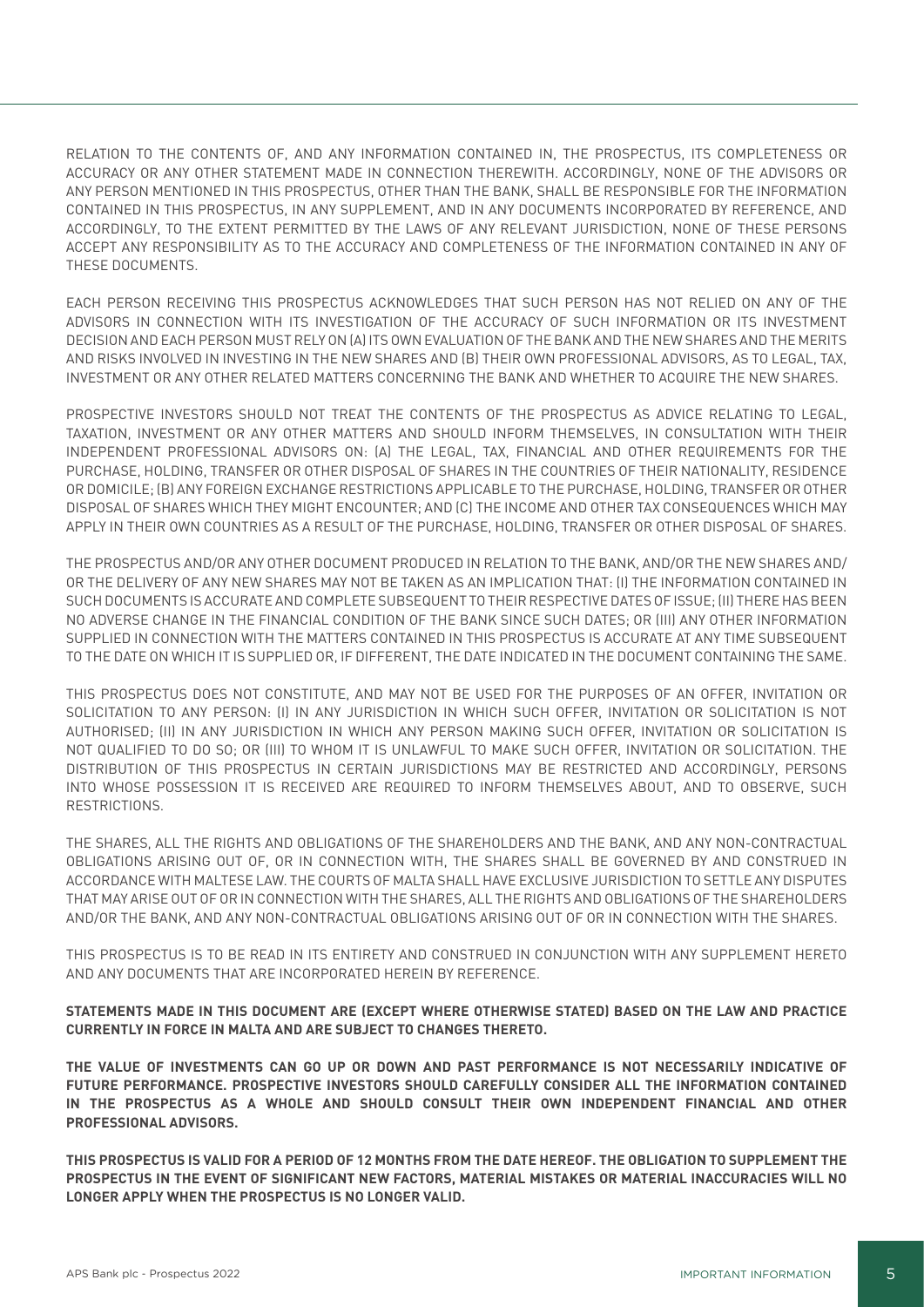# Table of Contents

| 08<br><b>Definitions</b><br>16<br><b>Summary</b><br>23<br><b>1. RISK FACTORS</b><br>23<br>1.1.<br>General<br>23<br>1.2.<br>Forward-Looking Statements<br>23<br>1.3.<br>Risks Relating to the Bank and the Group<br>27<br>1.4.<br>Risks Relating to the New Shares<br>30<br>2. PERSONS RESPONSIBLE, AUTHORISATION OF PROSPECTUS AND CONSENT FOR USE<br>30<br>2.1.<br>Persons Responsible<br>30<br>2.2.<br><b>Authorisation Statement</b><br>30<br>2.3.<br>Consent for Use of Prospectus<br>31<br>3. ADVISORS AND STATUTORY AUDITORS<br>31<br>3.1.<br>Advisors<br>31<br>3.2.<br><b>Statutory Auditors</b><br>32<br><b>4. THE BANK</b><br>32<br>4.1.<br>General Information<br>32<br>4.2.<br><b>Group Organisational Structure</b><br>33<br>4.3.<br>Business Overview of the Bank<br>39<br>4.4.<br>Investments<br>39<br>4.5.<br><b>Regulatory Environment</b><br>45<br>4.6.<br>Employees<br>46<br>4.7.<br><b>Material Contracts</b><br>46<br>4.8.<br>Dividend policy<br>4.9.<br>Legal and arbitration proceedings<br>46<br><b>5. FINANCIAL INFORMATION</b><br>47<br>5.1.<br><b>Historical Financial Information</b><br>$47$<br>5.2.<br>52<br><b>Capital Resources</b><br>55<br>5.3.<br><b>Related Party Transactions</b><br>6. ADMINISTRATIVE, MANAGEMENT AND SUPERVISORY BODIES<br>59<br>59<br>6.1.<br>The Board of Directors<br>6.2.<br>Curriculum Vitae of the Directors<br>60<br>6.3.<br>62<br><b>Company Secretary</b><br>62<br>6.4.<br>Senior Management<br>6.5.<br>Declarations<br>65<br>6.6.<br>Conflicts of Interest<br>65<br>6.7.<br>65<br>Remuneration and benefits<br>6.8.<br>Board Committees and Corporate Governance<br>66<br>6.9.<br>69<br>Compliance with Corporate Governance Requirements<br>69<br>7. SHARE CAPITAL STRUCTURE AND MAJOR SHAREHOLDERS<br>69<br>7.1.<br>Share Capital Structure<br>7.2.<br>69<br>History of Share Capital<br>7.3.<br>69<br>Major Shareholders | <b>Important Information</b> |  | 04 |
|---------------------------------------------------------------------------------------------------------------------------------------------------------------------------------------------------------------------------------------------------------------------------------------------------------------------------------------------------------------------------------------------------------------------------------------------------------------------------------------------------------------------------------------------------------------------------------------------------------------------------------------------------------------------------------------------------------------------------------------------------------------------------------------------------------------------------------------------------------------------------------------------------------------------------------------------------------------------------------------------------------------------------------------------------------------------------------------------------------------------------------------------------------------------------------------------------------------------------------------------------------------------------------------------------------------------------------------------------------------------------------------------------------------------------------------------------------------------------------------------------------------------------------------------------------------------------------------------------------------------------------------------------------------------------------------------------------------------------------------------------------------------------------------------------------------------------------------------------------------------------------------------|------------------------------|--|----|
|                                                                                                                                                                                                                                                                                                                                                                                                                                                                                                                                                                                                                                                                                                                                                                                                                                                                                                                                                                                                                                                                                                                                                                                                                                                                                                                                                                                                                                                                                                                                                                                                                                                                                                                                                                                                                                                                                             |                              |  |    |
|                                                                                                                                                                                                                                                                                                                                                                                                                                                                                                                                                                                                                                                                                                                                                                                                                                                                                                                                                                                                                                                                                                                                                                                                                                                                                                                                                                                                                                                                                                                                                                                                                                                                                                                                                                                                                                                                                             |                              |  |    |
|                                                                                                                                                                                                                                                                                                                                                                                                                                                                                                                                                                                                                                                                                                                                                                                                                                                                                                                                                                                                                                                                                                                                                                                                                                                                                                                                                                                                                                                                                                                                                                                                                                                                                                                                                                                                                                                                                             |                              |  |    |
|                                                                                                                                                                                                                                                                                                                                                                                                                                                                                                                                                                                                                                                                                                                                                                                                                                                                                                                                                                                                                                                                                                                                                                                                                                                                                                                                                                                                                                                                                                                                                                                                                                                                                                                                                                                                                                                                                             |                              |  |    |
|                                                                                                                                                                                                                                                                                                                                                                                                                                                                                                                                                                                                                                                                                                                                                                                                                                                                                                                                                                                                                                                                                                                                                                                                                                                                                                                                                                                                                                                                                                                                                                                                                                                                                                                                                                                                                                                                                             |                              |  |    |
|                                                                                                                                                                                                                                                                                                                                                                                                                                                                                                                                                                                                                                                                                                                                                                                                                                                                                                                                                                                                                                                                                                                                                                                                                                                                                                                                                                                                                                                                                                                                                                                                                                                                                                                                                                                                                                                                                             |                              |  |    |
|                                                                                                                                                                                                                                                                                                                                                                                                                                                                                                                                                                                                                                                                                                                                                                                                                                                                                                                                                                                                                                                                                                                                                                                                                                                                                                                                                                                                                                                                                                                                                                                                                                                                                                                                                                                                                                                                                             |                              |  |    |
|                                                                                                                                                                                                                                                                                                                                                                                                                                                                                                                                                                                                                                                                                                                                                                                                                                                                                                                                                                                                                                                                                                                                                                                                                                                                                                                                                                                                                                                                                                                                                                                                                                                                                                                                                                                                                                                                                             |                              |  |    |
|                                                                                                                                                                                                                                                                                                                                                                                                                                                                                                                                                                                                                                                                                                                                                                                                                                                                                                                                                                                                                                                                                                                                                                                                                                                                                                                                                                                                                                                                                                                                                                                                                                                                                                                                                                                                                                                                                             |                              |  |    |
|                                                                                                                                                                                                                                                                                                                                                                                                                                                                                                                                                                                                                                                                                                                                                                                                                                                                                                                                                                                                                                                                                                                                                                                                                                                                                                                                                                                                                                                                                                                                                                                                                                                                                                                                                                                                                                                                                             |                              |  |    |
|                                                                                                                                                                                                                                                                                                                                                                                                                                                                                                                                                                                                                                                                                                                                                                                                                                                                                                                                                                                                                                                                                                                                                                                                                                                                                                                                                                                                                                                                                                                                                                                                                                                                                                                                                                                                                                                                                             |                              |  |    |
|                                                                                                                                                                                                                                                                                                                                                                                                                                                                                                                                                                                                                                                                                                                                                                                                                                                                                                                                                                                                                                                                                                                                                                                                                                                                                                                                                                                                                                                                                                                                                                                                                                                                                                                                                                                                                                                                                             |                              |  |    |
|                                                                                                                                                                                                                                                                                                                                                                                                                                                                                                                                                                                                                                                                                                                                                                                                                                                                                                                                                                                                                                                                                                                                                                                                                                                                                                                                                                                                                                                                                                                                                                                                                                                                                                                                                                                                                                                                                             |                              |  |    |
|                                                                                                                                                                                                                                                                                                                                                                                                                                                                                                                                                                                                                                                                                                                                                                                                                                                                                                                                                                                                                                                                                                                                                                                                                                                                                                                                                                                                                                                                                                                                                                                                                                                                                                                                                                                                                                                                                             |                              |  |    |
|                                                                                                                                                                                                                                                                                                                                                                                                                                                                                                                                                                                                                                                                                                                                                                                                                                                                                                                                                                                                                                                                                                                                                                                                                                                                                                                                                                                                                                                                                                                                                                                                                                                                                                                                                                                                                                                                                             |                              |  |    |
|                                                                                                                                                                                                                                                                                                                                                                                                                                                                                                                                                                                                                                                                                                                                                                                                                                                                                                                                                                                                                                                                                                                                                                                                                                                                                                                                                                                                                                                                                                                                                                                                                                                                                                                                                                                                                                                                                             |                              |  |    |
|                                                                                                                                                                                                                                                                                                                                                                                                                                                                                                                                                                                                                                                                                                                                                                                                                                                                                                                                                                                                                                                                                                                                                                                                                                                                                                                                                                                                                                                                                                                                                                                                                                                                                                                                                                                                                                                                                             |                              |  |    |
|                                                                                                                                                                                                                                                                                                                                                                                                                                                                                                                                                                                                                                                                                                                                                                                                                                                                                                                                                                                                                                                                                                                                                                                                                                                                                                                                                                                                                                                                                                                                                                                                                                                                                                                                                                                                                                                                                             |                              |  |    |
|                                                                                                                                                                                                                                                                                                                                                                                                                                                                                                                                                                                                                                                                                                                                                                                                                                                                                                                                                                                                                                                                                                                                                                                                                                                                                                                                                                                                                                                                                                                                                                                                                                                                                                                                                                                                                                                                                             |                              |  |    |
|                                                                                                                                                                                                                                                                                                                                                                                                                                                                                                                                                                                                                                                                                                                                                                                                                                                                                                                                                                                                                                                                                                                                                                                                                                                                                                                                                                                                                                                                                                                                                                                                                                                                                                                                                                                                                                                                                             |                              |  |    |
|                                                                                                                                                                                                                                                                                                                                                                                                                                                                                                                                                                                                                                                                                                                                                                                                                                                                                                                                                                                                                                                                                                                                                                                                                                                                                                                                                                                                                                                                                                                                                                                                                                                                                                                                                                                                                                                                                             |                              |  |    |
|                                                                                                                                                                                                                                                                                                                                                                                                                                                                                                                                                                                                                                                                                                                                                                                                                                                                                                                                                                                                                                                                                                                                                                                                                                                                                                                                                                                                                                                                                                                                                                                                                                                                                                                                                                                                                                                                                             |                              |  |    |
|                                                                                                                                                                                                                                                                                                                                                                                                                                                                                                                                                                                                                                                                                                                                                                                                                                                                                                                                                                                                                                                                                                                                                                                                                                                                                                                                                                                                                                                                                                                                                                                                                                                                                                                                                                                                                                                                                             |                              |  |    |
|                                                                                                                                                                                                                                                                                                                                                                                                                                                                                                                                                                                                                                                                                                                                                                                                                                                                                                                                                                                                                                                                                                                                                                                                                                                                                                                                                                                                                                                                                                                                                                                                                                                                                                                                                                                                                                                                                             |                              |  |    |
|                                                                                                                                                                                                                                                                                                                                                                                                                                                                                                                                                                                                                                                                                                                                                                                                                                                                                                                                                                                                                                                                                                                                                                                                                                                                                                                                                                                                                                                                                                                                                                                                                                                                                                                                                                                                                                                                                             |                              |  |    |
|                                                                                                                                                                                                                                                                                                                                                                                                                                                                                                                                                                                                                                                                                                                                                                                                                                                                                                                                                                                                                                                                                                                                                                                                                                                                                                                                                                                                                                                                                                                                                                                                                                                                                                                                                                                                                                                                                             |                              |  |    |
|                                                                                                                                                                                                                                                                                                                                                                                                                                                                                                                                                                                                                                                                                                                                                                                                                                                                                                                                                                                                                                                                                                                                                                                                                                                                                                                                                                                                                                                                                                                                                                                                                                                                                                                                                                                                                                                                                             |                              |  |    |
|                                                                                                                                                                                                                                                                                                                                                                                                                                                                                                                                                                                                                                                                                                                                                                                                                                                                                                                                                                                                                                                                                                                                                                                                                                                                                                                                                                                                                                                                                                                                                                                                                                                                                                                                                                                                                                                                                             |                              |  |    |
|                                                                                                                                                                                                                                                                                                                                                                                                                                                                                                                                                                                                                                                                                                                                                                                                                                                                                                                                                                                                                                                                                                                                                                                                                                                                                                                                                                                                                                                                                                                                                                                                                                                                                                                                                                                                                                                                                             |                              |  |    |
|                                                                                                                                                                                                                                                                                                                                                                                                                                                                                                                                                                                                                                                                                                                                                                                                                                                                                                                                                                                                                                                                                                                                                                                                                                                                                                                                                                                                                                                                                                                                                                                                                                                                                                                                                                                                                                                                                             |                              |  |    |
|                                                                                                                                                                                                                                                                                                                                                                                                                                                                                                                                                                                                                                                                                                                                                                                                                                                                                                                                                                                                                                                                                                                                                                                                                                                                                                                                                                                                                                                                                                                                                                                                                                                                                                                                                                                                                                                                                             |                              |  |    |
|                                                                                                                                                                                                                                                                                                                                                                                                                                                                                                                                                                                                                                                                                                                                                                                                                                                                                                                                                                                                                                                                                                                                                                                                                                                                                                                                                                                                                                                                                                                                                                                                                                                                                                                                                                                                                                                                                             |                              |  |    |
|                                                                                                                                                                                                                                                                                                                                                                                                                                                                                                                                                                                                                                                                                                                                                                                                                                                                                                                                                                                                                                                                                                                                                                                                                                                                                                                                                                                                                                                                                                                                                                                                                                                                                                                                                                                                                                                                                             |                              |  |    |
|                                                                                                                                                                                                                                                                                                                                                                                                                                                                                                                                                                                                                                                                                                                                                                                                                                                                                                                                                                                                                                                                                                                                                                                                                                                                                                                                                                                                                                                                                                                                                                                                                                                                                                                                                                                                                                                                                             |                              |  |    |
|                                                                                                                                                                                                                                                                                                                                                                                                                                                                                                                                                                                                                                                                                                                                                                                                                                                                                                                                                                                                                                                                                                                                                                                                                                                                                                                                                                                                                                                                                                                                                                                                                                                                                                                                                                                                                                                                                             |                              |  |    |
|                                                                                                                                                                                                                                                                                                                                                                                                                                                                                                                                                                                                                                                                                                                                                                                                                                                                                                                                                                                                                                                                                                                                                                                                                                                                                                                                                                                                                                                                                                                                                                                                                                                                                                                                                                                                                                                                                             |                              |  |    |
|                                                                                                                                                                                                                                                                                                                                                                                                                                                                                                                                                                                                                                                                                                                                                                                                                                                                                                                                                                                                                                                                                                                                                                                                                                                                                                                                                                                                                                                                                                                                                                                                                                                                                                                                                                                                                                                                                             |                              |  |    |
|                                                                                                                                                                                                                                                                                                                                                                                                                                                                                                                                                                                                                                                                                                                                                                                                                                                                                                                                                                                                                                                                                                                                                                                                                                                                                                                                                                                                                                                                                                                                                                                                                                                                                                                                                                                                                                                                                             |                              |  |    |
|                                                                                                                                                                                                                                                                                                                                                                                                                                                                                                                                                                                                                                                                                                                                                                                                                                                                                                                                                                                                                                                                                                                                                                                                                                                                                                                                                                                                                                                                                                                                                                                                                                                                                                                                                                                                                                                                                             |                              |  |    |
|                                                                                                                                                                                                                                                                                                                                                                                                                                                                                                                                                                                                                                                                                                                                                                                                                                                                                                                                                                                                                                                                                                                                                                                                                                                                                                                                                                                                                                                                                                                                                                                                                                                                                                                                                                                                                                                                                             |                              |  |    |
|                                                                                                                                                                                                                                                                                                                                                                                                                                                                                                                                                                                                                                                                                                                                                                                                                                                                                                                                                                                                                                                                                                                                                                                                                                                                                                                                                                                                                                                                                                                                                                                                                                                                                                                                                                                                                                                                                             |                              |  |    |
|                                                                                                                                                                                                                                                                                                                                                                                                                                                                                                                                                                                                                                                                                                                                                                                                                                                                                                                                                                                                                                                                                                                                                                                                                                                                                                                                                                                                                                                                                                                                                                                                                                                                                                                                                                                                                                                                                             |                              |  |    |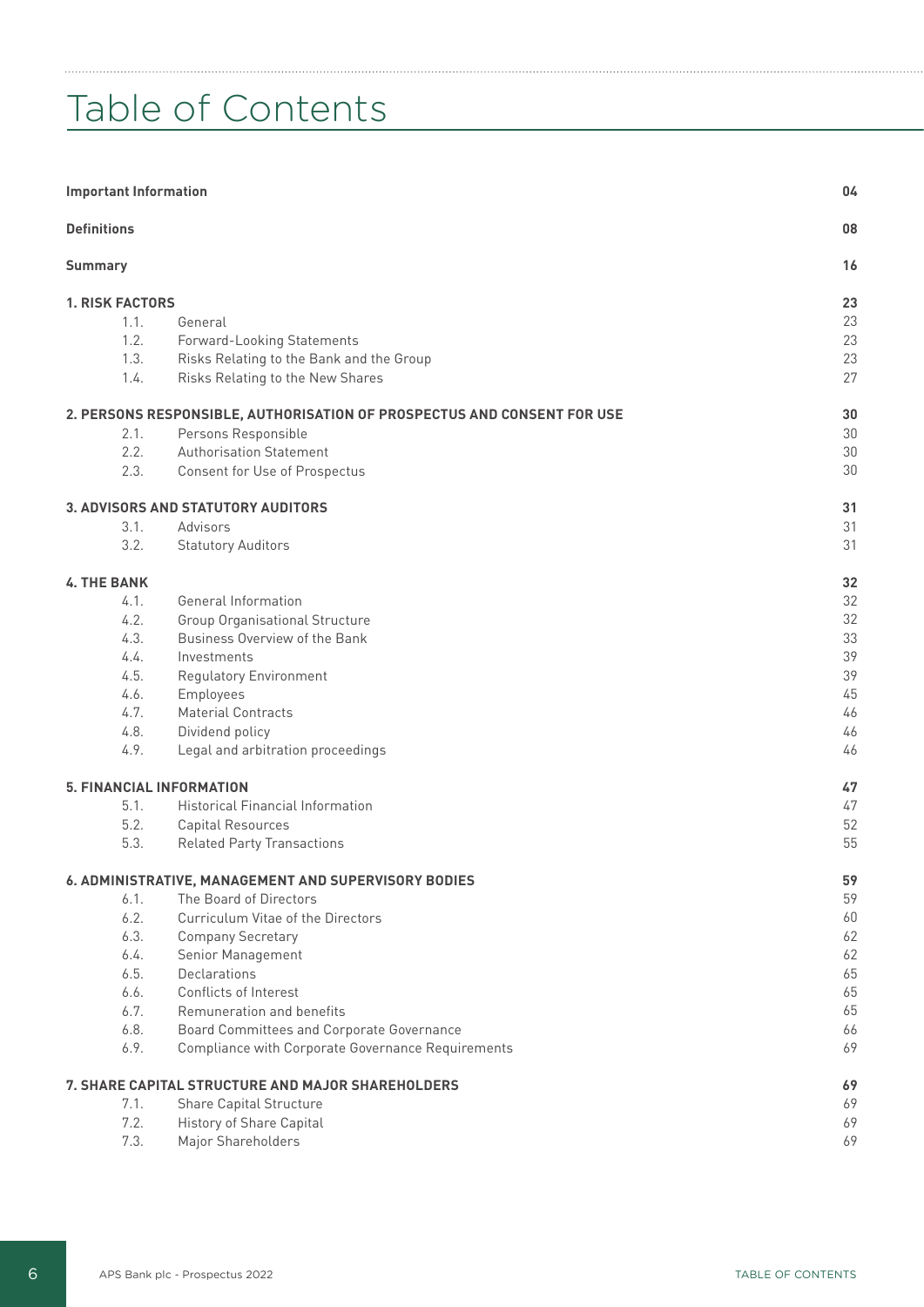|                     | 8. USE OF PROCEEDS AND OTHER KEY INFORMATION                                  | 70 |
|---------------------|-------------------------------------------------------------------------------|----|
| 8.1.                | Use of proceeds and reasons for the Share Issue                               | 70 |
| 8.2.                | Interest of persons involved in the Share Issue                               | 70 |
| 8.3.                | Authorisations and admissibility to listing                                   | 71 |
| 8.4.                | Dilution                                                                      | 71 |
| 8.5.                | Professional fees related to Share Issue                                      | 71 |
| 8.6.                | Intention to acquire                                                          | 71 |
|                     | 9. INFORMATION ABOUT THE SHARES TO BE ADMITTED TO TRADING                     | 72 |
| 9.1.                | General                                                                       | 72 |
| 9.2.                | Rights attaching to the New Shares                                            | 72 |
|                     | 10. TERMS AND CONDITIONS OF THE SHARE ISSUE                                   | 73 |
| 10.1.               | General Information on the Share Issue                                        | 73 |
| 10.2.               | <b>Plan of Distribution and Allotment</b>                                     | 74 |
| 10.3.               | Eligible investors                                                            | 75 |
| 10.4.               | <b>Allocation Policy</b>                                                      | 76 |
| 10.5.               | Selling Commission                                                            | 76 |
| 10.6.               | Withdrawal Rights                                                             | 76 |
| 10.7.               | Indicative Timetable                                                          | 76 |
| 10.8.               | Terms and Conditions of the Share Issue                                       | 77 |
| <b>11. TAXATION</b> |                                                                               | 81 |
| 11.1.               | Taxation status of the Bank                                                   | 81 |
| 11.2.               | Tax on dividends                                                              | 81 |
| 11.3.               | Tax on capital gains                                                          | 81 |
| 11.4.               | Duty on documents and transfers                                               | 81 |
| 11.5.               | Exchange of information                                                       | 81 |
| 11.6.               | The Common Reporting Standard and the Directive on Administrative Cooperation | 82 |
| 11.7.               | Foreign Account Tax Compliance Act                                            | 82 |
|                     | <b>12. THIRD PARTY INFORMATION AND STATEMENTS BY EXPERTS</b>                  | 83 |
|                     | <b>13. DOCUMENTS AVAILABLE FOR INSPECTION</b>                                 | 83 |
|                     | <b>ANNEX A: LIST OF DIRECTORSHIPS</b>                                         | 84 |
|                     |                                                                               |    |
|                     | <b>ANNEX B: LIST OF AUTHORISED INTERMEDIARIES</b>                             | 87 |
|                     | <b>ANNEX C: SPECIMEN APPLICATION FORMS</b>                                    | 88 |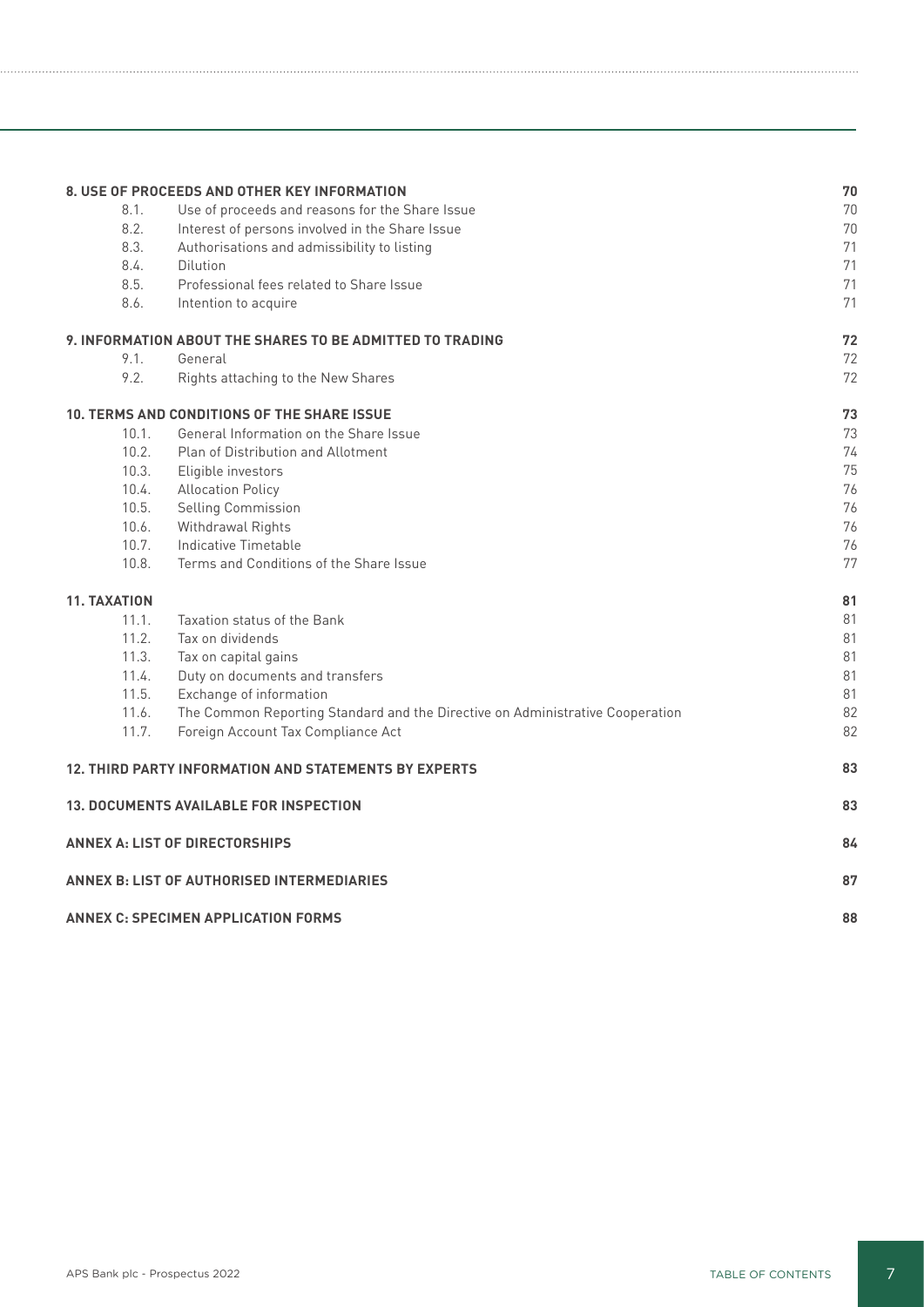# **Definitions**

The following words and expressions shall bear the following meanings, except where the context otherwise requires:

| <b>Abbey Holdings Limited</b>    | Abbey Holdings Limited, a private limited liability company registered under the<br>laws of Malta with company registration number C 8102, with its registered office<br>at 6, Lion Street, Floriana FRN 1514, Malta;                                                                                                                                                                                                                                |
|----------------------------------|------------------------------------------------------------------------------------------------------------------------------------------------------------------------------------------------------------------------------------------------------------------------------------------------------------------------------------------------------------------------------------------------------------------------------------------------------|
| <b>Additional Tier 1 Capital</b> | the term used in the CRD IV and in the CRR to denote capital of the Bank maintained<br>in terms of article 61 of the CRR and consisting of Additional Tier 1 items in terms<br>of article 51 of the CRR, or, if such term is no longer used, any equivalent or<br>successor term, whether in the same law or regulations or in any other law or<br>regulation applicable to the Bank from time to time;                                              |
| <b>Applicant/s</b>               | an applicant for New Shares;                                                                                                                                                                                                                                                                                                                                                                                                                         |
| <b>Application</b>               | any application/s to subscribe for New Shares made by an Applicant/s;                                                                                                                                                                                                                                                                                                                                                                                |
| <b>Application Forms</b>         | the forms of application for subscription for New Shares, specimens of which are<br>contained in Annex C of this Prospectus;                                                                                                                                                                                                                                                                                                                         |
| <b>APS Funds SICAV</b>           | APS Funds SICAV plc, a multi-fund investment company with variable share capital<br>registered under the laws of Malta with company registration number SV 78, with<br>its registered office at APS Centre, Tower Street, Birkirkara BKR 4012, Malta, and<br>licensed by the MFSA as a UCITS (an 'Undertaking for the Collective Investment in<br>Transferable Securities') Collective Investment Scheme in terms of the Investment<br>Services Act; |
| <b>AROM Holdings Limited</b>     | AROM Holdings Limited, a private limited liability company registered under the<br>laws of Malta with company registration number C 40389, with its registered office<br>at Archbishop's Curia, St. Calcedonius Square, Floriana FRN 1535, Malta;                                                                                                                                                                                                    |
| <b>Authorised Intermediary</b>   | each of the licensed stockbrokers and financial intermediaries listed in Annex B to<br>this Prospectus;                                                                                                                                                                                                                                                                                                                                              |
| <b>Bank</b>                      | APS Bank plc, a public limited liability company registered under the laws of Malta<br>with company registration number C 2192, with its registered office at APS Centre,<br>Tower Street, Birkirkara BKR 4012, Malta and licensed by the MFSA as a credit<br>institution in terms of the Banking Act;                                                                                                                                               |
| <b>Banking Act</b>               | the Banking Act, Chapter 371 of the laws of Malta, as may be amended<br>from time to time:                                                                                                                                                                                                                                                                                                                                                           |
| <b>Board</b>                     | the board of directors of the Bank:                                                                                                                                                                                                                                                                                                                                                                                                                  |
| <b>Bonds</b>                     | the 3.25% unsecured subordinated bonds due 2025-2030 (ISIN: MT0002501204)<br>issued by the Bank in terms of a prospectus dated 2 November 2020;                                                                                                                                                                                                                                                                                                      |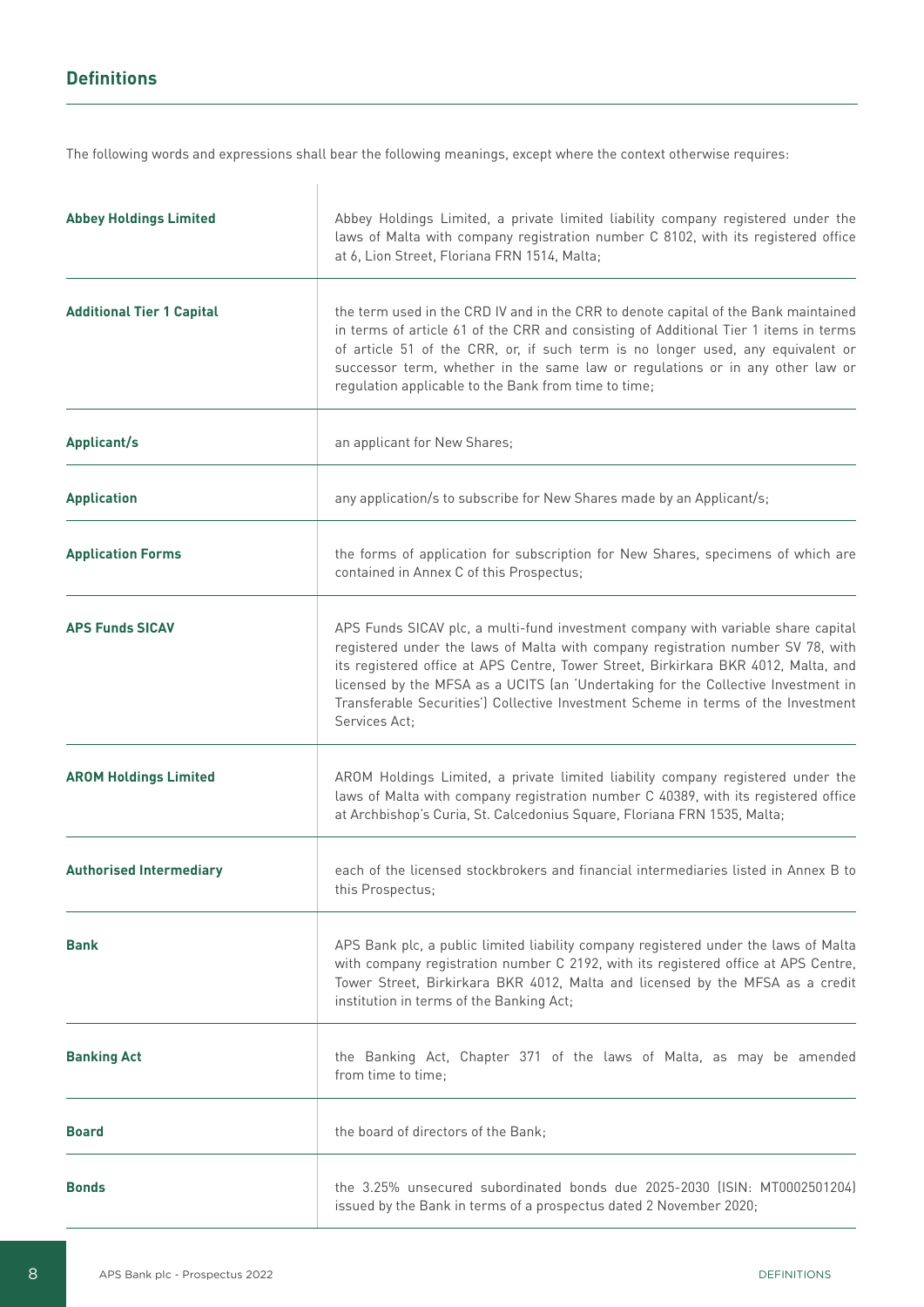| <b>Bondholder</b>                | any holder of Bonds registered on the appropriate register of bondholders as at<br>the Cut-Off Date;                                                                                                                                                                                                                                                                                                                                                                                                              |
|----------------------------------|-------------------------------------------------------------------------------------------------------------------------------------------------------------------------------------------------------------------------------------------------------------------------------------------------------------------------------------------------------------------------------------------------------------------------------------------------------------------------------------------------------------------|
| <b>BRRD</b>                      | Directive 2014/59/EU of the European Parliament and of the Council of 15 May<br>2014 establishing a framework for the recovery and resolution of credit institutions<br>and investment firms and amending Council Directive 82/891/EEC, and Directives<br>2001/24/EC, 2002/47/EC, 2004/25/EC, 2005/56/EC, 2007/36/EC, 2011/35/EU,<br>2012/30/EU and 2013/36/EU, and Regulations (EU) No 1093/2010 and (EU) No<br>648/2012, of the European Parliament and of the Council, as may be amended<br>from time to time; |
| <b>BRRD II</b>                   | Directive (EU) 2019/879 of the European Parliament and of the Council of 20<br>May 2019 amending Directive 2014/59/EU as regards the loss-absorbing and<br>recapitalisation capacity of credit institutions and investment firms and Directive<br>98/26/EC, as may be amended from time to time;                                                                                                                                                                                                                  |
| <b>Business Day</b>              | any day from Monday to Friday, on which commercial banks in Malta settle payments<br>and are open for normal banking business (with the exclusion of Saturdays);                                                                                                                                                                                                                                                                                                                                                  |
| <b>Capital Markets Rules</b>     | the capital markets rules issued by the Competent Authority in terms of the<br>Financial Markets Act, as may be amended from time to time;                                                                                                                                                                                                                                                                                                                                                                        |
| CET <sub>1</sub>                 | the term used in the CRD IV and in the CRR to denote capital of the Bank maintained<br>in terms of article 50 of the CRR and consisting of Common Equity Tier 1 items in<br>terms of article 26 of the CRR, or, if such term is no longer used, any equivalent<br>or successor term, whether in the same law or regulations or in any other law or<br>regulation applicable to the Bank from time to time;                                                                                                        |
| <b>Companies Act</b>             | the Companies Act, Chapter 386 of the laws of Malta, as may be amended<br>from time to time;                                                                                                                                                                                                                                                                                                                                                                                                                      |
| <b>Competent Authority</b>       | the MFSA in its capacity as the competent authority in terms of the Financial<br>Markets Act, whereby it is authorised to approve prospectuses, admissibility to<br>listing and to monitor and supervise local regulated markets and participants<br>thereof falling within the regulatory and supervisory remit of the MFSA;                                                                                                                                                                                     |
| <b>Corporate Governance Code</b> | the Code of Principles of Good Corporate Governance set out as Appendix 5.1 to<br>Chapter 5 of the Capital Markets Rules;                                                                                                                                                                                                                                                                                                                                                                                         |
| <b>CRD IV</b>                    | Directive 2013/36/EU of the European Parliament and of the Council of 26 June<br>2013 on access to the activity of credit institutions and the prudential supervision<br>of credit institutions and investment firms, amending Directive 2002/87/EC and<br>repealing Directives 2006/48/EC and 2006/49/EC, as may be amended from time to<br>time (including by CRD V);                                                                                                                                           |
| <b>CRD IV Package</b>            | the CRD IV and the CRR;                                                                                                                                                                                                                                                                                                                                                                                                                                                                                           |
| <b>CRD Packages</b>              | the CRD IV Package and the CRD V Package;                                                                                                                                                                                                                                                                                                                                                                                                                                                                         |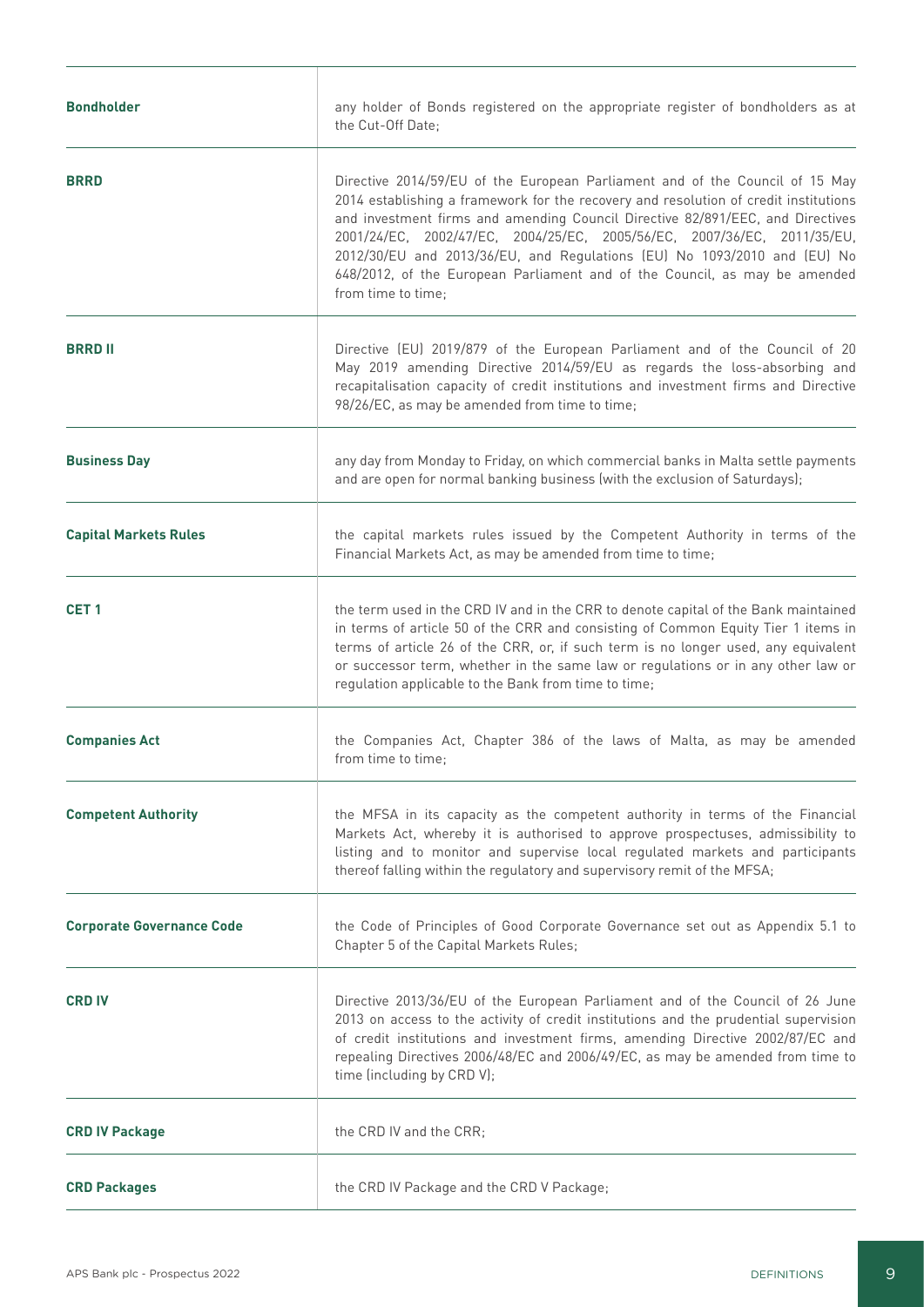| <b>CRD V</b>                               | Directive (EU) 2019/878 of the European Parliament and of the Council of<br>20 May 2019 amending Directive 2013/36/EU as regards exempted entities, financial<br>holding companies, mixed financial holding companies, remuneration, supervisory<br>measures and powers and capital conservation measures, as may be amended<br>from time to time;                                                                                                                                                                        |
|--------------------------------------------|---------------------------------------------------------------------------------------------------------------------------------------------------------------------------------------------------------------------------------------------------------------------------------------------------------------------------------------------------------------------------------------------------------------------------------------------------------------------------------------------------------------------------|
| <b>CRD V Package</b>                       | the CRD V and the CRR II;                                                                                                                                                                                                                                                                                                                                                                                                                                                                                                 |
| <b>CRR</b>                                 | Regulation (EU) No 575/2013 of the European Parliament and of the Council of<br>26 June 2013 on prudential requirements for credit institutions and investment firms<br>and amending Regulation (EU) No 648/2012, as may be amended from time to time<br>(including by CRR II);                                                                                                                                                                                                                                           |
| <b>CRR II</b>                              | Regulation (EU) 2019/876 of the European Parliament and of the Council of<br>20 May 2019 amending Regulation (EU) No 575/2013 as regards the leverage ratio,<br>the net stable funding ratio, requirements for own funds and eligible liabilities,<br>counterparty credit risk, market risk, exposures to central counterparties,<br>exposures to collective investment undertakings, large exposures, reporting and<br>disclosure requirements, and Regulation (EU) No 648/2012, as may be amended<br>from time to time; |
| <b>CSD</b>                                 | the central registration system for dematerialised financial instruments in Malta<br>operated by the MSE and authorised in terms of the Financial Markets Act;                                                                                                                                                                                                                                                                                                                                                            |
| <b>Curmi &amp; Partners</b>                | Curmi & Partners Ltd, a private limited liability company registered under the laws<br>of Malta with company registration number C 3909, with its registered office at<br>Finance House, Princess Elizabeth Street, Ta' Xbiex XBX 1102, Malta and licensed<br>by the MFSA as an investment services firm in terms of the Investment Services Act;                                                                                                                                                                         |
| <b>Cut-Off Date</b>                        | close of business of 23 May 2022 (trading session of 19 May 2022);                                                                                                                                                                                                                                                                                                                                                                                                                                                        |
| <b>Data Protection Act</b>                 | the Data Protection Act, Chapter 586 of the laws of Malta, as may be amended<br>from time to time;                                                                                                                                                                                                                                                                                                                                                                                                                        |
| <b>Directors</b>                           | the directors of the Bank;                                                                                                                                                                                                                                                                                                                                                                                                                                                                                                |
| <b>Duty on Documents and Transfers Act</b> | the Duty on Documents and Transfers Act, Chapter 364 of the laws of Malta, as may<br>be amended from time to time;                                                                                                                                                                                                                                                                                                                                                                                                        |
| <b>ECB</b>                                 | the European Central Bank;                                                                                                                                                                                                                                                                                                                                                                                                                                                                                                |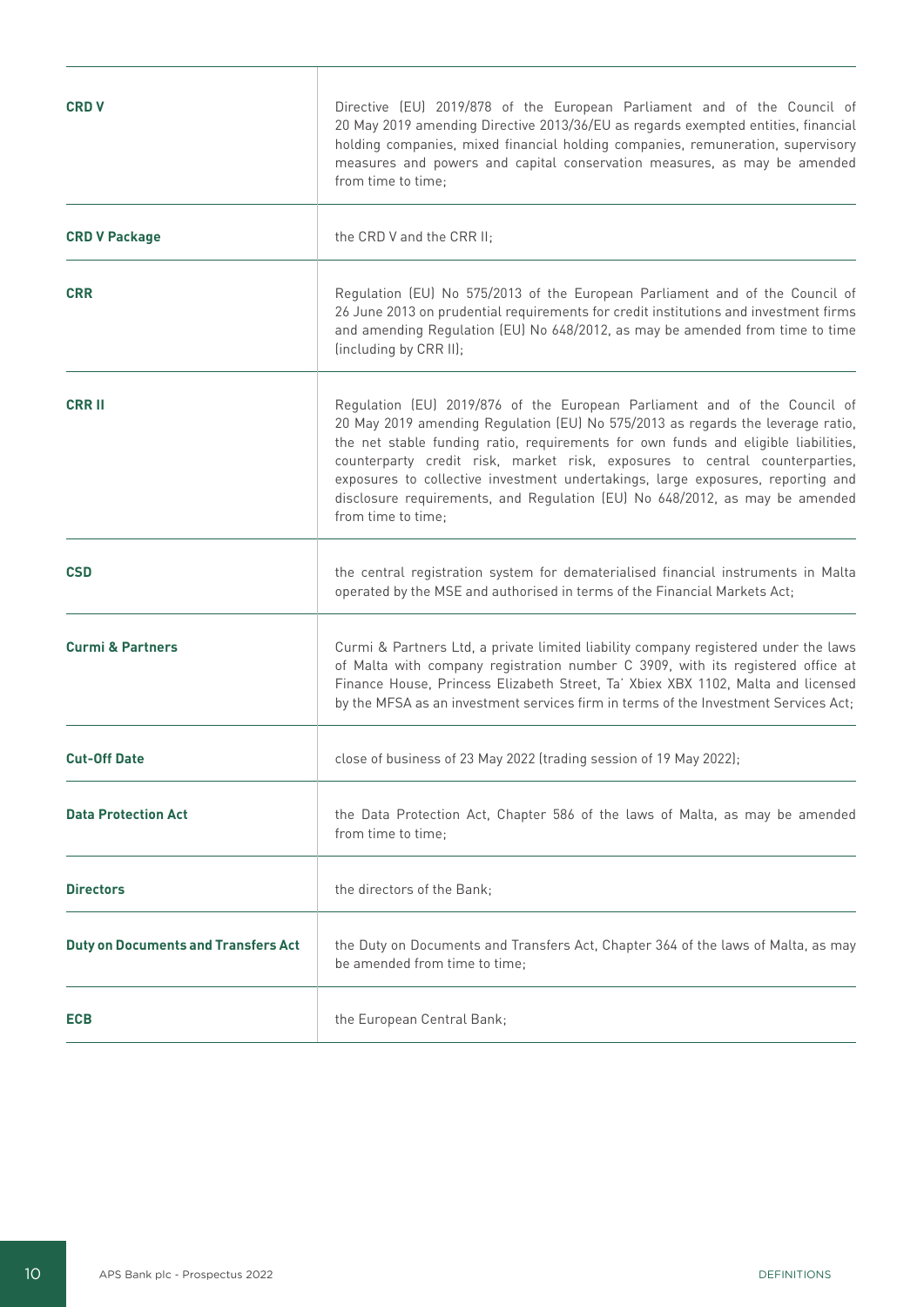| <b>Eligible Counterparty</b>      | a client recognised as an 'eligible counterparty' in in terms of article 30 of MiFID<br>II, which includes investment firms, credit institutions, insurance companies,<br>UCITS and their management companies, pension funds and their management<br>companies and other financial institutions authorised or regulated under EU law<br>or under the national law of an EU member state, national governments and their<br>corresponding offices including public bodies that deal with public debt at national<br>level, central banks and supranational organisations; |
|-----------------------------------|---------------------------------------------------------------------------------------------------------------------------------------------------------------------------------------------------------------------------------------------------------------------------------------------------------------------------------------------------------------------------------------------------------------------------------------------------------------------------------------------------------------------------------------------------------------------------|
| Euro or €                         | the lawful currency of the Eurozone, being the region comprised of Member States<br>of the European Union that have and continue to adopt the single currency in<br>accordance with the Treaty establishing the European Community, as amended by<br>the Treaty on European Union and by the Treaty of Amsterdam;                                                                                                                                                                                                                                                         |
| <b>Financial Markets Act</b>      | the Financial Markets Act, Chapter 345 of the laws of Malta, as may be amended<br>from time to time:                                                                                                                                                                                                                                                                                                                                                                                                                                                                      |
| <b>Founder Shares</b>             | shares with no nominal value having the rights provided for in the memorandum<br>and articles of association of APS Funds SICAV;                                                                                                                                                                                                                                                                                                                                                                                                                                          |
| <b>GDPR</b>                       | Regulation (EU) 2016/679 of the European Parliament and of the Council of 27 April<br>2016 on the protection of natural persons with regard to the processing of personal<br>data and on the free movement of such data, and repealing Directive 95/46/EC, as<br>may be amended from time to time;                                                                                                                                                                                                                                                                        |
| Group                             | the group of companies of which the Bank is the parent company, including all of<br>its subsidiaries;                                                                                                                                                                                                                                                                                                                                                                                                                                                                     |
| <b>Group Employee</b>             | any person who is a director or employee of the Group as at the Cut-Off Date;                                                                                                                                                                                                                                                                                                                                                                                                                                                                                             |
| <b>Income Tax Act</b>             | the Income Tax Act, Chapter 123 of the laws of Malta, as may be amended<br>from time to time;                                                                                                                                                                                                                                                                                                                                                                                                                                                                             |
| <b>Insurance Business Act</b>     | the Insurance Business Act, Chapter 403 of the laws of Malta, as may be amended<br>from time to time;                                                                                                                                                                                                                                                                                                                                                                                                                                                                     |
| <b>Insurance Distribution Act</b> | the Insurance Distribution Act, Chapter 487 of the laws of Malta, as may be<br>amended from time to time;                                                                                                                                                                                                                                                                                                                                                                                                                                                                 |
| <b>Investment Services Act</b>    | the Investment Services Act, Chapter 370 of the laws of Malta, as may be amended<br>from time to time;                                                                                                                                                                                                                                                                                                                                                                                                                                                                    |
| <b>Issue Date</b>                 | 30 June 2022;                                                                                                                                                                                                                                                                                                                                                                                                                                                                                                                                                             |
| <b>Issue Price</b>                | €0.62 per New Share, provided that the Bank has resolved to issue a number of<br>New Shares at specific discounts to the Issue Price to certain investors depending<br>on the total Euro amount invested by each of them in New Shares pursuant to<br>the Pre-Allocation Agreements, as described in further detail in section 10.2.1 of<br>this Prospectus;                                                                                                                                                                                                              |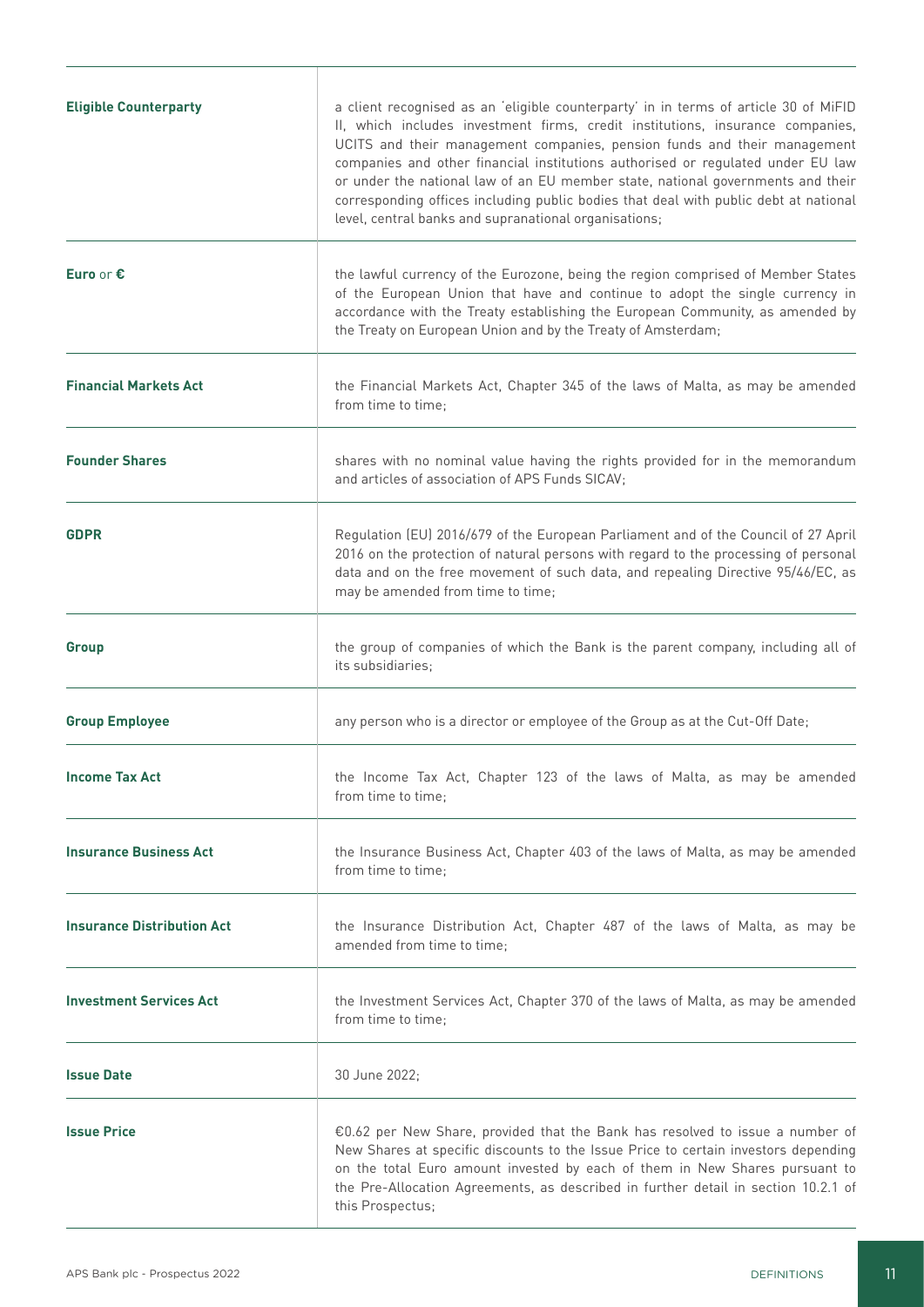| <b>IVALIFE</b>                                   | IVALIFE Insurance Limited, a private limited liability company registered under<br>the laws of Malta with company registration number C 94404, with its registered<br>address at Gaba Buildings, Level 2, Naxxar Road, Iklin IKL 9026, Malta, and licensed<br>by the MFSA as an insurance undertaking in terms of the Insurance Business Act; |
|--------------------------------------------------|-----------------------------------------------------------------------------------------------------------------------------------------------------------------------------------------------------------------------------------------------------------------------------------------------------------------------------------------------|
| <b>Joint Sponsors &amp; Managers</b>             | Curmi & Partners and Rizzo, Farrugia & Co acting together as the Bank's joint<br>sponsors and managers in respect of the Share Issue;                                                                                                                                                                                                         |
| <b>Market Abuse Regulation</b>                   | Regulation (EU) No 596/2014 of the European Parliament and of the Council of<br>16 April 2014 on market abuse (market abuse regulation) and repealing Directive<br>2003/6/EC of the European Parliament and of the Council and Commission<br>Directives 2003/124/EC, 2003/125/EC and 2004/72/EC, as may be amended from<br>time to time;      |
| <b>Memorandum and Articles</b><br>of Association | the memorandum and articles of association of the Bank in force at the time of<br>publication of this Prospectus, and the terms 'Memorandum of Association' and<br>'Articles of Association' shall be construed accordingly;                                                                                                                  |
| <b>MFSA</b>                                      | Malta Financial Services Authority as established in terms of article 3<br>of the MFSA Act:                                                                                                                                                                                                                                                   |
| <b>MFSA Act</b>                                  | the Malta Financial Services Authority Act, Chapter 330 of the laws of Malta, as<br>may be amended from time to time;                                                                                                                                                                                                                         |
| <b>MiFID II</b>                                  | Directive 2014/65/EU of the European Parliament and of the Council of 15 May<br>2004 on markets in financial instruments and amending Directives 2002/92/EC and<br>2011/61/EU (recast), as may be amended from time to time;                                                                                                                  |
| <b>MiFIR</b>                                     | Regulation (EU) 600/2014 of the European Parliament and of the Council of 15 May<br>2014 on markets in financial instruments, as may be amended from time to time;                                                                                                                                                                            |
| <b>MSE</b>                                       | Malta Stock Exchange plc, as originally constituted by the Financial Markets Act, a<br>public limited liability company registered under the laws of Malta with company<br>registration number C 42525, with its registered office at Garrison Chapel, Castille<br>Place, Valletta VLT 1063, Malta;                                           |
| <b>MSE Bye-Laws</b>                              | the bye-laws of and issued by the MSE, as may be amended from time to time;                                                                                                                                                                                                                                                                   |
| <b>New Shares</b>                                | up to 110,000,000 new ordinary shares in the Bank (including the 10,000,000<br>additional ordinary Shares that may be issued if the Bank exercises the Over-<br>Allotment Option in full) having a nominal value of €0.25 per share, to be issued by<br>the Bank pursuant to this Prospectus;                                                 |
| <b>Nominal Value</b>                             | €0.25 (in respect of each Share);                                                                                                                                                                                                                                                                                                             |
| <b>Offer Period</b>                              | the period between 09:00 CEST on 3 June 2022 and 12:00 CEST on 17 June 2022,<br>both days inclusive (or such earlier date as may be determined by the Bank) during<br>which the New Shares are available for subscription;                                                                                                                    |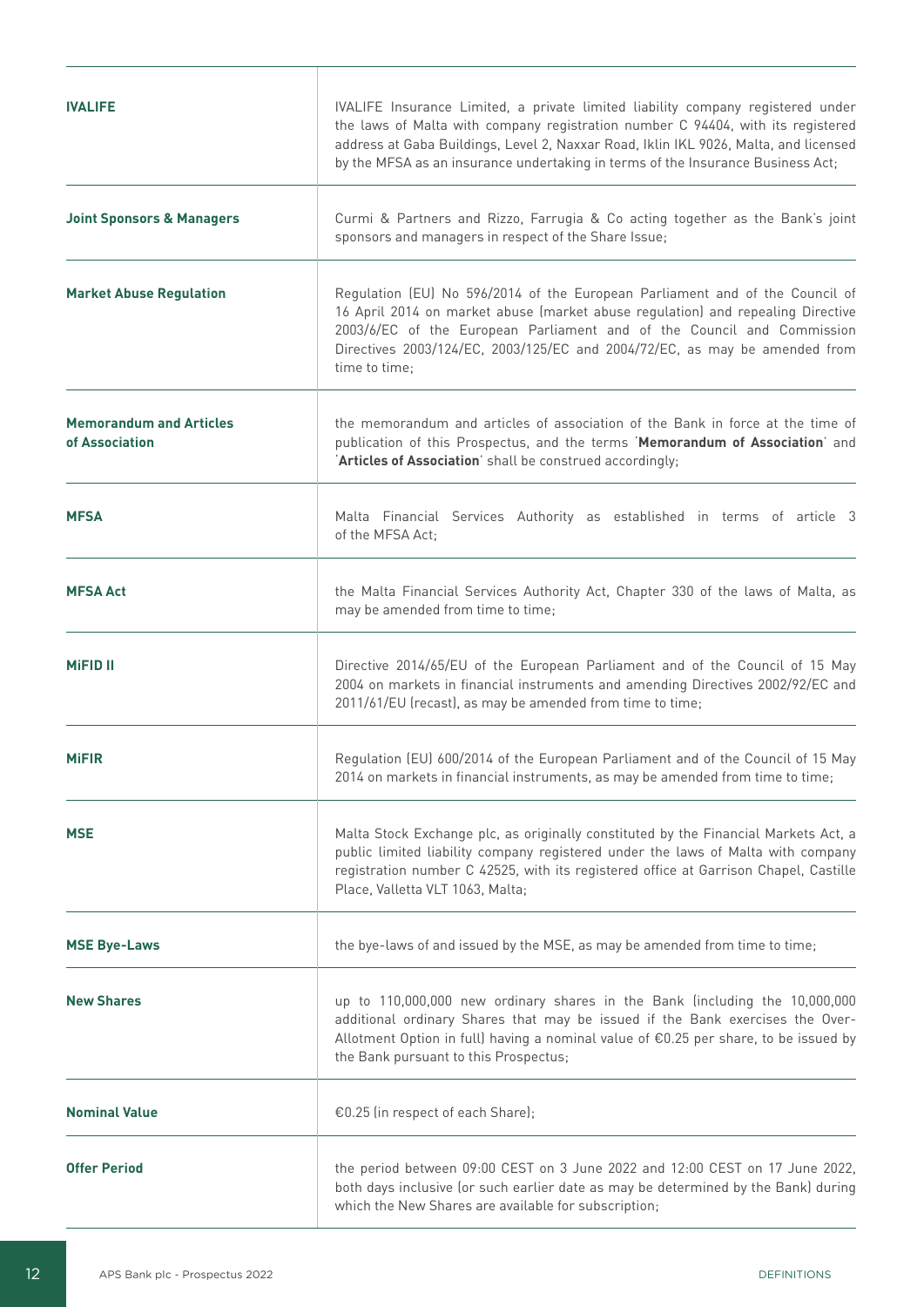| <b>Official List</b>               | the list prepared and published by the MSE as its official list in accordance with the<br>MSE Bye-Laws;                                                                                                                                                                                                                                                                                                                                        |
|------------------------------------|------------------------------------------------------------------------------------------------------------------------------------------------------------------------------------------------------------------------------------------------------------------------------------------------------------------------------------------------------------------------------------------------------------------------------------------------|
| <b>Over-Allotment Option</b>       | the option of the Bank, at its sole discretion, to increase the aggregate amount<br>of New Shares issued pursuant to this Prospectus by (and up to) an additional<br>10,000,000 New Shares, up to a maximum aggregate amount of 110,000,000 New<br>Shares, in the event of an over-subscription by Applicants;                                                                                                                                 |
| <b>PMLA</b>                        | Prevention of Money Laundering Act, Chapter 373 of the laws of Malta and all<br>regulations issued thereunder, as may be amended from time to time;                                                                                                                                                                                                                                                                                            |
| <b>PMLFTR</b>                      | Prevention of Money Laundering and Funding of Terrorism Regulations, Subsidiary<br>Legislation 373.01, as may be amended from time to time;                                                                                                                                                                                                                                                                                                    |
| <b>Pre-Allocation Agreements</b>   | the conditional pre-allocation agreements entered into between the Bank, the<br>Registrar and certain Applicants or Authorised Intermediaries as described in<br>section 10.2.1 of this Prospectus;                                                                                                                                                                                                                                            |
| <b>Pre-Allocation Payment Date</b> | 17 June 2022;                                                                                                                                                                                                                                                                                                                                                                                                                                  |
| <b>Preferred Applicant</b>         | any Applicant that, at the Cut-Off Date, is: (i) a Group Employee; or (ii) a Bondholder;                                                                                                                                                                                                                                                                                                                                                       |
| <b>Professional Client</b>         | a 'professional client' as defined under MiFID II, which means a client falls within<br>at least one of the following categories is:                                                                                                                                                                                                                                                                                                           |
|                                    | (i) entities required to be authorised or regulated to operate in the financial<br>markets including banks, investment firms, other authorised or regulated<br>financial institutions, insurance companies, collective investment schemes and<br>management companies of such schemes, pension funds and management<br>companies of such funds, commodity and commodity derivatives dealers, local<br>firms and other institutional investors; |
|                                    | (ii) a large undertaking meeting two of the following size requirements on a<br>company basis: (a) balance sheet total of €20 million or more, (b) net turnover of<br>€40 million or more, and (c) own funds of €2 million or more;                                                                                                                                                                                                            |
|                                    | (iii) a national or regional government, a public body that manage public debt, a<br>central bank, an international or supranational institution such as the World Bank,<br>the IMF, the ECB, the EIB and other similar international organisations;                                                                                                                                                                                           |
|                                    | (iv) another institutional investor whose main activity is to invest in financial<br>instruments, including entities dedicated to the securitisation of assets or other<br>financing transactions; or                                                                                                                                                                                                                                          |
|                                    | (v) a client that has requested to be treated as a Professional Client (and has been<br>appropriately categorised as such by an Authorised Intermediary) in terms of the<br>procedure, and that meets the relevant criteria, set out in terms of Part II of Annex<br>II of MiFID II;                                                                                                                                                           |
| <b>Prospectus</b>                  | this Prospectus in its entirety together with any Supplements;                                                                                                                                                                                                                                                                                                                                                                                 |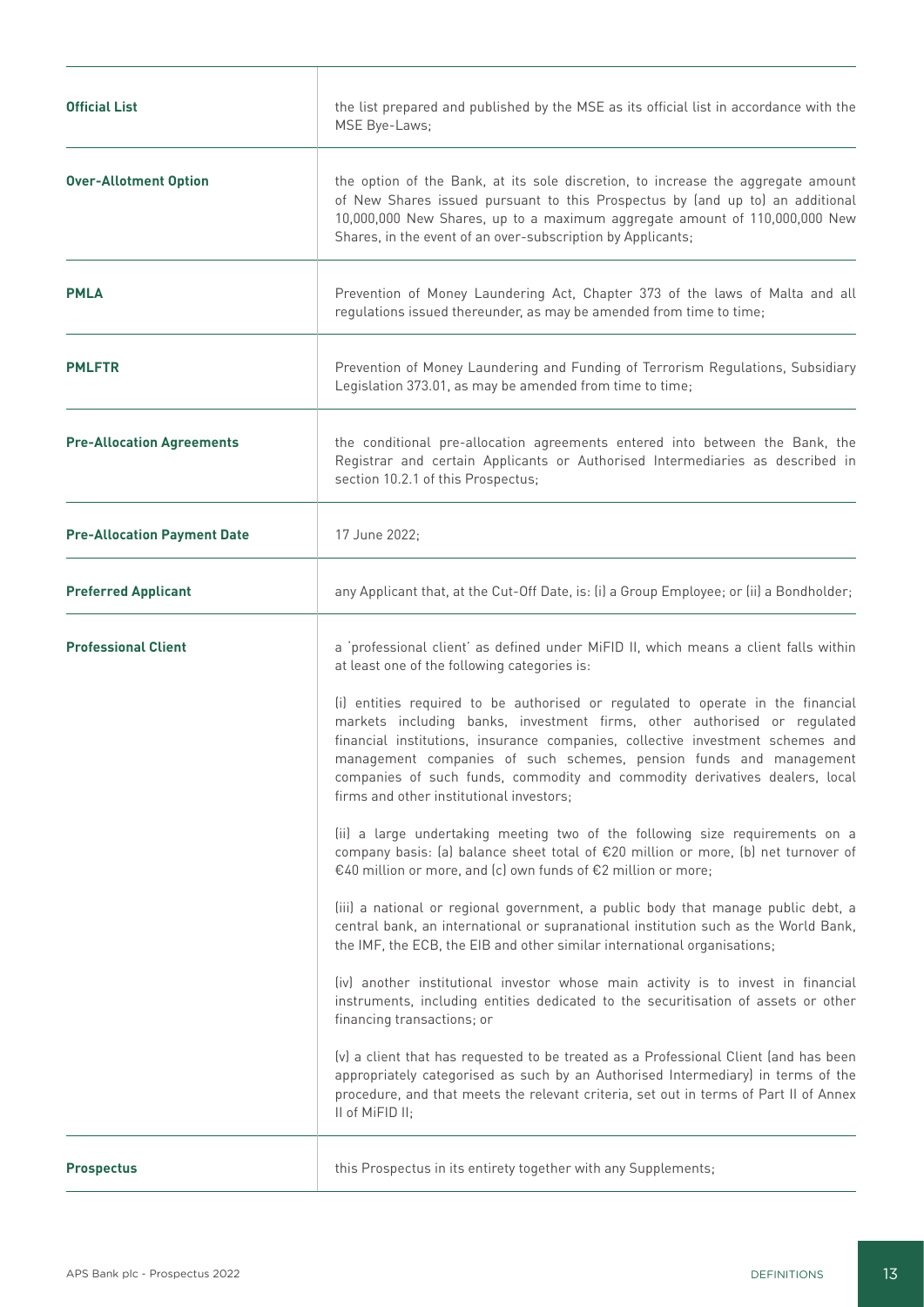| <b>Prospectus Regulation</b>                                | Regulation (EU) No 2017/1129 of the European Parliament and of the Council of<br>14 June 2017 on the prospectus to be published when securities are offered to<br>the public or admitted to trading on a regulated market, and repealing Directive<br>2003/71/EC, as may be amended from time to time;                                                                                               |
|-------------------------------------------------------------|------------------------------------------------------------------------------------------------------------------------------------------------------------------------------------------------------------------------------------------------------------------------------------------------------------------------------------------------------------------------------------------------------|
| <b>ReAPS</b>                                                | ReAPS Asset Management Limited, a private limited liability company registered<br>under the laws of Malta with company registration number C 77747, and with its<br>registered address at APS Centre, Tower Street, Birkirkara BKR 4012, Malta and<br>licensed by the MFSA as an Investment Manager and a UCITS Manager in terms of<br>the Investment Services Act;                                  |
| <b>Recovery &amp; Resolution Regulations</b>                | the Recovery and Resolution Regulations (Subsidiary Legislation 330.09 of the<br>laws of Malta), as may be amended from time to time;                                                                                                                                                                                                                                                                |
| <b>Recovery &amp; Resolution</b><br>(Amendment) Regulations | the Recovery and Resolution (Amendment) Regulations, 2021 as published via<br>Legal Notice 6 of 2021 in the Supplement of the Maltese Government Gazette<br>Number 20,2551 which Recovery and Resolution (Amendment) Regulations shall<br>be read and construed as one with the Recovery and Resolution Regulations, as<br>may be amended from time to time;                                         |
| <b>Registrar</b>                                            | the MSE;                                                                                                                                                                                                                                                                                                                                                                                             |
| <b>Retail Client</b>                                        | a client that is not a Professional Client or an Eligible Counterparty;                                                                                                                                                                                                                                                                                                                              |
| Rizzo, Farrugia & Co                                        | Rizzo, Farrugia & Co (Stockbrokers) Ltd., an MFSA authorised investment services<br>firm (in terms of the Investment Services Act) registered under the laws of Malta<br>with company registration number C 13102 and having its registered office at<br>Airways House, Fourth Floor, High Street, Sliema SLM 1511, Malta;                                                                           |
| Share/s                                                     | a share or shares forming part of the issued share capital of the Bank of whatever<br>class, including the New Shares (once issued and allotted);                                                                                                                                                                                                                                                    |
| <b>Share Issue</b>                                          | the offer of New Shares to the public at the Issue Price in terms of this Prospectus;                                                                                                                                                                                                                                                                                                                |
| <b>Shareholder Rights Directive</b>                         | Directive 2007/36/EC of the European Parliament and of the Council of 11 July 2007<br>on the exercise of certain rights of shareholders in listed companies, as may be<br>amended from time to time;                                                                                                                                                                                                 |
| <b>SRMR</b>                                                 | Regulation (EU) No 806/2014 of the European Parliament and of the Council of 15<br>July 2014 establishing uniform rules and a uniform procedure for the resolution<br>of credit institutions and certain investment firms in the framework of a Single<br>Resolution Mechanism (SRM) and a Single Resolution Fund and amending<br>Regulation (EU) No.1093/2010, as may be amended from time to time; |
| <b>SRMRII</b>                                               | Regulation (EU) 2019/877 of the European Parliament and of the Council of 20 May<br>2019 amending Regulation (EU) No 806/2014 as regards the loss-absorbing and<br>recapitalisation capacity of credit institutions and investment firms, as may be<br>amended from time to time;                                                                                                                    |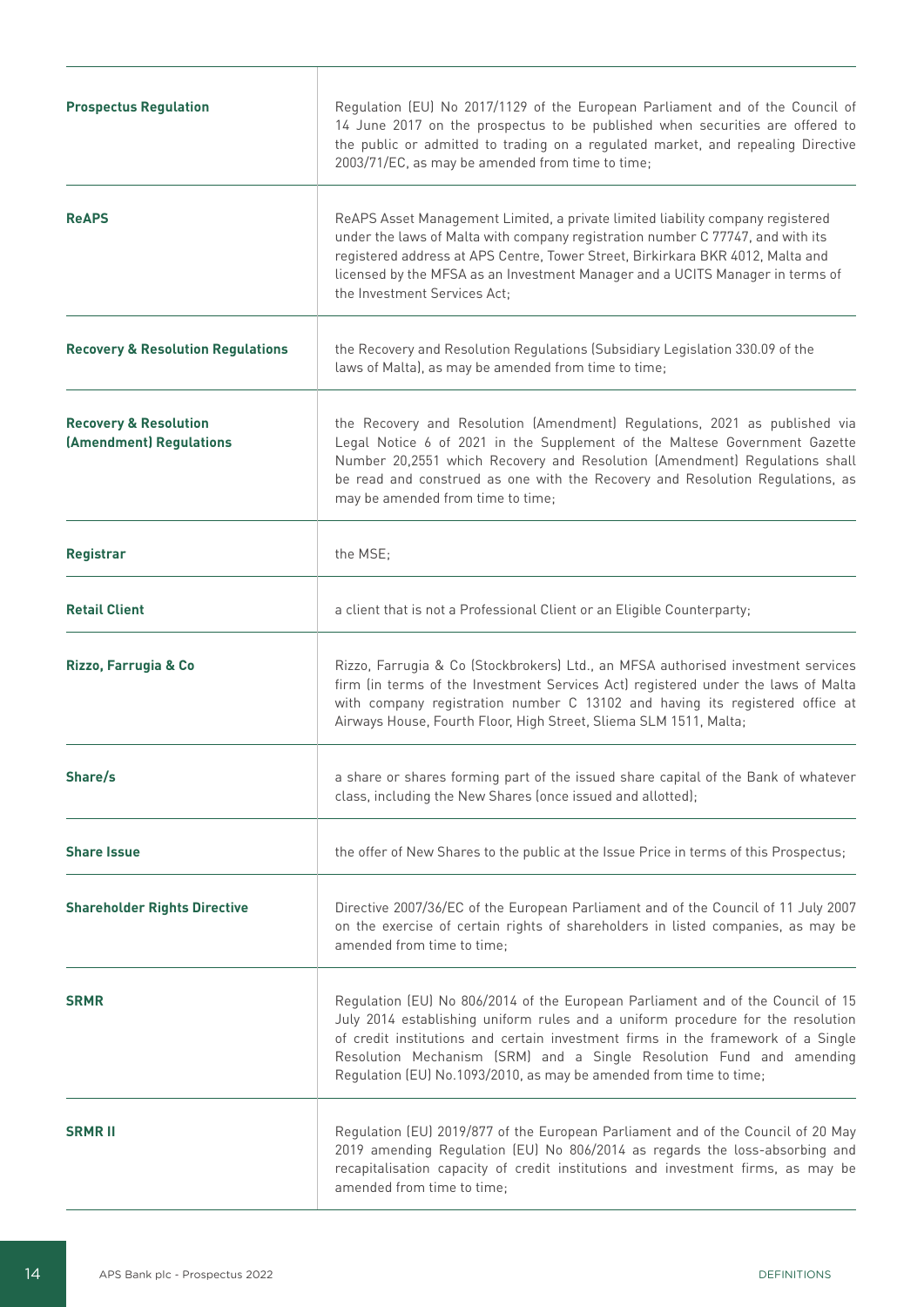| <b>Supplement</b>             | any supplement to this Prospectus that may be issued from time to time by the Bank;                                                                                                                                                                                                                                                                                                              |
|-------------------------------|--------------------------------------------------------------------------------------------------------------------------------------------------------------------------------------------------------------------------------------------------------------------------------------------------------------------------------------------------------------------------------------------------|
| <b>Terms and Conditions</b>   | the terms and conditions of the Share Issue set out in section 10;                                                                                                                                                                                                                                                                                                                               |
| <b>Tier 1 Capital</b>         | consists of the sum of CET 1 and Additional Tier 1 Capital in terms of article<br>25 of the CRR:                                                                                                                                                                                                                                                                                                 |
| <b>Tier 2 Capital</b>         | the term used in the CRD IV and in the CRR to denote capital of the Bank maintained<br>in terms of article 71 of the CRR and consisting of Tier 2 items in terms of article<br>62 of the CRR, or, if such term is no longer used, any equivalent or successor term,<br>whether in the same law or regulations or in any other law or regulation applicable<br>to the Bank from time to time; and |
| <b>Transparency Directive</b> | Directive 2004/109/EC of the European Parliament and of the Council of 15<br>December 2004 on the harmonisation of transparency requirements in relation to<br>information about issuers whose securities are admitted to trading on a regulated<br>market and amending Directive 2001/34/EC, as may be amended from time to time.                                                               |

Any reference in the Prospectus to "Malta" is to the "Republic of Malta".

Unless it otherwise required by the context:

- (a) words in this Prospectus importing the singular shall include the plural and vice versa;
- (b) the word "may" in this Prospectus shall be construed as permissive and the word "shall" in this Prospectus shall be construed as imperative; and
- (c) the word "person" shall refer to both natural and legal persons.

Certain figures included in this Prospectus have been subject to rounding adjustments; accordingly, figures shown for the same category presented in different tables may vary slightly and figures shown as totals in certain tables may not be an arithmetic aggregation of the figures which precede them.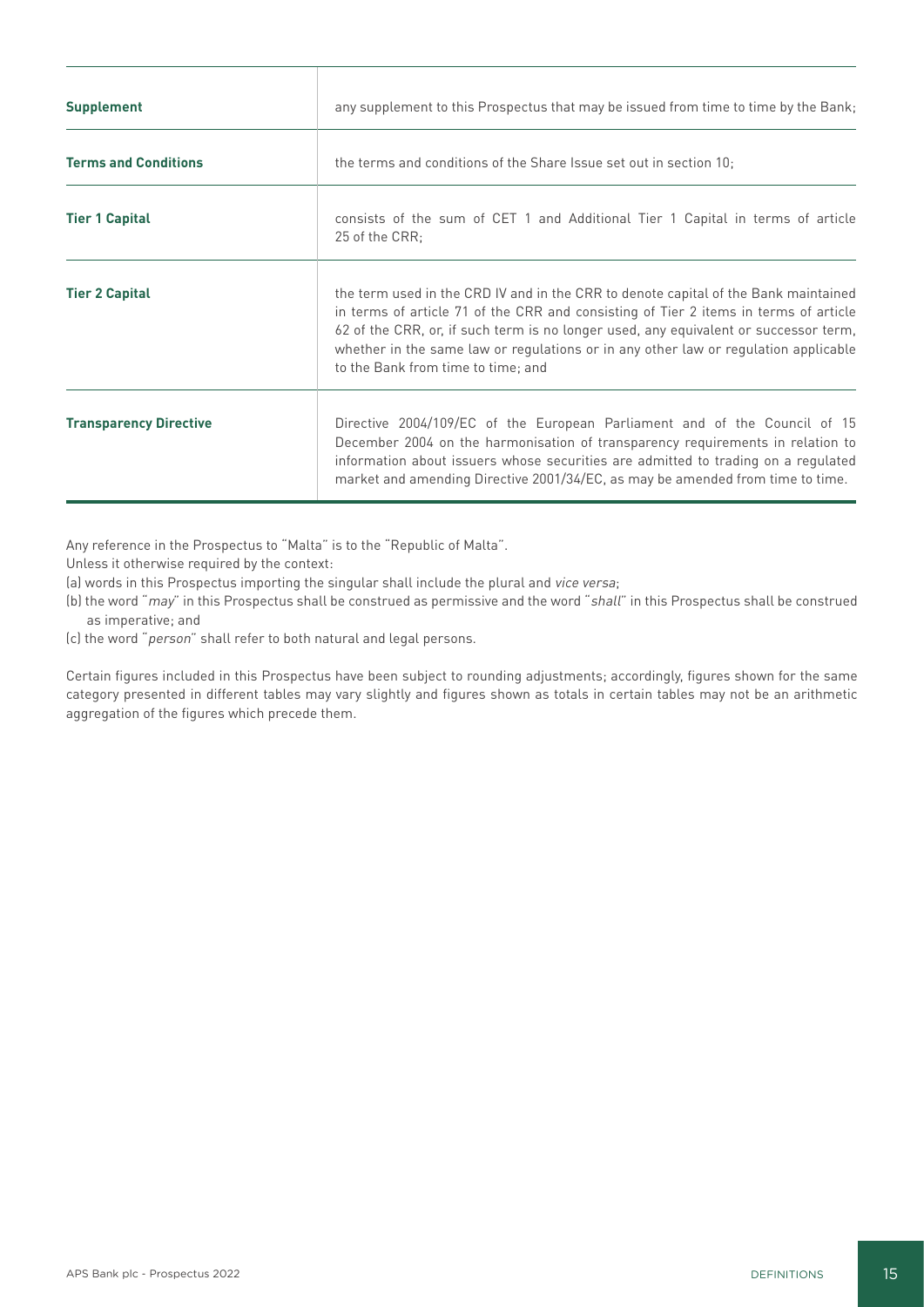# Summary

This summary is issued in accordance with the provisions of the Prospectus Regulation and the Capital Markets Rules. Capitalised terms used but not otherwise defined in this Summary shall have the meanings assigned to them in the 'Definitions' section of the Prospectus.

# **A. INTRODUCTION AND WARNINGS**

Prospective investors are hereby warned that:

- this summary should be read as an introduction to the Prospectus;
- any decision to invest in the New Shares should be based on consideration of the Prospectus as a whole by the prospective investor;
- a prospective investor may lose all or part of the capital invested in subscribing for New Shares;
- where a claim relating to the information contained in the Prospectus is brought before a court, the plaintiff investor might, under Maltese law, have to bear the costs of translating the Prospectus before the legal proceedings are initiated; and
- civil liability attaches only to those persons who have tabled the summary including any translation thereof and who applied for its notification, but only if the summary, when read together with the other parts of the Prospectus, is misleading, inaccurate or inconsistent; or does not provide key information in order to aid investors when considering whether to invest in the New Shares.

International Securities Identification Number (ISIN) of the New Shares: MT0002500115.

| Website:                                  | www.apsbank.com.mt                                    |
|-------------------------------------------|-------------------------------------------------------|
| E-mail Address:                           | investor.relations@apsbank.com.mt                     |
| Telephone Number:                         | +356 2560 3000                                        |
| LEI:                                      | 213800A1037916DMCU10                                  |
| Registered Office Address:                | APS Centre, Tower Street, Birkirkara, BKR 4012, Malta |
| <b>Company Registration Number:</b>       | C.2192                                                |
| Legal & Commercial Name:                  | APS Bank plc                                          |
| Identity and Contact Details of the Bank: |                                                       |

This Prospectus has been approved by the Malta Financial Services Authority (MFSA), which is the competent authority in Malta for the purposes of the Prospectus Regulation, on 24 May 2022. The MFSA has only approved this Prospectus as meeting the standards of completeness, comprehensibility and consistency imposed by the Prospectus Regulation and such approval should not be considered as an endorsement of the Bank or of the quality of the New Shares.

The address of the MFSA is Malta Financial Services Authority, Triq l-Imdina, Zone 1, Central Business District, Birkirkara CBD 1010, Malta. Its telephone number is +356 2144 1155 and its website is **www.mfsa.mt.** 

# **B. KEY INFORMATION ON THE ISSUER**

#### **Who is the issuer of the securities?**

The issuer of the New Shares is APS Bank plc, a public limited liability company registered in Malta in terms of the Companies Act. The Bank's Legal Entity Identifier (LEI) number is 213800A1O379I6DMCU10. The Bank is licensed by the MFSA to carry out the business of banking and investment services in terms of the Banking Act and the Investment Services Act, respectively. The Bank is also enrolled in the Tied Insurance Intermediaries List in terms of the Insurance Distribution Act. The Bank's three principal activities are retail banking, commercial banking and investment services.

The Bank's largest shareholder is AROM Holdings Limited, which holds 79.44% of the issued share capital of the Bank. AROM Holdings Limited is wholly owned (save for one ordinary share) by the Archdiocese of Malta. The second largest shareholder of the Bank is the Diocese of Gozo, which holds 18.20% of the issued share capital of the Bank.

|                          | As at the date of this Prospectus, the Board is composed of the following nine Directors: |
|--------------------------|-------------------------------------------------------------------------------------------|
| Mr Martin Scicluna       | Non-Executive Independent Director & Chairman                                             |
| Mr Victor E. Agius       | Non-Executive Independent Director                                                        |
| Dr Ing. Joseph C. Attard | Non-Executive Independent Director                                                        |
| Mr Franco Azzopardi      | Non-Executive Independent Director                                                        |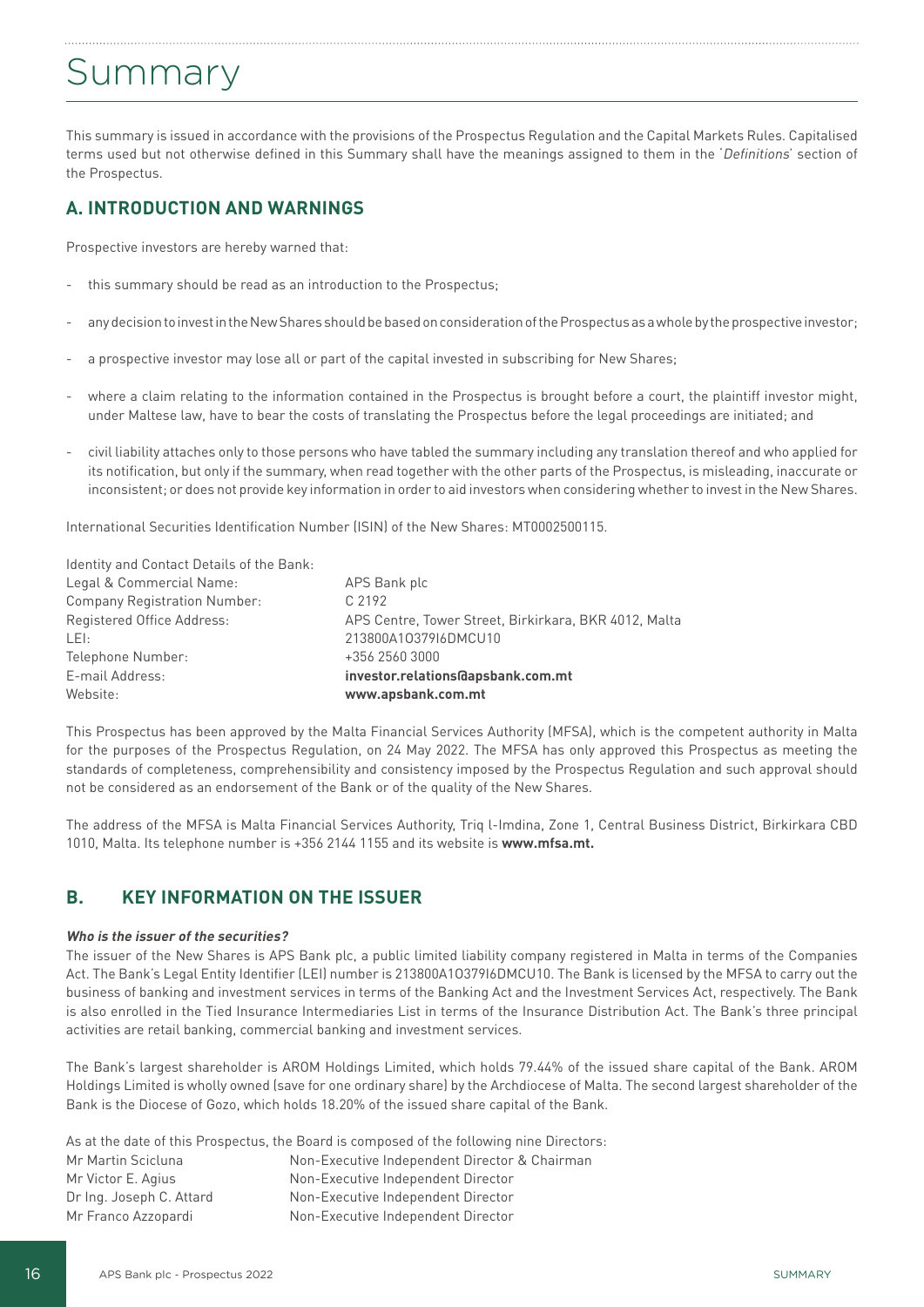| Dr Laragh Cassar       | Non-Executive Senior Independent Director |
|------------------------|-------------------------------------------|
| Prof Juanito Camilleri | Non-Executive Independent Director        |
| Mr Alfred DeMarco      | Non-Executive Director                    |
| Mr Victor Gusman       | Non-Executive Director                    |
| Mr Michael Pace Ross   | Non-Executive Director                    |

The Bank's statutory auditors are Deloitte Audit Limited of Deloitte Place, Triq l-Intornjatur, Zone 3, Central Business District, Birkirkara CBD 3050, Malta

# **What is the key financial information regarding the issuer?**

The below tables show the main financial information and relevant ratios of the Group:

#### **Income Statement**

|                                                               | 2021    | 2020     | 2019    |
|---------------------------------------------------------------|---------|----------|---------|
|                                                               | €000    | €000     | €000    |
| Net Interest Income                                           | 55.362  | 48,846   | 44,642  |
| Net fee and commission income                                 | 7.001   | 5.214    | 6.596   |
| Net impairment loss on financial assets                       | 1,488   | (5, 538) | (1,074) |
| Net trading income                                            | 824     | 589      | 4.643   |
| Operating profit                                              | 24.047  | 16.055   | 25,253  |
| Net profit or loss attributable to equity holders of the Bank | 14.638  | 9.853    | 19.116  |
| Earnings per share                                            | €0.0185 | €0.0148  | €0.0080 |

# **Statement of Financial Position**

|                                                      | 2021      | 2020      | 2019         |
|------------------------------------------------------|-----------|-----------|--------------|
|                                                      | €000      | €000      | €000         |
| Total assets                                         | 2,795,004 | 2,420,983 | 2,168,929    |
| Senior debt                                          |           |           | 0            |
| Subordinated debt                                    | 54,597    | 54,558    | $\mathbf{0}$ |
| Loans and receivables from customers (net)           | 1,932,044 | 1,689,003 | 1,458,144    |
| Deposits from customers                              | 2,431,757 | 2,123,446 | 1,928,971    |
| Total equity                                         | 220.822   | 206.219   | 191.915      |
| Non-performing loans (based on net carrying amount / | 78.110    | 45,486    | 41.569       |
| Loans and receivables                                |           |           |              |
| Common Equity Tier 1 capital (CET1) ratio            | 12.96%    | 14.43%    | 16.16%       |
| <b>Total Capital Ratio</b>                           | 16.86%    | 18.82%    | 16.16%       |
| Leverage Ratio                                       | 6.25%     | 7.56%     | 8.20%        |

## **What are the key risks that are specific to the issuer?**

Note that wherever the term "Group" is used, the risk factor would apply also to the Bank.

The most material risk factors specific to the Bank are the following:

#### **Information Technology and Cyber-Security Risk**

The activities of the Group are reliant on the continuous and proper functioning of its operating systems, including its information technology (IT) systems and other technological arrangements. The Group is susceptible to a variety of risks relating to the functioning of these systems, including, but not limited to, the risk of cyber-attacks (such as malware attacks, ransomware, phishing, hacking, or any other form or type of cyber-attack), data theft or other unauthorised use of data, errors, bugs, malfunctions, inadequate maintenance service levels, or other malicious interference with or disruptions to the Group systems.

In addition, to the extent that the Group is reliant upon technologies and operating systems developed by third parties for the efficient running of its business, it will be exposed to the risk of supply chain attacks, failures, errors or other interruptions in such systems. There can be no assurance that the maintenance and service level agreements, business continuity and disaster recovery plans intended to ensure continuity and stability of these systems will prove effective in ensuring that the service or systems will not be disrupted. Furthermore, advancements of the Bank's technologies and operating systems, required in order to remain competitive, may be associated with substantial capital expenditures.

The COVID-19 pandemic has further increased the Group's dependency on IT systems mainly to enable remote working for its employees and thereby increasing the exposure of the Bank to cyber-security risk. In the event that a cyber-attack occurs on the Group's operating systems and/or on suppliers providing IT services to the Group, this could adversely affect the Group's ability to provide services, reputation, financial performance and financial position.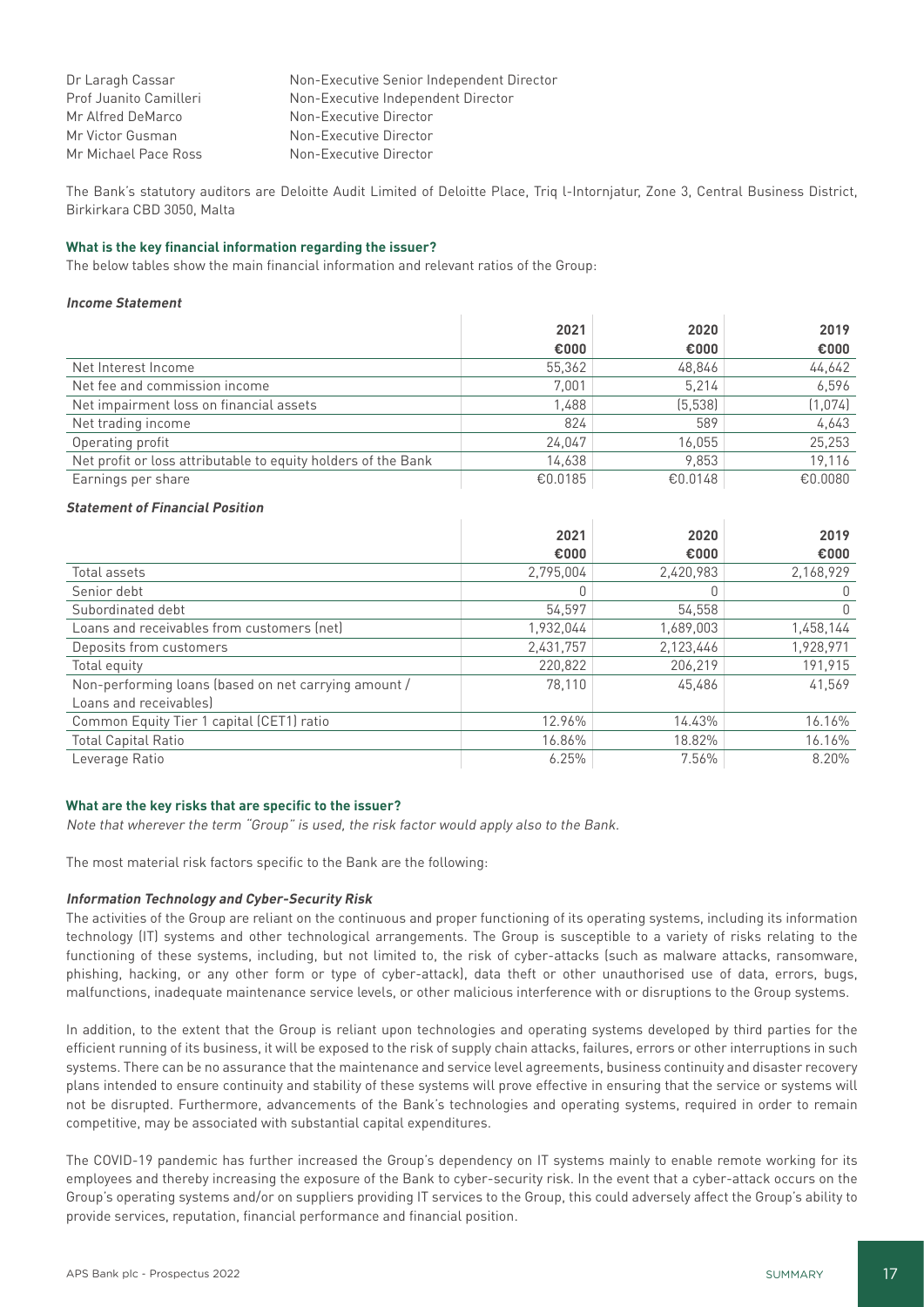# **Reputational Risk**

Reputational risk is the current or future risk of a loss or decline in profits as a result of a negative perception of the Group's image by relevant stakeholders. Reputation is considered by the Group to be a valuable corporate asset as it is a source of competitive advantage and customers' confidence and reflects the Group's level of professionalism, integrity and proper conduct of business. The Group recognises the increasing importance of this critical component of its brand value due to rapid changes in the business environment, development of media and communication channels, increased scrutiny from regulators and evolving competition and rising customer expectations. Were the Bank to suffer any loss in reputation relevant stakeholders may become unwilling to do business with the Bank, which could in turn have a material adverse effect on the operations and performance of the Bank.

# **Credit risk**

Credit risk is the possibility that a borrower or counterparty fails to meet its obligations in accordance with agreed terms, causing a financial loss. Credit risk arises mainly from interbank, commercial and consumer loans and advances, trade finance, syndicated facilities and forfaiting, but can also arise from credit enhancement provided, such as financial guarantees, letters of credit, endorsements and acceptances. The Group is also exposed to credit risk arising from investments in debt securities and other financial instruments purchased as part of its trading, investment activities and liquidity management including derivatives as well as settlement balances with market counterparties, reverse repurchase agreements and balances with the Central Bank of Malta.

The Bank is subject to inherent risks concerning the credit quality of borrowers and counterparties, which could affect the value of the Group's assets. Changes in the credit quality of the Bank's customers, counterparties, and investments arising from systemic risks and macroeconomic factors in the Maltese and global financial system, can also negatively affect the value of the Bank's assets. Any failure by the Group to manage the credit quality of its borrowers or counterparties within prudent risk parameters or to monitor and regulate the adequacy of its provisioning levels could have a material adverse effect on the Group's business, financial condition, prospects and/or results of operations.

# **Liquidity and Funding Risk**

Liquidity risk is the risk that the Bank cannot meet its financial obligations as they fall due in the short and medium term, either at all or without incurring unacceptable losses. Funding risk is the risk that the Bank cannot meet its financial obligations as they fall due in the medium to long term, either at all or without increasing funding costs at an unacceptable level. Funding risk can be seen as the risk that its assets are not stably funded in the medium and long term. The Bank is mainly funded through customer deposits and has only a small portion of wholesale funding.

The management of liquidity and funding is central to the Bank's operations, just as the ability to fund asset growth and meet obligations as they come due is crucial to the on-going viability of the Bank. While the Bank's liquidity contingency plans can assist the Bank in mitigating unexpected liquidity situations after the fact, they are not intended to, nor can they eliminate, the Bank's liquidity and funding risk. Nor can the plans guarantee that unexpected liquidity events will be managed successfully if they were to occur.

Retail funding is highly correlated to the public's perception of the Bank's trustworthiness and reputation. Given this feature of retail funding, a significant negative impact on the Bank's reputation could bring about a run on the Bank. If, for some reason, the Bank is unable to access the necessary liquidity to conduct its operations and/or meet its obligations, this could negatively impact the Bank's financial condition and performance.

#### **Information Security and Data Protection Risk**

This risk relates to the risk of loss caused by deliberate or accidental loss, alteration, falsification or leakage of information, or by destruction, disruption, errors or misuse of information systems. Loss or leakage of confidential information could have a material adverse effect on the operations and performance of the Group.

The Group is also subject to comprehensive regulation regarding the use of personal customer data. Compliance with the GDPR creates significant regulatory obligations for the Group and it will continue to have an ongoing impact on the acceptance, processing and storage of personal sensitive data. The possible damage, loss, unauthorised processing or disclosure of personal data could have a negative impact on the activity of the Group, in reputational terms too, and could lead to the imposition of fines. In addition, any changes to the applicable laws and/or regulations, including at European Union level, could have a negative impact on the Group's activities, including the need to incur costs for adapting to the new regulations.

#### **Risks Connected with the Performance of the Property Market**

The Group is exposed to the risks of the property market, as a result of, among other things: (i) loans granted to clients where the collateral securing the loan is immovable property; and (ii) loans granted by the Bank to companies operating in the property sector where the cash flow is generated mainly by the rental or sale of properties (commercial real estate).

With regard to (i) above, poor market conditions and/or, more generally, a protracted economic or financial downturn could lead to a fall in value of the collateral properties as well as create significant difficulties in terms of monetisation of the said collateral under the scope of enforcement procedures, with possible negative effects in terms of realisation times and values. With respect to (ii) above, any downturn in the real estate market could lead to a fall in market prices and a consequent fall in the demand for commercial real estate.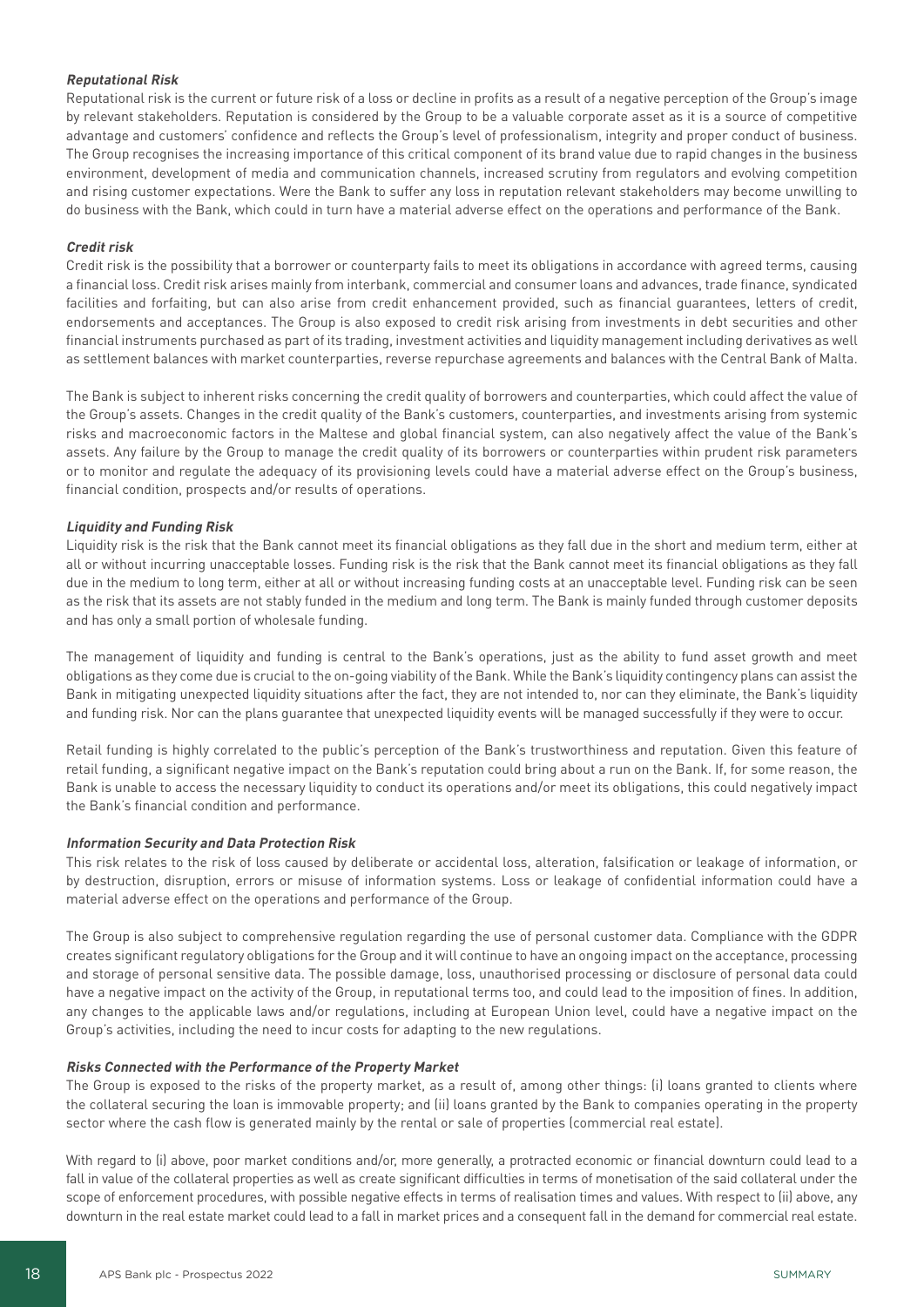As a result, the Bank's customers operating in the property sector may face a decrease in transaction volumes and margins, an increase in commitments resulting from financial expenses, as well as greater difficulties in refinancing, with negative consequences on the profitability of their activities, which could have a negative impact on their ability to repay the loans granted by the Bank.

The significant increase in real estate prices in recent years is a result of both demand and supply factors. Although the Group has a diversified lending portfolio, the Group is substantially exposed to real estate, which implies a heightened sensitivity to a potential correction in property prices.

# **Risks Related to Competition in the Banking Industry**

The banking industry is particularly competitive and competitive pressures could increase due to several aspects including shifts in customer demand, competitors' strategies, regulatory changes, technological developments and general economic trends. The Group is exposed to competition in the markets in which it operates, including from competitors that may have greater financial and other resources. In addition, the Bank may experience increased competition from new entrants in certain products.

The banking sector is also experiencing significant technology related trends impacting the competitive landscape, which include competition from entities such as non-bank technology companies that provide digital-only products and services. As technology continues to disrupt the way traditional banking services are carried out, the Group is subject to the risk of adapting to this form of potential competition. Technology driven financial institutions may benefit from process digitisation, lower operating costs, and favourable product pricing, compared to traditional banks including the Group. If the Bank does not respond appropriately to such competitive pressures, including by the introduction of innovative products and services, it may lose market share which in turn may have a negative impact on the Group's financial performance and prospects.

# **Financial Crime Compliance Risk**

Financial crime compliance risk arises should the Bank fail to identify suspicious transactions, activities or connections and protect customers from financial crime. Such failure may arise from: (i) lack of adherence to the appropriate regulatory environment and/ or market practice; (ii) failures arising from the lack of implementation of updated directives, rules, regulations, and/or internal operating procedures; and/or (iii) inadequate internal controls to monitor level of adherence to the required standards inclusive of illegal practices such as bribery and corruption. The materialisation of such risks could have a detrimental impact on customers and expose the Bank to financial sanctions and regulatory reprimands, reputational risks and regulatory censure. The risk, and therefore the impact of financial crime on credit institutions and/or investment firms, has developed beyond money laundering and terrorist financing. The far-reaching effects of a sanctions breach or the failure to implement adequate anti-fraud and antibribery and corruption measures could also give rise to additional and unwarranted financial or reputational risks.

#### **Resolution Risk**

The Recovery & Resolution Regulations provide for the application of resolution tools by the Resolution Committee to credit institutions at risk of failure, as an alternative to liquidation proceedings. These resolution tools include: (i) the sale of business tool; (ii) the bridge institution tool; (iii) the asset separation tool; and (iv) the bail-in tool. In addition, the Resolution Committee has the power to write down or convert capital instruments and eligible liabilities pursuant to the Recovery & Resolution Regulations immediately before or together with the application of a resolution tool. A write down may result in the reduction (including to zero) of the nominal value of shares, the dilution of shareholders' shareholding (and voting rights) in a failing bank, or the outright cancellation of shares. Further, the Resolution Committee is empowered by the Recovery & Resolution Regulations to take control of a credit institution under resolution and exercise all the rights and powers conferred upon shareholders, other owners, and the board of directors of the institution under resolution.

The exercise by the Resolution Committee of any of these powers may have a material effect on the business and prospects of the Bank. In addition, shareholders might have some or all of their shareholdings diluted or cancelled without any compensation therefor.

# **C. KEY INFORMATION ON THE NEW SHARES**

#### **What are the main features of the New Shares?**

| Securities:                                                                                                    | Ordinary shares denominated in Euro                                                                       |
|----------------------------------------------------------------------------------------------------------------|-----------------------------------------------------------------------------------------------------------|
| Up to 110,000,000 New Shares (including the additional 10,000,000 New Shares which may be issued if<br>Amount: |                                                                                                           |
|                                                                                                                | the Bank exercises the Over-Allotment Option in full                                                      |
| <b>Nominal Value:</b>                                                                                          | €0.25 per share                                                                                           |
| Rights:                                                                                                        | All Shares in the Bank rank pari passu amongst themselves                                                 |
| <b>Transferability:</b>                                                                                        | The New Shares shall be freely transferable                                                               |
| <b>Dividend policy:</b>                                                                                        | The Bank's dividend policy prudently balances the dual objectives of appropriately rewarding risk capital |

held by the shareholders through dividends and retaining capital in order to maintain healthy solvency and liquidity ratios to support future growth. The payments of any dividend will depend upon, among other factors, the Bank's capital requirements, the profits available for distribution for the relevant year, the Group's growth strategy, and its view on the prevailing market outlook, general economic conditions, and any regulatory restrictions that may be imposed by supervisory authorities. The dividend policy allows for an annual dividend pay-out not exceeding more than one half of the Bank's audited profits after tax for the year. Over the forthcoming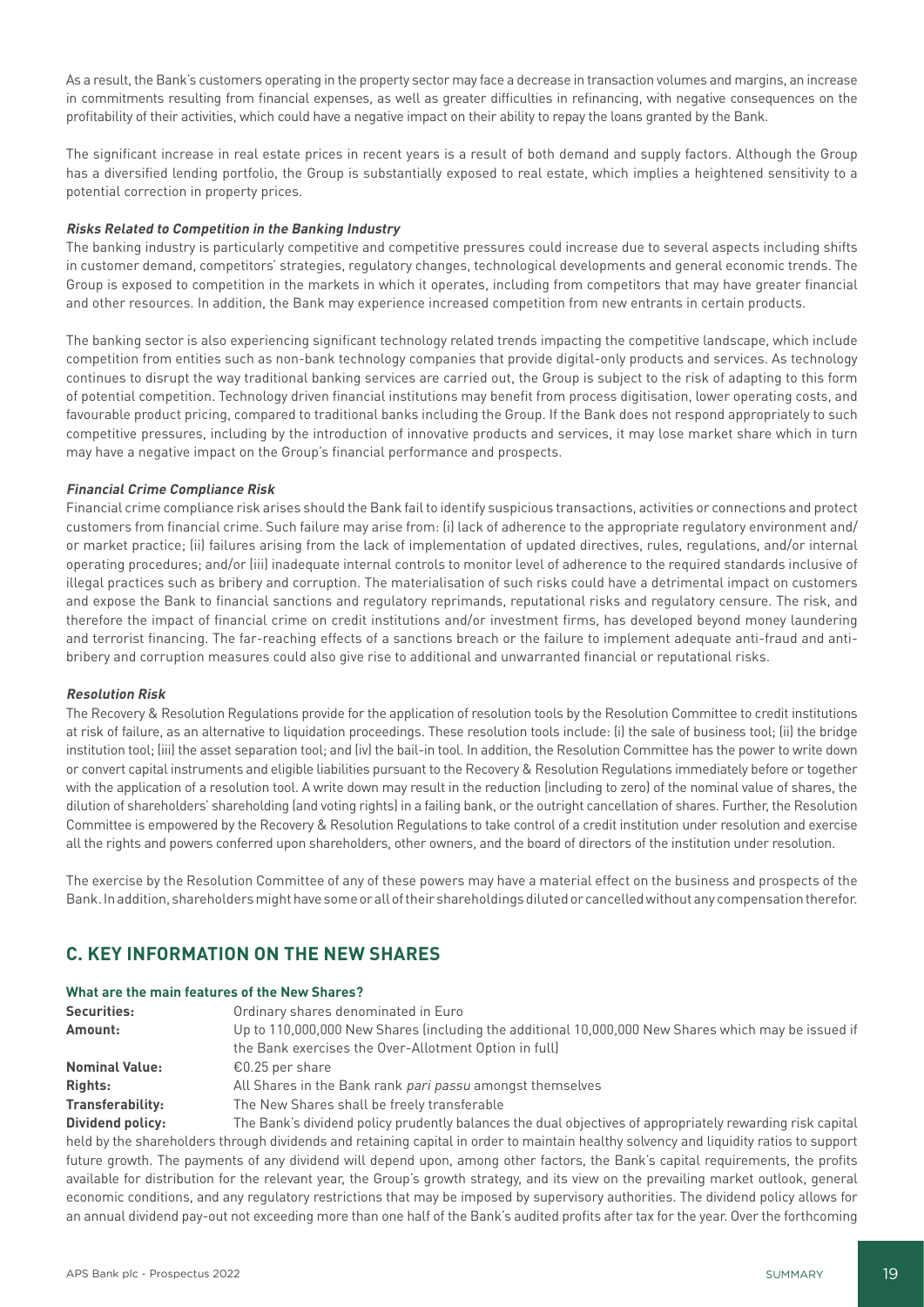three-year period (2022 – 2024) it is the Bank's intention to distribute one-third of its post-tax profits. In the spirit of balancing shareholders' returns with internal capital generation and regulatory requirements, the Bank may consider paying dividends by way of scrip, that is giving the option to shareholders to receive the dividend in either cash or through the issue of new shares.

## **Where will be New Shares be traded?**

Application has been made to the MSE for the New Shares to be listed and traded on the Official List of the Malta Stock Exchange.

#### **What are the key risks that are specific to the New Shares?**

The most material risk factors specific to the New Shares are the following:

#### **Suitability of Investment**

An investment in the Bank may not be suitable for all recipients of this Prospectus and prospective shareholders are urged to consult their advisors as to the suitability or otherwise of acquiring the New Shares before such acquisition. An informed investment decision can only be made by investors after they have read and fully understood the risk factors associated with an investment in the New Shares and the inherent risks associated with the Bank's business. In the event that an investor does not seek professional advice and/or does not read and fully understand the provisions of this Prospectus, there is a risk that such investor may acquire an investment which is not suitable in the context of their investment risk profile.

#### **Write-down or Cancellation Risk**

Pursuant to the Recovery & Resolution Regulations, the Resolution Committee has the power to write-down or convert capital instruments and eligible liabilities. A write-down may result in the reduction (including to zero) of the nominal value of the Shares, the dilution of shareholders' shareholding (and voting rights) in a failing bank, or the outright cancellation of the Shares.

#### **No Prior Market**

As at the date of this Prospectus, there has been no public market for the Shares within or outside Malta. Due to the absence of any prior market for the Shares, there can be no assurance that the price of the Shares will correspond to the price at which the New Shares will trade in the market subsequent to the Share Issue. The market price of the New Shares could be subject to significant fluctuations in response to numerous factors, including the occurrence of any of the risk factors set out in the Prospectus.

#### **Dividend Payments Risk**

As a matter of Maltese law, a company can only pay dividends to the extent that it has distributable reserves and sufficient cash available for this purpose. The Bank's ability to pay dividends in the future, and the relevant timing and amount thereof, is affected by a number of factors, principally its ability to generate income and cash flow from operations. The ability of the Bank to pay dividends is also subject to applicable laws and other restrictions, including their respective regulatory, solvency, capital and leverage requirements, statutory reserves, financial and operating performance and applicable tax laws. These laws and restrictions could limit the payment of dividends and distributions to holders of the New Shares. The Bank is subject to a broad regulatory framework, and regulated companies have over the years been requested to maintain increasingly higher levels and quality of capital and liquidity.

The Bank may not pay dividends if the Directors believe this would cause the Bank to be less adequately capitalised or that there are otherwise insufficient distributable reserves or for various other reasons. Future dividends will depend on, among other factors, the Bank's future profits, financial position, capital investment plans, debt service obligations, any restrictive covenants on debt incurred, working capital requirements, general economic conditions, regulatory approval and other factors that the Directors deem significant from time to time. The Bank's dividend policy as referred to above should be read and construed accordingly.

#### **Future Dilution**

Other than in connection with the Share Issue, the Bank currently has no plans for any issuance of further ordinary or other Shares. However, it is possible that the Bank may decide to offer additional shares in the future. Future offerings of new shares, or the availability for sale of substantial amounts of Shares in the public market, could dilute the holdings of shareholders not partaking in such offer or sale of Shares. Furthermore, it could also adversely affect the prevailing market price of the New Shares and may make it more difficult for shareholders to sell their Shares at a time and price that they deem appropriate and could also impair the Bank's ability to raise capital through future offers of equity securities.

In addition, no prediction can be made about the effect which any future public offerings of the Bank's securities (including but not limited to the effects arising out of a change in the cash flow requirements of the Bank or other commitments of the Bank vis-à-vis the new security holders), or any takeover or merger activity involving the Bank (including but not limited to a de-listing, in full or in part, of the Shares), will have on the market price of the New Shares prevailing from time to time.

#### **Ranking Risk**

The New Shares represent equity interests in the Bank that entitle the holder to rank pari passu with all other holders of ordinary Shares in the Bank upon any distribution of assets in a winding up. The Shares of the Bank are subordinated to any other debt instruments in the Bank's capital structure (including the Bonds) and will therefore be subject to greater credit risk than any other debt instruments of the Bank.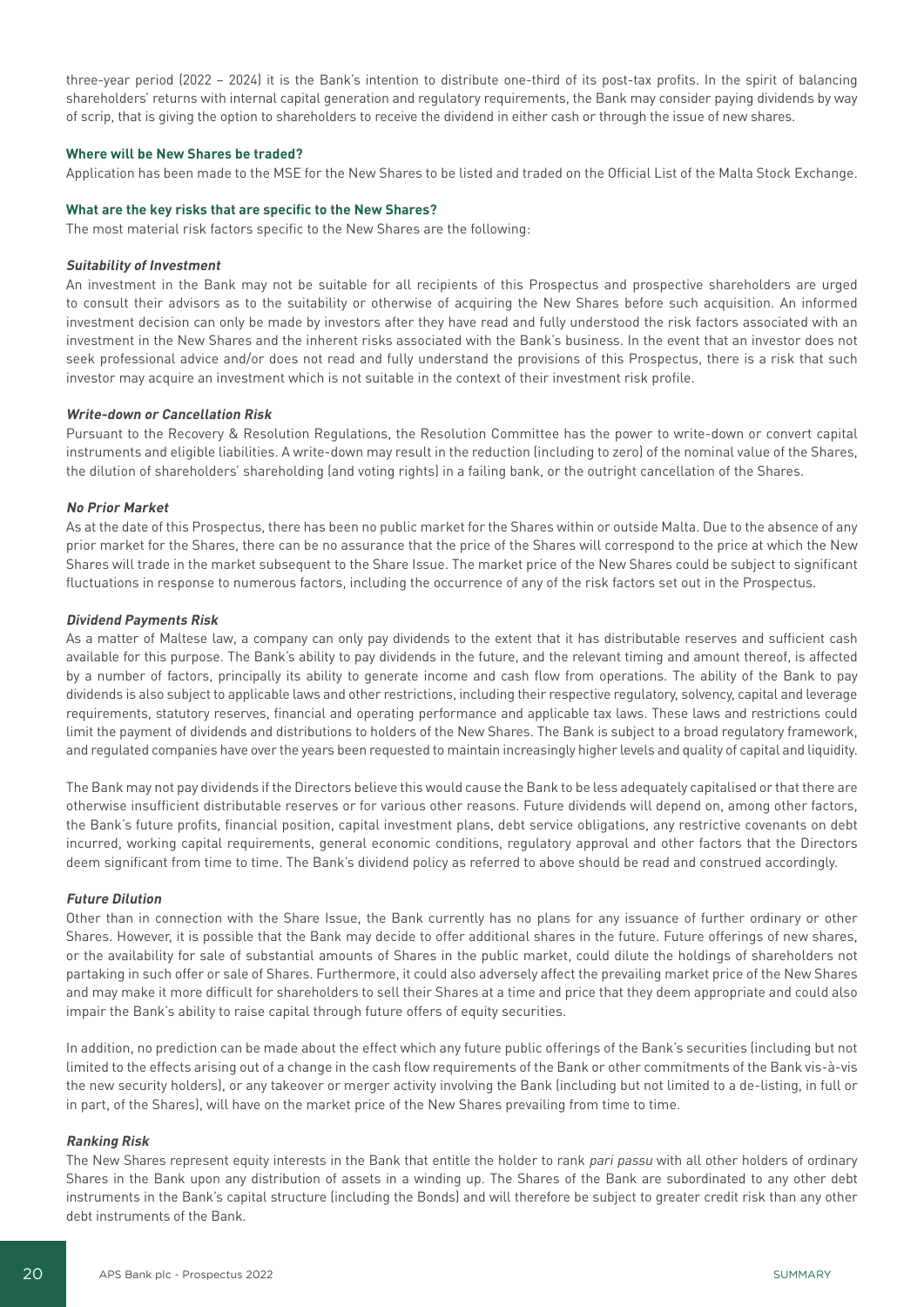# **D. KEY INFORMATION ON THE SHARE ISSUE AND THE ADMISSION TO TRADING ON A REGULATED MARKET**

## **Under which conditions and timetable can I invest in the New Shares?**

# **General Terms and Conditions**

Pursuant to the terms of this Prospectus, the Bank is making up to 110,000,000 New Shares (including the additional 10,000,000 New Shares that may be issued if the Bank exercises the Over-Allotment Option in full) available for subscription at the Issue Price. The minimum subscription amount of New Shares that can be subscribed for by Applicants is 1,000 New Shares.

The issue and allotment of the New Shares is conditional inter alia upon: (a) a minimum aggregate subscription amount of 75,462,702 New Shares and (b) the approval by the MSE of the Bank's application for the Shares to be admitted to the Official List. In the event that any of these conditions is not satisfied by the close of the Offer Period, the Share Issue will be withdrawn or revoked unilaterally by the Bank. The Bank also reserves the right to withdraw the Share Issue prior to the Issue Date for reasons beyond its control, such as extraordinary events, substantial change of the political, financial, economic, legal, monetary or market conditions at national or international level and/or adverse events regarding the financial or commercial position of the Bank and/or other relevant events that in the reasonable discretion of the Bank may be prejudicial to the offer.

The Share Issue is not underwritten. In the event that the Share Issue is not fully subscribed the Bank will, subject to a minimum aggregate subscription amount of 75,462,702 New Shares, proceed with the transaction.

Application has been made to the MSE for the Shares to be listed and traded on the Official List. The Competent Authority authorised the Shares as eligible to be listed on the Official List pursuant to the Capital Markets Rules by virtue of a letter dated 24 May 2022. In this respect, the Shares are expected to be admitted to the Official List with effect from 30 June 2022 and trading may commence thereafter. Dealings in the Shares shall not commence prior to the Shares being admitted to trading on the Official List.

# **Expected Timetable of the Share Issue**

| 1.  | Cut-Off Date:                                           | 23 May 2022  |
|-----|---------------------------------------------------------|--------------|
| 2.  | Applications mailed to Bondholders:                     | 1 June 2022  |
| 3.  | Opening of Offer Period:                                | 3 June 2022  |
| 4.  | Pre-Allocation Payment Date:                            | 17 June 2022 |
| 5.  | Closing of Offer Period:                                | 17 June 2022 |
| 6.  | Announcement of basis of acceptance:                    | 24 June 2022 |
| 7.  | Refund of unallocated monies (if applicable):           | 30 June 2022 |
| 8.  | Issue Date:                                             | 30 June 2022 |
| 9.  | Expected date of admission of the Shares to listing:    | 30 June 2022 |
| 10. | Expected date of commencement of trading of the Shares: | 1 July 2022  |

Subject to the Bank's right to exercise the Over-Allotment Option, the Bank reserves the right to close the Share Issue prior to the end of the Offer Period in the event that the New Shares are fully subscribed prior to such date and time, in which case the events set out in steps 4 to10 above shall be brought forward (although the number of Business Days between each of these events is not expected to be varied).

# **Plan of Distribution**

The New Shares will be distributed as follows:

- (i.) The Bank and the Registrar have entered into Pre-Allocation Agreements with a number of Applicants and Authorised Intermediaries in advance of the Offer Period, pursuant to which the Bank has bound itself to allocate 69,681,981 New Shares to such Applicants and Authorised Intermediaries. Payment for these New Shares must be received by the Registrar in cleared funds by the Pre-Allocation Payment Date.
- (ii.) The remaining balance of up to 40,318,019 New Shares (including the additional 10,000,000 New Shares that may be issued if the Bank exercises the Over-Allotment Option in full) is being made available for subscription during the Offer Period by all Applicants (including Preferred Applicants and the general public).

#### **Method of application**

Applications must be made using the relevant Application Form (Application Form 'A' for Preferred Applicants or Application Form 'B' for all other Applicants) and all Applications must be submitted to one of the Authorised Intermediaries listed in Annex B during the Offer Period. In all cases, Applications must be accompanied by the full payment due for the New Shares subscribed for and in the event that cheques accompanying Applications are not honoured on their first presentation, the Bank, the Registrar and/or the relevant Authorised Intermediary, as the case may be, reserve the right to invalidate the relative Application.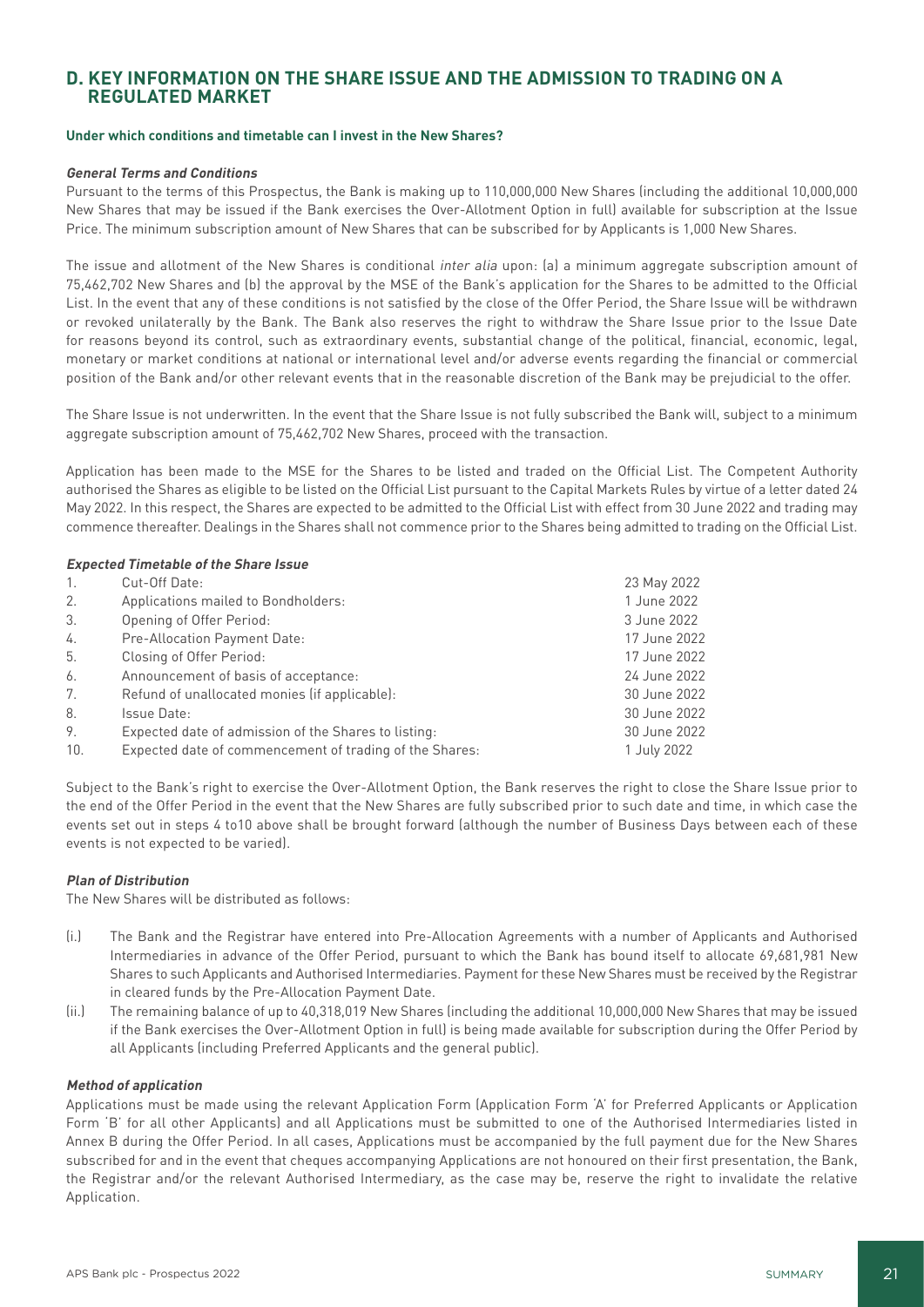# **Dilution**

Upon completion of the Share Issue, and on the assumption that the Share Issue is fully subscribed and that none of the four shareholders subscribe for New Shares, the current shareholders' percentage holding in the Bank will be reduced as follows:

| <b>Shareholder</b>                | <b>Number of Shares</b><br>held as at the<br>date of Prospectus | <b>Percentage holding</b><br>in the Bank prior<br>to Share Issue | <b>Percentage holding</b><br>in the Bank after<br><b>Share Issue without</b><br>exercise of Over-<br><b>Allotment Option</b> | <b>Percentage holding in</b><br>the Bank after Share<br><b>Issue with exercise of</b><br><b>Over-Allotment Option</b> |
|-----------------------------------|-----------------------------------------------------------------|------------------------------------------------------------------|------------------------------------------------------------------------------------------------------------------------------|-----------------------------------------------------------------------------------------------------------------------|
| <b>AROM Holdings Limited</b>      | 198,367,765                                                     | 79.44%                                                           | 56.72%                                                                                                                       | 55.15%                                                                                                                |
| Diocese of Gozo                   | 45,449,032                                                      | 18.20%                                                           | 13.00%                                                                                                                       | 12.63%                                                                                                                |
| Metropolitan<br>Cathedral Chapter | 5,831,889                                                       | 2.33%                                                            | 1.67%                                                                                                                        | 1.62%                                                                                                                 |
| Abbey Holdings Limited            | 66,975                                                          | 0.03%                                                            | 0.02%                                                                                                                        | 0.02%                                                                                                                 |
| <b>TOTAL</b>                      | 249,715,661                                                     | 100.00%                                                          | 71.41%                                                                                                                       | 69.42%                                                                                                                |

# **Estimated Expenses of the Share Issue**

Professional fees and costs related to publicity, advertising, printing, listing, selling commissions and other miscellaneous expenses in connection with the Share Issue are estimated not to exceed €1 million (or €1.1 million in the event that the Bank exercises the Over-Allotment Option in full) in the aggregate, and shall be borne exclusively by the Bank. There is no particular order of priority with respect to such expenses.

# **Why is this prospectus being produced?**

This Prospectus is being produced in connection with the Share Issue, the net proceeds of which are expected to amount to approximately €59.2 million (or €65.3 million in the event that the Bank exercises the Over-Allotment Option in full). The net proceeds of the Share Issue will constitute an integral part of the Bank's capital plan (to further strengthen its CET 1 capital) and will enable the Bank to achieve its strategic objectives whilst ensuring compliance with the relevant capital requirements.

#### **Conflicts of interest**

The Bank (acting in its capacity as an MFSA licensed investment firm) has been designated as an Authorised Intermediary and the general public will therefore be able to subscribe for New Shares through the Bank. Accordingly, the Bank has a financial interest in the relevant transaction. The Bank also has an interest by virtue of the fact that the net proceeds from the Share Issue will form part of the regulatory capital of the Bank which capital is required for the Bank to continue undertaking initiatives to grow its various business lines.

As an Authorised Intermediary, the Bank will offer, among other things, execution only services without investment advice ("**Non-Advisory Sales**") or investment advice followed by execution services ("**Advisory Sales**") in respect of the Share Issue. In certain instances, the Bank may, under applicable rules, be required to (a) assess the Applicant's level of knowledge in and experience with investment instruments with similar characteristics as the New Shares, (b) assess the suitability of the New Shares for the Applicant, or (c) provide certain risk warnings. Prospective investors should therefore note that, as a result of the Bank's interest in the Share Issue, there is, among other things, a risk that the Bank's investment advisors propose this investment over other available investments available at that time or otherwise seek to oversell the Share Issue. In this respect, the Bank has a conflicts of interest policy which addresses how it identifies and seeks to mitigate conflicts of interest in the provision of services to clients (including Applicants). A summary of this policy is available here: **https://www.apsbank.com.mt/document-downloads.**

Specifically in relation to the provision of Non-Advisory Sales and Advisory Sales in relation to the New Shares issued by itself as issuer, the Bank has implemented the following additional organisational and administrative measures aimed at mitigating the risks: (i) Remuneration: Group personnel involved in the sale of the New Shares will not receive any variable remuneration (e.g. commission or performance bonuses) linked to such sales; (ii) Information barriers: The Group's investment officers were not involved in the design and structure of the Share Issue; and (iii) Enhanced procedures: Where applicable, the Bank has implemented enhanced procedures in relation to the collection of information in order to assess an Applicant's knowledge and experience as well as to carry out a suitability assessment in relation to the New Shares and risks involved as well as in relation to the provision of information and risk warnings.

Save for the above and the possible subscription for New Shares by Authorised Intermediaries (which may include the Bank, and Curmi & Partners and Rizzo, Farrugia & Co acting together as the Bank's Joint Sponsors and Managers in respect of the Share Issue), the Directors are not aware of any interest, conflicting or otherwise, considered material to the Share Issue.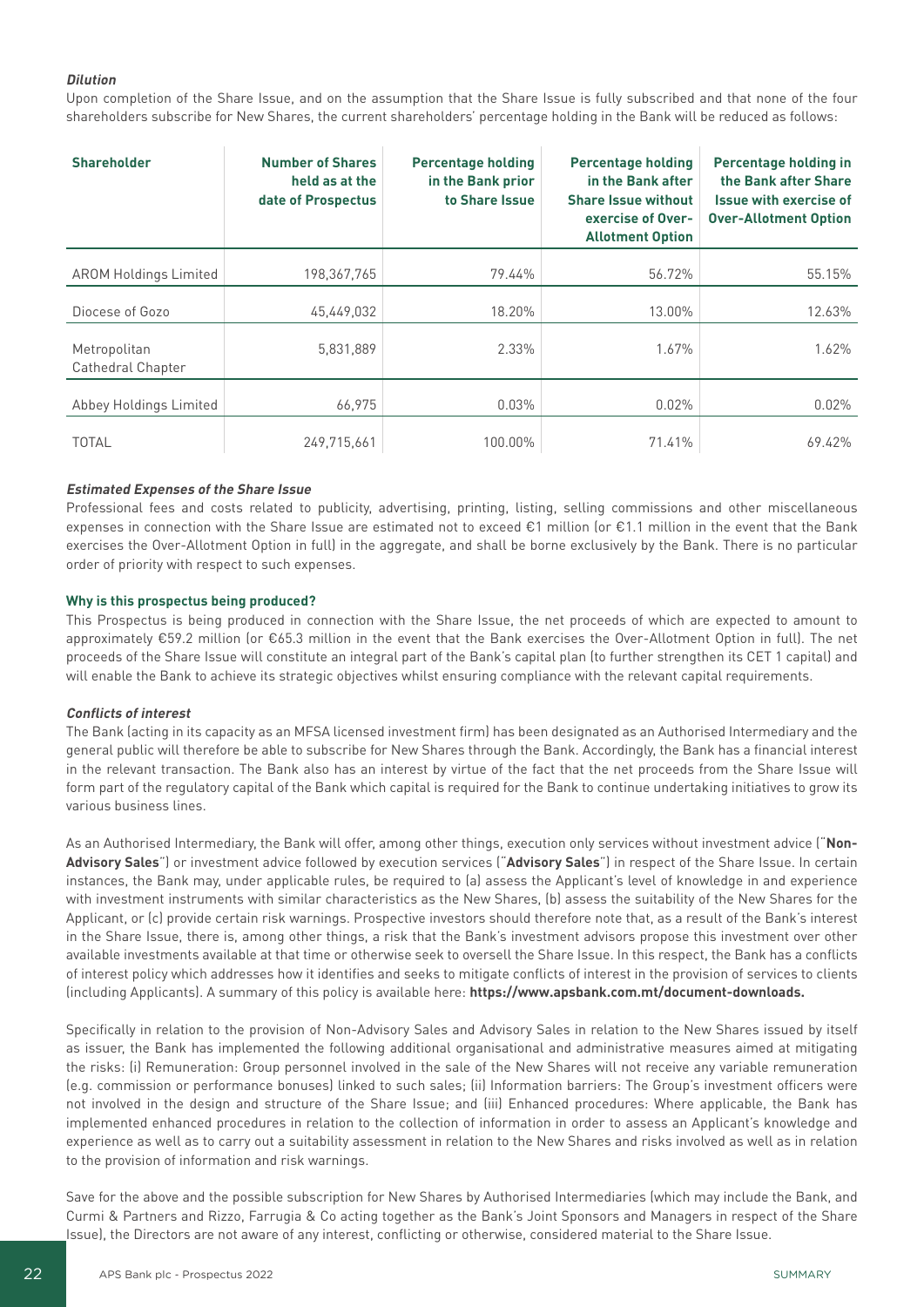# **1. RISK FACTORS**

# **1.1. General**

**AN INVESTMENT IN THE NEW SHARES ISSUED BY THE BANK INVOLVES CERTAIN RISKS INCLUDING, BUT NOT LIMITED TO, THOSE RISKS DESCRIBED IN THIS SECTION. THE FOLLOWING RISKS ARE THOSE IDENTIFIED BY THE BANK AS AT THE DATE OF THIS PROSPECTUS. PROSPECTIVE INVESTORS SHOULD CAREFULLY CONSIDER, TOGETHER WITH THEIR INDEPENDENT FINANCIAL AND OTHER PROFESSIONAL ADVISORS, THE FOLLOWING RISK FACTORS AND OTHER INVESTMENT CONSIDERATIONS AS WELL AS ALL THE OTHER INFORMATION CONTAINED IN THE PROSPECTUS BEFORE DECIDING TO MAKE AN INVESTMENT IN THE BANK AND THE NEW SHARES.**

**THE RISK FACTORS BELOW HAVE BEEN CATEGORISED UNDER TWO MAIN CATEGORIES, ACCORDING TO WHETHER THE RISKS UNDER REVIEW RELATE TO THE: (I) THE BANK; AND (II) THE SECURITIES.**

**THE RISK FACTOR APPEARING FIRST UNDER EACH SUB-CATEGORY CONSTITUTES THAT RISK FACTOR THAT THE BOARD HAS ASSESSED TO BE THE MOST MATERIAL RISK FACTOR UNDER SUCH CATEGORY AS AT THE DATE OF THIS PROSPECTUS. IN MAKING THEIR ASSESSMENT OF MATERIALITY, THE BOARD HAS EVALUATED THE COMBINATION OF: (I) THE PROBABILITY THAT THE RISK FACTOR OCCURS; AND (II) THE EXPECTED MAGNITUDE OF THE ADVERSE EFFECT ON THE FINANCIAL CONDITION AND PERFORMANCE OF THE BANK, IF THE RISK FACTOR WERE TO MATERIALISE.** 

**SOME OF THESE RISKS ARE SUBJECT TO CONTINGENCIES THAT MAY OR MAY NOT OCCUR AND THE BANK IS NOT IN A POSITION TO EXPRESS A VIEW ON THE LIKELIHOOD OF ANY SUCH CONTINGENCIES OCCURRING.**

**SHOULD ANY OF THE RISKS DESCRIBED BELOW MATERIALISE, THEY COULD HAVE A SERIOUS ADVERSE EFFECT ON THE BANK'S FINANCIAL RESULTS AND TRADING PROSPECTS.**

**THE RISKS AND UNCERTAINTIES DISCUSSED BELOW MAY NOT BE THE ONLY ONES THAT THE BANK FACES. ADDITIONAL RISKS AND UNCERTAINTIES, INCLUDING THOSE THE DIRECTORS OF THE BANK MAY NOT CURRENTLY BE AWARE OF, COULD WELL RESULT IN A MATERIAL IMPACT ON THE FINANCIAL CONDITION AND OPERATIONAL PERFORMANCE OF THE BANK. ACCORDINGLY, PROSPECTIVE INVESTORS SHOULD MAKE THEIR OWN INDEPENDENT EVALUATION, IF NECESSARY WITH THE ASSISTANCE OF THEIR OWN INDEPENDENT FINANCIAL ADVISORS, OF ALL RISK FACTORS, AND SHOULD CAREFULLY READ, CONSIDER AND UNDERSTAND THE PROSPECTUS AS A WHOLE BEFORE INVESTING IN THE NEW SHARES. IN ADDITION, PROSPECTIVE INVESTORS OUGHT TO BE AWARE THAT RISK MAY BE AMPLIFIED DUE TO A COMBINATION OF RISK FACTORS.**

# **1.2 Forward-Looking Statements**

This document includes statements that are or may be deemed to be "forward-looking statements". These forward-looking statements can be identified by the use of forward-looking terminology, including but not limited to the terms "believes", "estimates", "anticipates", "expects", "intends", "may", "will", or "should" or, in each case, their negative or other variations or comparable terminology. These forward-looking statements are based purely on the intentions, beliefs or current expectations of the Bank and/or the Directors. There can be no assurance that the results and events contemplated by the forward-looking statements contained in this Prospectus will occur.

Forward-looking statements, by their very nature, involve substantial uncertainties because they relate to events and depend on circumstances that may or may not occur in the future, many of which are beyond the Bank's control. Forward-looking statements are not guarantees of future performance and should therefore not be construed as such. The Bank's actual results of operations and financial condition may, as a result of many different factors, differ materially from the expectation created by the forwardlooking statements contained in this document. In addition, even if the results of operations and financial condition of the Bank are consistent with the forward-looking statements contained in this document, those results or developments may not be indicative of results or developments in subsequent periods.

Subject to its legal and regulatory obligations (including those under the Capital Markets Rules), the Bank and its Directors expressly disclaim any obligations to update or revise any forward-looking statement contained herein to reflect any change in expectations with regard thereto or any change in events, conditions or circumstances on which any statement is based.

# **1.3. Risks Relating to the Bank and the Group**

Note: wherever the term "Group" is used, the risk factor would apply also to the Bank.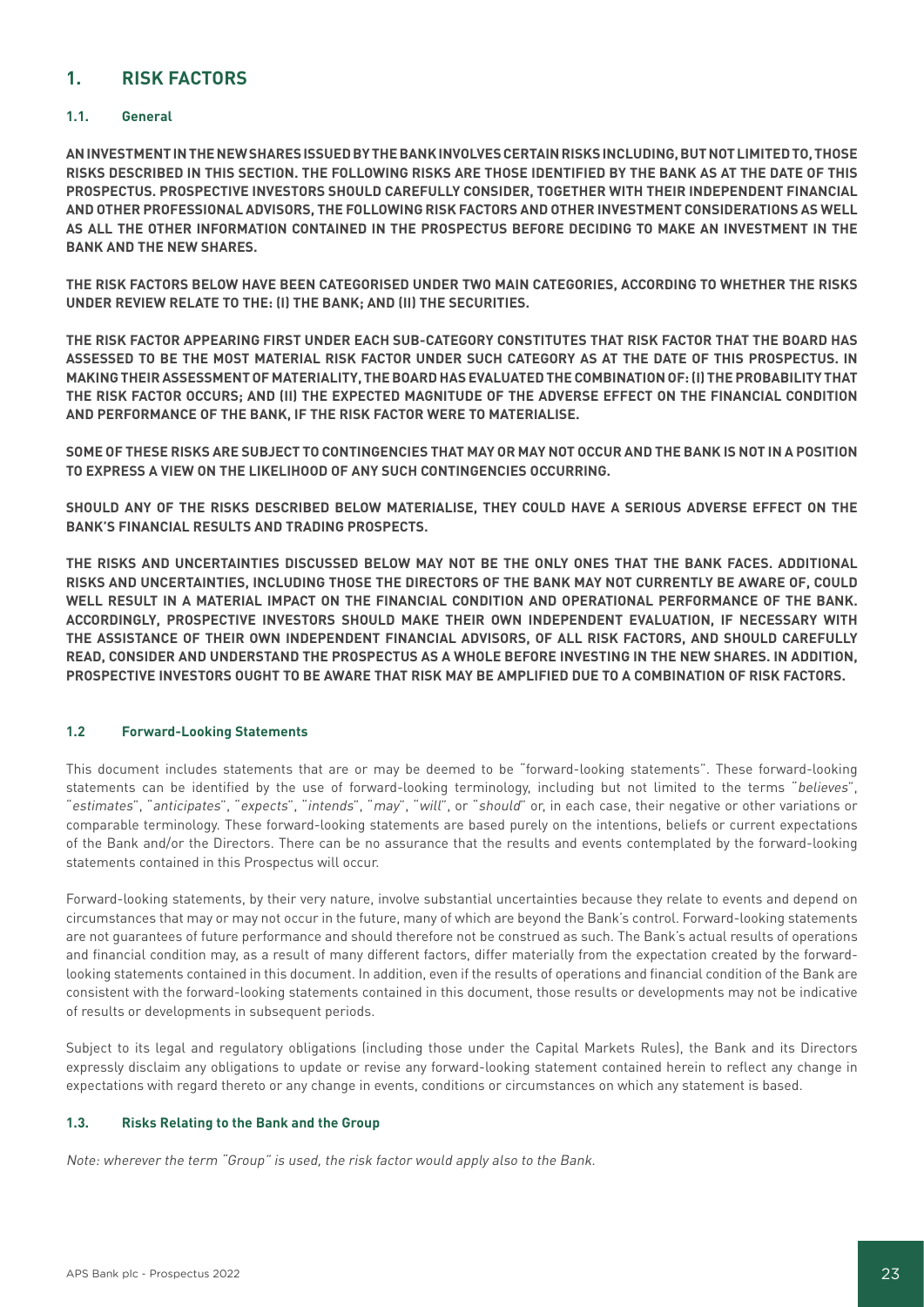# 1.3.1. **Information Technology and Cyber-Security Risk**

The activities of the Group are reliant on the continuous and proper functioning of its operating systems, including its information technology (IT) systems and other technological arrangements. The Group is susceptible to a variety of risks relating to the functioning of these systems, including, but not limited to, the risk of cyber-attacks (such as malware attacks, ransomware, phishing, hacking, or any other form or type of cyber-attack), data theft or other unauthorised use of data, errors, bugs, malfunctions, inadequate maintenance service levels, or other malicious interference with or disruptions to the Group systems.

In addition, to the extent that the Group is reliant upon technologies and operating systems (including IT systems and other technological arrangements) developed by third parties for the efficient running of its business, it will be exposed to the risk of supply chain attacks, failures, errors or other interruptions in such systems. There can be no assurance that the maintenance and service level agreements, business continuity and disaster recovery plans intended to ensure continuity and stability of these systems will prove effective in ensuring that the service or systems will not be disrupted. Furthermore, advancements of the Bank's technologies and operating systems, which are required in order to remain competitive, may be associated with substantial capital expenditures.

The COVID-19 pandemic has further increased the Group's dependency on IT systems mainly to enable remote working for its employees and thereby increasing the exposure of the Bank to cyber-security risk.

In the event that a cyber attack occurs on the Group's operating systems and/or on suppliers providing IT services to the Group, this could adversely affect the Group's ability to provide services, reputation, financial performance and financial position.

# 1.3.2. **Reputational Risk**

Reputational risk is the current or future risk of a loss or decline in profits as a result of a negative perception of the Group's image by relevant stakeholders. Reputation is considered by the Group to be a valuable corporate asset as it is a source of competitive advantage and customers' confidence and reflects the Group's level of professionalism, integrity and proper conduct of business. The Group recognises the increasing importance of this critical component of its brand value due to rapid changes in the business environment, development of media and communication channels, increased scrutiny from regulators and evolving competition and rising customer expectations.

In the event that the Bank were to suffer any loss in reputation, whether for the reasons described above or otherwise, relevant stakeholders may become unwilling to do business with the Bank, which could in turn have a material adverse effect on the operations and performance of the Bank.

#### 1.3.3. **Credit risk**

Credit risk is the possibility that a borrower or counterparty fails to meet its obligations in accordance with agreed terms, causing a financial loss. Credit risk arises mainly from interbank, commercial and consumer loans and advances, trade finance, syndicated facilities and forfaiting, but can also arise from credit enhancement provided, such as financial guarantees, letters of credit, endorsements and acceptances. The Group is also exposed to credit risk arising from investments in debt securities and other financial instruments purchased as part of its trading, investment activities and liquidity management including derivatives as well as settlement balances with market counterparties, reverse repurchase agreements and balances with the Central Bank of Malta.

The Bank is subject to inherent risks concerning the credit quality of borrowers and counterparties, which could affect the value of the Group's assets. Changes in the credit quality of the Bank's customers, counterparties, and investments arising from systemic risks and macroeconomic factors in the Maltese and global financial system, can also negatively affect the value of the Bank's assets. Any failure by the Group to manage the credit quality of its borrowers or counterparties within prudent risk parameters or to monitor and regulate the adequacy of its provisioning levels could have a material adverse effect on the Group's business, financial condition, prospects and/or results of operations.

#### 1.3.4. **Liquidity and Funding Risk**

Liquidity risk is the risk that the Bank cannot meet its financial obligations as they fall due in the short and medium term, either at all or without incurring unacceptable losses. Funding risk is the risk that the Bank cannot meet its financial obligations as they fall due in the medium to long term, either at all or without increasing funding costs at an unacceptable level. Funding risk can be seen as the risk that its assets are not stably funded in the medium and long term. The Bank is mainly funded through customer deposits and has only a small portion of wholesale funding.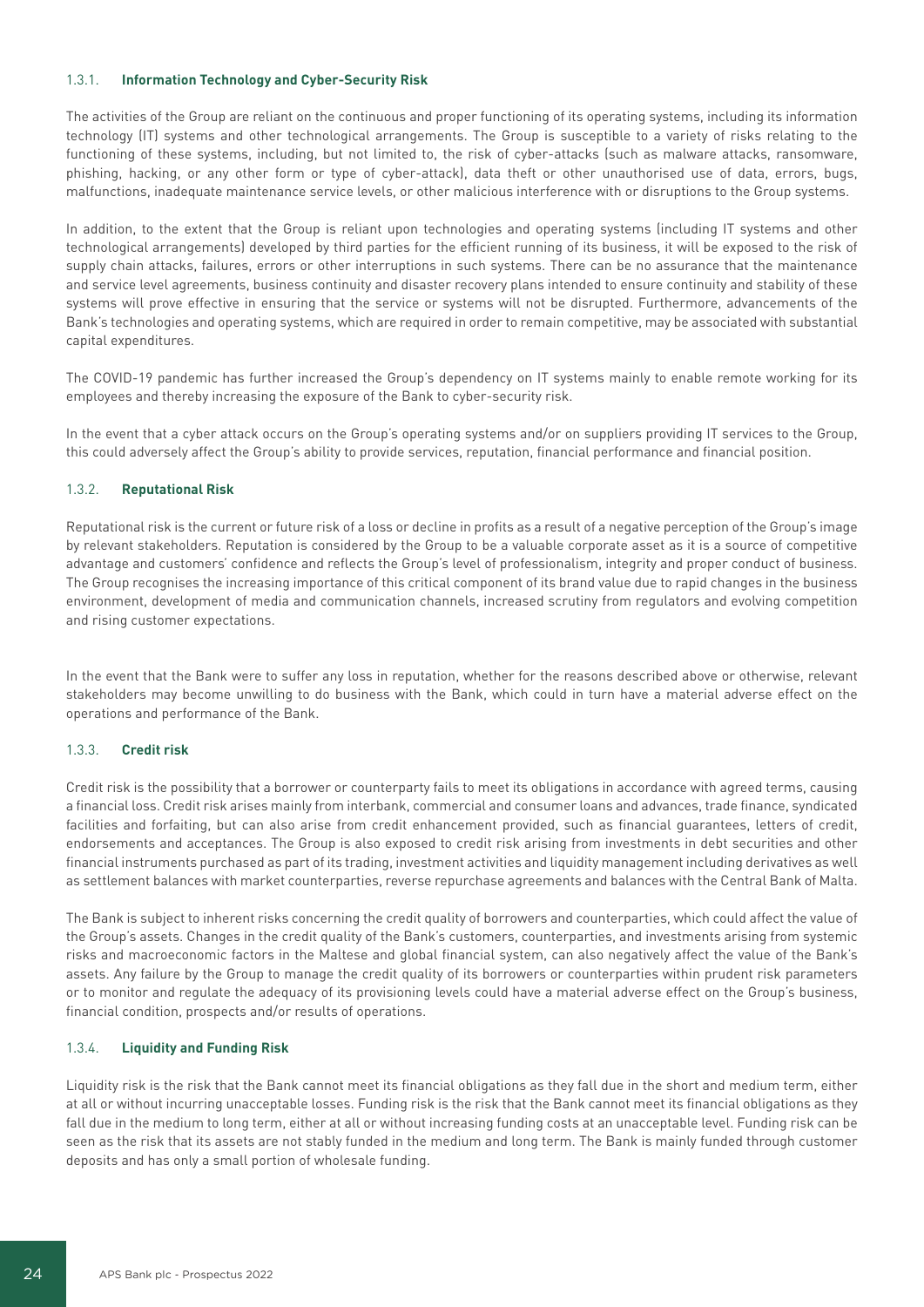The management of liquidity and funding is central to the Bank's operations, just as the ability to fund asset growth and meet obligations as they come due is crucial to the on-going viability of the Bank. While the Bank's liquidity contingency plans can assist the Bank in mitigating unexpected liquidity situations after the fact, they are not intended to, nor can they eliminate, the Bank's liquidity and funding risk. Nor can the plans guarantee that unexpected liquidity events will be managed successfully if they were to occur.

Retail funding is highly correlated to the public's perception of the Bank's trustworthiness and reputation. Given this feature of retail funding, a significant negative impact on the Bank's reputation could bring about a run on the Bank. If, for some reason, the Bank is unable to access the necessary liquidity to conduct its operations and/or meet its obligations, this could negatively impact the Bank's financial condition and performance.

# 1.3.5. **Information Security and Data Protection Risk**

This risk relates to the risk of loss caused by deliberate or accidental loss, alteration, falsification or leakage of information, or by destruction, disruption, errors or misuse of information systems. Loss or leakage of confidential information could have a material adverse effect on the operations and performance of the Group.

The Group is also subject to comprehensive regulation regarding the use of personal customer data. Compliance with the GDPR creates significant regulatory obligations for the Group and it will continue to have an ongoing impact on the acceptance, processing and storage of personal sensitive data. The possible damage, loss, unauthorised processing or disclosure of personal data could have a negative impact on the activity of the Group, in reputational terms too, and could lead to the imposition of fines. In addition, any changes to the applicable laws and/or regulations, including at European Union level, could have a negative impact on the Group's activities, including the need to incur costs for adapting to the new regulations.

# 1.3.6. **Risks Connected with the Performance of the Property Market**

The Group is exposed to the risks of the property market, as a result of, among other things: (i) loans granted to clients where the collateral securing the loan is immovable property; and (ii) loans granted by the Bank to companies operating in the property sector where the cash flow is generated mainly by the rental or sale of properties (commercial real estate).

With regard to (i) above, poor market conditions and/or, more generally, a protracted economic or financial downturn could lead to a fall in value of the collateral properties as well as create significant difficulties in terms of monetisation of the said collateral under the scope of enforcement procedures, with possible negative effects in terms of realisation times and values.

With respect to (ii) above, any downturn in the real estate market could lead to a fall in market prices and a consequent fall in the demand for commercial real estate. As a result, the Bank's customers operating in the property sector may face a decrease in transaction volumes and margins, an increase in commitments resulting from financial expenses, as well as greater difficulties in refinancing, with negative consequences on the profitability of their activities, which could have a negative impact on their ability to repay the loans granted by the Bank.

The significant increase in real estate prices in recent years is a result of both demand and supply factors. Although the Group has a diversified lending portfolio, the Group is substantially exposed to real estate, which implies a heightened sensitivity to a potential correction in property prices.

# 1.3.7. **Risks Related to Competition in the Banking Industry**

The banking industry is particularly competitive and competitive pressures could increase due to several aspects including shifts in customer demand, competitors' strategies, regulatory changes, technological developments and general economic trends. The Group is exposed to competition in the markets in which it operates, including from competitors that may have greater financial and other resources. In addition, the Bank may experience increased competition from new entrants in certain products.

The banking sector is also experiencing significant technology related trends impacting the competitive landscape, which include competition from entities such as non-bank technology companies that provide digital-only products and services. As technology continues to disrupt the way traditional banking services are carried out, the Group is subject to the risk of adapting to this form of potential competition. For example, in many markets online banks are gaining increasing market share and certain shifts in consumer behaviour were accelerated by the effects of the COVID-19 pandemic. Such technology driven financial institutions may benefit from process digitisation, lower operating costs, and favourable product pricing, compared to traditional banks including the Group. If the Bank does not respond appropriately to such competitive pressures, including by the introduction of innovative products and services, it may lose market share which in turn may have a negative impact on the Group's financial performance and prospects.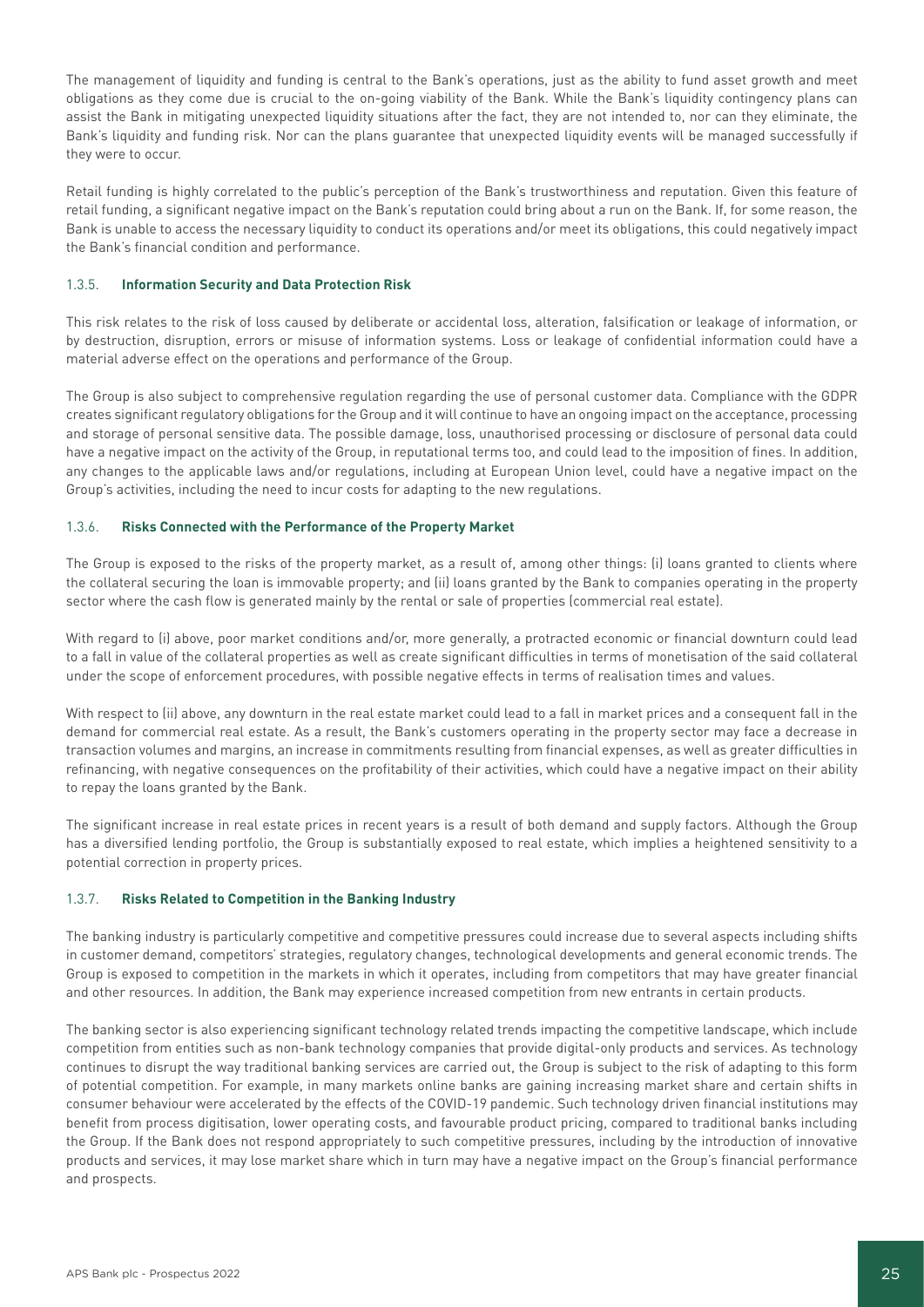# 1.3.8. **Financial Crime Compliance Risk**

Financial crime compliance risk arises should the Bank fail to identify suspicious transactions, activities or connections and protect customers from financial crime. Such failure may arise from: (i) lack of adherence to the appropriate regulatory environment and/ or market practice; (ii) failures arising from the lack of implementation of updated directives, rules, regulations, and/or internal operating procedures; and/or (iii) inadequate internal controls to monitor level of adherence to the required standards inclusive of illegal practices such as bribery and corruption. The materialisation of such risks could have a detrimental impact on customers and expose the Bank to financial sanctions and regulatory reprimands, reputational risks and regulatory censure. The risk, and therefore the impact of financial crime on credit institutions and/or investment firms, has developed beyond money laundering and terrorist financing. The far-reaching effects of a sanctions breach or the failure to implement adequate anti-fraud and antibribery and corruption measures could also give rise to additional and unwarranted financial or reputational risks.

#### 1.3.9. **Resolution Risk**

The Recovery & Resolution Regulations provide for the application of resolution tools by the Resolution Committee to credit institutions at risk of failure, as an alternative to liquidation proceedings. These resolution tools include: (i) the sale of business tool; (ii) the bridge institution tool; (iii) the asset separation tool; and (iv) the bail-in tool (described in further detail in section 4.5 below). In addition, the Resolution Committee has the power to write down or convert capital instruments and eligible liabilities pursuant to the Recovery & Resolution Regulations immediately before or together with the application of a resolution tool. A write down may result in the reduction (including to zero) of the nominal value of shares, the dilution of shareholders' shareholding (and voting rights) in a failing bank, or the outright cancellation of shares. Further, the Resolution Committee is empowered by the Recovery & Resolution Regulations to take control of a credit institution under resolution and exercise all the rights and powers conferred upon shareholders, other owners, and the board of directors of the institution under resolution.

The exercise by the Resolution Committee of any of these powers may have a material effect on the business and prospects of the Bank. In addition, shareholders might have some or all of their shareholdings diluted or cancelled without any compensation therefor (further detail is provided in section 4.5 below).

#### 1.3.10. **Bank Regulatory Risk and risks associated with capital adequacy**

The Bank is subject to a number of prudential and regulatory controls, designed to maintain the safety and soundness of banks, ensure their compliance with economic and other objectives and limit their exposure to risk, including but not limited to CRD IV / CRD V, CRR / CRR II and BRRD / BRRD II (described in further detail in section 4.5 below). Furthermore, on 27 October 2021, the European Commission published a proposed review of EU banking rules (the Capital Requirements Regulation and the Capital Requirements Directive VI) which finalises the implementation of the Basel III agreement in the EU. In this regard, the Bank faces risks associated with a rapidly evolving prudential regulatory environment pursuant to which it is required, amongst other things, to maintain adequate capital and liquidity resources and to satisfy specified capital and liquidity ratios at all times. The interpretation and application by regulators of existing laws and regulations to which the Bank is subject may also change from time to time. Such changes either individually and/or in aggregate, may lead to further unexpected, enhanced requirements in relation to the Bank's capital, leverage, liquidity and funding ratios or alter the way such ratios are calculated.

The BRRD (as amended by the BRRD II) establishes a framework for the recovery and resolution of credit institutions and certain investment firms. The BRRD establishes a legal regime which, amongst others, provides authorities with a set of powers and tools to intervene sufficiently early and quickly in an unsound or failing institution to ensure the continuity of the institution's critical financial and economic functions, while minimising the impact of an institution's failure on the economy and financial system. More detail regarding the BRRD and its implementation in Malta as well as the powers and tools available to the authorities is provided under section 4.5. Should the Bank become subject to a write-down, conversion, or resolution powers under the BRRD, this may adversely affect the Bank's business, financial condition, ability to pay dividends, results of operations and/or prospects.

#### 1.3.11. **Market Risk**

Market risk relates to the risk that the income from, and fair value or future cash flows of financial instruments will fluctuate due to changes in market variables such as interest rates, foreign exchange rates, and the prices of equities, bonds, and commodities. The Group's exposure to market risk is mainly in the form of interest rate risk and foreign exchange risk. Movements in interest rates are driven by factors that are outside of the Group's control, including central bank actions, monetary and fiscal policies, and economic conditions. Foreign exchange risk arises from the fluctuation of different exchange rates in relation to the Euro, as the Group's principal currency, due to factors that are also outside of the Group's control. Any significant fluctuations in interest rates or foreign exchange rates could therefore have a material adverse effect on the income from, and fair value or future cash flows of financial instruments held by the Group (including derivative contracts entered into by the Group to hedge against movement in certain cash flows on financial liabilities having embedded derivatives), which would in turn have a material adverse effect on the Group's financial position and performance.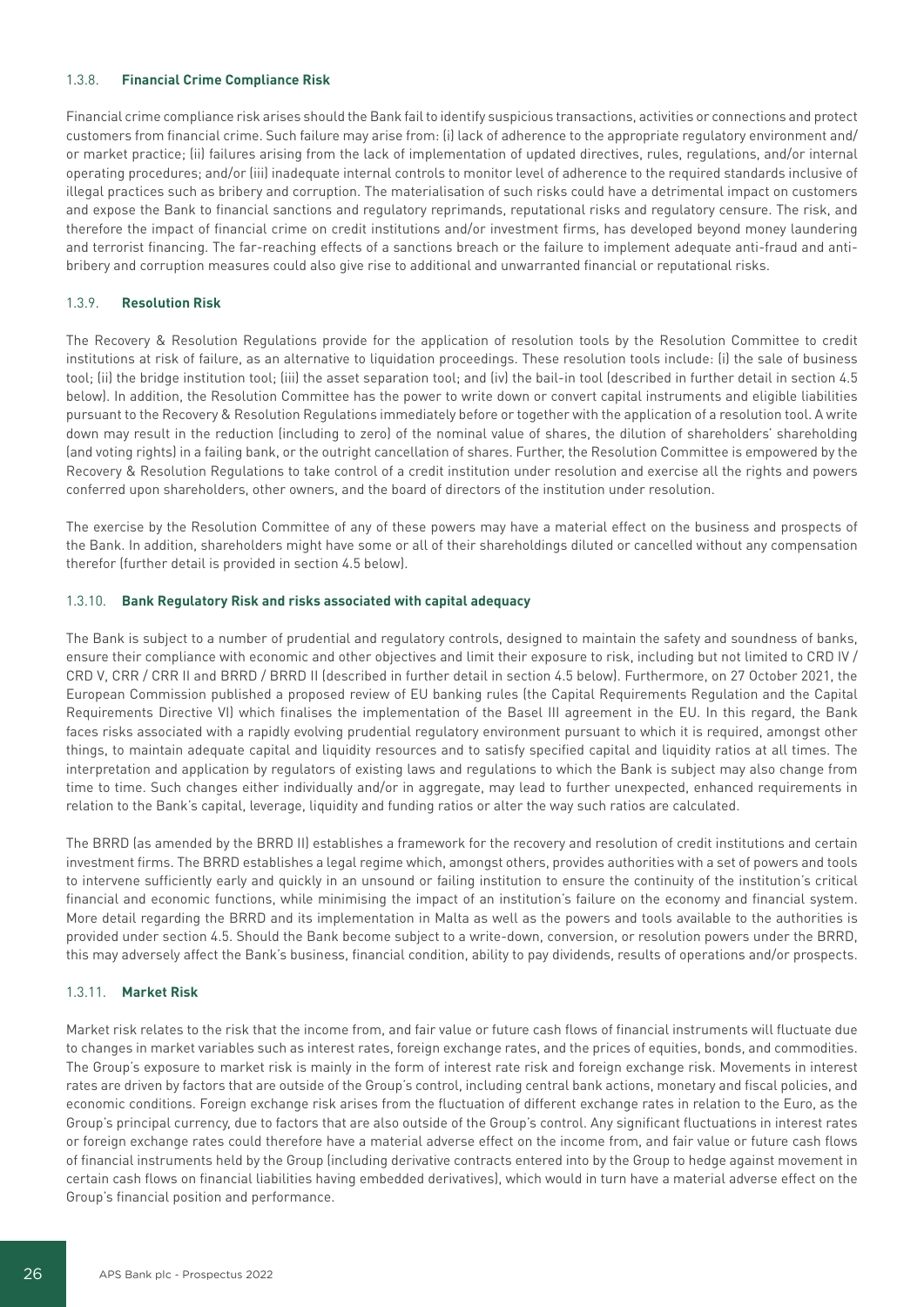#### 1.3.12. **Operational Risk**

Operational risk relates to the risk of loss resulting from inadequate or failed internal processes, people and systems or from external events. An operational risk event is an incident or experience that has caused or has the potential to cause material loss to the Group either directly or indirectly with other incidents. In line with the Basel Committee on Banking Supervision's definitions, the following types of operational risk events are considered as having the potential to result in material operational losses: (i) internal fraud; (ii) external fraud; (iii) employment practices and workplace safety; (iv) clients, products and business practices; (v) damage to physical assets; (vi) business disruption and system failure; and (vii) execution, delivery and process management. Losses from the failure of the Group's system of internal controls to discover and rectify such matters could have a material adverse effect on the Group's business, financial condition and/or results of operations.

#### 1.3.13. **Recruitment and Retention of Key Personnel**

The Group is dependent to a significant degree on the skills, experience, and efforts of its senior management team and upon their continued availability and commitment, whose contributions to immediate and future operations are of significant importance. The loss of any of its senior management team could negatively affect the Group's business operations. From time to time, the Group also needs to identify and retain additional skilled management and specialised technical personnel to efficiently operate the business. Recruiting and retaining qualified personnel is critical to the success of the Group's business and there can be no assurance of the Group's ability to attract and retain such personnel. The Group does not maintain 'key person' insurance in relation to any employees. If not successful in attracting and retaining qualified personnel (or effectively outsourcing certain functions or projects execution to external parties), the Group's ability to effectively conduct its business could be affected, which could have a material adverse impact on the financial performance and condition of the Group.

#### 1.3.14. **Concentration Risk**

Concentration risk is an exposure or group of exposures with the potential to produce losses large enough to threaten the Bank's health or its ability to maintain its core business. This risk may arise from large individual exposure or significant exposures to groups of counterparties whose likelihood of default is driven by common underlying factors. While the Bank adopts a prudent view on asset quality and maintains a diversified portfolio, and attempts to diversify its credit risk in terms of geography, tenor and economic sector through various measures, there can be no assurance that this will successfully reduce or eliminate the Bank's exposure to concentration risk. Accordingly, any impairment in the ability of one or more counterparties or borrowers in the categories described above to service or repay their obligations to the Group could have a material adverse effect on the Group's financial condition and results of operations.

#### 1.3.15. **Systemic Risk**

Due to the high level of interdependence between financial institutions, the Bank is subject to the risk of deterioration of the commercial and financial soundness, or perceived soundness, of other financial services institutions and of the wider financial services sector. A default of any one institution could lead to defaults by other institutions. Concerns relating to a potential default, bail-out, or bail in of, one institution, or even just the perceived lack of creditworthiness of such institution, could lead to significant liquidity problems, losses or defaults by other institutions. This risk is often referred to as systemic risk, and such risk can be driven by contagion (whereby financial distress of a financial institution can have an adverse impact on the financial stability of another financial institution, including the Bank) or a severe loss of confidence of the general public in the banking system.

#### **1.4. Risks Relating to the New Shares**

#### 1.4.1. **Suitability of Investment**

An investment in the Bank may not be suitable for all recipients of this Prospectus and prospective shareholders are urged to consult their advisors as to the suitability or otherwise of acquiring the New Shares before such acquisition. An informed investment decision can only be made by investors after they have read and fully understood the risk factors associated with an investment in the New Shares and the inherent risks associated with the Bank's business. In the event that an investor does not seek professional advice and/or does not read and fully understand the provisions of this Prospectus, there is a risk that such investor may acquire an investment which is not suitable in the context of their investment risk profile.

#### 1.4.2. **Write-down or Cancellation Risk**

Pursuant to the Recovery & Resolution Regulations, the Resolution Committee has the power to write-down or convert capital instruments and eligible liabilities. A write-down may result in the reduction (including to zero) of the nominal value of the Shares, the dilution of shareholders' shareholding (and voting rights) in a failing bank, or the outright cancellation of the Shares.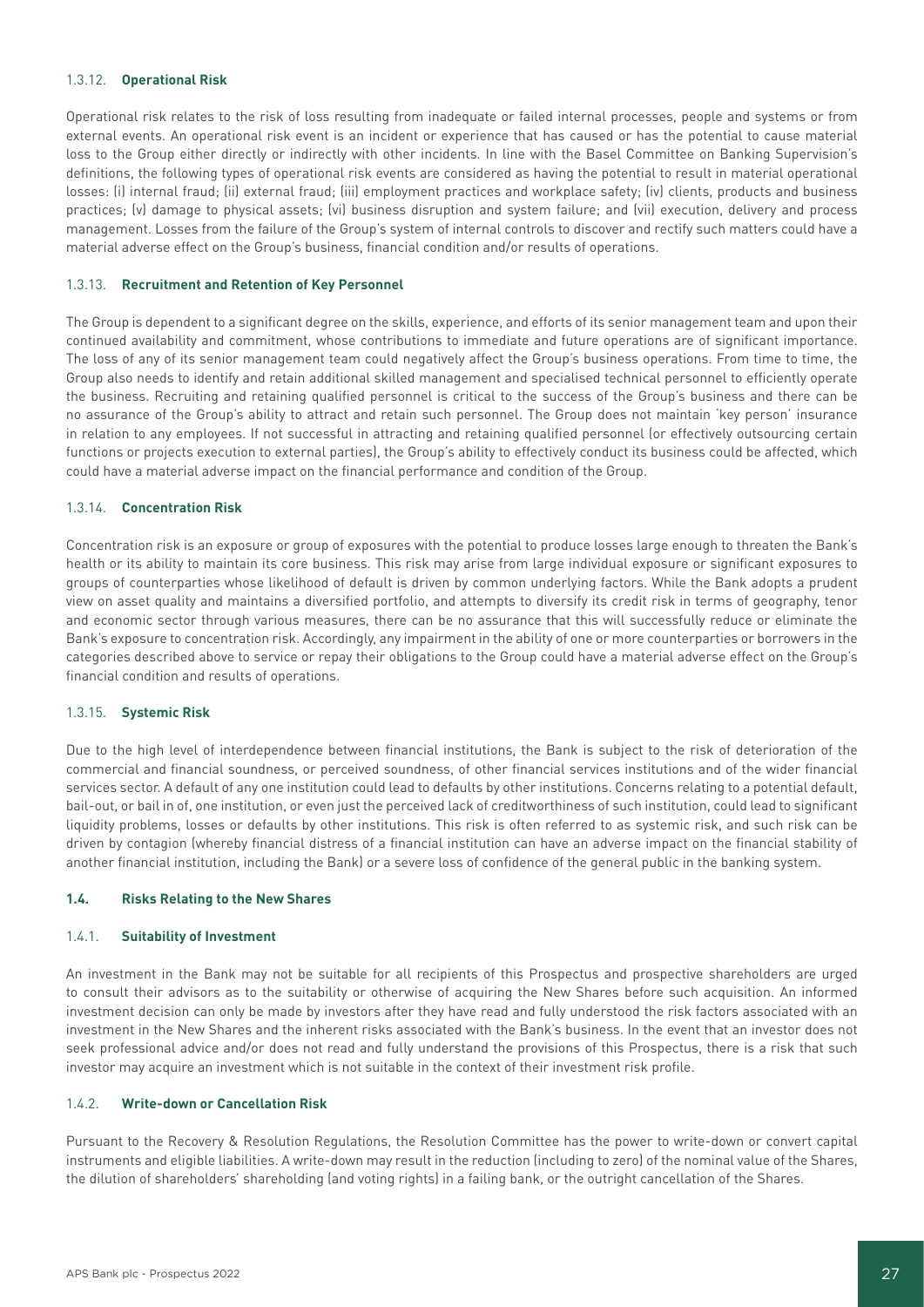# 1.4.3. **No Prior Market**

As at the date of this Prospectus, there has been no public market for the Shares within or outside Malta. Due to the absence of any prior market for the Shares, there can be no assurance that the price of the Shares will correspond to the price at which the New Shares will trade in the market subsequent to the Share Issue. The market price of the New Shares could be subject to significant fluctuations in response to numerous factors, including the occurrence of any of the risk factors set out in this section of the Prospectus.

# 1.4.4. **Dividend Payments Risk**

As a matter of Maltese law, a company can only pay dividends to the extent that it has distributable reserves and sufficient cash available for this purpose. The Bank's ability to pay dividends in the future, and the relevant timing and amount thereof, is affected by a number of factors, principally its ability to generate income and cash flow from operations.

The ability of the Bank to pay dividends is also subject to applicable laws and other restrictions, including their respective regulatory, solvency, capital and leverage requirements, statutory reserves, financial and operating performance and applicable tax laws. These laws and restrictions could limit the payment of dividends and distributions to holders of the New Shares. The Bank is subject to a broad regulatory framework, and regulated companies have over the years been requested to maintain increasingly higher levels and quality of capital and liquidity.

The Bank may not pay dividends if the Directors believe this would cause the Bank to be less adequately capitalised or that there are otherwise insufficient distributable reserves or for various other reasons. Future dividends will depend on, among other factors, the Bank's future profits, financial position, capital investment plans, debt service obligations, any restrictive covenants on debt incurred, working capital requirements, general economic conditions, regulatory approval and other factors that the Directors deem significant from time to time.

The prospective dividend policy set out in section 4.8 should be read and construed accordingly.

# 1.4.5. **Future Dilution**

Other than in connection with the Share Issue, the Bank currently has no plans for any issuance of further ordinary or other Shares. However, it is possible that the Bank may decide to offer additional shares in the future. Future offerings of new shares, or the availability for sale of substantial amounts of Shares in the public market, could dilute the holdings of shareholders not partaking in such offer or sale of Shares. Furthermore, it could also adversely affect the prevailing market price of the New Shares and may make it more difficult for shareholders to sell their Shares at a time and price that they deem appropriate and could also impair the Bank's ability to raise capital through future offers of equity securities.

In addition, no prediction can be made about the effect which any future public offerings of the Bank's securities (including but not limited to the effects arising out of a change in the cash flow requirements of the Bank or other commitments of the Bank vis-à-vis the new security holders), or any takeover or merger activity involving the Bank (including but not limited to a de-listing, in full or in part, of the Shares), will have on the market price of the New Shares prevailing from time to time.

#### 1.4.6. **Ranking Risk**

The New Shares represent equity interests in the Bank that entitle the holder to rank pari passu with all other holders of ordinary Shares in the Bank upon any distribution of assets in a winding up. The Shares of the Bank are subordinated to any other debt instruments in the Bank's capital structure (including the Bonds) and will therefore be subject to greater credit risk than any other debt instruments of the Bank.

#### 1.4.7. **Changes to Governing Law**

The terms and conditions of the admission to trading of the Shares (including the New Shares) are based on Maltese law in effect as at the date of this Prospectus. No assurance can be given as to the impact of any possible judicial decision or change in Maltese law or administrative practice after the date of this Prospectus.

#### 1.4.8. **Orderly and Liquid Market Risk**

Application has been made to seek a listing of the Shares on the MSE, which is a smaller and less liquid market than the more developed stock markets in Europe and/or the United States. The existence of an orderly and liquid market for the Shares (including the New Shares) depends on a number of factors, including but not limited to the presence of willing buyers and sellers of the New Shares at any given time, the individual decisions of shareholders, and the general economic conditions of the market in which the New Shares are traded, factors over which the Bank has no control. Accordingly, there can be no assurance that an active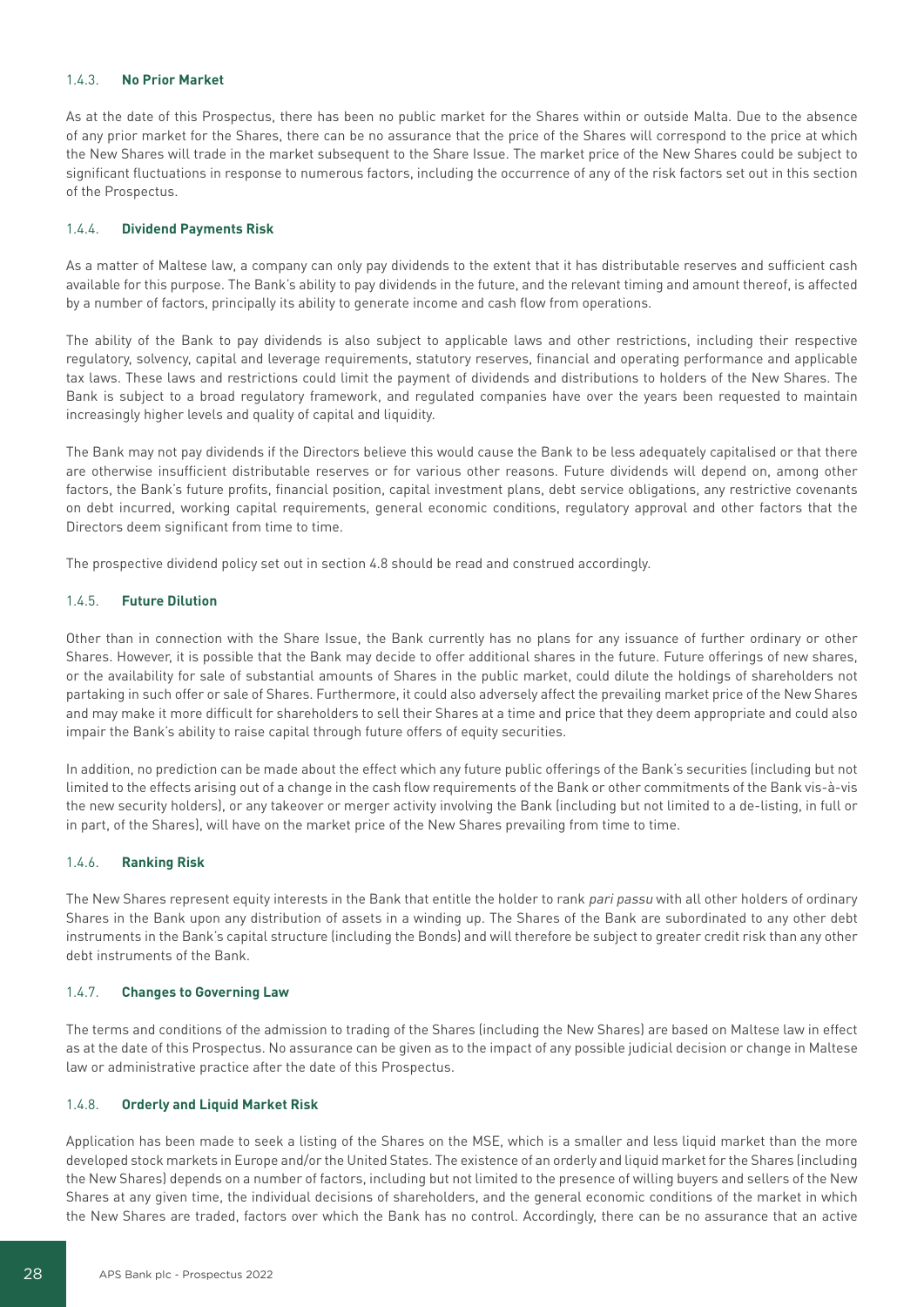secondary market for the Shares (including the New Shares) will develop, or, if it develops, that it will continue. Furthermore, there can be no assurance that a shareholder will be able to sell or otherwise trade in the Shares (including the New Shares) at all.

# 1.4.9. **Price Volatility Risk**

The price at which the Shares (including the New Shares) will be traded, as well as the sales volume of the Shares (including the New Shares) traded, will indeed be subject to fluctuations. In this regard, the limited liquidity of the market for the Shares (including the New Shares) could increase the price volatility of the Shares (including the New Shares) and may impair the ability of a holder of Shares (including the New Shares) to sell such Shares in the market in the amount and at the price and time such holder wishes to do so.

Stock markets (including the Maltese stock market) have from time to time experienced substantial price and volume fluctuations, which in addition to general economic and political conditions, could adversely affect the market price of the Shares (including the New Shares). The price of the Shares (including the New Shares) could be subject to significant fluctuations due to several factors over which the Bank has no control including: a change in general market sentiment, wider economic or financial conditions locally or globally, legislative or regulatory developments.

#### 1.4.10. **Suspension of Trading and Discontinuation of Listing**

After the Shares are admitted to listing and trading on the Official List, the Bank must remain in compliance with various ongoing regulatory requirements, including the continuing obligations and other requirements set out in the Capital Markets Rules. The Competent Authority has the authority to suspend trading of the Shares if, among other things, it believes that such a suspension is required for the protection of investors or of the integrity or reputation of the market. Furthermore, the Competent Authority may discontinue the listing and/or trading of the Shares if, inter alia, it is satisfied that, owing to special circumstances, normal regular dealings in the New Shares are no longer possible, or upon the request of the Bank or the MSE. Any such trading suspensions or listing revocations/discontinuations described above, could have a material adverse effect on the liquidity and value of the New Shares.

# 1.4.11. **Shares in the Hands of the Public**

In terms of the Capital Markets Rules, the Bank must have at least 25% of its listed share capital in the hands of the public. Should the number of shares in the hands of the public, at any time following the conclusion of the Share Issue, fall below this threshold, the Bank would no longer meet this requirement, which may in turn lead to the de-listing of the Shares (including the New Shares) from the Official List. The de-listing of the Shares (including the New Shares) would have adverse effects on the marketability and transferability of the New Shares and on the fiscal implications of any transfers of the New Shares.

#### 1.4.12. **Prior Approval for Qualifying Shareholding**

The Banking Act requires any person, or persons acting in concert, who have taken a decision either to:

(a) acquire, directly or indirectly, a qualifying shareholding in the Bank (i.e. 10% of the Shares or more, or which makes it possible to exercise a significant influence over the management of the Bank);

(b) increase, directly or indirectly, an existing shareholding which is not a qualifying shareholding so as to cause it to become a qualifying shareholding in the Bank; or

(c) further increase, directly or indirectly, such qualifying shareholding in the Bank as a result of which the proportion of the voting rights or of the capital held would reach or exceed 20%, 30% or 50%, or so that the Bank would become its subsidiary,

to notify the MFSA in writing of any such decision, indicating the size of the intended shareholding and providing any relevant information required pursuant to relevant regulations. If any person takes or decides to take any action set out above without obtaining prior MFSA approval, then, the Banking Act authorises the MFSA to inter alia declare the transaction as null and void. Accordingly, prospective investors should assess the regulatory implications of acquiring any Shares, particularly where there is any possibility of them reaching any of the aforementioned thresholds as a result and should seek independent legal advice before deciding to acquire any Shares (including New Shares).

**THE FOREGOING RISK FACTORS ARE NOT EXHAUSTIVE AND DO NOT PURPORT TO BE A COMPLETE LIST OF ALL OF THE RISKS AND CONSIDERATIONS INVOLVED IN INVESTING IN THE NEW SHARES. IN PARTICULAR, THE BANK'S PERFORMANCE MAY BE AFFECTED BY CHANGES IN MARKET OR ECONOMIC CONDITIONS AS WELL AS LEGAL, REGULATORY AND TAX REQUIREMENTS APPLICABLE TO THE BANK AND/OR THE NEW SHARES.**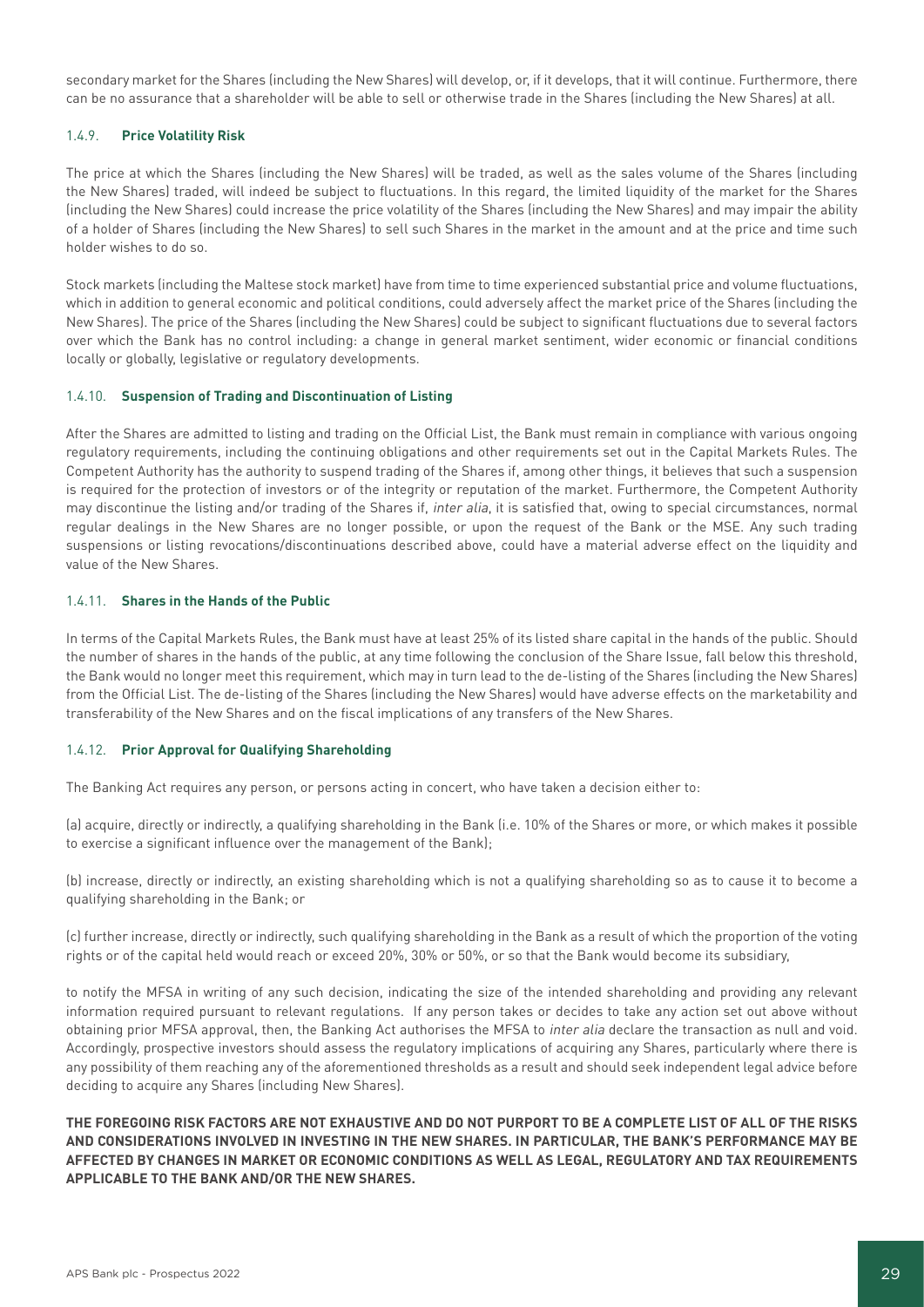# **2. PERSONS RESPONSIBLE, AUTHORISATION OF PROSPECTUS AND CONSENT FOR USE**

# **2.1. Persons Responsible**

All of the Directors whose names appear under section 6.1 of this Prospectus are the persons responsible for the information contained in this Prospectus. To the best of the knowledge and belief of the Directors, the information contained in this Prospectus is in accordance with the facts and does not omit anything likely to affect its import. The Directors have taken all reasonable care to ensure that this is the case and accept responsibility accordingly.

#### **2.2. Authorisation Statement**

This Prospectus has been approved by the Competent Authority as the competent authority in Malta for the purposes of the Prospectus Regulation. The Competent Authority has only approved this Prospectus as meeting the standards of completeness, comprehensibility and consistency imposed by the Prospectus Regulation and such approval should not be considered as an endorsement of the Bank or the quality of the New Shares (that are the subject of this Prospectus). Investors should make their own assessment as to the suitability of investing in the New Shares.

#### **2.3. Consent for Use of Prospectus**

For the purposes of any subscription for New Shares through any of the Authorised Intermediaries in terms of this Prospectus and any subsequent resale, placement or other offering of New Shares by such Authorised Intermediaries in circumstances where there is no exemption from the requirement to publish a prospectus under the Prospectus Regulation, the Bank consents to the use of this Prospectus (and accepts responsibility for the information contained therein) with respect to any such subsequent resale, placement or other offering of New Shares, provided this is limited only:

- (a) in respect of New Shares subscribed through Authorised Intermediaries during the Offer Period; and
- (b) to any resale or placement of New Shares subscribed for as aforesaid, taking place in Malta within the period of 60 days from the date of the Prospectus.

There are no other conditions attached to the consent given by the Bank hereby which are relevant for the use of the Prospectus.

Neither the Bank, the Joint Sponsors & Manager, the Registrar, nor any of their respective advisors, takes any responsibility for any of the actions of any Authorised Intermediary, including their compliance with applicable conduct of business rules or other local regulatory requirements or other securities law requirements in relation to a resale or placement of New Shares.

Other than as set out above, neither the Bank, the Joint Sponsors & Manager, nor the Registrar have authorised (nor do they authorise or consent to the use of this Prospectus in connection with) the making of any public offer of the New Shares by any person in any circumstances. Any such unauthorised offers are not made on behalf of the Bank, the Joint Sponsors & Manager or the Registrar and neither the Bank, the Joint Sponsors & Managers, nor the Registrar has any responsibility or liability for the actions of any person making such offers.

Investors should enquire whether an intermediary is considered to be an Authorised Intermediary in terms of the Prospectus. If the investor is in doubt as to whether it can rely on the Prospectus and/or who is responsible for its contents, it should obtain legal advice. No person has been authorised to give any information or to make any representation not contained in or inconsistent with this Prospectus. If given or made, it must not be relied upon as having been authorised by the Bank, Joint Sponsors & Managers, or Registrar. The Bank does not accept responsibility for any information not contained in this Prospectus.

# **In the event of a resale, placement or other offering of New Shares by an Authorised Intermediary, the Authorised Intermediary will provide information to investors on the terms and conditions of the resale, placement or other offering at the time such is made.**

Any resale, placement or other offering of New Shares to an investor by an Authorised Intermediary will be made in accordance with any terms and other arrangements in place between such Authorised Intermediary and such investor including as to price, allocations and settlement arrangements. Where such information is not contained in the Prospectus, it will be the responsibility of the applicable Authorised Intermediary at the time of such resale, placement or other offering to provide the investor with that information and neither the Bank, the Joint Sponsors & Managers, nor the Registrar, has, or shall have, any responsibility or liability for such information.

**Any Authorised Intermediary using this Prospectus in connection with a resale, placement or other offering of New Shares subsequent to the Share Issue shall, limitedly for the period of 60 days from the date of the Prospectus, publish on its website a**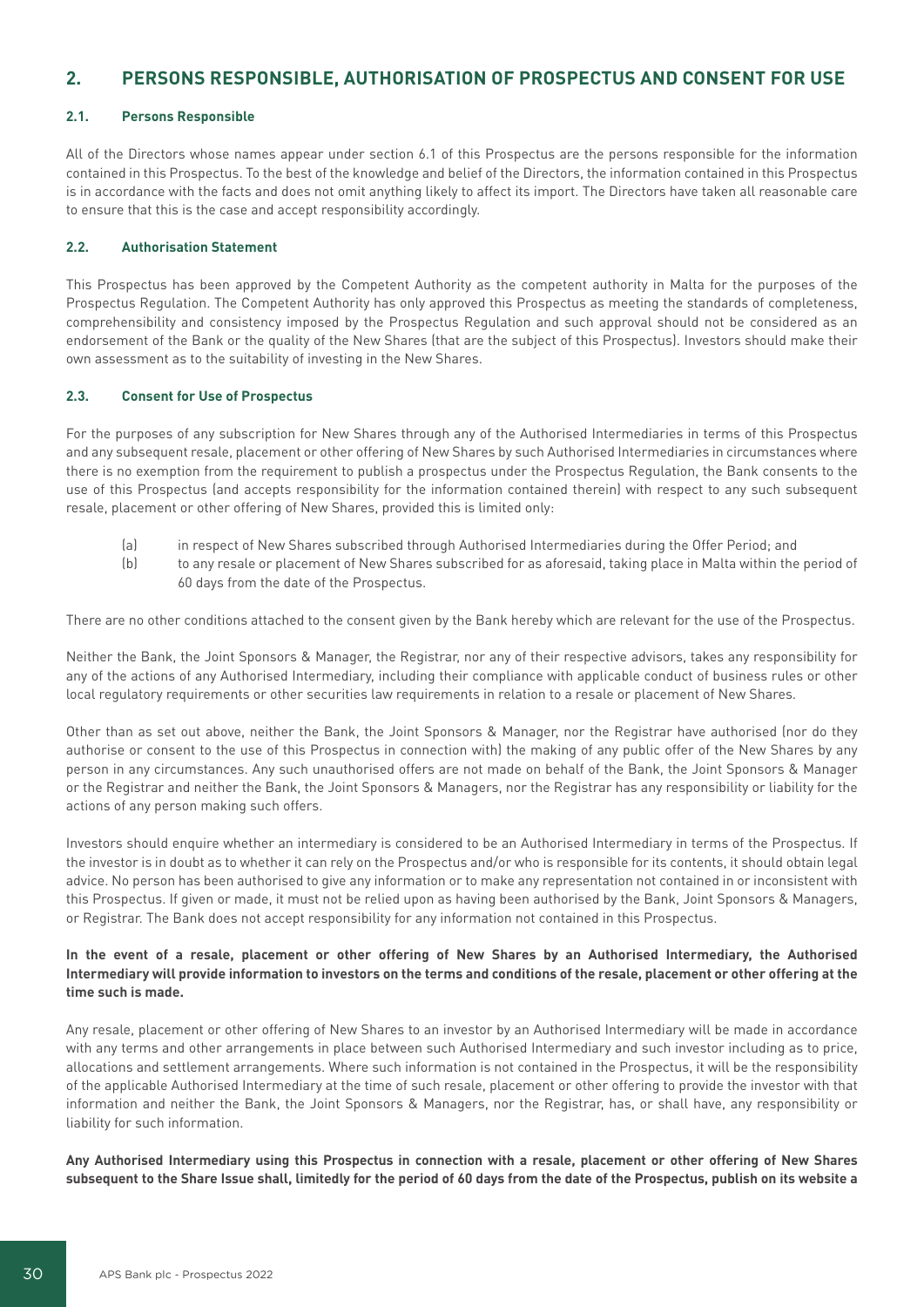# **notice to the effect that it is using this Prospectus for such resale, placement or other offering in accordance with the consent of the Bank and the conditions attached thereto. The consent provided herein shall no longer apply following the lapse of such period.**

Any new information with respect to any Authorised Intermediary unknown at the time of approval of this Prospectus will be made available through a company announcement published on the Bank's website (**https://www.apsbank.com.mt/company-announcements**).

# **3. ADVISORS AND STATUTORY AUDITORS**

Legal Counsel **Ganado Advocates**

# **3.1. Advisors**

| Leyat counset           | Validuv Auvuldicə<br>171, Old Bakery Street<br>Valletta VLT 1455<br>Malta                                          |
|-------------------------|--------------------------------------------------------------------------------------------------------------------|
| Joint Sponsor & Manager | Rizzo, Farrugia & Co (Stockbrokers) Ltd<br>Airways House, Fourth Floor<br>High Street,<br>Sliema SLM 1551<br>Malta |
| Joint Sponsor & Manager | <b>Curmi &amp; Partners Ltd</b><br>Finance House<br>Princess Elizabeth Street,<br>Ta' Xbiex XBX 1102<br>Malta      |
| Registrar               | <b>Malta Stock Exchange plc</b><br>Garrison Chapel<br>Castille Place<br>Valletta VLT 1063<br>Malta                 |

The services of the Bank's legal counsel and other advisors in respect of this Prospectus are limited to the specific matters upon which they have been consulted. There may be other matters that would have a bearing on the Bank or an investment in the New Shares upon which the Bank's legal counsel and other advisors have not been consulted. The Bank's legal counsel and the other advisors do not undertake to monitor the compliance by the Bank with its obligations as described in this Prospectus, nor do they monitor the Bank's activities for compliance with applicable laws. Additionally, the Bank's legal counsel and other advisors have relied and continue to rely upon information furnished to them by the Bank and the Directors, and have not investigated or verified, nor will they investigate or verify the accuracy and completeness of information set out herein concerning the Bank, the Bank's service providers or any other parties involved in the Share Issue (including all of their respective affiliates, directors, officers, employees and agents). Moreover, the Bank's legal counsel and the other advisors accept no responsibility for any description of matters in this Prospectus that relate to (and any issues arising from) any applicable law that is not Maltese law.

# **3.2. Statutory Auditors**

Deloitte Audit Limited of Deloitte Place, Triq l-Intornjatur, Zone 3, Central Business District, Birkirkara CBD 3050, Malta, were the auditors of the Bank for the period covered by the historical financial information incorporated by reference into this Prospectus, and have been appointed as the Bank's statutory auditors until the end of the next annual general meeting of the Bank. Deloitte Audit Limited is a registered audit firm with the Accountancy Board of Malta in terms of the Accountancy Profession Act (Chapter 281 of the laws of Malta) with registration number AB/26/84/81.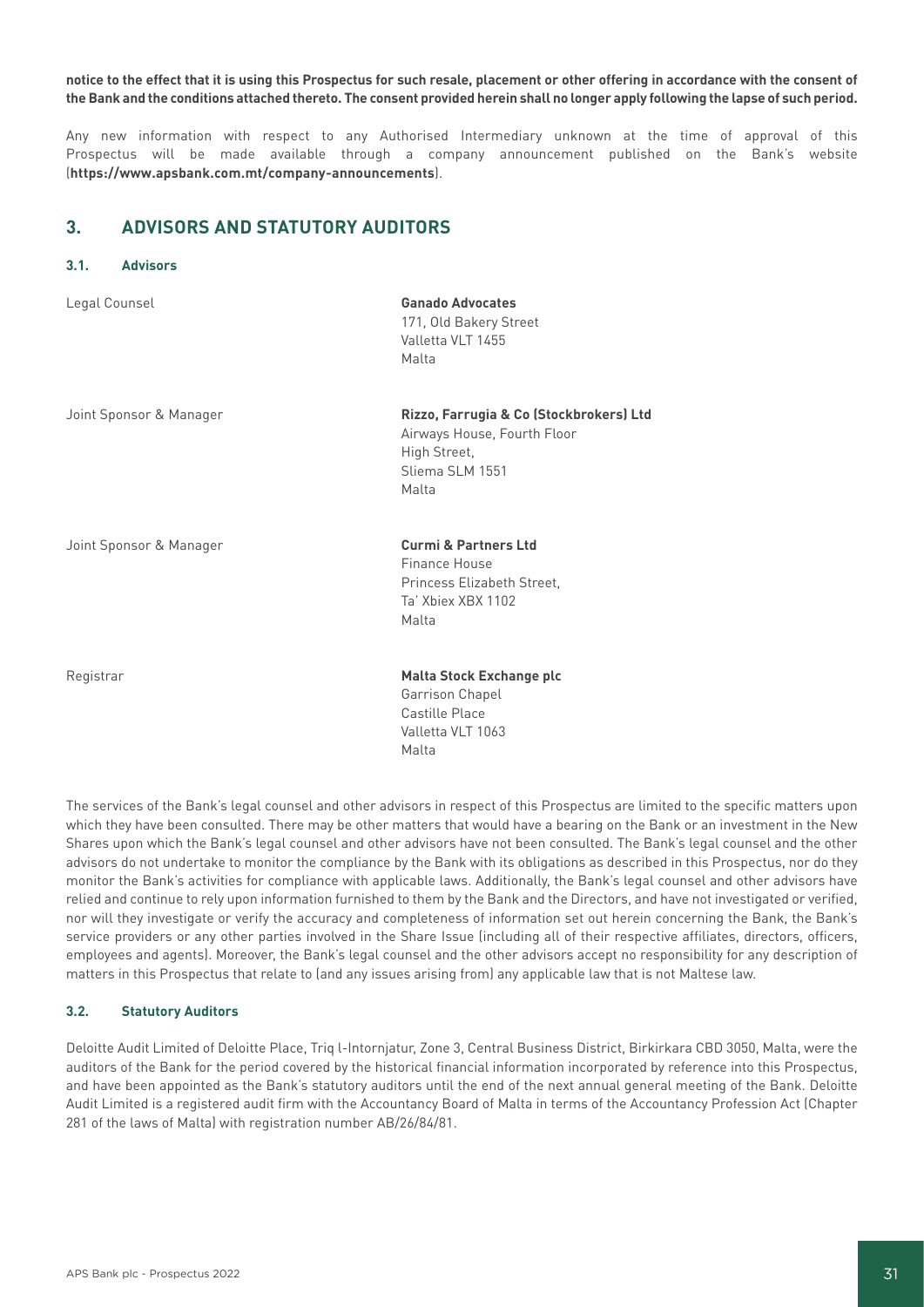# **4. THE BANK**

# **4.1. General Information**

| <b>Legal &amp; Commercial Name:</b>          | APS Bank plc                                                   |
|----------------------------------------------|----------------------------------------------------------------|
| <b>Company Registration Number:</b>          | C 2192                                                         |
| Legal Form:                                  | Public limited liability company in terms of the Companies Act |
| <b>Place of Registration &amp; Domicile:</b> | Malta                                                          |
| <b>Date of Registration:</b>                 | 1 June 1970                                                    |
| <b>Registered Office Address:</b>            | APS Centre, Tower Street, Birkirkara, BKR 4012, Malta          |
| LEI:                                         | 213800A1037916DMCU10                                           |
| <b>Telephone Number:</b>                     | +356 2560 3000                                                 |
| <b>E-mail Address:</b>                       | investor.relations@apsbank.com.mt                              |
| Website:                                     | www.apsbank.com.mt                                             |

Unless specifically stated herein that particular information is incorporated by reference into this Prospectus, the contents of the Bank's website, any other website directly or indirectly linked to the Bank's website, or any other website referred to herein, do not form part of the Prospectus. Accordingly, no reliance ought to be made by any investor on any information or other data contained in such website as a basis for a decision to invest in the New Shares.

# **4.2. Group Organisational Structure**

The following diagram illustrates the corporate structure of the Group as at the date of this Prospectus:



Note: The Bank holds 99.99% of the Founder Shares in APS Funds SICAV. The percentage indicated in each of the four sub-funds of APS Funds SICAV – APS Income Fund, APS Regular Income Ethical Fund, APS Diversified Bond Fund and APS Global Equity Fund – represents the percentage of 'investor shares' issued in respect of each sub-fund that are held by the Bank as at 31 March 2022. As a result of its significant holding in the investor shares issued in respect of the APS Diversified Bond Fund and the APS Global Equity Fund, these sub-funds are considered to be subsidiaries of the Bank for financial reporting purposes. The APS Income Fund and the APS Regular Income Ethical Fund are not considered to be subsidiaries of the Bank but are included in the above diagram for illustrative purposes.

The principal activities of the Bank and its subsidiaries are described in further detail elsewhere in this section. The Bank is not dependent on any of the other entities in the Group.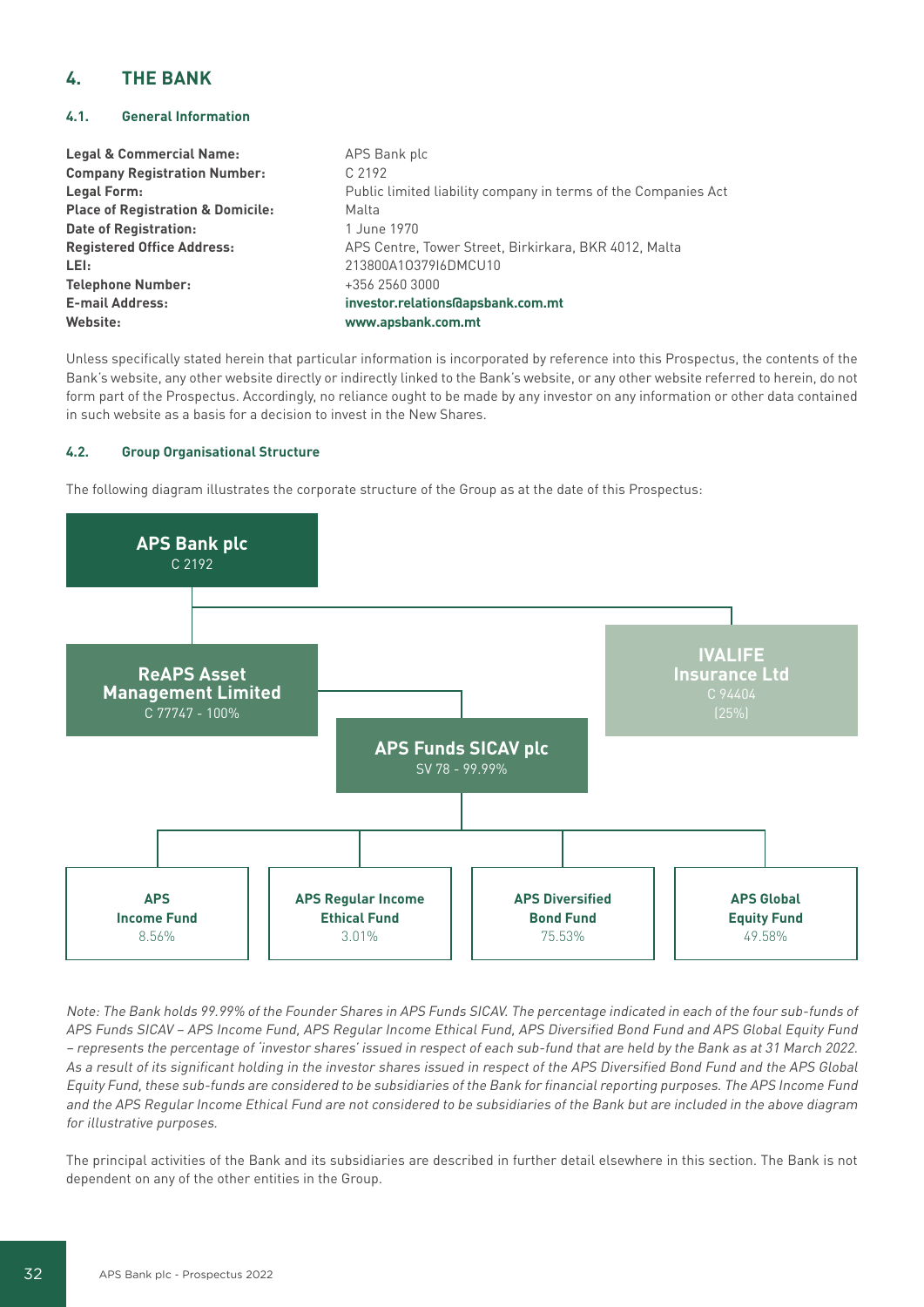# **4.3. Business Overview of the Bank**

#### 4.3.1. **Historical Development and Recent Events**

The Bank was established in October 1910 as the 'Cassa di Risparmio dell'Apostolato della Preghiera' (or Apostleship of Prayer Savings Bank) by the 'Unione Cattolica San Giuseppe', led by Jesuit Fr. Michael Vella, with the intention of instilling saving habits amongst the working classes of the Maltese population. The Apostleship of Prayer Savings Bank was subsequently utilised to fund numerous projects of a social nature.

In November 1947, the Apostleship of Prayer Savings Bank was transferred to the Archdiocese of Malta which appointed a Committee of Administration entrusted with the running of the institution. The Bank was incorporated and registered as a private limited company on 1 June 1970. It was granted a banking licence in terms of the Banking Act in March 1977. In 1990, the name of the Bank was changed from Apostleship of Prayer Savings Bank to APS Bank Ltd. The Bank's commercial banking licence was issued in November 1990 and commercial banking operations commenced in September 1991.

In November 2006, the Bank became a member of the 'European Federation of Ethical and Alternative Banks' (FEBEA) which is composed of European financial institutions which aim at supporting – through co-operation and the creation of refinancing tools – economic actors that place major emphasis on the joint-principles of 'subsidiarity and solidarity'.

In November 2007, the Bank was also granted a licence by the MFSA to carry out the business of investment services in terms of the Investment Services Act. In January 2008 the Bank established APS Funds SICAV, which is currently managed by ReAPS in an effort to diversify the Bank's services and in 2012 launched the first ethical fund in Malta. The Bank has also been enrolled in the Tied Insurance Intermediaries List in terms of the Insurance Distribution Act.

In 2010, the Bank became the first Maltese bank to celebrate one hundred years of community banking.

On 1 April 2019, the Bank was converted to a public limited company, becoming 'APS Bank p.l.c.'.

As part of its capital development plan, the Bank completed a fully subscribed rights issue (by its current shareholders) of €13 million in 2019 and in November 2020, the Bank raised an additional €55 million through the fully subscribed issue of the Bonds.

In January 2020, the Bank was classified as an "Other Systemically Important Institution" (**"O-SII"**) by the Central Bank of Malta and by the MFSA under the auspices of the Joint Financial Stability Board and following consultation with the European Central Bank. O-SIIs are institutions which are systemically important to the domestic economy or to the economy of the EU. An institution's systemic importance is assessed based on the following criteria: (i) size, (ii) substitutability, (iii) cross-border activities, and (iv) resident interconnectedness and on supplementary absolute indicators. The definition and criteria for O-SIIs are set out in article 131 of CRD IV. An O-SII is required to maintain an O-SII capital buffer, a macroprudential instrument that consists of a capital surcharge applied to them in view of their considerable impact on the financial system and the real economy in the event of failure or impairment. The objective of requiring O-SIIs to maintain the O-SII capital buffer is to reduce both the probability and impact of a systemically important institution's failure.

# 4.3.2. **Objects and Purposes of the Bank**

The objects of the Bank are set out in clause 4 of its Memorandum of Association. The principal object of the Bank is, in summary, to carry on the business of banking in all its aspects, including the transaction of all financial, monetary and other business which is usually or commonly carried out by banks and/or banking institutions, including but not restricted to any transaction of a financial or monetary nature. Clause 4 of the Memorandum of Association further provides that: "whether in the pursuit of its objects or the exercise of its powers, the Bank shall always be guided by the observance of principles and values that promote social justice, sustainable investment and the highest ethical standards in all its dealings, operations and activities". A copy of the Memorandum of Association is available for inspection as set out in section 13 of this Prospectus.

## 4.3.3. **Principal Activities and Markets of the Bank**

#### **Background**

As one of Malta's oldest banks, which has been at the forefront of community banking for over a century, the Bank is a leading local provider of financial services, offering personal, business and investment solutions. Its distribution channels consist of a network of 11 branches and automated teller machines ("**ATMs**") and bulk deposit machines complemented by a versatile electronic banking platform which serves its retail and commercial customer base. The Bank is an enterprising organisation with an agenda of modernisation and growth, supported in no small way by its young, qualified and highly talented workforce of over 500 employees.

Further details on the Bank can be found at: **http://www.apsbank.com.mt.**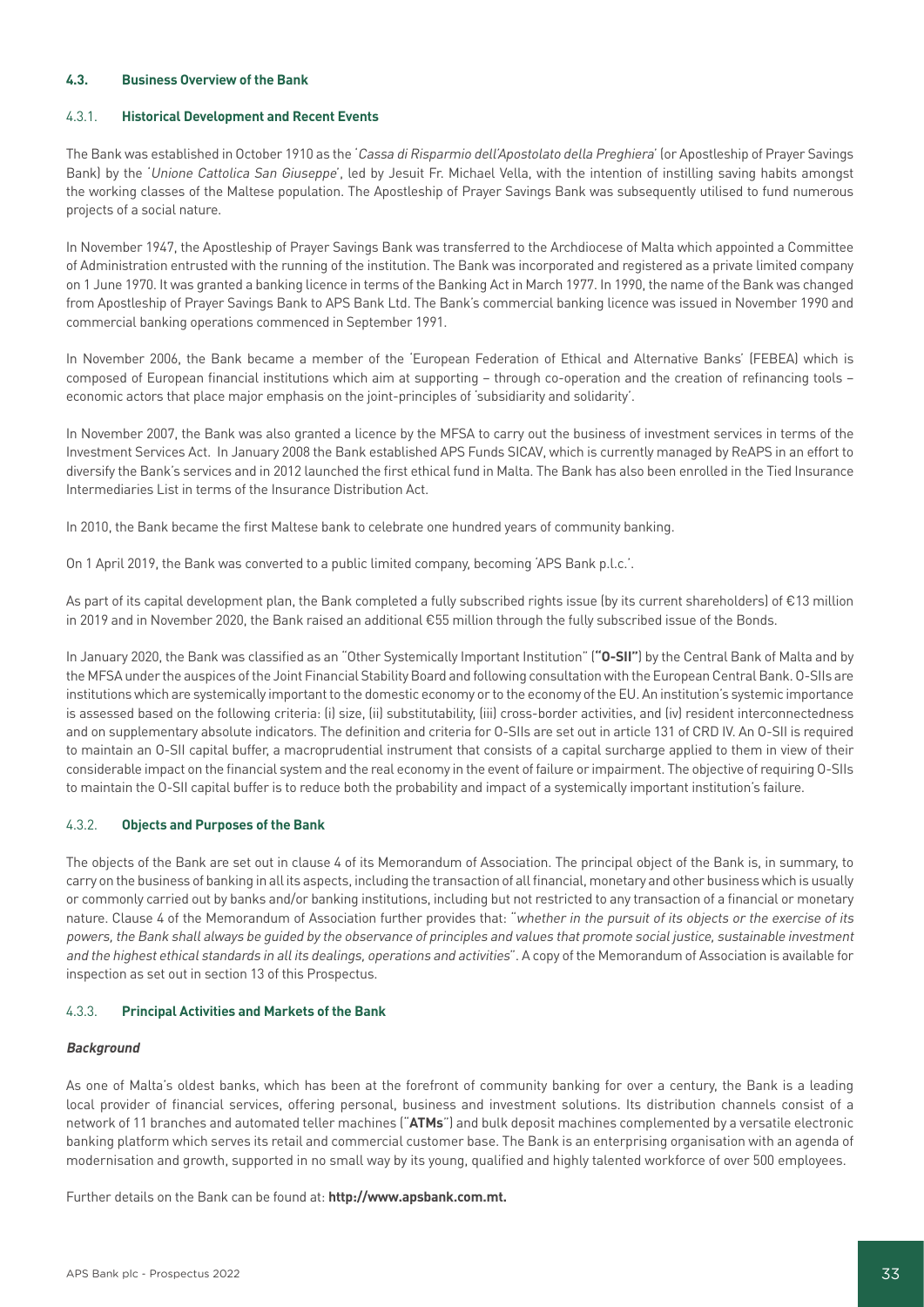# **Values**

The Bank is committed to the economic, environmental and social development of its marketplace. The Bank's key principles of caring and connectedness have endured the test of time and have been its key guiding principles throughout its history. As a matter of fact, the Bank continues to be major supporter of the arts, culture, education, as well as any projects which seek to protect Maltese heritage and address the challenges created by climate change. Moreover, the Bank has always been a leader, in its own way, in supporting projects of a social nature and initiatives to help those in need or excluded from society, such as providing basic social assistance, medical care and education.

The interests of the Bank's customers are at the heart of the decisions that are taken day-in and day-out about running the business and shaping it for the future. Proximity, accessibility and preference, in terms of products and services, distribution channels and communications are key considerations of the Bank in this regard. The function of the 'Voice of the Customer' solely dedicated to enhancing customer experience through work on handling and addressing customer complaints, feedback and research initiatives - further demonstrates the Bank's commitment to this ideal.

The Bank has a set of core values which are relevant to today's realities and which form the fabric that keeps the Bank's many teams together. These values are:

- EXCELLENCE: Get it right first time;
- AUTHENTICITY: Always do the right thing;
- PASSION: Do what you love, care about the others;
- INCLUSIVENESS: Build on differences and break the silos; and
- CONTEMPORARY: Be relevant to today's world.

Moreover, sustained by its belief that fostering meaningful partnerships with other like-minded individuals and organisations can result in opportunities for growth; the Bank constantly seeks to build and maintain collaborations with the community and other organisations. In fact, the Bank is a member of the European Federation of Ethical and Alternative Banks and Financiers (FEBEA) which gathers 33 financial institutions from 15 countries in Europe, with the aim of developing and promoting ethical finance principles.

#### **Products and services**

The Bank predominantly operates within the Maltese market with some diversification on the international scene mainly relating to retail deposits raised through European online platforms, syndicated loan participations, trade finance facilities, debt securities and other financial instruments. The Bank offers a comprehensive suite of products and services, covering retail, commercial lending, transactional banking and investment services, serving a wide range of customers from retail clients and small businesses to mid-sized enterprises and larger local corporates.

The main products and services offered by the Bank are:

i) Lending

Over the years, the Bank has developed expertise in the lending sphere. This is particularly true for retail products, where the Bank's home loan product has been very successful in recent years, growing at a fast pace and allowing the Bank to gain significant market share in this product category. On the commercial and corporate lending side, the Bank has capitalised on its dynamic, albeit selective, risk approach, together with the provision of a high-quality service to increase the size of its commercial customer base. The Bank has also developed a portfolio of trade finance deals and selected participations in syndicated lending.

The Bank, in partnership with the Government of Malta, has co-designed and co-created a number of social products targeted to different segments of the society, thus promoting financial inclusiveness. A case in point was the launch of a home loan that offers low-income families with the possibility of buying their home, supported by favourable interest rates and a risk-sharing guarantee scheme.

Also, the 'Equity Sharing Scheme' was developed to facilitate access to property for families with a limited pool of assets that find difficulty accessing the homeownership market but who do not qualify for social accommodation. This exclusive product offers a very competitive rate on part of the financing whilst charging no fee for the administration of the loan. In early 2022, this scheme was revised in order to ensure that more families in need of financial assistance are made eligible for this product.

Another product in the sphere of social innovation is the 'New Hope Guarantee Scheme'. The product was specifically developed for aspiring homeowners who wish to acquire their primary residence but are unable to obtain a life insurance policy because of a disability, medical condition or history.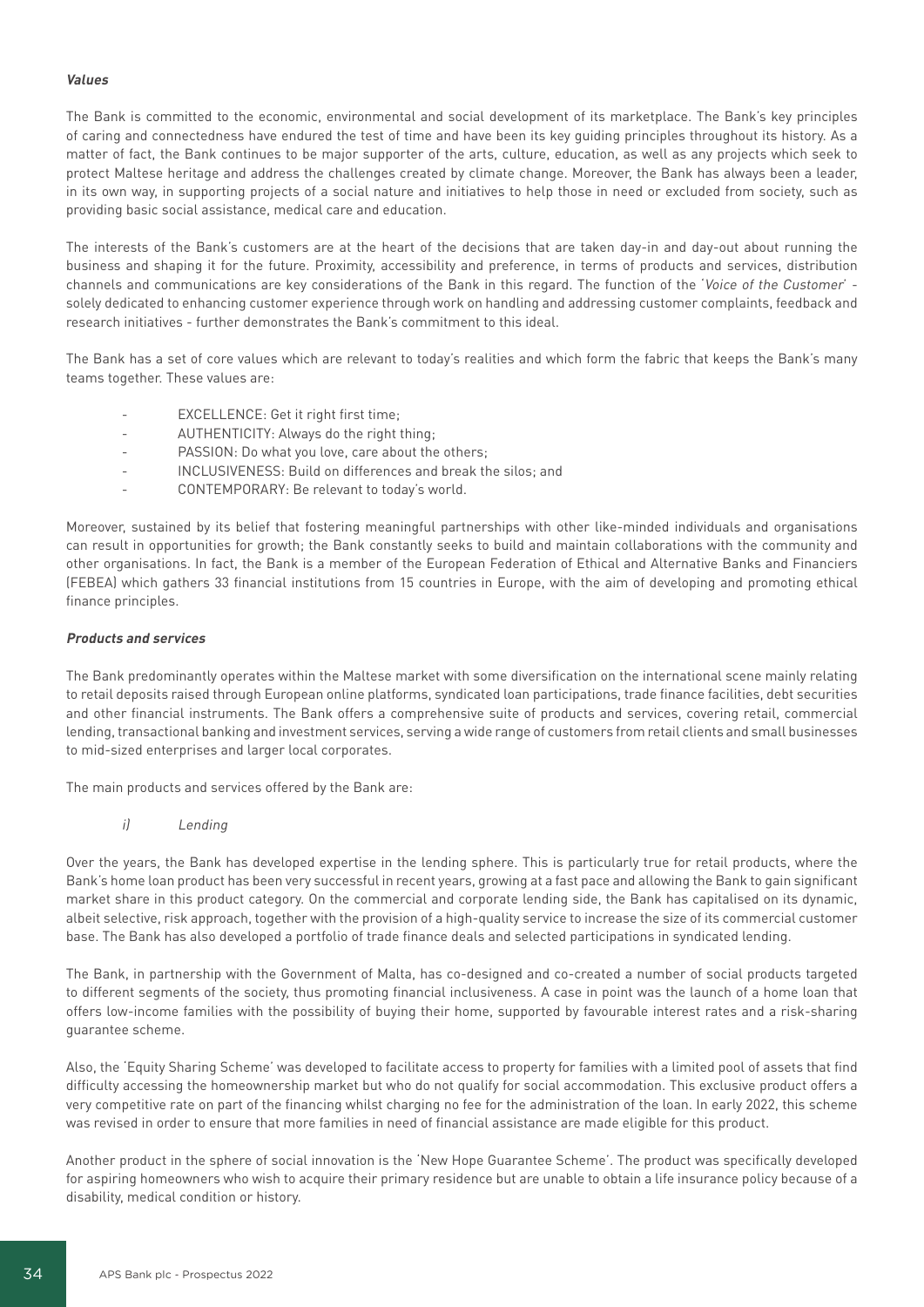On the environmental and sustainability front, the Bank has brought to the market the 'Green Home Loan' product, whereby individuals purchasing properties, which are sustainable and energy efficient, will benefit from a discounted interest rate.

The Bank also offers 'ECO Loans', available for individuals wishing to purchase products that have a positive impact on the environment, as well as a 'Green Finance' product offering for both its retail and commercial customer base. This latter product range was launched in partnership with the European Investment Fund and offers those customers wishing to invest in energy-efficient solutions favourable interest rates and reduced fees, as well as an interest rate subsidy and a risk-sharing guarantee scheme.

As a part of its continuous effort to support causes relating to education, the Bank, in conjunction with the Foundation for Church Schools, launched a product targeted at supporting schools falling within the scope of the foundation. This product consists of a financing package to assist with refurbishments or upgrades of facilities, such as gyms, technology and science laboratories, libraries, canteens, classrooms and playgrounds. The 'APS Church School Loan' scheme offers multiple competitive features including, an improved interest rate and favourable repayment terms and fees.

These many initiatives confirm the Bank's commitment to the development of a sustainable economy that takes also into account the various needs of the members of the community and the protection of the environment.

# ii) Transactional Banking

Over the years, the Bank has developed a range of services and products which are intended to provide its customers with the necessary tools to transact their daily banking needs. In this respect, the Bank provides:

(a) a number of demand deposit products which address various customer needs and segments. In addition to the traditional current and savings accounts, the Bank also offers the virtual account and student virtual account which are accessible through digital channels such as 'myAPS' and its network of ATMs. Payment services, such as SEPA and SWIFT transfers, are also available to the Bank's customers through their demand deposit accounts. Such services are provided through the Bank's branch network and 'myAPS';

(b) fixed term deposit accounts for customers who wish to bind their funds for a specified term while earning a higher interest rate. Such accounts may be renewed for additional term on an ongoing basis, as per customer instructions; and

(c) overdraft facilities to commercial entities and individuals alike. Overdrafts are granted in line with the Bank's credit policies.

# iii) Investment Services

Throughout the years, the Bank expanded its services to provide investment services to its customers, both through the provision of investment advice as well as through specific investment products (for more information please refer to section 4.3.4 below).

Through this business line, the Bank also offers its own private pension product which allows individuals to save on a periodic basis with the aim of having additional monthly supplements, upon retirement, over and above the state-provided contribution.

The Bank's range of investment products are classified across all risk profiles, thus making them suitable for every investor.

# iv) Distribution Channels

The Bank's ultimate objective remains that of enabling customers to access its range of financial products and services from a variety of distribution channels, both physical and digital—through the Bank's branch network and online platform 'myAPS'—while preserving the safety, security and integrity of its customer relationships.

To this end, the Bank embarked on a network transformation programme, which is aimed at the modernisation of the Bank's premises in order to offer a more contemporary retail environment with enhanced accessibility, increased transparency and suitable privacy to conduct meetings, amongst other things.

With a dedicated contact centre, the Bank provides support to its customers, serving as one of the first line of contact for many customers. Such channel provides convenience when customers are unable to visit the Bank's branches to address their difficulties.

Furthermore, the Bank's ATMs and bulk deposit machines provide the facility of cash withdrawal and deposit on a 24-hour basis.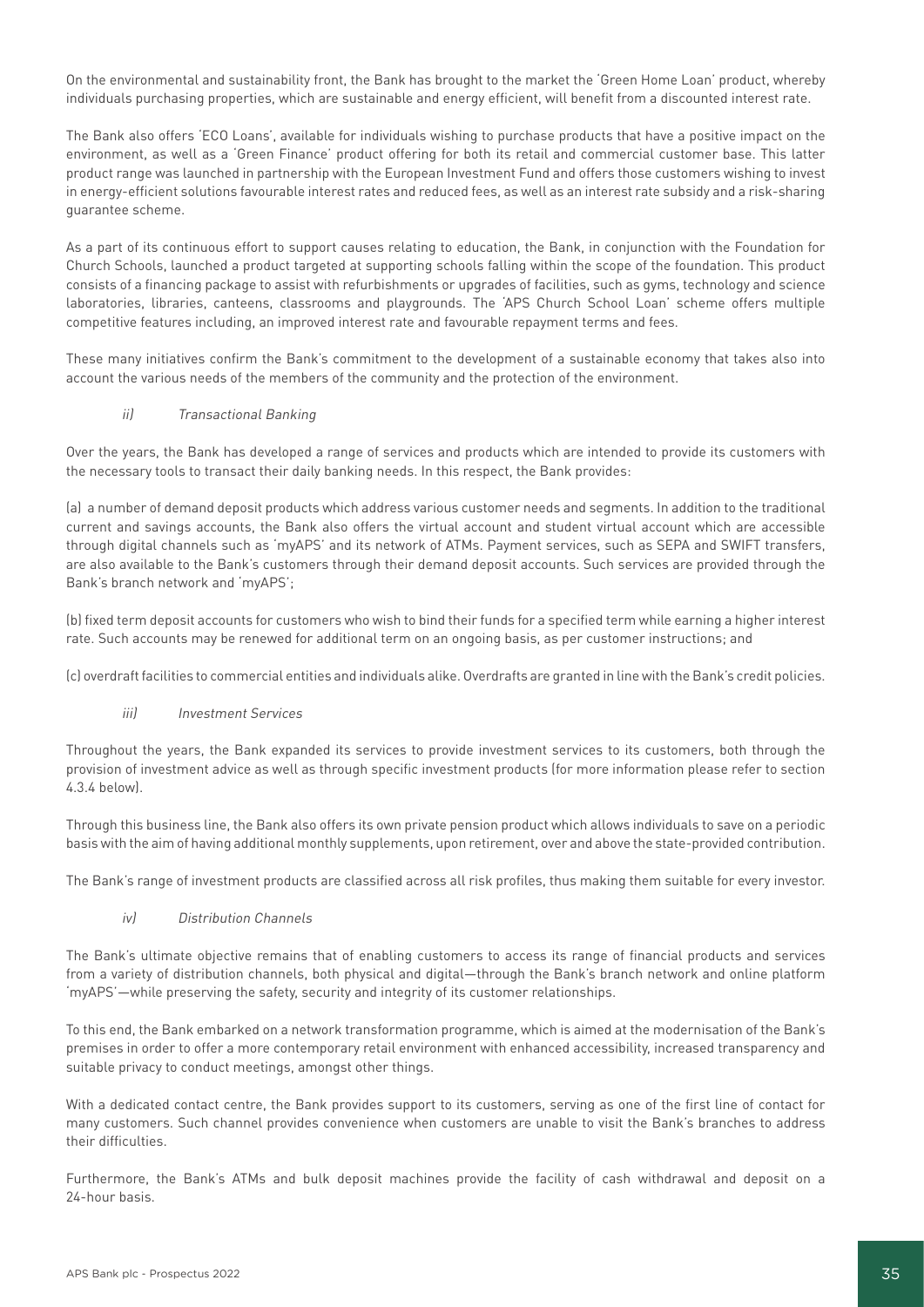# 4.3.4. **Significant subsidiaries and associate of the Bank**

#### 4.3.4.1. **ReAPS Asset Management Limited**

ReAPS is wholly owned by the Bank and is authorised by the MFSA to provide investment management services for UCITS Collective Investment Schemes and to provide such services to other Professional Clients as well as Retail Clients. ReAPS is the appointed investment manager of the APS Funds SICAV and its 4 sub-funds. It has also been appointed as the manager of two retirement pension schemes, namely the APS Occupational Pension Scheme and the APS Personal Pension Plan. The total value of assets managed by ReAPS as at 31 December 2021 amounted to €332,370,000.

# 4.3.4.2. **APS Funds SICAV plc**

The Bank holds 99.9% of the founder shares of APS Funds SICAV (save for one share held by AROM Holdings Limited). APS Funds SICAV has four sub-funds, namely: the APS Income Fund; the APS Regular Income Ethical Fund; the APS Diversified Bond Fund; and the APS Global Equity Fund. APS Funds SICAV is licensed by the MFSA as a UCITS Collective Investment Scheme under the Investment Services Act and each of the sub-funds are also authorised by the MFSA in terms of the Investment Services Act. The APS Income Fund is also listed on the MSE. These sub-funds are distributed to Retail Clients. The total value of assets under management across the sub-funds as at 31 December 2021 amounted to €195,558,000. The following is a brief description of the investment objective of each sub-fund:

#### APS Income Fund

The investment objective of the APS Income Fund is to maximise the total return for investors, whilst minimising the volatility of the portfolio and attaining a desirable level of liquidity through investment (primarily) in Maltese debt and equity securities. To a limited extent, the APS Income Fund may also invest in international debt and equity securities. The APS Income Fund may also hold deposits with other financial institutions and cash.

# APS Regular Income Ethical Fund

The investment objective of the APS Regular Income Ethical Fund is to endeavour to maximise the total return to investors while minimising the volatility of the portfolio and having regard to attaining a desirable level of liquidity. It follows ethical principles and seeks to achieve this objective by investing primarily in international government and corporate bonds, and in direct equities. The Fund may also invest in collective investment schemes, and may hold deposits and cash.

#### APS Diversified Bond Fund

The investment objective of the Diversified Bond Fund is to achieve long-term capital growth, together with income, mainly through investment in debt instruments issue worldwide by companies and governments.

# APS Global Equity Fund

The APS Global Equity Fund endeavours to maximise long-term capital appreciation through investment, primarily, in a diversified portfolio of equity securities.

**The above descriptions of APS Funds SICAV and its sub-funds should not be taken as a solicitation to invest in APS Funds SICAV or any of its sub-funds and any decision to invest should be taken after a review of the relevant offering documentation for the relevant sub-fund.**

#### 4.3.4.3. **IVALIFE Insurance Limited**

IVALIFE is authorised and regulated by the MFSA to carry on long-term business of insurance, specifically Class I (Life and Annuity) and Class III (Linked long term), under the Insurance Business Act and started its operations on 1 February 2021. The Bank holds 25% of the company's issued share capital and voting rights, making IVALIFE an affiliate of the Bank. IVALIFE is equally owned by four leading companies in the financial services industry, the other shareholders being Atlas Insurance PCC Limited (C 5601), GasanMamo Insurance Limited (C 3143) and Maltapost plc (C 22796).

# 4.3.5. **Trend Information**

The strategy defined by the Bank over recent years has resulted in robust balance sheet growth, yielding positive returns, year after year. This strategy is mainly driven by good business planning practices and a lean operation, allowing the Bank to be more efficient and responsive to trends and fluctuations in the economy. The overall strategy, underlying the principles and supporting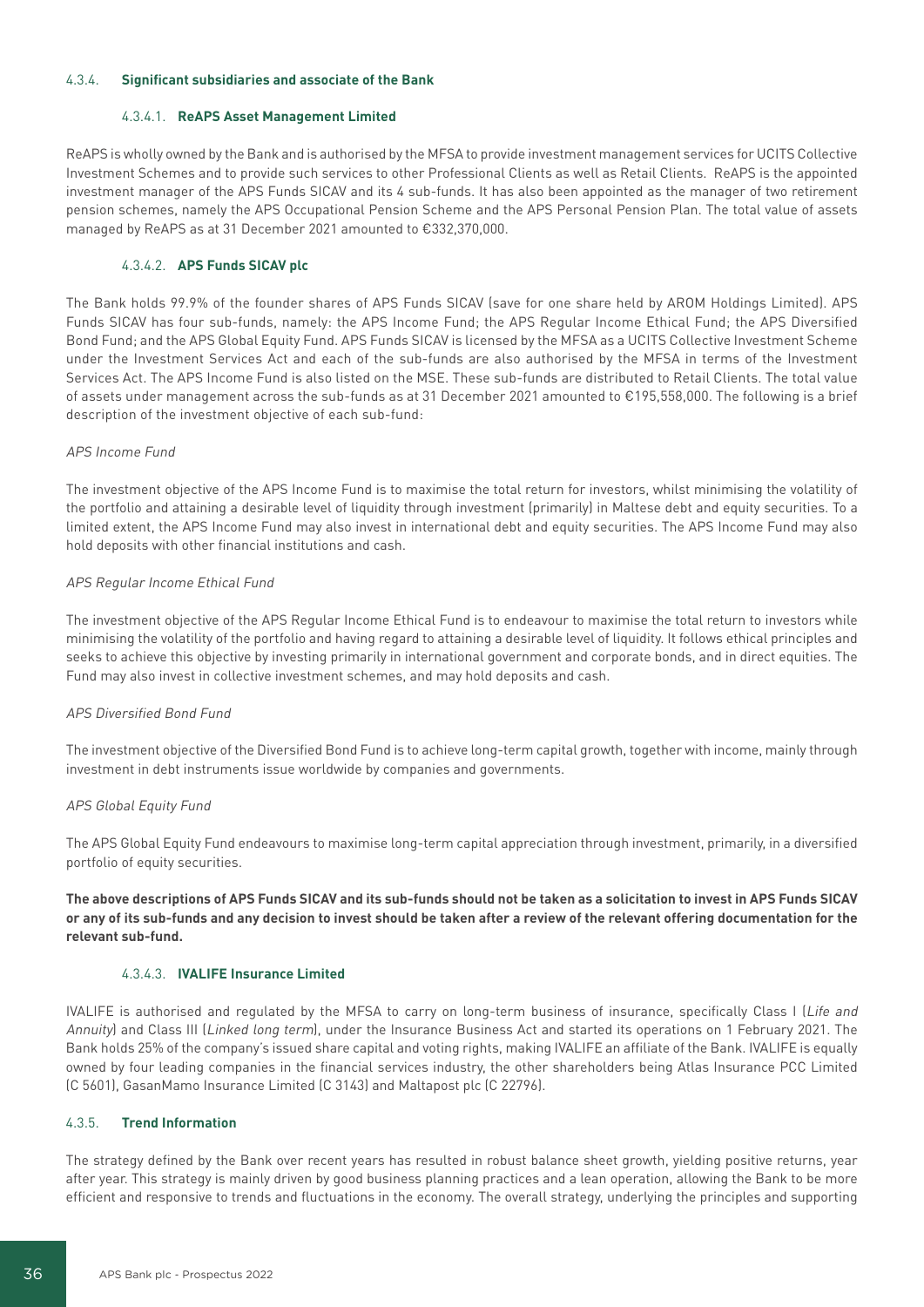initiatives of the Bank are revisited on an annual basis. Input from different levels of the Bank is sought, including that of the Board of Directors. Such a methodology ensures that the Bank operates a sustainable forward-looking strategy and financial plan for a minimum period of three years. This translates into clear guidance, with a particular focus on priorities.

The overall growth of the domestic market led to a positive effect on the Bank's performance during 2021, with significant increases in business generation of loans, particularly mortgages. Stability in the European markets also led to an encouraging performance of the Bank's funding costs.

Although the COVID-19 pandemic has caused an unprecedented contraction in economic activity, the Bank will continue to pursue further growth in an effort to attain its long-term strategy. With net interest income generated from lending activities, being the main contributor to the Bank's total income, it is anticipated that this will not be affected by COVID-19 and will increase at the same rate as that of 2021.

To support its long-term strategy, the Bank is planning to launch an array of new products to continue strengthening the Group's investment services and increasing its income generated from non-interest income products.

For a number of years, the Bank has invested heavily in human resources and technology while at the same time reinforcing its security and risk management infrastructure. This strategy will be applied by the Bank in future years, with operating expenses and depreciation expected to increase albeit at a lower rate than the increase in total operating income. The Bank is striving to be more efficient with its' expenditure. Thus, it expects its cost to operating income to remain at a sustainable level.

The banking industry is facing tough and unprecedented challenges as a result of COVID-19, which is impacting both financial markets and consumer behaviour as never before with severe economic consequences. The performance of the Maltese economy in the months ahead will depend on a number of factors including the severity and duration of COVID-19 new variants and the speed of the recovery of the tourism industry. The outlook may change during the course of 2022 and 2023. Although it is very difficult to project the effects of COVID-19 on the expected credit losses, during 2021 most clients with credit facilities, especially in the retail sector, that had requested a moratoria started repaying. There is still a significant degree of uncertainty attributed to the outbreak of the pandemic, with the Bank expecting the situation to continue to evolve during 2022 and possibly into 2023.

Following a deterioration in the reputation of the local financial industry during the past years and the greylisting of Malta by the Financial Action Task Force (FATF), the Bank has continued to invest in its systems and take the necessary measures to ensure it remains compliant with the existing and anticipated regulatory industry standards.

Save for the effects of the COVID-19 pandemic and the greylisted of Malta (as described above), the Bank is not aware of any other factors or events that are likely to have a material effect on the Bank's prospects in the current financial year.

# 4.3.6. **Business Strategy**

In order to achieve the Bank's long-term vision of being "the Community Bank in Malta", the Bank has built its strategy on three key pillars. These pillars guide the definition and focus of the initiatives and, to a larger extent, serve as a framework for the implementation of the Bank's business plan. The three pillars are the following:

- to engage with the communities (the shareholders, employees, business partners and the community at large) where the Bank operates in a simpler and more personal way in line with its mission, while developing mutually beneficial relationships that will see all parties develop and achieve growth;
- to consolidate its backbone, from an improved governance and organisational structure, including capital development planning, reinforcement of control functions and better monitoring through to the IT infrastructure and platforms; and
- to innovate at all levels of the Bank, both through the use of technology and in the products and services offered, including in relation to communication, recruitment, training, employee engagement, customer experience and way of working.

The Bank's primary strategic objective is to continue building on the foundations laid by the above three key pillars. The Bank will continue focusing on better understanding its customer base in order to provide an enhanced service, which will contribute to the strengthening of the profitability of the business.

<sup>1</sup> Financial Action Task Force – In June 2021, the FATF placed Malta on the list of its jurisdictions under increased monitoring, better known as the 'greylist'.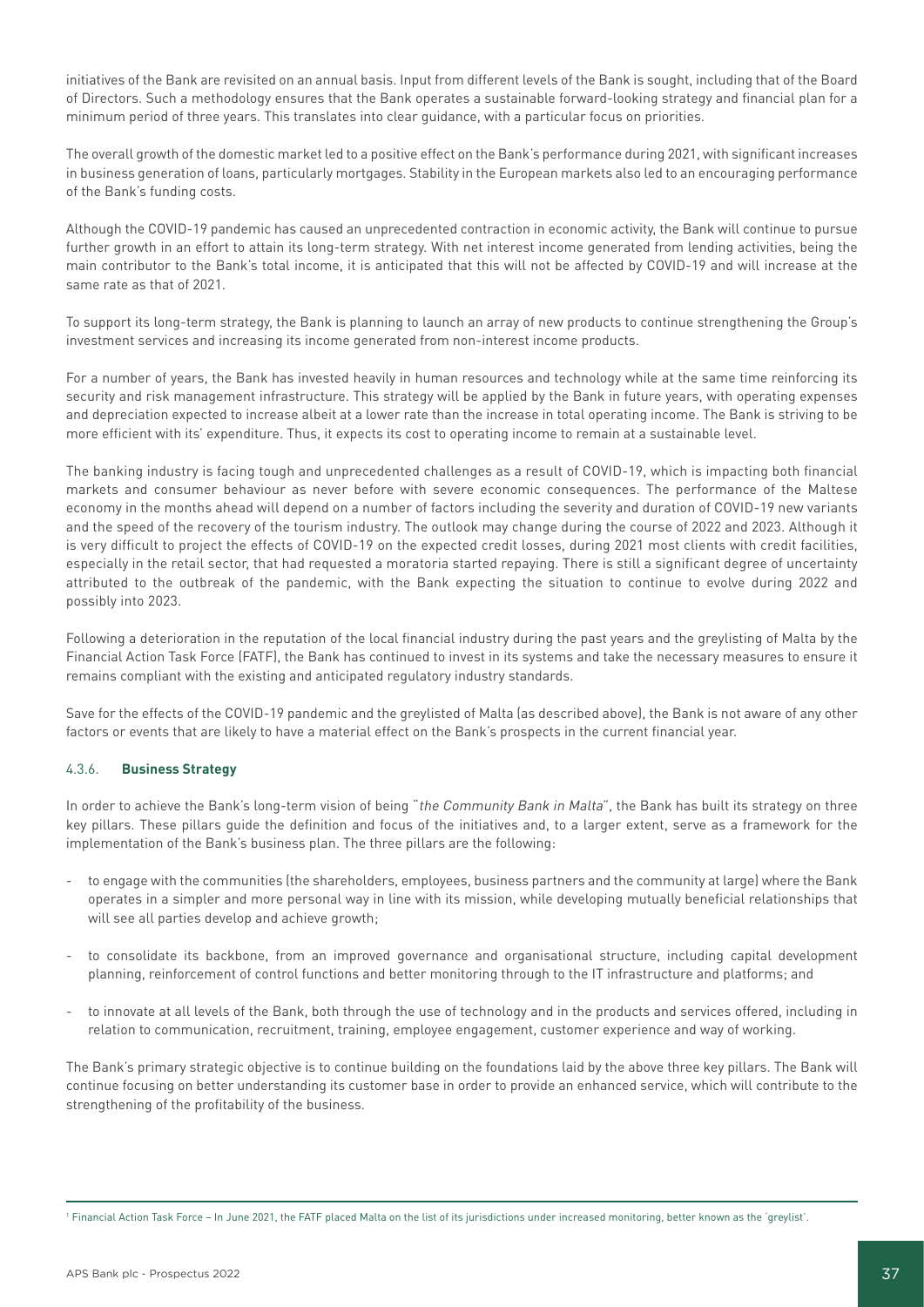Moreover, by strengthening these core pillars, the Bank aims to achieve a return on equity which is above the median of market peers by building an extensive knowledge of its customers, developing and continually refining a comprehensive and attractive suite of product offerings, embracing digital and technological innovation, and reinforcing its brand positioning and corporate culture. All of which will enable the Bank to deliver a simpler and more personal experience to its customers.

As part of the implementation of its long-term vision, the Bank has successfully implemented the following initiatives:

# Corporate Governance and Organisational Change

The Bank is committed to sound corporate governance and best practice. Over the years, the Bank has undergone an organisational restructuring process, through which it sought to strengthen its senior management team, with the appointment of individuals having a diverse range of technical expertise and international industry experience.

# Sustainable Banking

The Bank's commitment to sustainability and its sense of purpose have guided its actions throughout its trajectory. It is with no surprise that the Bank decided to take the lead on promoting the debate and discussion of one of the most contemporary topics of the century. The active participation and organisation of the Malta Sustainability Forum supports the Bank's objective of raising awareness on the topic of sustainability and the need to empower citizens to make conscious decisions towards a more sustainable style of living.

The Bank continues to organise several 'APS Talks'. The aim of these Talks is to bring in leading experts in their field to share their knowledge and build awareness on various prevailing issues, for the benefit of the broader community. Previous talks covered topics such as the gender pay gap, emotional intelligence in the workplace, artificial intelligence within the context of climate change, the sustainable regeneration of built heritage, the concept of circular economy, mental health wellbeing and several others. Events are free of charge and allow for networking of the various participants. The COVID-19 pandemic necessitated that these sessions shift to an online format, however, participation remains strong.

The Bank also launched a number of Environmental, Social and Governance (ESG) products which include the 'Social Loan', the 'Equity Sharing Scheme', the 'Home Deposit Scheme', the 'New Hope Guarantee Scheme', the 'Lending for Church Schools' initiative, the 'Green Finance', the 'Eco Loan' products and the 'APS Green Home Loan' (described in section 4.3.3 above). Further product developments in this respect are planned for the future.

A dedicated Board committee has also been formed in order to ensure proper governance with the Bank's assessment and strategic implementation of its ESG values into its regular operations, both internally and within the community.

# Development and Improvement of the Digital Offering

During 2020, the Bank also launched the new APS Visa Debit Card, which provides a host of beneficial and market leading features to its users. The 'myAPS' application is also available to customers to manage their finances entirely online with 24/7 accessibility. Looking ahead, the Bank's objective is to cater for the evolving lifestyle of its customers who value convenience, by offering them a choice of channels for their banking relationship. The Bank will continue to complement its network of branches by offering a modern and versatile digital banking solution (desktop and mobile applications) that will increase its reach in the Maltese market.

# Pandemic Response

Since the onset of the COVID-19 pandemic, the Bank has strived to ensure the smooth running of its operations and services, with a number of teams working actively to ensure business continuity whilst safeguarding the health and wellbeing of both staff members and customers alike. In order to assist local businesses that were experiencing difficulties due to the pandemic, the Bank developed and launched in record timing the 'APS Jet Pack' in collaboration with the Malta Development Bank, providing a host of benefits to support its commercial and corporate customers struggling with financial difficulties brought on by the pandemic.

The Bank has further identified a number of strategic initiatives, which will enable it to achieve its corporate goals. The principal initiatives are:

# i) Proposition Reviews and New Launches

More intense focus on the launching of new services and products based on customer needs and requirements. Ongoing reviews of the Bank's business lines and the customer base which will also provide the Bank with enhanced scope for its operations and prospective growth.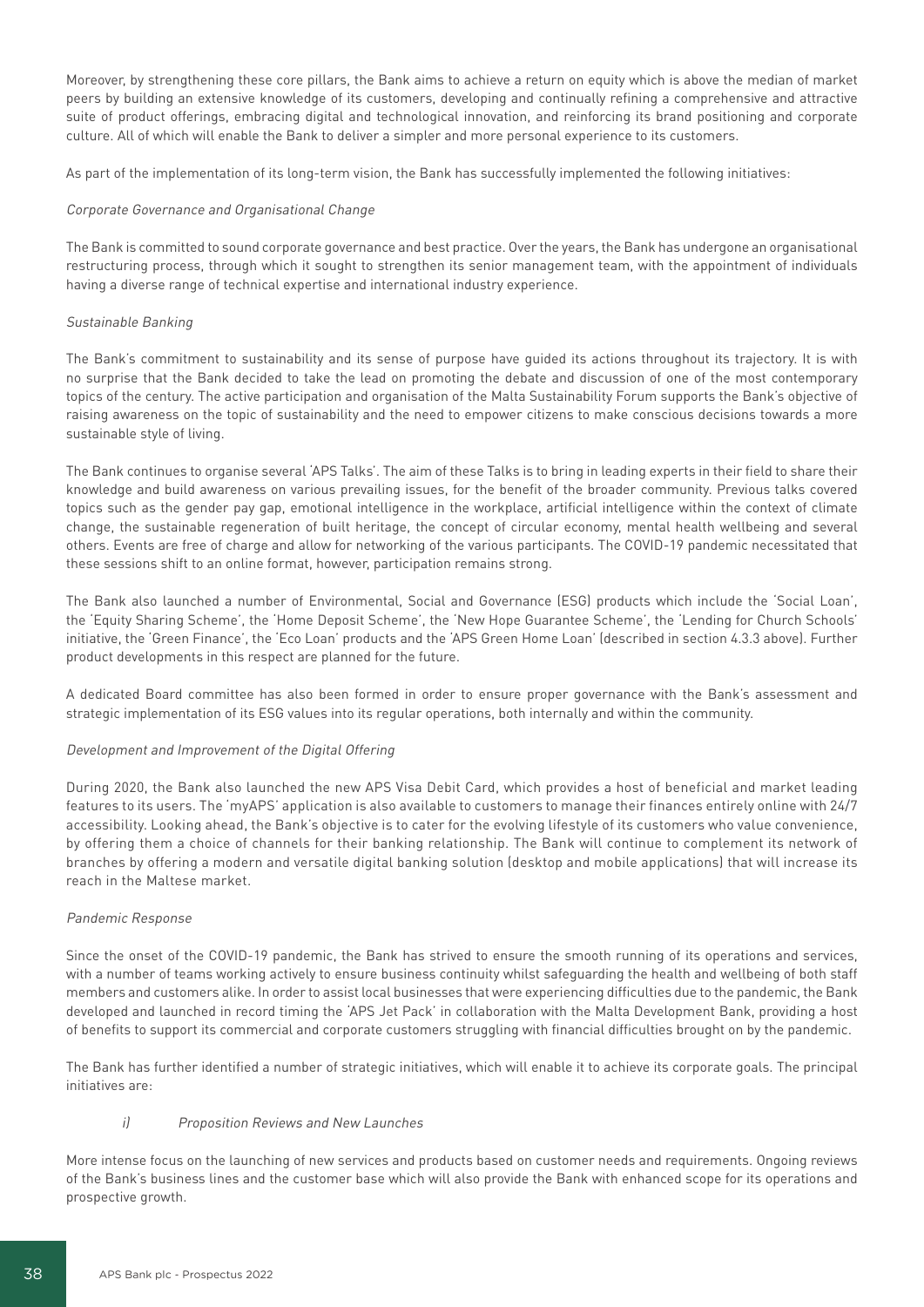During such periods, the Bank is also reviewing and revising its product suite in order to ensure relevance and structure, in line with the latest market regulations and demands.

# ii) Business Transformation

The Bank has embarked on a business transformation programme that aims at offering a simpler and more personal customer journey. At the same time, the programme is expected to deliver optimal operational efficiencies throughout the organisation. To achieve this goal, the Bank has launched a Business Process Re-engineering programme with a dual focus on the on-boarding process (that is, the process of becoming a customer of the Bank) and the home loan application process (the most important product line of the Bank). A dedicated Programme Management Office has been set up, with the responsibility of providing governance and leading the implementation of a portfolio of projects that are expected to improve the customer experience, increase revenue, reduce expenses and enhance business efficiency.

# iii) Corporate Culture Change Management Programme

The Bank acknowledges the important role that corporate culture plays in the Bank's transformational journey. The Bank believes that a fundamental element of its continued success as a banking institution is the existence of this corporate culture that brings together its ethos, and that encourages innovation, team spirit, openness, ownership, customer centricity, respect, collaboration and an agile mind-set.

The Bank's 'Corporate Culture Change Management Programme' provides a set of tools to ensure the definition and development of such a culture (communication of the strategy, vision, mission & values, employees' engagement). The delivery of the programme is done through internal communication initiatives (townhall meetings, a Values aide-memoire, the Bank's internal newsletter) but also during the performance evaluation cycle. Occasions where the Bank's corporate culture is promoted and nurtured include training, recruitment, interaction with senior management and Directors, project management and customers / communities' engagement. On each of these occasions, the Bank's values and culture guide the decisions that are taken, and the way things are done.

As part of this programme, the Bank has developed an 'APS Culture Deck' that presents the Bank's corporate culture as "the way we work at APS Bank" and this has been rolled out across the organisation.

# iv) Training Programme

The Bank is on an ongoing basis designing training programmes with the objective of aligning the Bank's culture to better embrace an agile mind-set. This programme is designed to improve the way things are done at the Bank, focusing primarily on improving customer experience, driving process and procedural efficiencies, and reducing time to market for new products and services, all the while reflecting the Bank's core values of excellence, authenticity, passion, inclusivity and being contemporary.

# Financial objectives

In executing its strategy over a rolling three-year period, the Group embarks on a number of projects and initiatives to achieve its objectives and generate adequate returns to shareholders. Throughout the forthcoming three-year period (2022-2024) the Group is aiming to:

- grow the Bank's loan book by an average 10% to 15% annually;
- reduce cost of funds within a range of 38 basis points to 43 basis points;
- grow revenue from interest and non-interest sources by an average 10% to 15% annually;
- maintain operating cost growth within a range of 7% to 10% annually; and
- generate annual return on average equity between 6% to 9%.

# **4.4. Material Investments**

During the last three years, the Bank made a material investment in, IVALIFE. IVALIFE was incorporated in 2019 and is licensed by the MFSA to undertake insurance business activities in terms of the Insurance Business Act. The Bank holds 25% of the issued share capital of IVALIFE and the Bank's total investment in IVALIFE between 2019 and 2021 amounted to approximately €1.9 million in respect of share capital and general start-up costs.

# **4.5. Regulatory Environment**

The Bank operates in a complex regulatory environment. It is subject to various laws and regulations, a number of which are described below, including a number of prudential and regulatory controls designed to maintain the safety and soundness of banks, ensure their compliance with economic and other objectives and limit their exposure to risk. Recent and future changes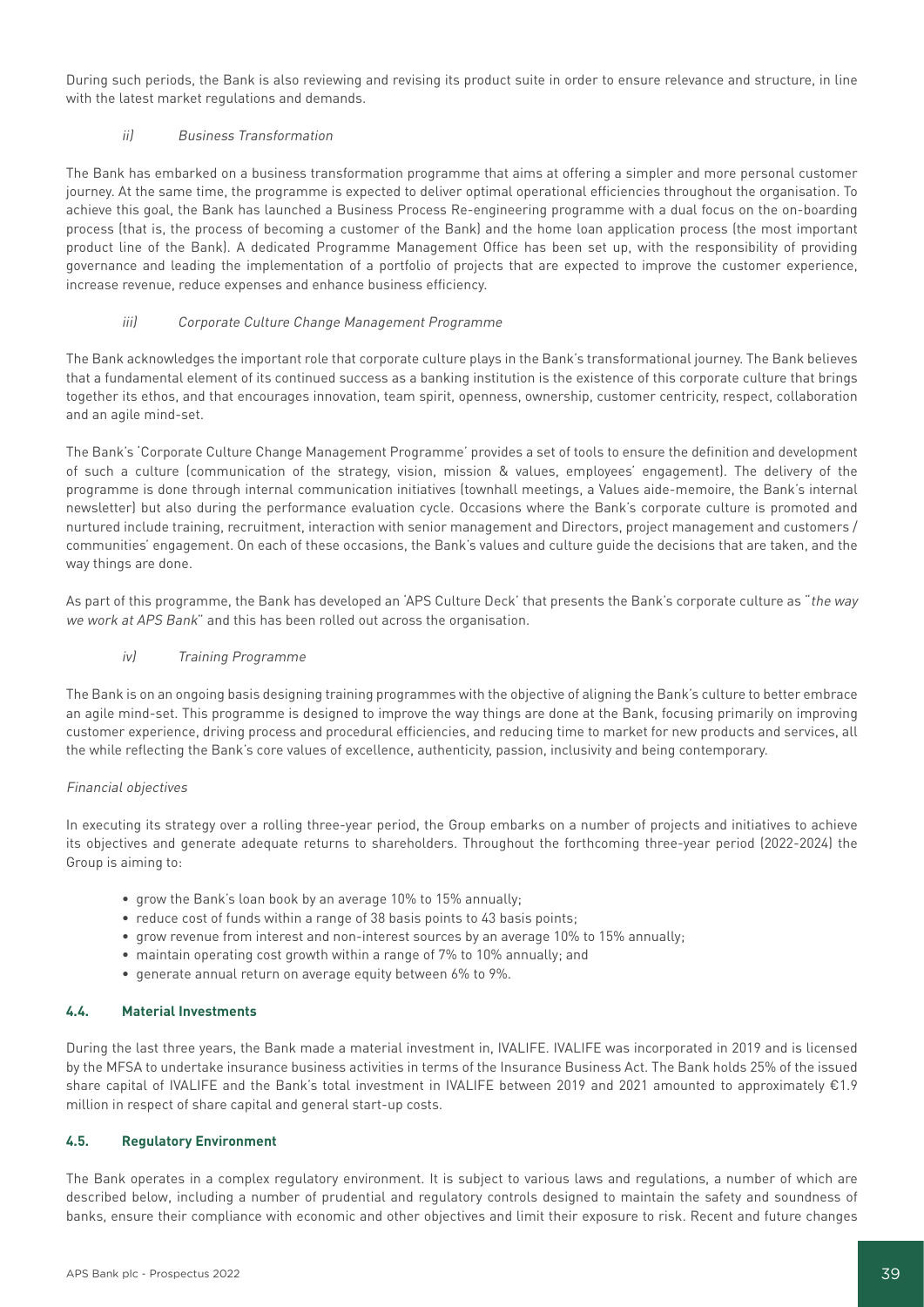in the laws and regulations applicable to the Bank and its operations, including those applicable to credit institutions, may have a significant impact on the Bank and its operations.

# **Banking Regulatory Framework**

### The CRD Packages

In 2013, the European Union adopted the 'CRD IV Package', the third set of amendments to the original capital requirements directive (CRD), following two earlier sets of revisions adopted in 2009 (CRD II) and 2010 (CRD III). The CRD IV Package was intended to implement into EU law the majority of the international standards agreed by the Basel Committee on Banking Supervision (BCBS) in 2010, known as Basel III framework. The CRD IV Package is comprised of an EU Directive (CRD IV) governing the access to banking activities and an EU Regulation (CRR) establishing the prudential requirements that institutions need to respect.

The CRD IV Package impacted the prudential regulatory regime applicable to banks with effect from 1 January 2014, including through: (i) increased minimum levels of capital and additional minimum capital buffers; (ii) enhanced quality standards for qualifying capital; (iii) increased risk weighting of assets, particularly in relation to market risk and counterparty credit risk; and (iv) the future introduction of a minimum leverage ratio.

The CRD IV Package has been amended through the CRD V Package, which was published in the Official Journal of the European Union on 7 June 2019. The CRD V Package consists of an additional EU Regulation (CRR II amending the CRR as regards the leverage ratio, the net stable funding ratio, requirements for own funds and eligible liabilities, counterparty credit risk, market risk, exposures to central counterparties, exposures to collective investment undertakings, large exposures, reporting and disclosure requirements) and an EU Directive (CRD V amending the CRD IV as regards exempted entities, financial holding companies, mixed financial holding companies, remuneration, supervisory measures and powers and capital conservation measures). The CRD V Package was adopted with the aim of addressing those elements of the Basel III framework which were still to be fully implemented as well as introducing EU-specific amendments that are not driven by Basel III framework or other international standards.

The majority of CRR II provisions were applicable as from 28 June 2021, with certain provisions applicable both before and after that date. The deadline for the transposition of CRD V into local legislation was the 28 December 2020 with staggered implementation dates: certain provisions were to be applied from 29 December 2020, others were to be applied from 28 June 2021 and others are to apply from 1 January 2022 respectively. The CRD V was transposed into Maltese law on 28 December 2021, mainly through the enactment of Act LXXI of 2021 and Act LXXII of 2021.

Furthermore, on 27 October 2021, the European Commission published a proposed review of EU banking rules (the Capital Requirements Regulation III and the Capital Requirements Directive VI) which finalises the implementation of the Basel III agreement in the EU. The latter is still subject to discussion at EU level. It provides for enhancing the way banks measure and manage Environmental, Social and Governance risks and requires disclosures on the area. This includes regular climate stress testing by both supervisors and banks. Other amendments relate to the fit and proper framework, operational risk management and risk weighting of residential mortgage exposures.

#### BRRD and SRMR

The BRRD was published in the Official Journal of the European Union on 12 June 2014 and came into force on 2 July 2014. The SRMR, which complements the BRRD, subsequently entered into force on the 19 August 2016. The BRRD establishes a framework for the recovery and resolution of credit institutions and certain investment firms. It establishes a legal regime which requires firms to prepare recovery plans and resolution authorities to prepare resolution plans and provides competent authorities with early intervention powers to intervene sufficiently early and quickly in an unsound or failing institution.

In addition, once it is determined that an institution is failing or likely to fail, the BRRD gives resolution authorities powers and tools intended to ensure the continuity of critical functions, to safeguard the resolution objectives and to manage the failure of an institution in an orderly manner if deemed to be in the public interest.

The Single Resolution Board (the "**SRB**") is the central resolution authority within the banking union. Together with the National Resolution Authorities (the "**NRAs**"), it forms the SRM. The NRAs are the resolution authorities of the participating Member States of the banking union, which are empowered to exercise resolution powers over banks within their own remit and, in compliance with a resolution scheme adopted by the SRB, over the banks within the SRB's remit. The SRB and the NRAs cooperate closely with each other within the SRM and exercise their respective powers and tasks in terms of the provisions of the SRMR.

Normal insolvency proceedings are the default outcome in the event of a bank failure, unless the resolution authorities consider that resolution action is feasible and credible in the circumstances. Before deciding whether or not to take resolution action, a Public Interest Assessment (the "**PIA**") needs to be carried out by the resolution authorities in order to analyse the feasibility of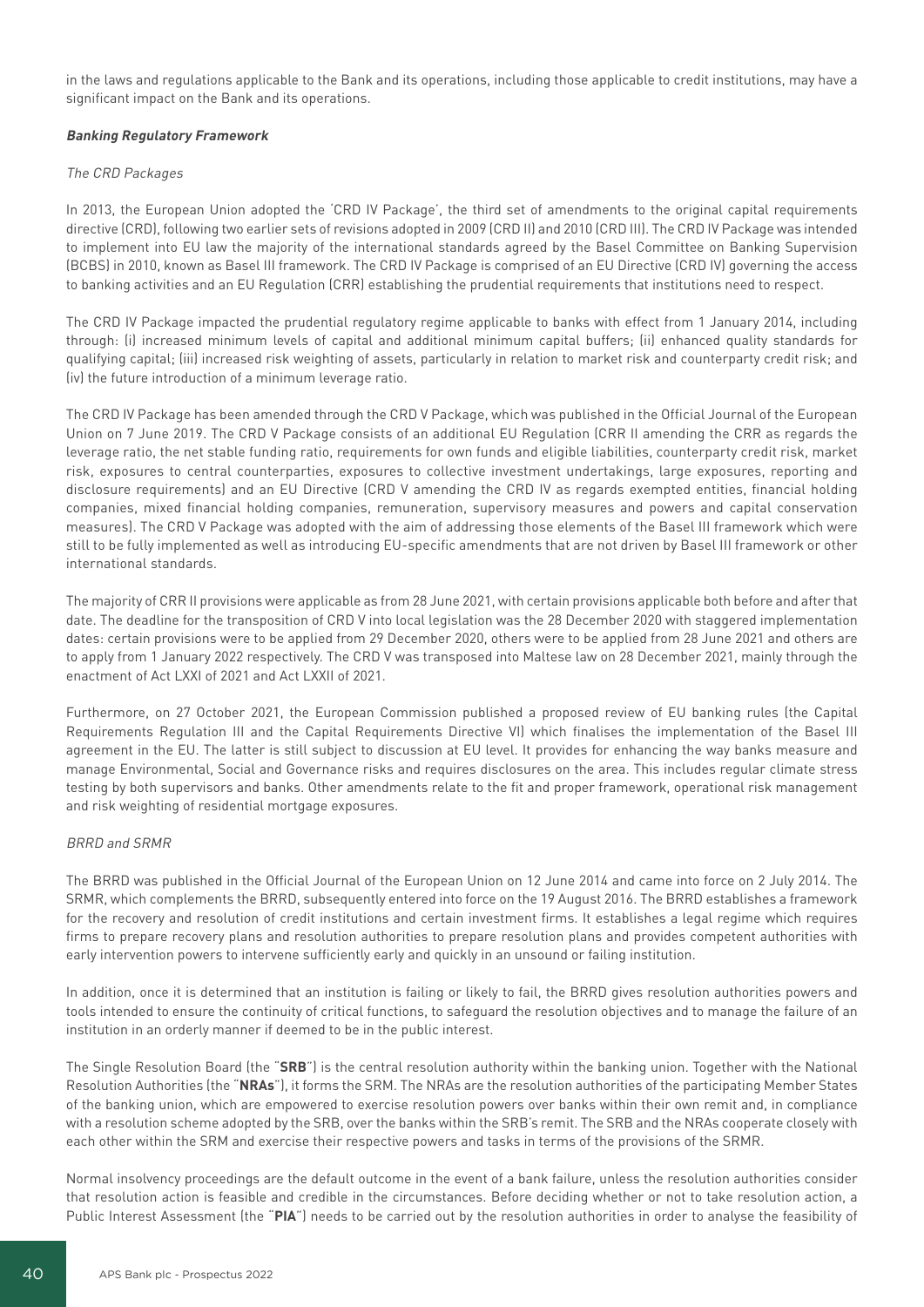winding up a bank under normal insolvency proceedings as well as to assess the feasibility of any foreseen resolution action. The PIA builds on the preliminary public interest assessment carried out during the resolution planning phase and is specific to each case, as it considers the national insolvency proceedings and the preferred resolution strategy that would be applied to the bank should it be resolved.

The resolution powers provided to the SRB and the NRAs include write-down powers to ensure relevant capital instruments absorb losses upon, amongst other events, the occurrence of the non-viability of the relevant institution or its parent company, as well as a bail-in tool comprising a more general power for resolution authorities to write down the claims of unsecured creditors of a failing institution and to convert unsecured debt claims to equity. The BRRD also requires banks to meet a minimum requirement for own funds and eligible liabilities ("**MREL**") so as to be able to absorb losses and restore their capital position, allowing banks to continuously perform their critical economic functions during and after a crisis.

On 23 November 2016, the European Commission released proposals to revise both the SRMR and the BRRD, which proposals resulted in the SRMR II and BRRD II being published in the Official Journal of the European Union on 7 June 2019. SRMR II entered into force on 28 December 2020 and BRRD II had to be transposed by European Union Member states into national law by no later than 28 December 2020. SRMR II incorporates the amendments to the BRRD at the level of the SRM. BRRD II aims to enhance the framework for bank resolution by, among other things, adjusting the MREL of resolution entities and subsidiaries to align it with the Total loss Absorbing Capacity ("**TLAC**") standard. The more stringent new rules aim to increase the bail-in capital available in case of a bank resolution, thus improving resolvability and consequently reducing the risk of public funds being used for bank resolutions and therefore creating a closer balance between liability and control. Furthermore, the BRRD II includes other reforms unrelated to TLAC or MREL such as amendments to requirements on the contractual recognition of bail-in, the introduction of a new moratorium power for resolution authorities and the introduction of requirements on the contractual recognition of resolution stay powers.

The Recovery & Resolution Regulations, transpose into Maltese law the provisions of the BRRD. The Recovery & Resolution (Amendment) Regulations transpose the BRRD II into local legislation by amending the Recovery & Resolution Regulations. Pursuant to article 7B of the MFSA Act, the Board of Governors of the MFSA acts as the Resolution Authority for the purposes of article 3 of the BRRD. The Resolution Authority has appointed a Resolution Committee which shall have all the powers assigned to the Resolution Authority under the BRRD and whose composition, powers and functions are governed by provisions set out in the First Schedule to the MFSA Act and the Recovery & Resolution Regulations. The Recovery & Resolution Regulations provide for various powers and tools of the Resolution Committee in the event that the Resolution Committee considers that all of the conditions set out in Regulation 32 of the Recovery & Resolution Regulations are met. In certain instances, the Resolution Committee needs to work hand in hand with the SRB. The SRB assesses, in cooperation with the NRAs, the resolvability of banks and drafts resolution plans for banks falling under its direct supervision. The SRB also has an oversight function on the resolution plans drafted by the respective NRA for banks falling within the NRA's remit. The SRB is responsible for the resolution of systemically important institutions and the relative NRA would be entrusted with the implementation of the resolution scheme adopted by the SRB. In the case of banks falling under the direct supervision of the NRAs, the latter would be responsible for the resolution of the bank in question. In the case of credit institutions that meet the applicable conditions for resolution, the SRB or the Resolution Committee, as the case may be, has the following tools available at its disposal: (i) the sale of business tool: enabling the SRB or the Resolution Committee, as the case may be, to affect a sale of the whole or part of the business; (ii) the bridge institution tool: providing for a temporary bridge institution to continue to provide essential services to clients of the institution under resolution; (iii) the asset separation tool: enabling the transfer of 'bad' assets to a separate asset management vehicle. This tool can only be used in conjunction with any other tool; and (iv) the bail-in tool: ensuring that most unsecured creditors bear losses and bail-in the institution under resolution.

The SRB or the Resolution Committee, as the case may be, must exercise the power to write down and convert shares and other capital instruments immediately before or together with the application of a resolution tool. The power to write down or convert capital instruments may be exercised by the SRB or the Resolution Committee, as the case may be, either: (i) independently of resolution action; or (ii) in combination with a resolution action, where the conditions for resolution are met. Regulation 34 of the Recovery & Resolution Regulations sets out a number of general principles which are applicable when applying such resolution tools and exercising such resolution powers, including that (i) the shareholders of the institution under resolution bear first losses and (ii) the creditors of the institution under resolution bear losses after the shareholders in accordance with the order of priority of their claims under normal insolvency proceedings, save as expressly provided otherwise in the Recovery & Resolution Regulations.

The SRB or the Resolution Committee, as the case may be, has very wide powers as necessary to apply the resolution tools (which include the sale of business tool, the bridge institution tool, the asset separation tool and the bail-in tool described above), including, but not limited to: (i) the power to take control of an institution under resolution and exercise all the rights and powers conferred upon the shareholders, other owners and the board of directors of the institution under resolution; (ii) the power to transfer shares or other instruments of ownership issued by an institution under resolution; (iii) the power to transfer to another entity, rights, assets or liabilities of an institution under resolution; and (iv) the power to reduce, including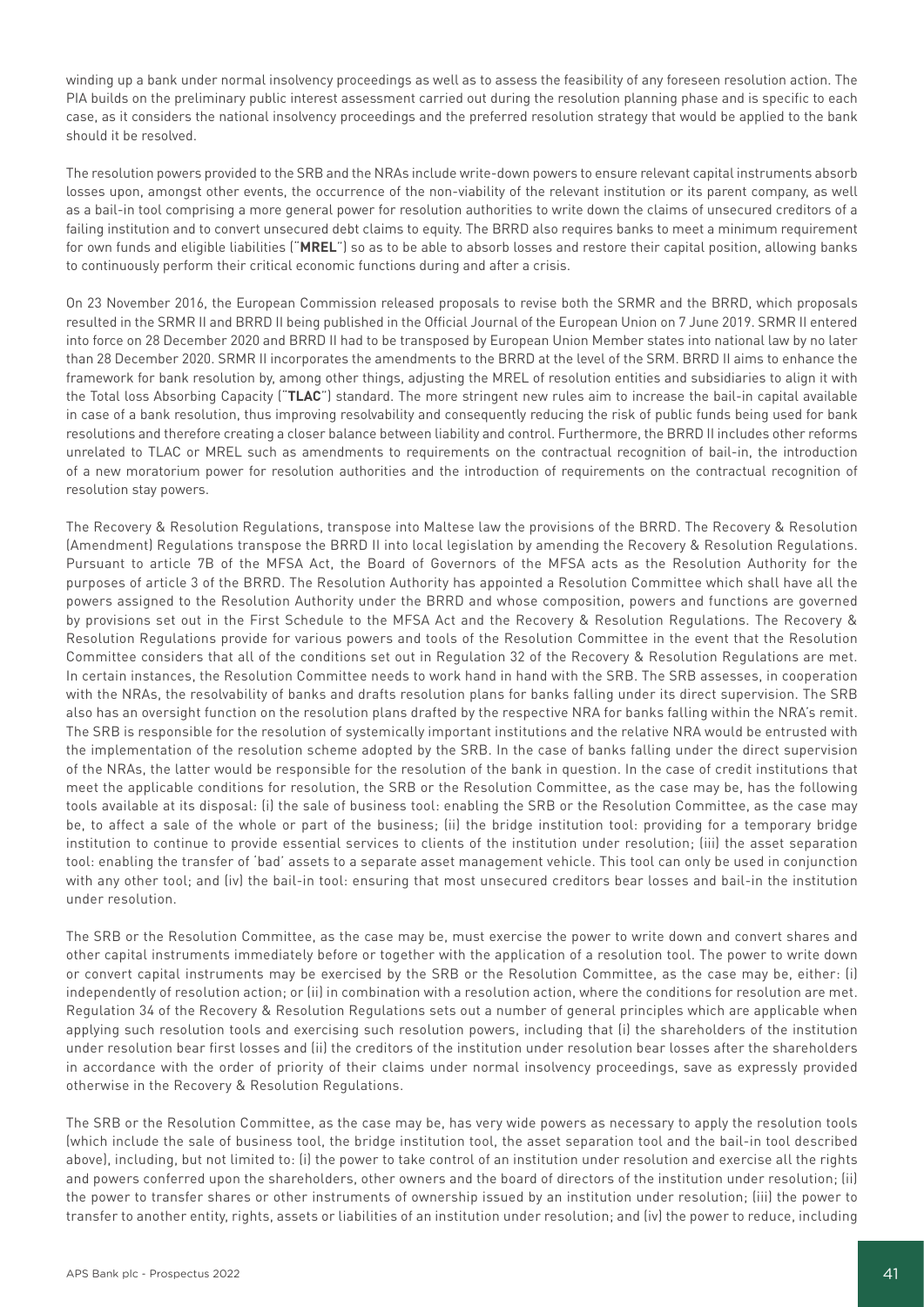to zero, the nominal amount of shares or other instruments of ownership of an institution under resolution and to cancel such shares or other instruments of ownership.

#### Depositor Compensation

The Depositor Compensation Scheme Regulations (Subsidiary Legislation 371.09 of the laws of Malta, "**DCSR**") require that each Maltese credit institution participates in the Depositor Compensation Scheme (the "**DCS**"), which collects and administers the contributions of the member credit institutions, such as the Bank, and settles any compensation claims of depositors in accordance with the DCSR.

Under the DCSR, the DCS is liable for obligations resulting from deposits denominated in any currency in an amount of up to €100,000 per depositor and credit institution, subject to such deposits being classified as 'eligible deposits' under the DCSR. Contributions and commitments made to the DCS by Maltese credit institutions are also governed by Banking Rule 18 of 2016, 'Risk-Based Method' and the 'Compensation Contribution Method' under the Depositor Compensation Scheme Regulations, and Banking Rule 19 of 2016, Banking Rule on 'Payment Commitment' under the Depositor Compensation Scheme Regulations.

On 24 November 2015, the European Commission proposed a regulation to establish a European Deposit Insurance Scheme ("**EDIS**") for deposits of all credit institutions which are members of any of the current national statutory depositor compensation schemes of EU Member States participating in the Banking Union. The EDIS remains at proposal stage as at the date of this Prospectus.

### Payment Services Directive

Directive (EU) 2015/2366 on payment services in the internal market (known as "**PSDII**") entered into force in January 2016 and this was transposed into local legislation on the 13 January 2018 by means of CBM Directive no 1 (repealing the previous CBM Directive no. 1). PSDII seeks to enhance consumer protection when effecting online payments, whilst at the same time promoting the use of innovative online and mobile payment solutions. The major change brought about by the PSDII is the opening up of regulating "account information services" and "payment initiation services" and thus obliging banks to provide third party payment service providers access to customers' payments accounts which are accessible online. The regulation of payment services continues to generally evolve through the issuing of specific Regulatory Technical Standards in this area by the European Banking Authority and any payment services initiatives undertaken by the Bank will need to undertaken within this regulatory context.

#### Consumer Credit and Credit Agreements relating to Residential Immovable Property

In the offering of any consumer credit products, the Bank is required to comply with the Consumer Credit Regulations, S.L. 378.12 which, amongst others, implement the provisions of Directive 2008/48/EC of the European Parliament and of the Council of 23 April 2008 on credit agreements for consumers. In addition, other credit agreements may be subject to the Credit Agreements for Consumers Relating to Residential Immovable Property Regulations, S.L. 378.10. The purpose of the latter Regulations is to implement Directive 2014/17/EU of the European Parliament and of the Council of 4 February 2014 on credit agreements for consumers relating to residential immovable property and amending Directives 2008/48/EC and 2013/36/EU and Regulation (EU) No 1093/2010. Both sets of Regulations include, amongst others, obligations relating to making available pre-contractual information to prospective borrowers, mandatory information to be included in the credit agreement and the rights of borrowers during the subsistence of a credit agreement.

#### **Investment Services Regulation**

The Bank is also authorised under the Investment Services Act to provide certain investment services (primarily receipt and transmissions of orders, investment advisory, management and nominee services) to all types of clients. As an investment services licence holder, the Bank is also subject to extensive Maltese and European legislation (notably MiFID II and MiFIR) and regulatory rules and guidance in relation to such services, which regulate (among other things), the authorisation and operating conditions for investment firms as well as conduct of business and investor protection obligations.

The Bank is also a participant in the Investor Compensation Scheme established under the Investor Compensation Scheme Regulations (S.L. 370.09 of the laws of Malta) (the "**ICS**") and is required to contribute to same periodically. Subject to relevant eligibility criteria and limits, the ICS covers claims by investors of investment services licence holders who, as a result of insolvency or otherwise, are unable to repay monies owed to investors, return investments held on behalf of those investors, or settle any compensation awarded by the Arbiter.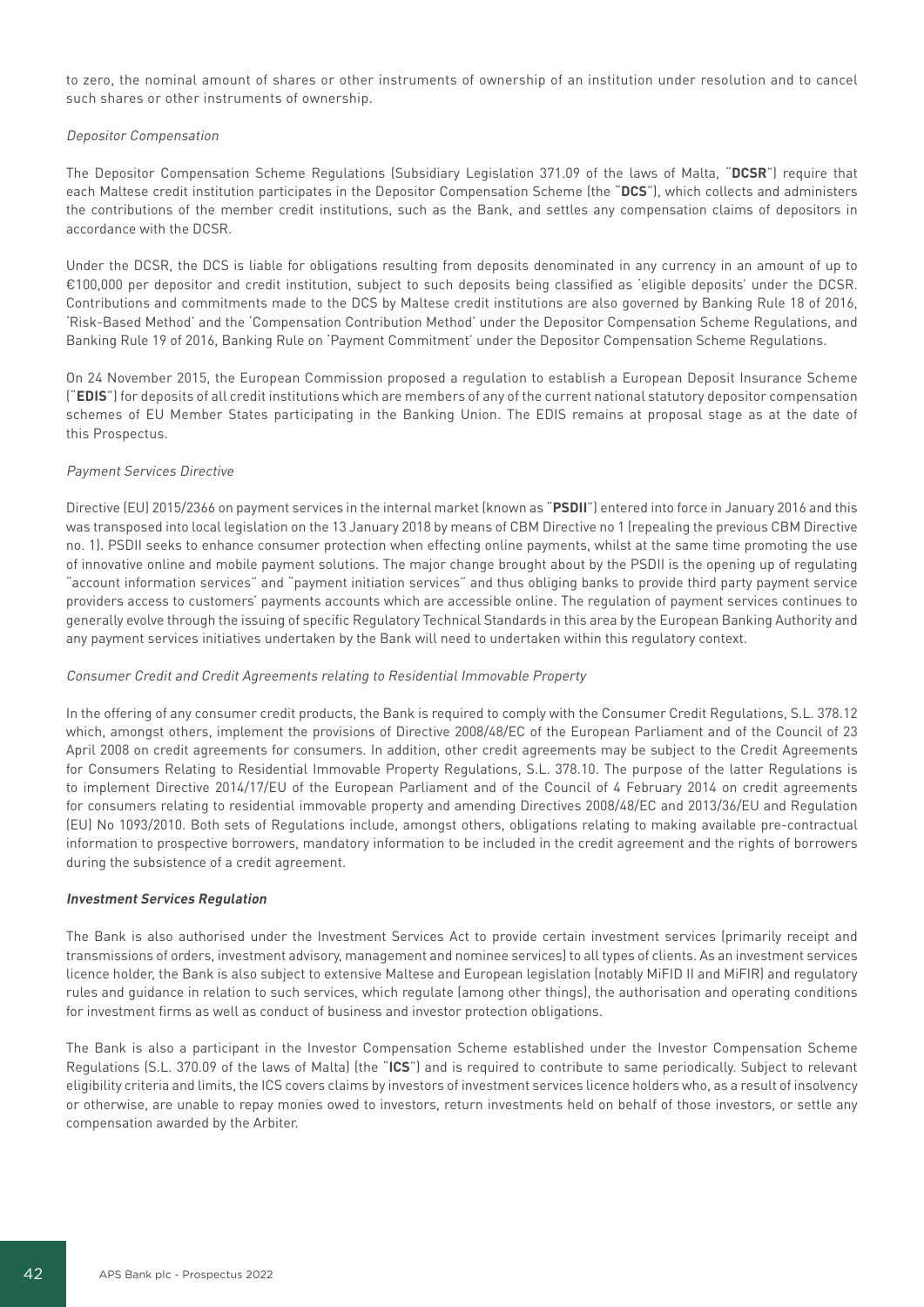### **Insurance Distribution**

The Bank is enrolled as a Tied Insurance Intermediary under the Insurance Distribution Act 2018 as follows: (a) Class 1 – 'Life and Annuity' for IVALIFE; and (b) Class 3 – 'Linked Long Term' for Mapfre MSV Life plc (C 15722).

As a result, the Bank is subject to Directive (EU) 2016/97 (the Insurance Distribution Directive, transposed locally through the Insurance Distribution Act), which regulates the taking-up and pursuit of (re)insurance distribution activities in the European Union. The Insurance Distribution Directive lays down the framework within which insurance intermediaries (including inter alia tied insurance intermediaries) are allowed to operate, and is generally geared towards protecting consumers by ensuring that insurance products meet the needs of the specific market targeted for distribution. This is largely achieved by subjecting the manufacturers of insurance products to rigorous product oversight and governance requirements, thereby mitigating the risk of mis-selling of insurance products in the market.

# **Financial Markets Regulation**

As a listed entity, the Bank is also subject to an array of financial markets legislation, such as the Capital Markets Rules, the Transparency Directive (which is mainly transposed in the Capital Markets Rules), and Market Abuse Regulation. Following the listing of the Shares on the Official List, the Bank will also be subject to the provisions of the Shareholder Rights Directive (also transposed into the Capital Markets Rules). All of these laws are designed to ensure transparency on the financial markets and enhance investor confidence.

The Competent Authority supervises the Bank in relation to its compliance with the Capital Markets Rules and all other financial markets legislation to which the Bank is subject. The Competent Authority has extensive supervisory and investigatory powers, including the ability to issue requests for information, to conduct regulatory investigations and on-site inspections, to impose monetary and other sanctions, or to suspend the trading of the securities of the Bank. The Bank, in relation to all European securities laws applicable to it, is also subject to various technical standards, guidelines and recommendations developed by the European Securities and Markets Authority (ESMA) and which are also followed and enforced by the Competent Authority in its supervision of the Bank and other listed entities.

# Capital Markets Rules and Transparency Directive

As an issuer of securities (the Bonds) listed on the Official List, the Bank is already subject to the Capital Markets Rules which, apart from setting out various rules regarding applications for admissions to listing, also set out various continuing obligations which issuers such as the Bank must observe for as long as their securities remain listed on the Official List. These continuing obligations are set out in chapter 5 of the Capital Markets Rules, which chapter transposes the relevant provisions of the Transparency Directive as well as Commission Directive 2007/14/EC.

The principle continuing obligations to which the bank is subject in terms of the Capital Markets Rules, as well as the Transparency Directive, are (i) the obligation to publish annual and half-yearly financial statements, together with the necessary directors' and/ or auditors' reports, and (ii) the obligation to publicly disclose certain key information relating to the Bank and its listed securities, as and when such information arises.

# Shareholder Rights Directive

The Shareholder Rights Directive (as transposed into the Capital Markets Rules) establishes certain transparency, participation and other requirements designed to encourage and facilitate shareholder engagement and the exercise of certain shareholder rights at general meetings. Among other things, it will also require (following the listing of the Shares on the Official List) the Bank to establish a remuneration policy for Directors that must be approved by shareholders in general meetings and to prepare an annual remuneration report.

# Market Abuse Regulation

Given that the Bonds are listed on a regulated market, the Bank and its officers, as well as anybody who deals in the Bonds, is already subject to the prohibitions and obligations set out in the Market Abuse Regulation. In this respect, the Market Abuse Regulation prohibits (i) insider dealing, (ii) the unlawful disclosure of inside information, and (iii) market manipulation, which collectively constitute 'market abuse'. Furthermore, the Market Abuse Regulation requires the Bank to (a) publicly disclose inside information as soon as possible, and (b) draw up a list of all persons who have access to inside information and who are working for it under a contract of employment, or otherwise performing tasks through which they have access to inside information. Furthermore, certain categories of the Bank's employees who are considered to be persons discharging managerial responsibility (e.g. the Board and other senior officials) as well as persons connected to them (such as their spouses), are required to notify the Bank, as well as the MFSA, of any transaction/s in the Bank's listed securities within three business days of the transaction.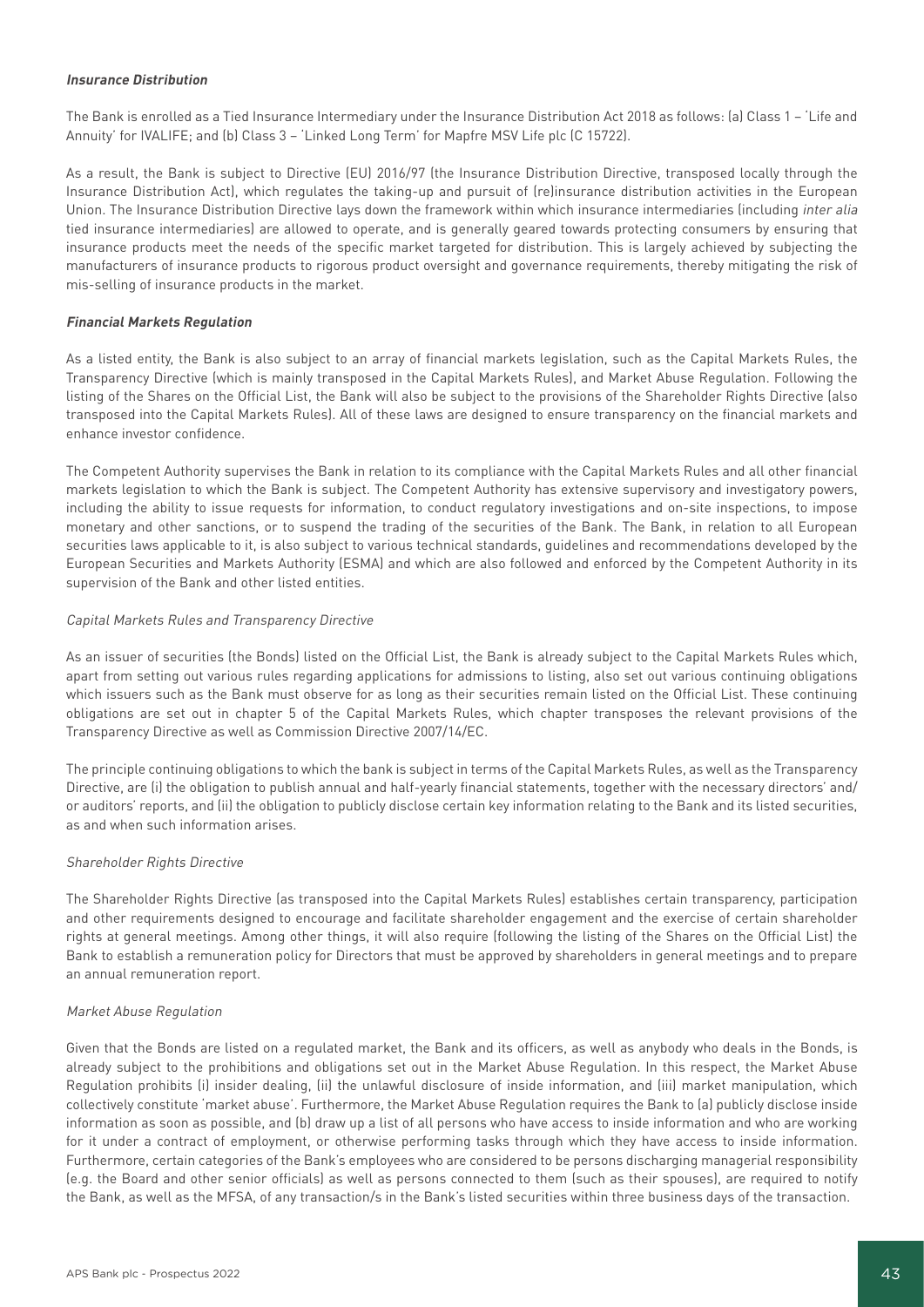### Benchmark Regulation

The London Interbank Offered Rate ("**LIBOR**"), the Euro Interbank Offered Rate ("**EURIBOR**"), other interest rates and other types of indices and reference items used as benchmarks have recently been the subject of national and international regulation and reform proposals. Some of these reforms are already effective whereas others are still to be implemented.

In particular, Regulation (EU) 2016/1011 of the European Parliament and of the Council of 8 June 2016 on indices used as benchmarks in financial instruments and financial contracts or to measure the performance of investment funds and amending Directives 2008/48/EC and 2014/17/EU and Regulation (EU) No 596/2014 (the "**Benchmarks Regulation**") applies, subject to certain transitional provisions, to the provision of benchmarks, the contribution of input data to a benchmark and the use of a benchmark within the EU.

Among other things, the Benchmarks Regulation (i) requires benchmark administrators to be authorised or registered (or, if non-EU-based, to be subject to an equivalent regime or otherwise recognised or endorsed) and (ii) prevents certain uses by EU supervised entities (including the Bank) of benchmarks of administrators that are not authorised or registered (or, if non-EU based, not deemed equivalent or recognised or endorsed), unless such benchmark administrators are exempt from the application of the Benchmarks Regulation, such as, for example, central banks and certain public authorities.

It is not possible to predict whether, and to what extent, benchmarks (including EURIBOR) will continue to be published going forwards or will continue to be calculated and published based on their current methodology.

On 13 September 2018, the working group on Euro risk-free rates recommended the new Euro short-term rate ("**€STR**") as the new risk-free rate for the euro area, which rate was published for the first time on 2 October 2019. Although EURIBOR has been reformed to comply with the terms of the Benchmarks Regulation, it remains uncertain as to how long it will continue in its current form, or whether it will be further reformed or replaced with €STR or an alternative benchmark.

As a result, the Bank has introduced fallback provisions in contracts that reference EURIBOR establishing the process to identify a replacement rate to EURIBOR so that in the event that EURIBOR is discontinued, ceases to be made available or generally may no longer be used, the €STR rate (inclusive of any spreads or adjustments) shall apply instead of EURIBOR.

For LIBOR rates, the relevant supervisors have already announced the cessation of the publication of LIBOR after the end of 2021. As a result, the Bank has introduced fallback provisions in contracts that reference LIBOR, with a maturity date beyond 31 December 2021 establishing the process to identify appropriate replacement rates for LIBOR across its various currencies. For GBP LIBOR, the Sterling Over Night Indexed Average ("**SONIA**") rate (inclusive of any spreads or adjustments) shall apply and for USD LIBOR, the Secured Overnight Financing Rate ("**SOFR**") rate (inclusive of any spreads or adjustments) shall apply.

The Benchmarks Regulation was further amended by Regulation (EU) 2021/168 of the European Parliament and of the Council of 10 February 2021 which introduces a harmonised approach to deal with the cessation or wind-down of certain benchmarks by conferring the power to designate a statutory replacement for certain benchmarks on the Commission or the relevant national authority, such replacement being limited to contracts and financial instruments which contain no fallback provision or no suitable fallback provisions before the date of cessation of the benchmark concerned.

# **Other Regulation**

# Prevention of Money Laundering and Funding of Terrorism

The Bank is subject to the money laundering regime aimed at preventing money laundering and the funding of terrorism, contained mainly in the PMLA, the PMLFTR, the Criminal Code (Chapter 9 of the laws of Malta), the Implementing Procedures issued by the FIAU in terms of the PMLFTR and the National Interest (Enabling Powers) Act (Chapter 365 of the laws of Malta). Collectively, these rules and regulations aim to implement the EU Directives on the prevention of the use of the financial system for the purposes of money laundering or terrorist financing.

These rules and regulations require, among others, the Bank to adequately identify and verify customers and ultimate beneficial owners where applicable, through rigorous identification and verification procedures, subject to adopting a risk-based approach, conduct customer due diligence (including sanctions and politically exposed persons screening), maintaining up-to-date customer records, and to design, implement and review internal controls, processes, procedures and policies for the ongoing monitoring and evaluation of customers and the risks associated with establishing and maintaining relations with its customers. In addition, the Bank is required to comply with its obligation to detect and report suspicious transactions and other activities to the relevant competent authority.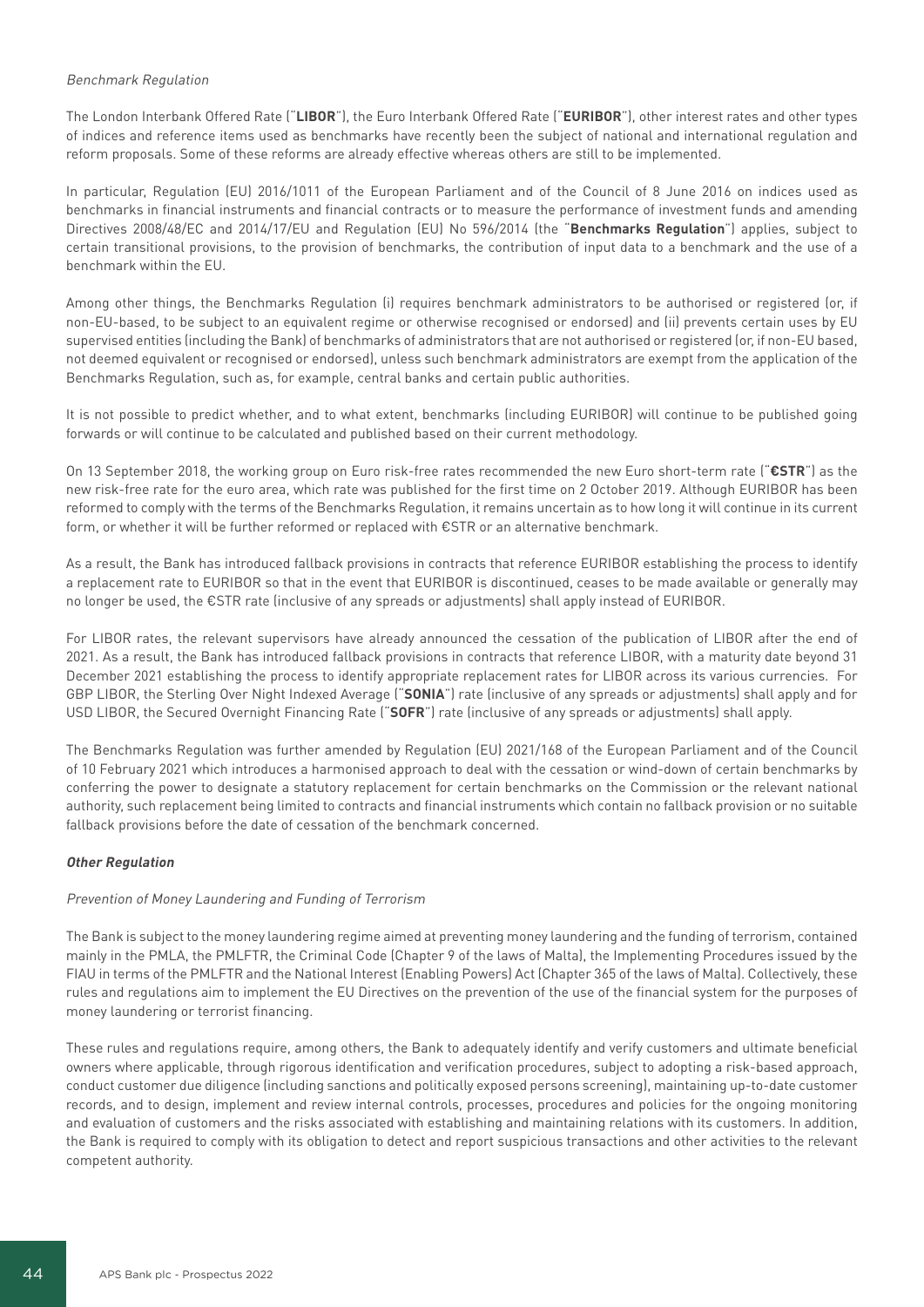# Data Protection

The GDPR came into full effect from 25 May 2018 and replaced the previous EU Directive 95/46 EC. The GDPR applies to all banks established in the European Union or who otherwise provide services to European citizens. As an EU Regulation, the GDPR is directly applicable into Maltese law without the need for any local transposition.

On 28 May 2018, Malta enacted the Data Protection Act (Chapter 586 of the laws of Malta), which replaced the previous Data Protection Act (Chapter 440 of the laws of Malta) and was used to further specify certain provisions of the GDPR.

The GDPR introduced increased obligations on data controllers and enhanced rights for data subjects. The requirements of these laws affect the Bank's ability to collect, handle, store, retain, process, and use personal data as well as transfers of personal data to countries that do not have adequate data protection laws. The GDPR also requires data controllers to demonstrate and record compliance with the GDPR as well as report breaches to the Data Protection Commissioner (Malta's supervisory authority for GDPR purposes) without undue delay (within 72 hours, where feasible) and, in certain cases, to the individuals whose data has been implicated by the breach. Other various obligations arise from the GDPR, including in relation to data protection impact assessments, data subject rights, the use of adequate technical and organisational measures, the conditions on which processors may be engaged, ensuring data protection by design and by default within their organisation.

The GDPR, as supplemented by the revised Maltese Data Protection Act, also provide for separate tiers of administrative fines in the event of an infringement. The amounts that are contemplated by these tiers are significant and sizeable, but they also represent maximum limits, and the imposition of a fine is not an automatic consequence for non-compliance. The Data Protection Commissioner may at its discretion utilise other corrective measures, if considered by it to be more proportionate in the circumstances. Furthermore, the GDPR also identifies a list of points to consider when investigating an alleged infringement, including the nature, the risk, severity and the duration of the infringement. Criminal penalties are also envisaged in certain exceptional and particularly severe cases set out at law, such as where a person does not comply with any lawful request pursuant to an investigation by the Data Protection Commissioner.

# **4.6. Employees**

The average number of persons employed by the Bank at the end of each of 2019, 2020 and 2021 and as at the date of this Prospectus are as follows:

| Year          | Date of Prospectus | 2021 | 2020 | 2019 |
|---------------|--------------------|------|------|------|
| <b>Number</b> | 530                | 508  | 476  | 396  |

All the Bank's employees are situated in Malta.

# 4.6.1. **Employee Share Incentive Programme**

On 28 April 2022, the Bank's shareholders approved the establishment of an executive share incentive plan for the period 2022 – 2026 (the "**Plan**") which contains a set of rules governing the Plan (the "**Rules**").

Under the Plan, the Bank may award ordinary shares to certain employees. The employees who are eligible to benefit under the Plan ("**Eligible Employees**") are to be determined and identified by the Board, at its sole discretion, and include (i) identified staff; and (ii) other members or categories of staff which the Board may consider awarding shares to, provided that the number of shares allocated to the non-identified staff in a particular year under the Plan may not exceed 20% of the total ordinary shares issued under the Plan. For the purposes of the Rules, 'identified staff' is determined in line with recommended Regulatory Technical Standards of the European Banking Authority<sup>2</sup> and includes: (1) members of senior management responsible for material business units/ business lines or internal control and corporate functions; and (2) other employees who are members of Board committees with collective authority to commit to risk exposures per transaction beyond 0.5% of CET1, and employees who, individually or as part of a Board committee take, approve or veto decisions on new products, material processes or material systems.

The Rules provide that shares are to be awarded to Eligible Employees depending on their performance in any applicable year, meaning that an eligible employee will only be awarded ordinary shares subject to the attainment of certain stipulated performance criteria for a particular year; the determination of which is at the Board's sole discretion.

<sup>2</sup> https://www.eba.europa.eu/sites/default/documents/files/documents/10180/526386/c313a671-269b-45be-a748-29e1c772ee0e/EBA-RTS-2013-11%20%28On%20 identified%20staff%29.pdf?retry=1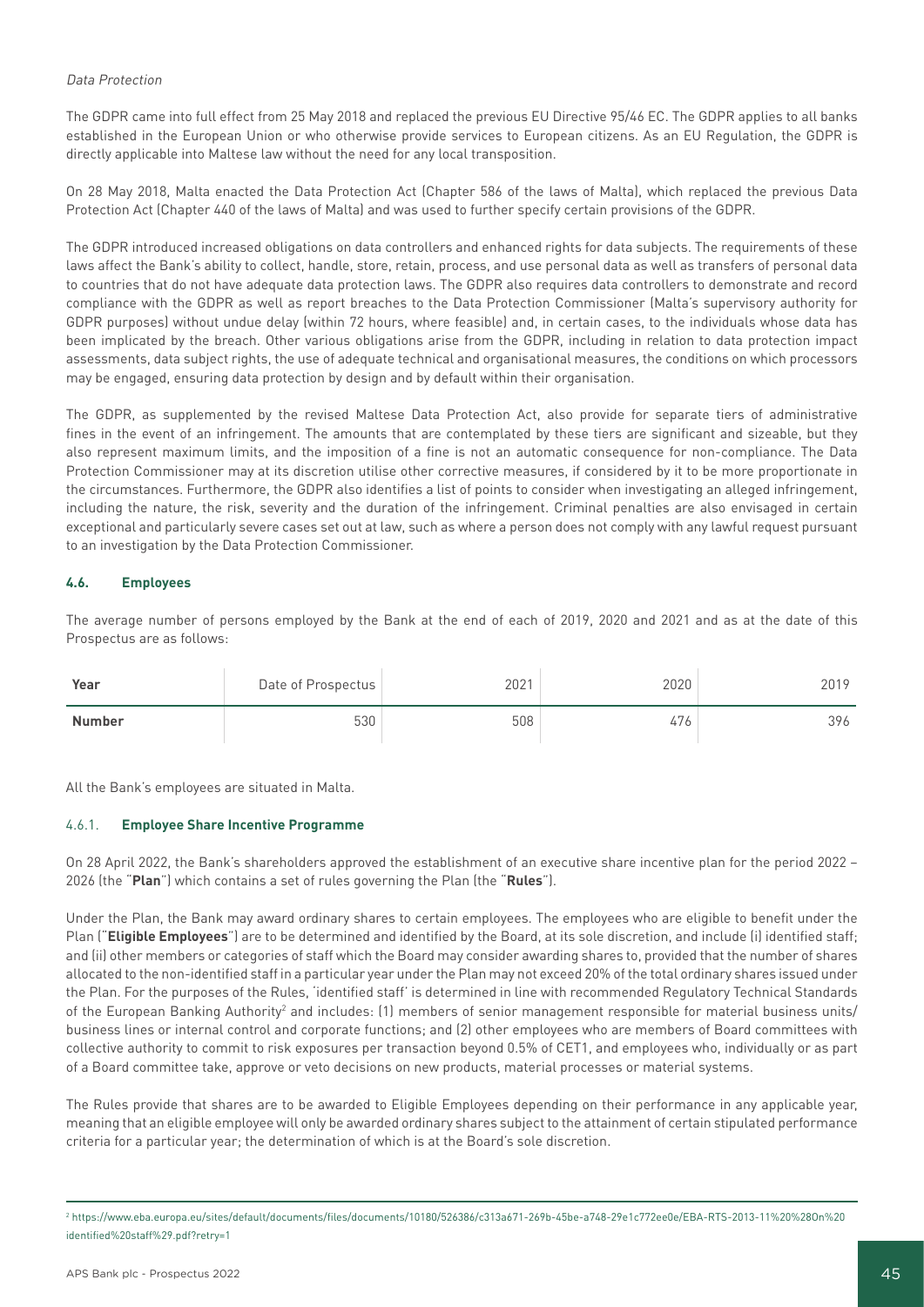Furthermore, the Rules provide that shares are to be awarded to Eligible Employees over a period of at least three (3) years (unless a longer period is required by law in which case the statutory minimum period shall apply) during which the shares shall vest in accordance with a vesting schedule provided by the Bank to the eligible employee. The said vesting schedule will set out the prescribed dates and portions in terms of which the ordinary shares, or part thereof, shall vest with the eligible employee, which shall in all cases remain subject to the rights of the Bank to amend, extend or cancel.

Under the Plan, the maximum aggregate number of ordinary shares which may be awarded to Eligible Employees over the entire period (2022 – 2026) is 4 million; and ordinary shares are to be awarded as bonus shares, which means that Eligible Employees will not need to pay any money to the Bank receive the ordinary shares.

The Plan also contemplates loss of benefits to varying degrees depending on the circumstances, including to those Eligible Employees who do not remain in the employ of the Group.

# **4.7. Material Contracts**

In the last 2 years, neither the Bank, nor the Group entered into any contract, not being a contract entered into in the Bank's or the Group's ordinary course of business, giving rise to an obligation or entitlement which is material to the Bank as at the date of the Prospectus.

# **4.8. Dividend policy**

The Bank's dividend policy prudently balances the dual objectives of appropriately rewarding risk capital held by the shareholders through dividends and retaining capital in order to maintain healthy solvency and liquidity ratios to support future growth.

The dividend policy allows for an annual dividend pay-out not exceeding more than one half of the Bank's audited profits after tax for the year. Over the forthcoming three -year period (2022 – 2024) it is the Bank's intention to distribute one-third of its post-tax profits.

In the spirit of balancing shareholders' returns with internal capital generation and regulatory requirements, the Bank may consider paying dividends by way of scrip, that is giving the option to shareholders to receive the dividend in either cash or through the issue of new shares.

The gross dividend per share paid by the Bank for each of the financial years ended 31 December 2021, 31 December 2020 and 31 December 2019 respectively, is shown in the table below:

|                 | <b>Financial year ended</b><br>31 December 2021 | <b>Financial year ended</b><br>31 December 2020 | <b>Financial year ended</b><br>31 December 2019 |
|-----------------|-------------------------------------------------|-------------------------------------------------|-------------------------------------------------|
| Interim         | Nil                                             | Nil                                             | €0.0080                                         |
| Final           | €0.0185                                         | €0.0148                                         | Nil                                             |
| Total per share | €0.0185                                         | €0.0148                                         | €0.0080                                         |

Due to the economic uncertainties brought about by the COVID-19 pandemic, the European Central Bank and the Malta Financial Services Authority instructed banks not to distribute a final dividend in respect of the financial year ended 31 December 2019.

Given that (a) in 2020 the nominal value of the Bank's shares was reduced from  $\epsilon$ 1.25 to  $\epsilon$ 0.25 per Share, and consequently the number of issued shares was increased pro rata; and (b) on 14 May 2021, the Bank issued an aggregate of 696,461 ordinary shares to two of its existing shareholders as scrip dividend in lieu of a cash dividend, the number of shares used to calculate the dividend per share in the table above has been adjusted to make it comparable.

# **4.9. Legal and arbitration proceedings**

There have not been any governmental, legal or arbitration proceedings (including any such proceedings that are pending or threatened of which the Bank is aware) during the 12 months prior to the date of this Prospectus, which may have or have had significant effects on the Bank's and/or the Group's financial position or profitability.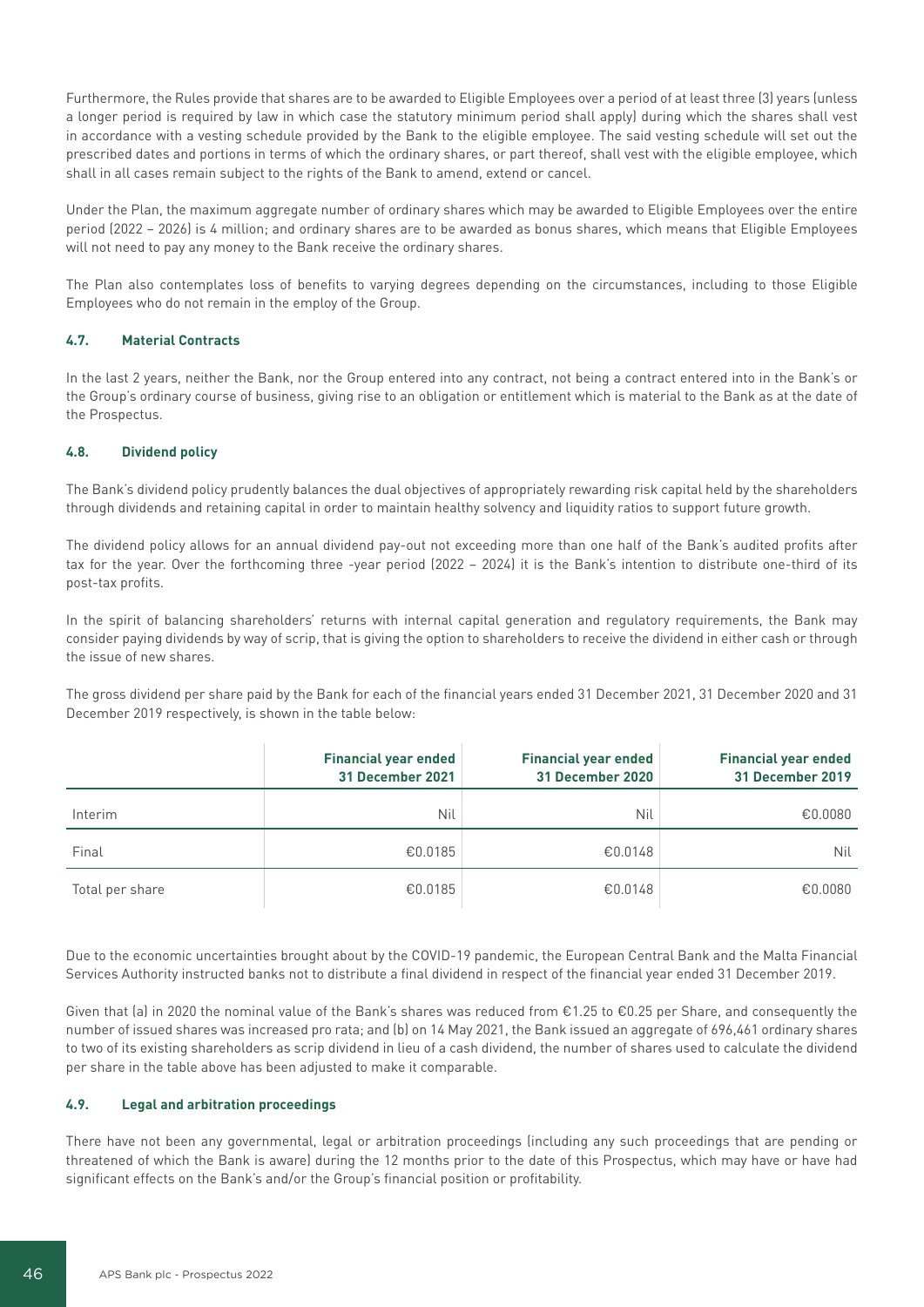# **5. FINANCIAL INFORMATION**

# **5.1. Historical Financial Information**

The Bank's consolidated audited financial statements for financial years ended 31 December 2019 (FY2019), 31 December 2020 (FY2020) and 31 December 2021 (FY2021) shall be deemed to be incorporated by reference in, and form part of, this Prospectus. These financial statements have been drawn up in accordance with International Financial Reporting Standards (IFRS) as issued by the International Accounting Standards Board and endorsed by the European Union, and are available for inspection at the Bank's registered office and on the Bank's website (**https://www.apsbank.com.mt/financial-information**) as set out in section 13 of this Prospectus.

The Bank publishes half-yearly condensed interim financial statements which are prepared in accordance with IAS34 Interim Financial Reporting, as adopted by the EU. These condensed interim financial statements are reviewed in term of ISRE2410 Review of Interim Financial Information Performed by the Independent Auditor of the Entity.

The Bank also publishes quarterly financial updates, in the form of brief extracts from the Group's quarterly unaudited financial statements presented to the Board. The most recent quarterly updates published by the Bank relate to the three-month period ended 31 March 2022 and are available on the Bank's website (**https://www.apsbank.com.mt/company-announcements**).

As at the date of this Prospectus there has been no significant change in the financial position of the Bank since 31 December 2021 (being the date of the Bank's last published audited financial statements).

# **Key References**

The following table provides a list of cross-references to specific items of information in the Bank's consolidated audited financial statements for financial years ended 31 December 2021, 31 December 2020 and 31 December 2019.

|                                                                   | Page Number in annual consolidated financial statements |                                                 |                                                        |  |  |
|-------------------------------------------------------------------|---------------------------------------------------------|-------------------------------------------------|--------------------------------------------------------|--|--|
| <b>Information incorporated by</b><br>reference in the Prospectus | <b>Financial year ended</b><br>31 December 2021         | <b>Financial year ended</b><br>31 December 2020 | <b>Financial year ended</b><br><b>31 December 2019</b> |  |  |
| <b>Consolidated Statements</b><br>of Profit or Loss               | 58                                                      | 25                                              | 27                                                     |  |  |
| <b>Consolidated Statements</b><br>of Financial Position           | 60                                                      | 27                                              | 29                                                     |  |  |
| Consolidated<br><b>Statements of Cash Flows</b>                   | 63                                                      | 30                                              | 32                                                     |  |  |
| Notes to the Consolidated<br><b>Financial Statements</b>          | 64                                                      | 31                                              | 33                                                     |  |  |
| Independent<br>Auditors' Reports                                  | 181                                                     | 20                                              | 24                                                     |  |  |
| Directors' Report                                                 | 16                                                      | 2                                               | 2                                                      |  |  |

# 5.1.1. **Key Financial Information**

The following table sets out key financial information extracted from the audited consolidated annual financial statements of the Group for the financial years ended 31 December 2021, 31 December 2020 and 31 December 2019.

The Group's consolidated financial information includes the consolidation of the Bank and its subsidiaries – APS Diversified Bond Fund, APS Global Equity Fund and ReAPS – and the result from its associate ventures. The financial statements have been prepared in accordance with International Financial Reporting Standards (IFRS).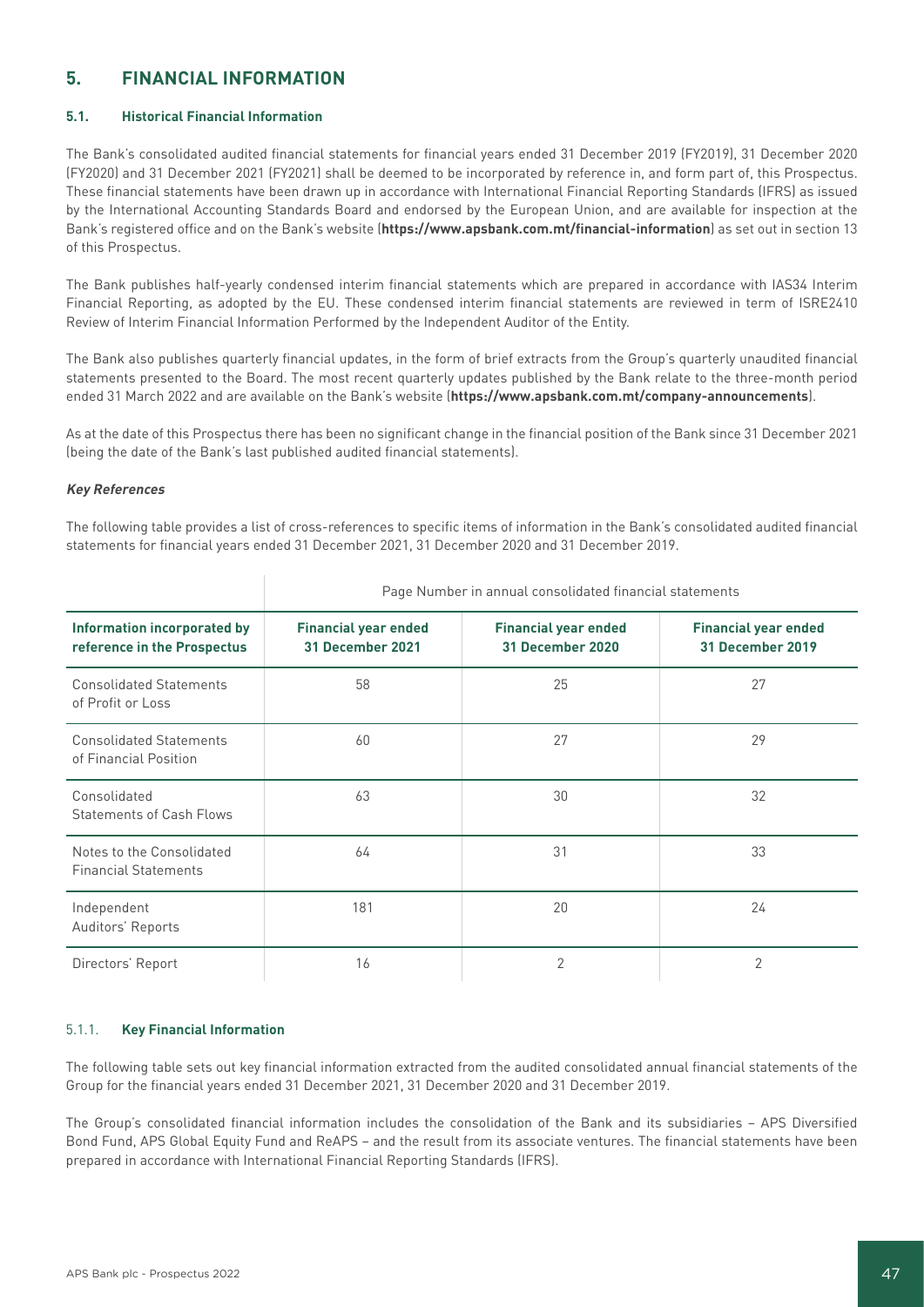| For financial year ended 31 December           | 2021    | 2020    | 2019    |
|------------------------------------------------|---------|---------|---------|
| Net interest income to interest bearing assets | 1.80%   | 2.08%   | 2.12%   |
| Operating income to average equity             | 29.57%  | 28.50%  | 33.92%  |
| Operating income to average own funds          | 26.17%  | 26.82%  | 36.57%  |
| Operating income to average total assets       | 2.42%   | 2.47%   | 2.79%   |
| Profit after tax to average equity             | 7.07%   | 5.07%   | 11.71%  |
| Profit after tax to average own funds          | 6.26%   | 4.77%   | 12.63%  |
| Cost to operating income ratio                 | 65.40%  | 61.95%  | 53.55%  |
| Funds under APS SICAV plc management (€000)    | 195,600 | 180,800 | 170,882 |
| Average number of employees                    | 508     | 476     | 396     |

### **Financial Years 2019-2021**

In the financial year ended 31 December 2021, the Group posted €15.1 million profit after tax, a significant increase of 49.7% over FY2020 and yielding a return on average equity of 7.1%. It is important to note that FY2020 was heavily impacted by an unprecedented economic scenario as a result of the COVID-19 pandemic, and this after the record profits registered in FY2019. During FY2021, businesses continued to be dominated by the pandemic disruptions brought about by the COVID-19 virus, especially due to the detection of new virus variants which disrupted economic plans. Approved vaccination and booster programmes aided in controlling the virus transmission, as these were administered to the wider community and led to phased liftings of restrictions. Nevertheless, specific sectors are still faced with notable challenges especially those most impacted by the pandemic as they continue to face the volatile market. Against this backdrop, with Malta-bound tourists' arrivals on the increase over the 2021 summer and the economic momentum gradually improving leading to the December 2021 festive period, the Group's operating profit maintained its momentum. The financial results recorded for the year affirm the Group's resilience and strength of its business model during these unprecedented times. Guided by its vision to be the Community Bank in Malta and its core values, the Group continued to support the local community, ensuring their business continuity, and lessening the impact of the current economic climate.

Net interest income remains a key pillar for the Group's revenue mix with a total of €55.4 million generated in FY2021, rising by €6.5 million or 13.3% and 24.2% over FY2020 and FY2019 respectively. This has been largely driven by the interest receivable on loans and advances which for the reporting period grew by 12.0% as a direct result of the growth in the Group credit lending book. Interest expense remained consistent with FY2020 and FY2019 levels albeit the significant growth in customer deposits. This demonstrates the Group's efficient asset-liability and cost of funding management, aiming to protect net interest margins.

In the financial year ended 31 December 2021, net fee and commission income totalled €7.0 million, an increase of 34.3% or €1.8 million higher than FY 2020 (FY2019 9.2%). Fee and commission income recorded during the financial year ended 31 December 2021 was €9.0 million, affected by the growth in customer base and increased service provision, in particular the provision of credit, cards, and investment services. Moreover, during the financial year ended 31 December 2021 the Bank started earning additional fees and commissions from its pension plans which schemes were launched in late 2020. Fee and commission expense increased by €0.4 million, totalling €2.0 million during the year. This mainly consists of card charges, pension scheme fees and payment fees.

Other operating income for the financial year ended 31 December 2021 was €0.8 million, a reduction of €0.3 million and €4.2 million from FY2020 and FY2019 respectively. This was largely attributable to dividend income and net gains on foreign exchange which in aggregate posted total revenue of  $E2.2$  million. Counterbalancing this was the loss on financial instruments due to changes in fair values and the impairment of €0.4 million realised on revalued property. FY2019 was marked by a one-off gain on financial instruments of €4.0 million.

Impairment against expected credit losses amounted to a writeback of €1.5 million as opposed to the charge of €5.5 million posted in FY 2020 (FY 2019 €1.1 million). This was largely due to the performance on customer loans and advances which at close of FY2020 had a significant increase in credit risk. During the financial year ended 31 December 2021, the Group continued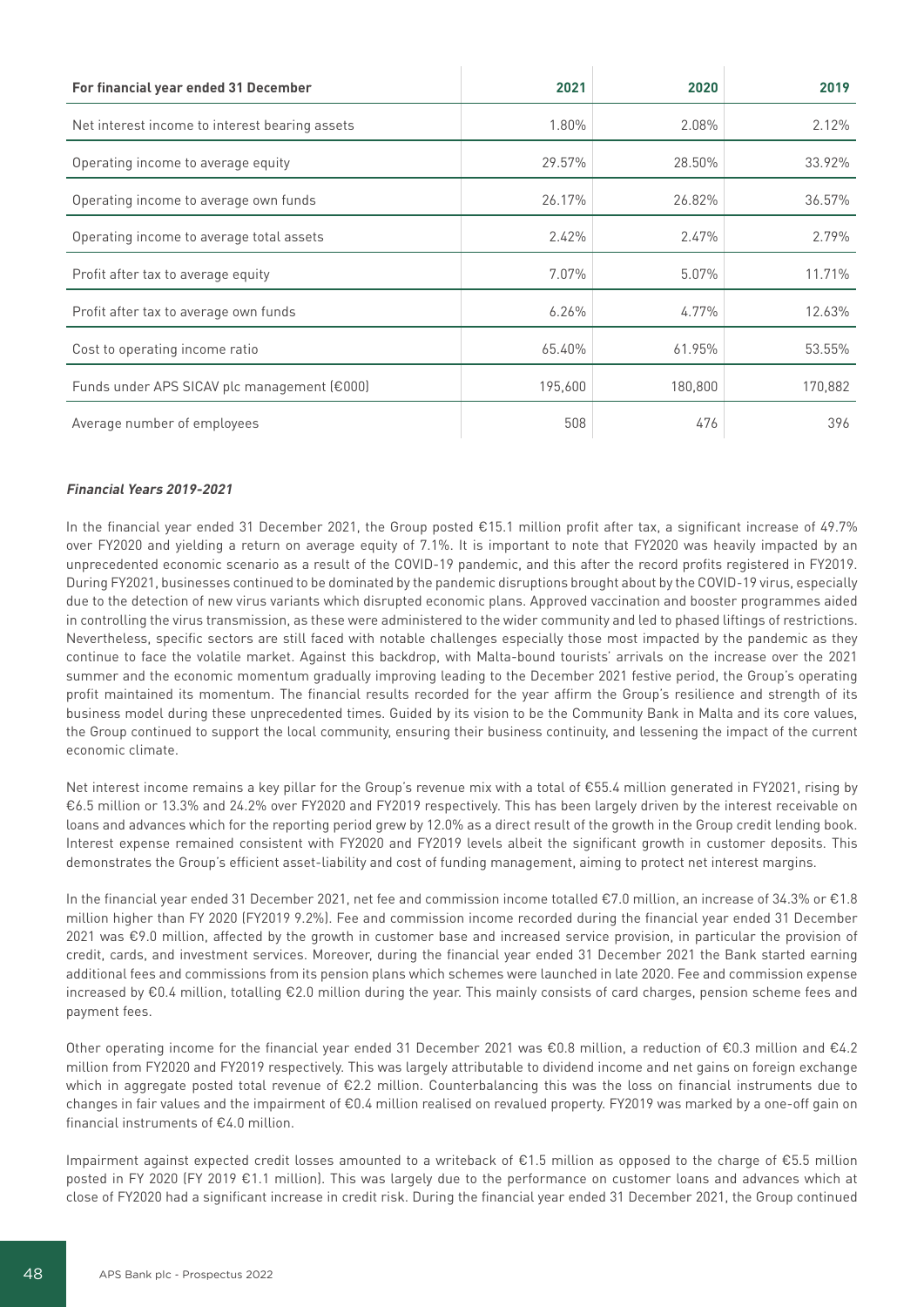assessing updated information and client performance especially in relation to the impact of COVID on the credit portfolio, with a net write-back on the credit loss estimates made in FY2020. This evidently reflects the Group's risk appetite, quality of the loan book and its vigilant approach on credit lines aligned by its conservative lending policies.

Operating expenses for FY2021 amounted to €40.6 million increasing by €7.0 million and €10.6 million when compared to the €33.6 million and €30.0 million respectively during the previous year and FY2019. Staff costs remains one of the key sources to the increase as the Group continues investing in its human capital to sustain its operational growth and to continue absorbing the ever increasing and more stringent regulatory and compliance requirements. In addition to this, several projects are in motion, targeted to improve the overall customer experience and the Group's position within the industry. The Group's cost-to-income ratio increased by 3.4% to 65.4% after increasing by 15.7% in the previous period. This affirms the management's approach to provide high quality service with optimised operational cost levels.

ReAPS, being the investment manager of APS Funds SICAV, generated €0.5 million profit before tax, thus more than doubling the profit registered for FY 2020. Notwithstanding the challenges faced and the impact on financial markets by the pandemic, the total net assets managed by APS Funds SICAV stood at €195.6 million, growing by 8.2% over FY2020 and 14.5% over FY2019.

The share of profits from the associated investments in the APS Regular Income Ethical Fund and the APS Income Fund amounted to €0.3 million over the reporting period (FY2020: €0.3 million loss). In turn, the Group is recognising its share of loss of €0.2 million in IVALIFE, a life insurance company in which the Bank has a 25% investment. It is expected that IVALIFE will turn profitable in the foreseeable period after absorbing the initial set up costs and generating further growth in business. IVALIFE started its operations in February 2021.

The figure below depicts the Group's net interest income and operating income over the financial years ended 31 December 2021, 31 December 2020 and 31 December 2019, respectively.



# Group Revenue (€ million)

# **Financial Position**

At Group level, total assets amounted to €2.8 billion expanding by a further €374.0 million or 15.4% over the €2.4 billion at the end of 2021. As of 31 December 2021, loans and advances stood at €2.1 billion, growing by €264.2 million or 14.7% over FY2020. This increase was mainly attributable to loans and advances to customers and the syndicated loan book which contributed to 65.0% of this growth in assets. The demand for home steered this expansion by largely contributing to this increase, followed by commercial lending. Syndicated loans portfolio also grew by 18.7% to €134.3 million over FY2020, thus enabling the Group to continue with its strategic objective to diversify the lending portfolio from both a sectorial and geographical perspective. Additional balance sheet growth resulted from the Group's treasury portfolios, of which a further €99.4 million in liquidity balances were placed with the Central Bank of Malta. This is the result of the strength the 'APS' brand in the local community in being able to continue attracting liquidity from the market.

The Group's total liabilities stood at €2.6 billion as at 31 December 2021. Key pillars to this growth were customer deposits, followed by increased balances owed to banks. With additional liquidity being available across the whole banking system, amounts owed to customers expanded by €308.3 million over FY2021 - with overnight deposits largely contributing to this growth in line with the Group's objective to further diversify its funding mix between overnight and term deposits. Overall liquidity also remained well above the regulatory requirements and stands in an efficient zone in terms of risk versus return with a year-end Liquidity Coverage Ratio of 139.8% (31 December 2020: 138.0%).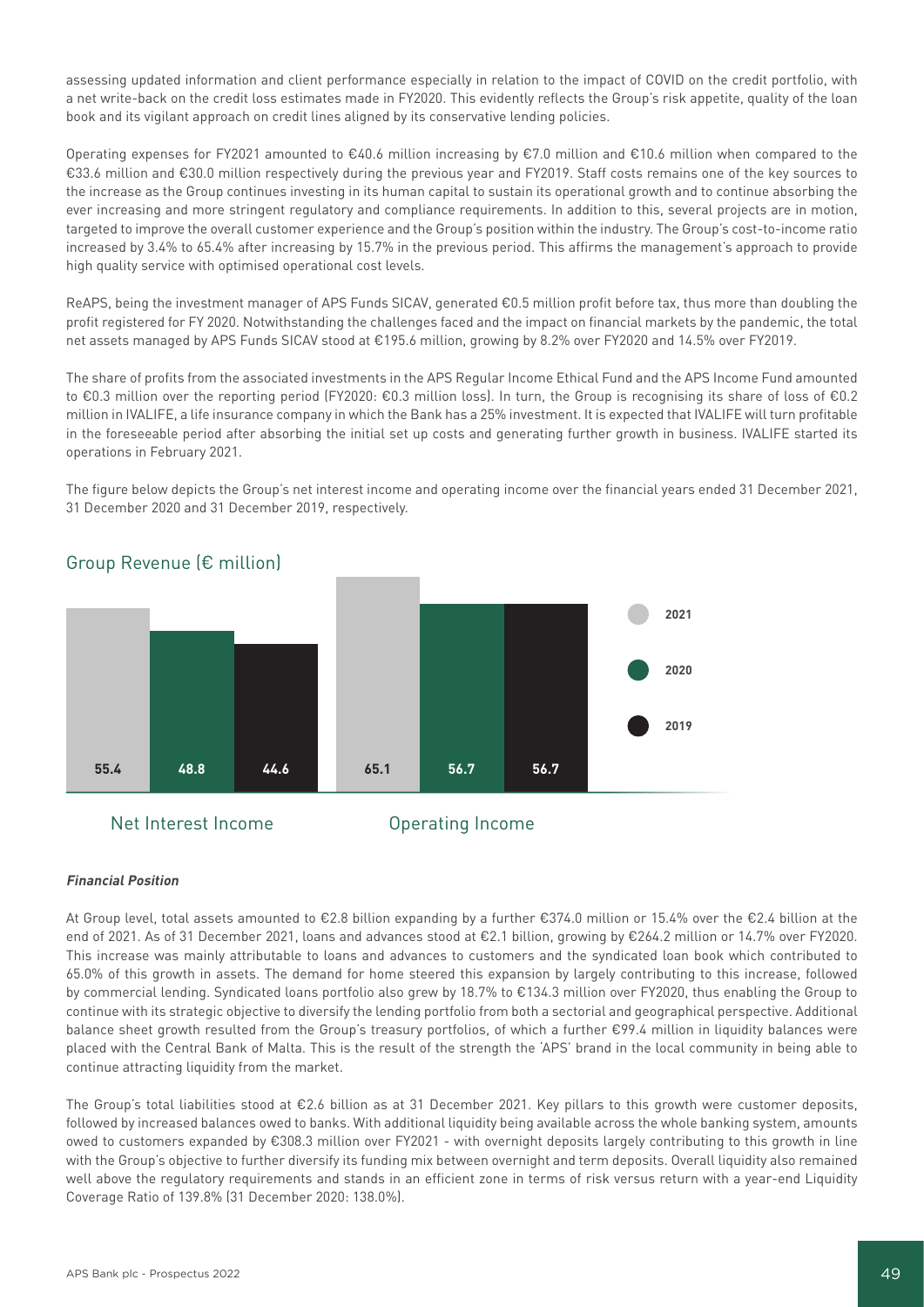The Group's equity as at 31 December 2021 amounted to €220.8 million, rising by €14.6 million or 7.1% over FY 2020. Capital adequacy ratios are being managed in line with the regulatory thresholds including buffers, with CET1 ratio at 12.96% and the capital adequacy ratio at 16.86% (31 December 2020: 14.43% and 18.82% respectively).

The figures below depict: (a) a comparison of the Group's total loans and total deposits over the financial years ended 31 December 2019, 2020 and 2021 respectively; and (b) a comparison of CET1 and Tier 2 Capital over the financial years ended 31 December 2021, 2020 and 2019, respectively.



# Group Loans & Deposits (€ million)





**\*CAR: capital adequacy ratio**

# 5.1.2. **Operating Segments**

An operating segment is a component of the Group that engages in business activities from which it may earn revenues and incur expenses. Operating results of all operating segments are regularly reviewed by the chief operating decision maker to make decisions about resources to be allocated to the segment and assess its performance, and for which discrete financial information is available.

The Group has four reportable segments, as reported below. Based on internal reporting submitted to the Board, during the current reporting period, the 'Investments' segment was further split into two (as shown below). In identifying segments, management follows the Group's service lines which make up its main products and services.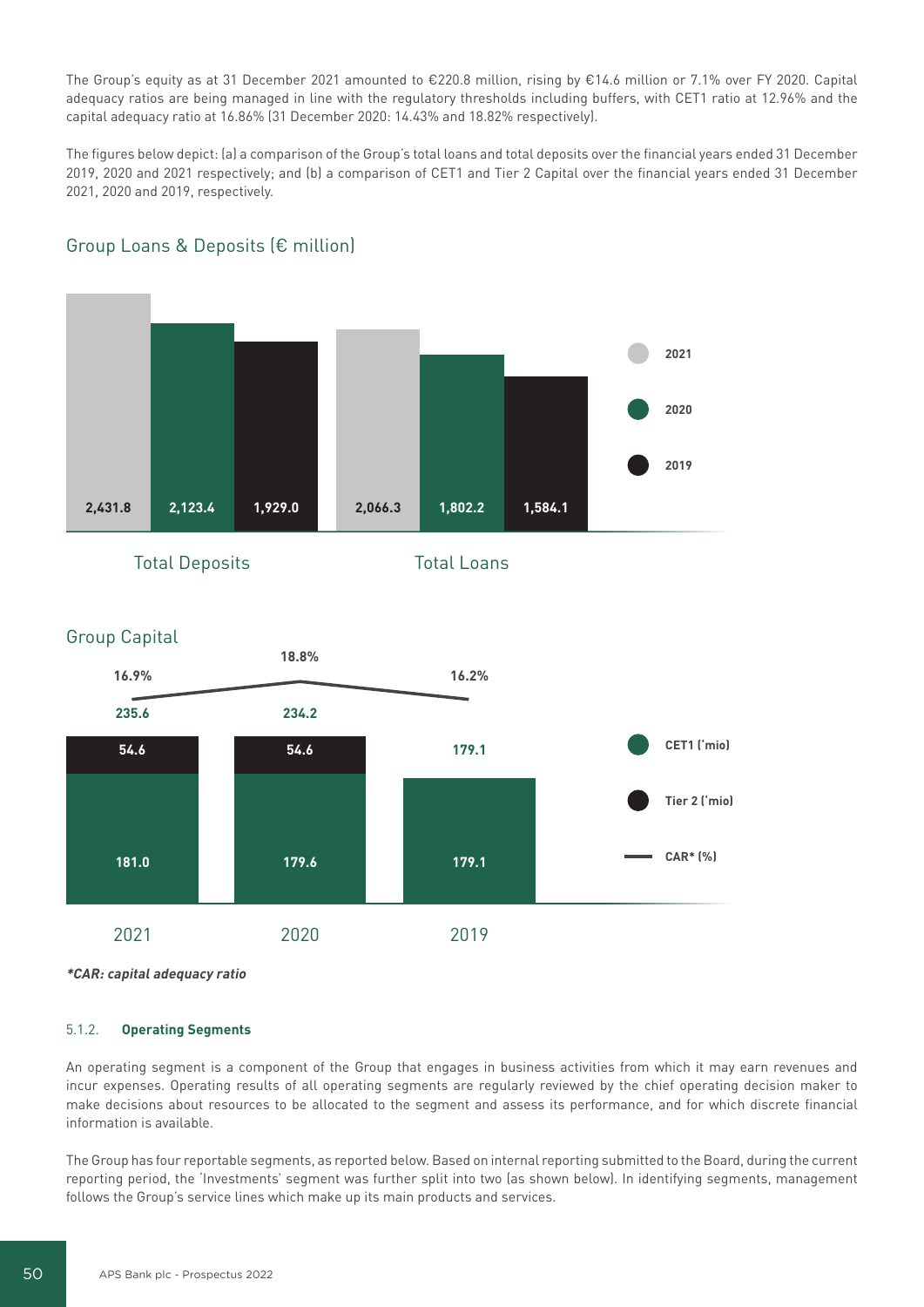**Retail:** offers a broad range of products and services to meet the personal banking of individual customers. This includes home loans, personal loans, overdraft facilities and deposits products.

**Commercial:** offers banking products to meet the needs of commercial customers. This includes all lending facilities falling under the suite of the commercial products as well as deposit products.

**Investment services:** provides a range of products and services to meet the investment need of clients including a broad range of investment and insurance products, as well as the pension plan product and discretionary investment services.

**Liquidity management and structured loans:** includes the management of the financial investments portfolio, correspondent bank relationships and the trade finance and syndicated loan portfolios.

Each of these operating segments is managed separately as each requires a different client approach and expertise. As for intersegment transactions, the 'Retail' segment is being compensated for unutilised deposits which are being used by other segments as follows; the 'Investment Services' segment amounts to €0.50 million, the 'Commercial' segment amounts to €3.91 million and the 'Liquidity Management and Structured Loans' segment amounts to €5.83 million. The compensation rate is based on the price charged to unrelated customers in a stand-alone sale of identical services. The total amount of the intersegment transactions amount to €10.23 million.

In addition, several costs, assets, and liabilities which are not directly attributable to the business activities of any operating segment are not allocated to a segment but rather included within the below table under the unallocated items. This primarily applies to the following items which are not included in the tables hereunder:

- salaries pertaining to staff contributing to other cost centres;
- recurrent costs of maintenance agreements for software and hardware support, attributed to other cost centres;
- depreciation charge of fixed assets attributed to other cost centres;
- property and equipment; and
- other assets and liabilities which include tax liability, accruals and accrued income.

All revenues, investment properties, property and equipment, intangible assets and right of use assets are attributed to Malta. The information in this section is based on internal management reports that are reviewed by the Group's executive committee.

The table below provides a breakdown of the Group's total revenues by operating segment for the financial years ended 31 December 2019, 2020 and 2021 respectively.

| <b>Operating segment</b>                  | <b>FY2021</b><br>€000 | <b>FY2020</b><br>€000 | <b>FY2019</b><br>€000 |
|-------------------------------------------|-----------------------|-----------------------|-----------------------|
| Retail                                    | 36,858                | 31,026                | 27,209                |
| Commercial                                | 28,144                | 25,790                | 22,262                |
| Investment services                       | 4,019                 | 3,895                 | 4,548                 |
| Liquidity management and structured loans | 9,057                 | 8,200                 | 12,012                |
| Unallocated                               | 412                   | 411                   | 229                   |
| <b>Total</b>                              | 77,681                | 69,340                | 66,260                |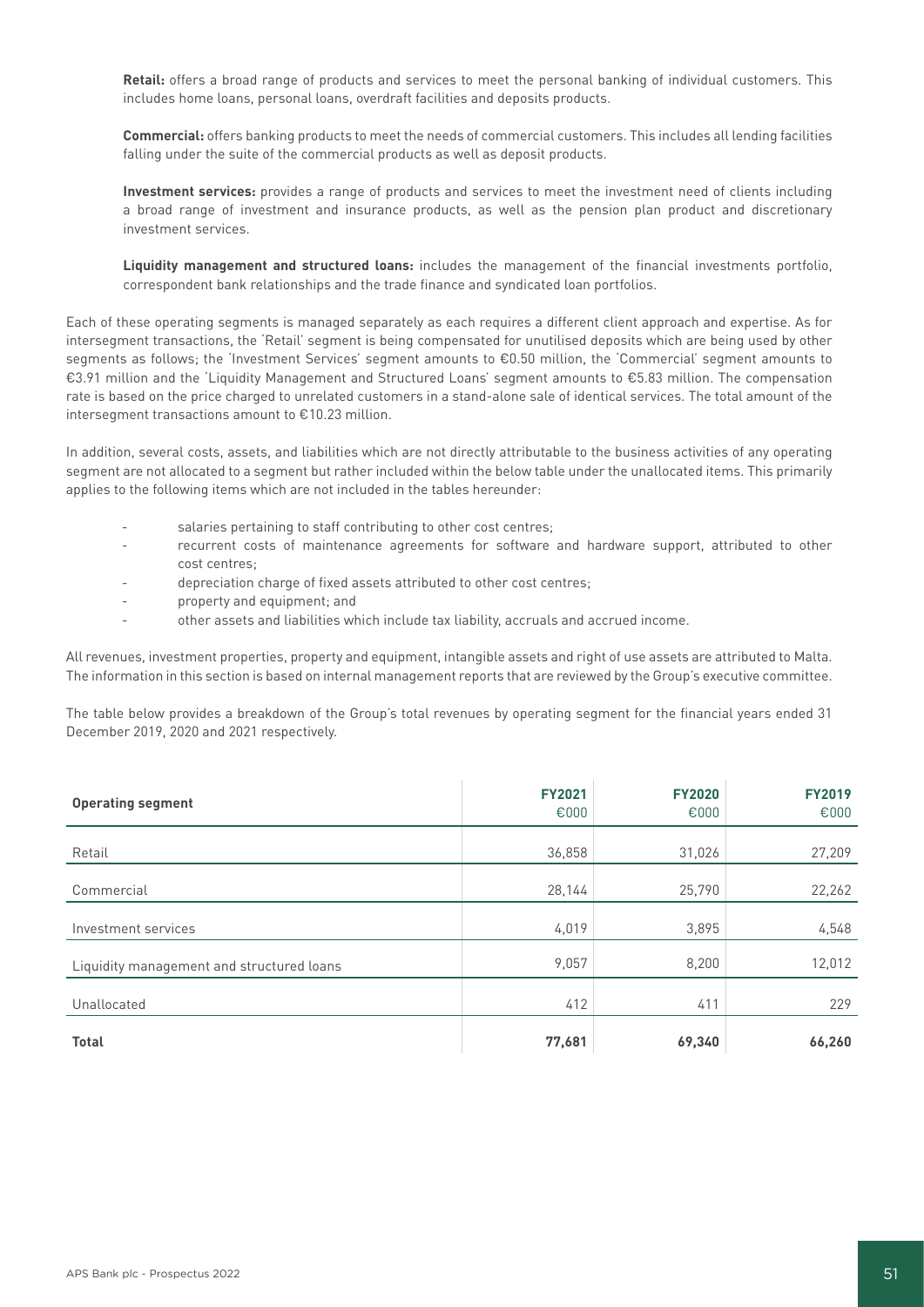# 5.1.3. **Financial Year 2022**

As the Maltese economy adapts to the new contours of the post-COVID era, the return to normality seems more likely when compared to last year. This can be noted as economies across both Europe and in Malta are being gradually brought back to prepandemic levels in term of output.

At the same time, several downside risks to the outlook persist. The Group remains cautious in managing its credit exposure, as public support measures are tapered off and key economic sectors (like tourism and trade) emerge from the pandemic crisis and gradually rebuild their competitive position as private demand rebounds and a new wave of public investment starts to support the recovery – backed by significant EU funding. Moreover, the Bank also remains observant on the possible economic risks and consequences of the Financial Action Task Force decision to grey list Malta, as this might substantially dampen foreign investment and limit global financial connectivity with the country.

Looking ahead, the Bank plans to continue its journey in enriching the customer experience through customised product offering – through its digital and physical channels - whilst remaining true to its core values as guided by its mission and vision.

Following recent developments, the Group is following closely the evolving conflict in Ukraine and the geopolitical and economic repercussions that this is causing on a global scale. While the Group's exposure in the region is immaterial, including to payment flows that might be impacted by economic sanctions, it is nonetheless increasing its risk and compliance monitoring as necessary, including enhanced sanctions screening.

# **5.2. Capital Resources**

The Group's CET 1 capital ratio as at 31 December 2021 stood at 12.96%, whereas that of the Bank stood at 12.81%. Capital planning is an integral part of the Bank's business strategy. In 2019 the Bank prepared a 'Capital Development Plan', which aims at expanding its capital base in phases. A broader capital base would support the Bank's growth trajectory, regulatory requirements and overall long-term strategy.

Phase 1 was concluded during the second quarter of 2019 through a rights issue of €13 million, which coupled with the 2018 retained earnings of €12 million, saw CET 1 increase by a total of €25 million. Phase 2 was concluded in 2020 through the Bond issue. This was the first time that the Bank resorted to Tier 2 funding to satisfy its capital requirements and support its growth strategy.

Through this issue of new ordinary shares, the Bank is now implementing Phase 3 of the 'Capital Development Plan'. These measures further enhanced the capital base in addition to the payment of a scrip dividend and the retention of annual profits. In order for the Bank to attain its strategic objectives as laid down in the rolling 3-year business plan, and also address current and forthcoming capital regulatory requirements, the injection of new capital will support the attainment of these objectives.

The main purpose of the proceeds from the Share Issue, expected to amount to approximately €59.2 million (or €65.3 million in the event that the Bank exercises the Over-Allotment Option in full), is to further strengthen the Bank's CET1 such that the Bank will be in a better position to meet the level of capital buffers required under the relevant European Banking Regulations. The Bank is classified as an Other Systemically Important Institution ("**O-SII**") by the regulatory authorities and is required to maintain a level of capital commensurate with its size and importance within the local economy. Accordingly, although the Bank is adequately capitalised, as an O-SII, the Bank is considered as an institution whose failure would have a significant impact on the domestic financial stability and therefore is required to maintain capital buffers over and above the minimum capital requirement of 8%. These capital buffers are the capital conservation buffer, the countercyclical buffer, the O-SII buffer and the systemic risk buffer (together referred to as the "**Capital Buffers**"). The Capital Buffers are a measure calculated to absorb higher levels of losses from operations and are ultimately aimed to strengthen the resilience of the Group as the need for capital continues to grow. The requirement for these capital buffers entered into force as from January 2016, with full application as from January 2019.

#### **Cash Flows**

The main sources of Bank's cash flows are from operations, with the largest source being customer deposits which are used primarily to fund loans and advances and secondly for the purchase of investment securities. The remaining funds are held in short term assets, mostly cash with the Central Bank of Malta. Another source of funds is through the issue of subordinated capital (i.e. the Bond issue), during FY2020 amounting to almost €55 million.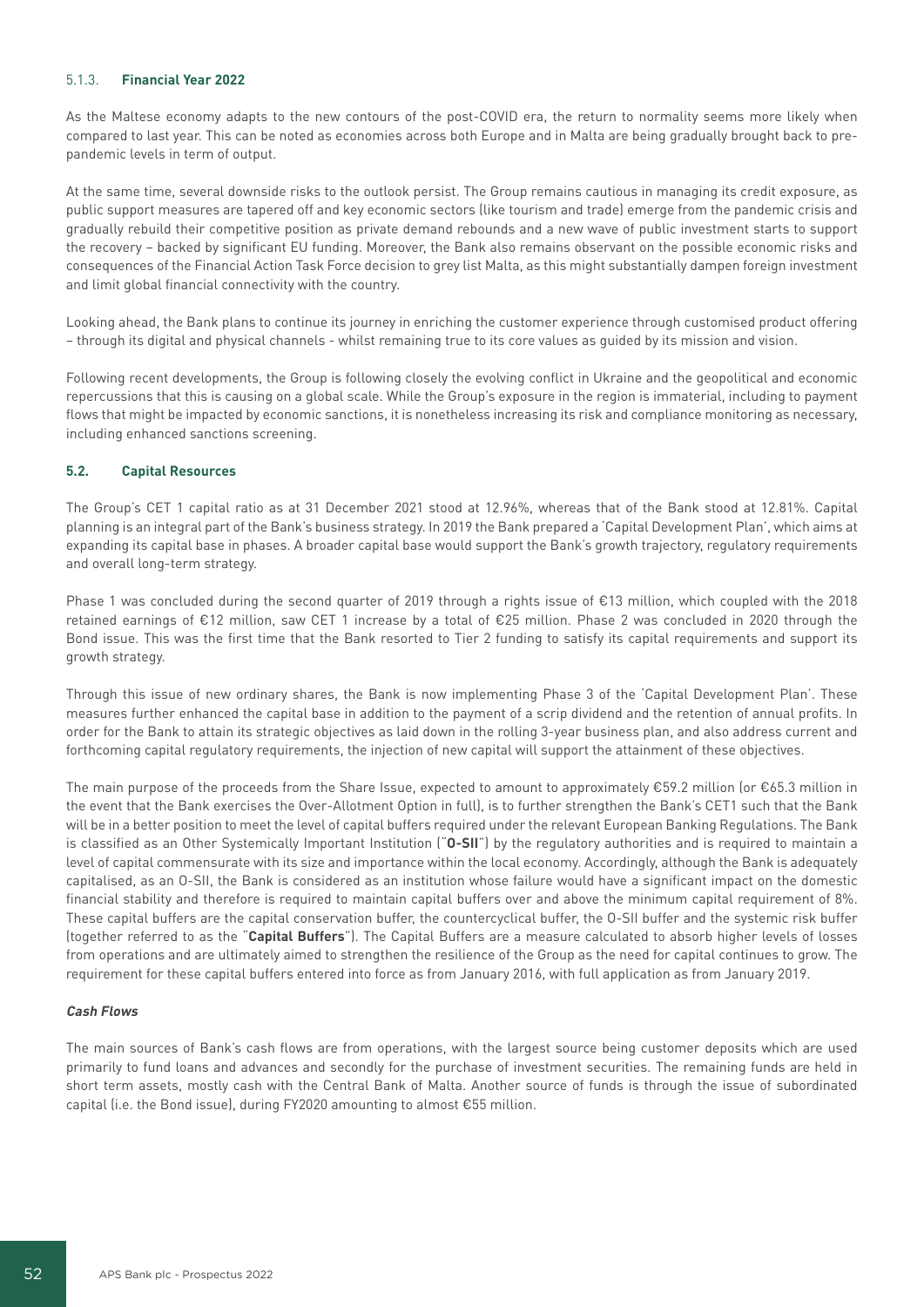# **Borrowing requirements and funding structure**

Most of the Bank's funding is derived from local customer deposits. The Bank has been successful in its drive to build and maintain a large and stable customer deposit base, helping to eliminate any reliance on wholesale funding. The Bank accesses the international retail deposit market to strengthen the diversity of its funding base. The Bank has also raised funds from the local corporate bond market through the issuance of subordinated bond. The table below gives information relating to funding sources, other than capital and reserves, used by the Group for carrying out its activities, as at the date of this Prospectus, with comparative data as at 31 December 2021, 2020 and 2019 respectively:

|                                                                   | <b>The Group</b>                          |                                     |                                     |                                       |  |  |
|-------------------------------------------------------------------|-------------------------------------------|-------------------------------------|-------------------------------------|---------------------------------------|--|--|
|                                                                   | Date of the<br><b>Prospectus</b><br>€ 000 | <b>31 December</b><br>2021<br>€ 000 | <b>31 December</b><br>2020<br>€ 000 | 31 December<br>2019<br>$\epsilon$ 000 |  |  |
| <b>Amounts owed to Banks</b>                                      |                                           |                                     |                                     |                                       |  |  |
| 3 months or less but repayable<br>on demand                       | 29,115                                    | 49,463                              | 10                                  | 24,512                                |  |  |
| Over 3 months but less than 1 year<br>but not repayable on demand | 7,745                                     | 7,745                               | 9,294                               |                                       |  |  |
| Over 1 year                                                       |                                           |                                     |                                     |                                       |  |  |
| <b>Total</b>                                                      | 36,860                                    | 57,208                              | 9,304                               | 24,512                                |  |  |
| <b>Amounts owed to Customers</b>                                  |                                           |                                     |                                     |                                       |  |  |
| Term deposits                                                     | 803,724                                   | 812,181                             | 776,641                             | 795,653                               |  |  |
| Repayable on demand                                               | 1,749,808                                 | 1,620,892                           | 1,347,508                           | 1,133,851                             |  |  |
| <b>Total</b>                                                      | 2,553,532                                 | 2,433,073                           | 2,124,149                           | 1,929,504                             |  |  |
| <b>Subordinated Bond</b>                                          |                                           |                                     |                                     |                                       |  |  |
| 3.25% Unsecured Subordinated<br>Bond Issue                        | 54,608                                    | 54,597                              | 54,558                              |                                       |  |  |

The Bank's Treasury Policy ("**TP**") and the Liquidity and Funding Risk Policy ("**LRFP**") establish the parameters under which the Bank conducts its treasury activities and manage its liquidity. The Treasury Policy sets out the instruments and currencies that are permitted in the course of the Bank's Treasury activities.

The TP allows the Bank to offer deposits and own assets in a number of currencies. Besides the Euro, the Bank offers deposits in the Pound Sterling, US Dollar, Australian Dollar, Canadian Dollar, Japanese Yen, Swedish Krona, Danish Krone and Norwegian Krone.

The policy governs the assets that the Bank can invest in. The Bank can invest in highly rated bonds and to a lesser extent, shares. The policy also establishes limits for exposures in such investments including credit rating and country limits.

The Liquidity and Funding Risk Policy sets out the parameters which govern the Banks's liquidity activities to ensure that the Bank has sufficient liquidity to cover all requirements, including under times of stress. It sets internal limits for the Liquidity Coverage Ratio (LCR), Leverage Ratio (LR), Net Stable Funding Ratio (NSFR) and the Loan to Deposit Ratio (LTD).

Eligible debt instruments with a nominal value of €132 million (2020: €155,922,231) have been pledged against the provision of credit lines by the Central Bank of Malta, under the usual terms and conditions applying to such agreements. Debt instruments with a nominal value of €3.85 million (2020: €3,850,000) have been pledged in favour of the MFSA's Depositors' Compensation Scheme.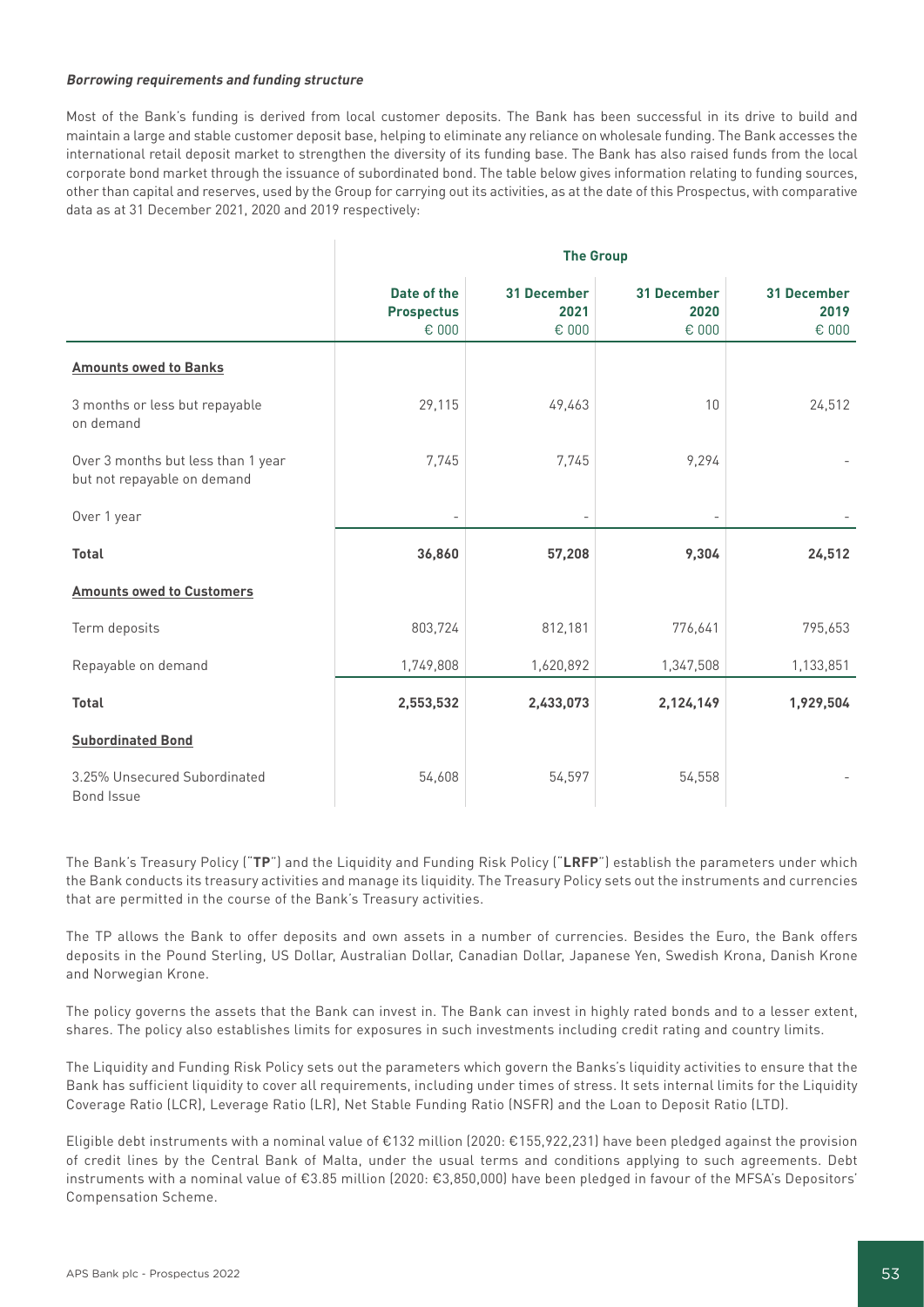# 5.2.1. **Working Capital Statement**

The Directors, after reasonable inquiry and after taking the proceeds of the Share Issue into consideration, are of the opinion that the working capital available to the Group is sufficient for the Group's present business requirements for a period of at least 12 months from the date of the Prospectus.

# 5.2.2. **Pillar 3 Disclosures**

The following table gives an overview of the regulatory capital and exposures of the Bank in line with Pillar 3 of the Basel framework as at the date of this Prospectus, with comparative data as at 31 December 2021, 2020 and 2019 respectively.

|                                                                                                                   | Date of the<br><b>Prospectus</b> | <b>31 December</b><br>2021 | <b>31 December</b><br>2020 | <b>31 December</b><br>2019 |
|-------------------------------------------------------------------------------------------------------------------|----------------------------------|----------------------------|----------------------------|----------------------------|
| Common Equity Tier 1 (CET1) capital (€000)                                                                        | 174,031                          | 176,722                    | 174,915                    | 168,317                    |
| Tier 1 capital (€000)                                                                                             | 174,031                          | 176,722                    | 174,915                    | 168,317                    |
| Total capital (€000)                                                                                              | 228,639                          | 231,319                    | 229,473                    | 168,317                    |
| Total risk exposure amount (€000)                                                                                 | 1,367,698                        | 1,378,653                  | 1,234,611                  | 1,101,195                  |
| Common Equity Tier 1 ratio (%)                                                                                    | 12.72%                           | 12.82%                     | 14.17%                     | 15.28%                     |
| Tier 1 ratio (%)                                                                                                  | 12.72%                           | 12.82%                     | 14.173%                    | 15.28%                     |
| Total capital ratio (%)                                                                                           | 16.72%                           | 16.78%                     | 18.59%                     | 15.28%                     |
| Additional own funds requirements to<br>address risks other than the risk of<br>excessive leverage (%)            | 3.70%                            | 3.70%                      | 3.70%                      | N/A                        |
| of which: to be made up of CET1 capital<br>(percentage points)                                                    | 2.08%                            | 2.08%                      | 2.08%                      | N/A                        |
| of which: to be made up of Tier 1 capital<br>(percentage points)                                                  | 2.78%                            | 2.78%                      | 2.78%                      | N/A                        |
| Total SREP own funds requirements (%)                                                                             | 11.70%                           | 11.70%                     | 11.70%                     | 16.78%                     |
| Capital conservation buffer (%)                                                                                   | 2.50%                            | 2.50%                      | 2.50%                      | 2.50%                      |
| Conservation buffer due to macro-<br>prudential or systemic risk identified at<br>the level of a Member State [%] |                                  | $\overline{\phantom{a}}$   |                            |                            |
| Institution specific countercyclical<br>capital buffer (%)                                                        | 0.00%                            | 0.00%                      | 0.00%                      | $0.00\%$                   |
| Systemic risk buffer (%)                                                                                          |                                  |                            |                            |                            |
| <b>Global Systemically Important</b><br>Institution buffer (%)                                                    |                                  |                            |                            |                            |
| Other Systemically Important<br>Institution buffer (%)                                                            | 0.13%                            | 0.06%                      | 0.06%                      | N/A                        |
| Combined buffer requirement (%)                                                                                   | 2.63%                            | 2.56%                      | 2.56%                      | 2.50%                      |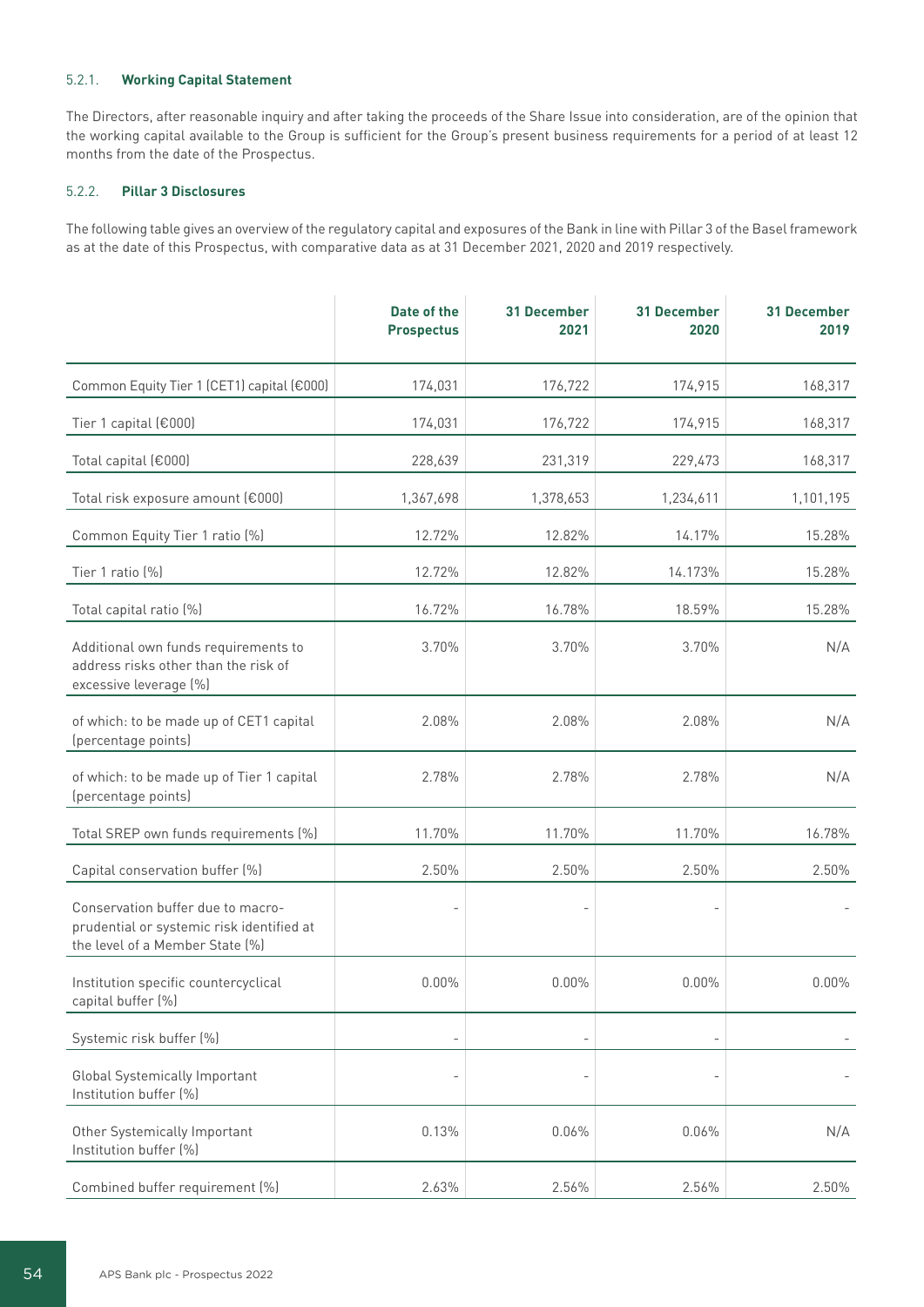| Overall capital requirements (%)                                           | 14.33%    | 14.26%    | 14.26%    | 10.50%    |
|----------------------------------------------------------------------------|-----------|-----------|-----------|-----------|
| CET1 available after meeting the total<br>SREP own funds requirements (%)  | 1.02%     | 1.11%     | 2.47%     | 7.28%     |
| Total exposure measure (€000)                                              | 2,977,556 | 2,871,279 | 2,491,603 | 2,386,643 |
| Leverage ratio (%)                                                         | 5.84%     | 6.15%     | 7.02%     | 7.05%     |
| Regulatory minimum leverage ratio<br>requirement (%)                       | 3.00%     | 3.00%     | 3.00%     | 3.00%     |
| Total high-quality liquid assets (HQLA)<br>(Weighted value-average) (€000) | 446,941   | 443.370   | 358,015   | 337,498   |
| Cash outflows - Total weighted value (€000)                                | 371,161   | 359,090   | 329,145   | 322,644   |
| Cash inflows - Total weighted value (€000)                                 | 61,044    | 56,904    | 63,272    | 61,991    |
| Total net cash outflows<br>(adjusted value) (€000)                         | 310,117   | 302,185   | 265,873   | 260,653   |
| Liquidity coverage ratio [%]                                               | 150.99%   | 147.28%   | 135.10%   | 129.48%   |
| Total available stable funding (€000)                                      | 2,377,648 | 2,288,589 |           |           |
| Total required stable funding (€000)                                       | 1,681,725 | 1,682,802 |           |           |
| NSFR ratio (%)                                                             | 141.38%   | 136.00%   |           |           |

# **5.3. Related Party Transactions**

It is the established practice of the Bank, in the performance of its activities, to respect at all times the criteria of transparency, substantial and procedural correctness in transactions, directly or via its subsidiaries, with related parties (as defined by the Competent Authority in the Capital Markets Rules and in accordance with applicable laws and regulations from time to time, hereinafter "**Related Party/ies**").

During the course of its normal banking business, the Bank conducts business on commercial terms with its subsidiaries, associates, shareholders, key management personnel and other related parties. Key management personnel include the Bank's Chairman, its Directors, members of senior management and their respective spouses, spousal equivalent and dependents.

The following table provides the total amount of transactions, which have been entered into by the Bank with the subsidiaries and associates during the financial years ended 31 December 2021, 31 December 2020 and 31 December 2019 respectively and up to the date of the Prospectus.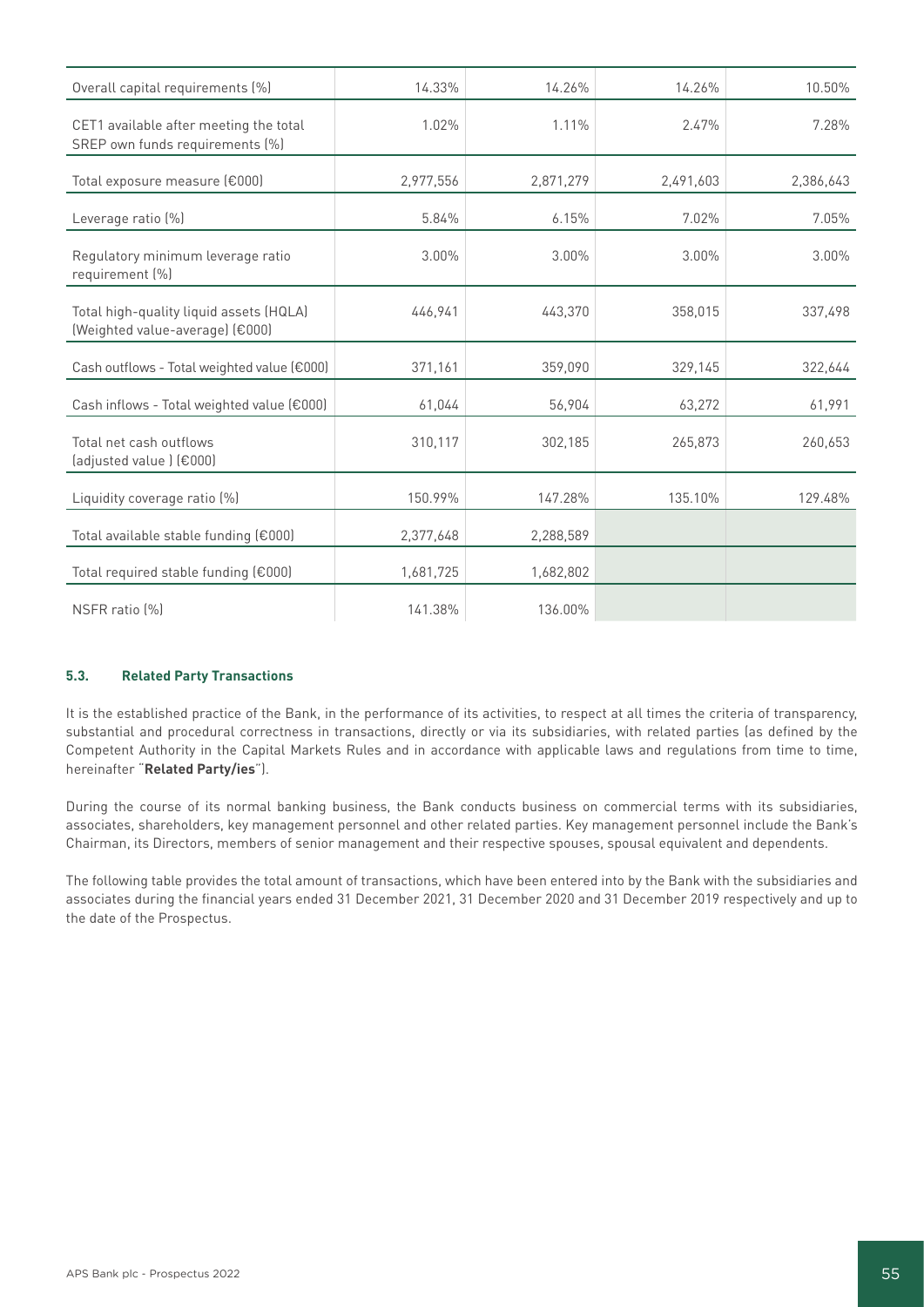| <b>Related</b><br>parties         | Date of the<br><b>Prospectus</b> | 2021  | 2020                     | 2019  |
|-----------------------------------|----------------------------------|-------|--------------------------|-------|
|                                   | €000                             | €000  | €000                     | €000  |
|                                   |                                  |       |                          |       |
| Amounts due from related parties: |                                  |       |                          |       |
| APS Income Fund                   | 160                              | 166   | 164                      | 170   |
| APS Regular Income Ethical Fund   | 102                              | 106   | 88                       | 87    |
| <b>IVALIFE Insurance Limited</b>  | 9                                | 18    | $\overline{\phantom{0}}$ |       |
| Other Related Parties             | 47                               | 65    | 37                       | 85    |
| Amounts due to related parties:   |                                  |       |                          |       |
| APS Income Fund                   | 1,337                            | 3,263 | 3,078                    | 6,771 |
| APS Regular Income Ethical Fund   | 80                               | 1     |                          | 226   |

The following tables provide the total amount of transactions, which have been entered into by the Group and the Bank with related parties for the financial years ended 31 December 2021, 31 December 2020 and 31 December 2019 respectively and up to the date of the Prospectus:

|                                            | <b>The Group</b>                         |              |              |              |  |  |
|--------------------------------------------|------------------------------------------|--------------|--------------|--------------|--|--|
|                                            | Date of the<br><b>Prospectus</b><br>€000 | 2021<br>€000 | 2020<br>€000 | 2019<br>€000 |  |  |
| Interest receivable on loans and advances: |                                          |              |              |              |  |  |
| Controlling parties                        | $\theta$                                 | 3            | 18           | 10           |  |  |
| Key management personnel                   | 7                                        | 16           | 23           | 23           |  |  |
| Other related parties                      | 71                                       | 60           | 96           | 273          |  |  |
| Fee and commission income:                 |                                          |              |              |              |  |  |
| ReAPS Asset Management Limited             | $\theta$                                 | 0            | 0            | $\mathbf 0$  |  |  |
| APS Income Fund                            | 160                                      | 663          | 654          | 636          |  |  |
| APS Regular Income Ethical Fund            | 102                                      | 382          | 335          | 311          |  |  |
| <b>IVALIFE Insurance Limited</b>           | 8                                        | 15           | $\theta$     | $\mathbb O$  |  |  |
| Controlling parties                        | 60                                       | 497          | 168          | 188          |  |  |
| Other related parties                      | 40                                       | 183          | 187          | 173          |  |  |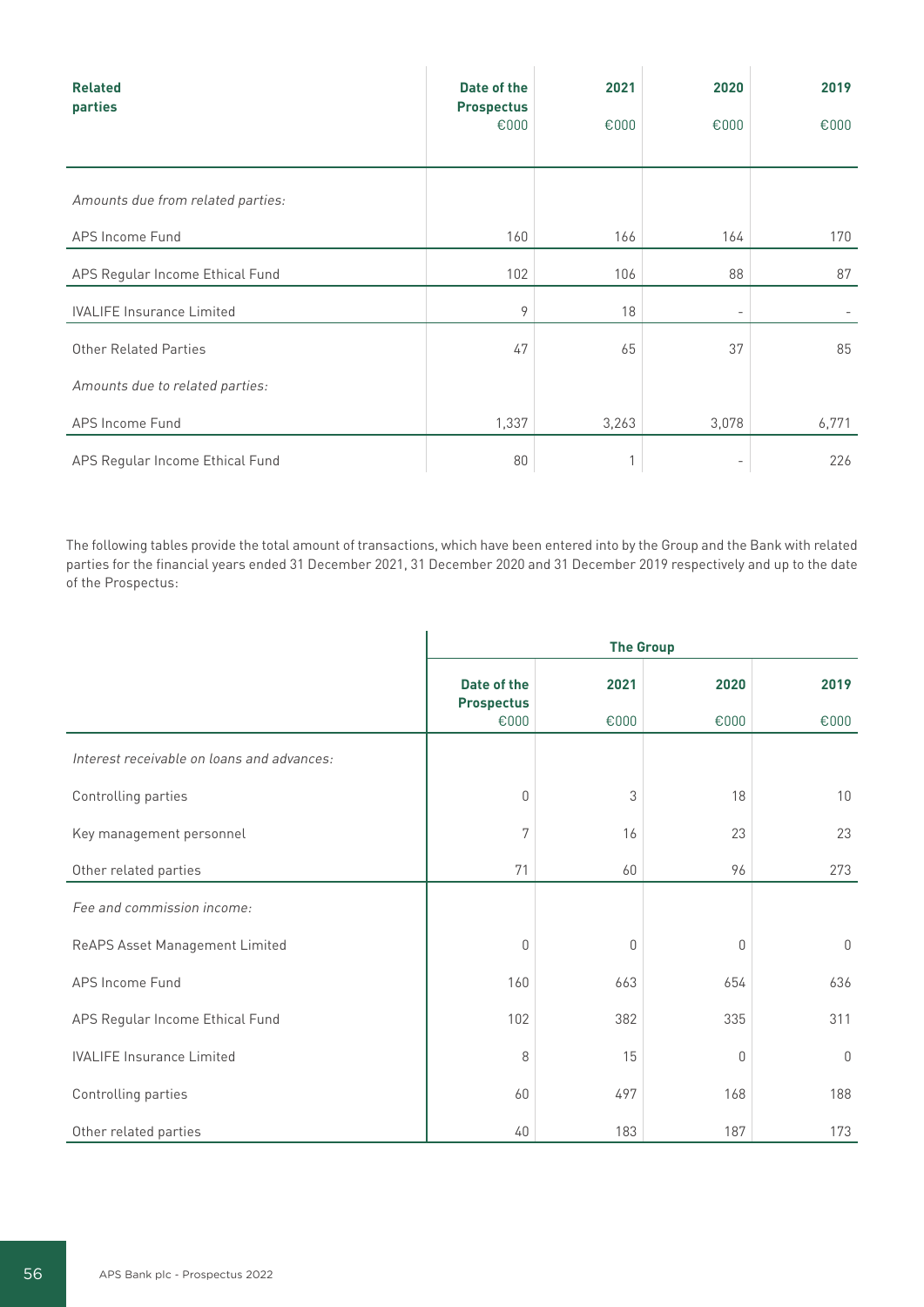| Interest payable:                |          |       |       |                 |
|----------------------------------|----------|-------|-------|-----------------|
| APS Income Fund                  | $\Omega$ | 18    | 23    | 170             |
| APS Regular Income Ethical Fund  | 0        | 0     | 0     | 10 <sup>°</sup> |
| Controlling parties              | 43       | 179   | 186   | 467             |
| Key management personnel         | 3        | 7     | 9     | 5               |
| Other related parties            | 9        | 38    | 60    | 184             |
| Personnel expenses:              |          |       |       |                 |
| Key management personnel         | 940      | 3,712 | 3,291 | 2,339           |
| General administrative expenses: |          |       |       |                 |
| Controlling parties              | 41       | 278   | 269   | 131             |

# **Transactions with key management personnel of the Group/Bank**

(a) Transactions with Directors:

| la) Transactions with Directors: |                                  |      |      |      |
|----------------------------------|----------------------------------|------|------|------|
|                                  | Date of the<br><b>Prospectus</b> | 2021 | 2020 | 2019 |
|                                  | €000                             | €000 | €000 | €000 |
| Loans and advances               | 675                              | 690  | 894  | 661  |
| Commitments                      | 197                              | 197  | 432  | 206  |

Facilities granted to Directors are made in the ordinary course of business on substantially the same terms as for comparable transactions with individuals of a similar standing, or where applicable, other employees.

(b) Transactions with members of senior management:

| (b) Transactions with members of senior management: |                                  |       |       |       |
|-----------------------------------------------------|----------------------------------|-------|-------|-------|
|                                                     | Date of the<br><b>Prospectus</b> | 2021  | 2020  | 2019  |
|                                                     | €000                             | £000  | €000  | €000  |
| Loans and advances                                  | 8,709                            | 7.572 | 4,734 | 3,754 |
| Commitments                                         | 1,409                            | 699   | 624   | 203   |

Facilities granted to members of senior management are made in the ordinary course of business on substantially the same terms as for comparable transactions with individuals of a similar standing, or where applicable, other employees.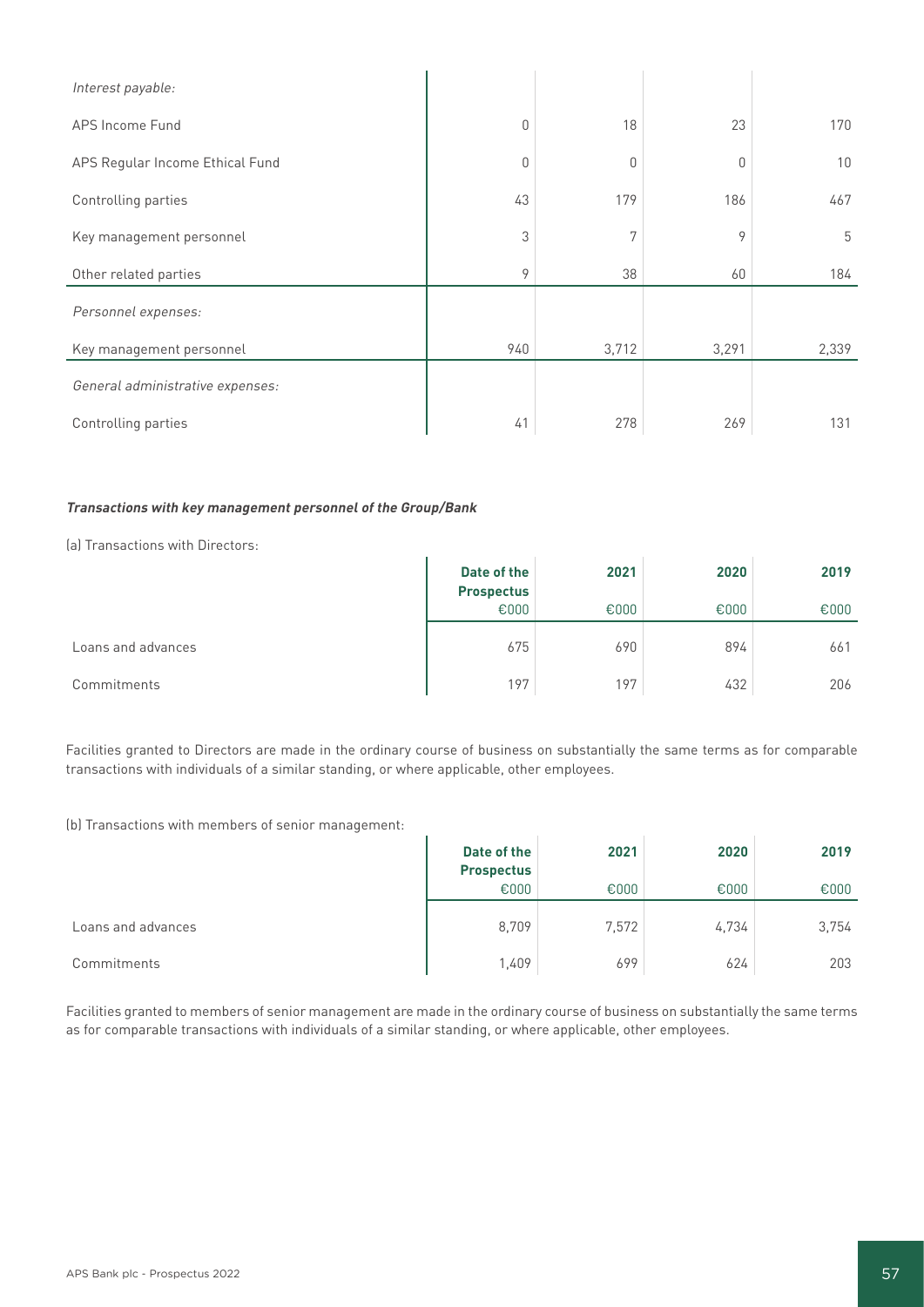# (c) Transactions with other related parties

|                                                       | <b>Balances</b><br>as at date of<br><b>Prospectus</b> | <b>Interest</b><br>receivable<br>2022 | <b>Balances</b><br>as at<br>31.12.2020 | <b>Interest</b><br>receivable<br>2020 | <b>Balances</b><br>as at<br>31.12.2019 | <b>Interest</b><br>receivable<br>2019 |
|-------------------------------------------------------|-------------------------------------------------------|---------------------------------------|----------------------------------------|---------------------------------------|----------------------------------------|---------------------------------------|
|                                                       | €000                                                  | €000                                  | €000                                   | €000                                  | €000                                   | €000                                  |
| Amounts due from<br>other related parties:            |                                                       |                                       |                                        |                                       |                                        |                                       |
| Shareholders and entities<br>with common directorship | 7.978                                                 | 246                                   | 7,362                                  | 203                                   | 6,901                                  | 198                                   |

|                                            | <b>Balances</b><br>as at date of<br><b>Prospectus</b> | <b>Interest</b><br>receivable<br>2021 | <b>Balances</b><br>as at<br>31.12.2020 | <b>Interest</b><br>receivable<br>2020 | <b>Balances</b><br>as at<br>31.12.2019 | <b>Interest</b><br>receivable<br>2019 |
|--------------------------------------------|-------------------------------------------------------|---------------------------------------|----------------------------------------|---------------------------------------|----------------------------------------|---------------------------------------|
|                                            | €000                                                  | €000                                  | €000                                   | €000                                  | €000                                   | €000                                  |
| Amounts due from<br>other related parties: |                                                       |                                       |                                        |                                       |                                        |                                       |
| Shareholders                               | 16,353                                                | 179                                   | 23,509                                 | 186                                   | 21,391                                 | 467                                   |
| Key management<br>personnel                | 3,272                                                 | 7                                     | 2,225                                  | 9                                     | 1,524                                  | 5                                     |
| Other related parties                      | 3,417                                                 | 8                                     | 2,223                                  | 11                                    | 16,085                                 | 184                                   |

There are no deposits held as collateral for loan commitments and overdraft facilities granted to related parties (2020 same and 2019 €250,000). Also included in the amounts owed to customers are term deposits of €8,859,342 (31 December 2021: €4,067,231), which bear interest at the prevailing Bank rates. Furthermore, the amounts due from other related parties include secured facilities of €6,927,002 (31 December 2021: €7,975,996) and €1,000 (31 December 2021: €2,141) unsecured facilities.

For the period ended 31 March 2022, the Bank provided for impairment of receivables relating to amounts due from related parties amounting to €2,781 (31 December 2021: €2,285).

No guarantees were received by related parties as at end of March 2022 (Dec-21: Nil). Special guarantees given to related parties amount to €101,964 (Dec-21: €103,414).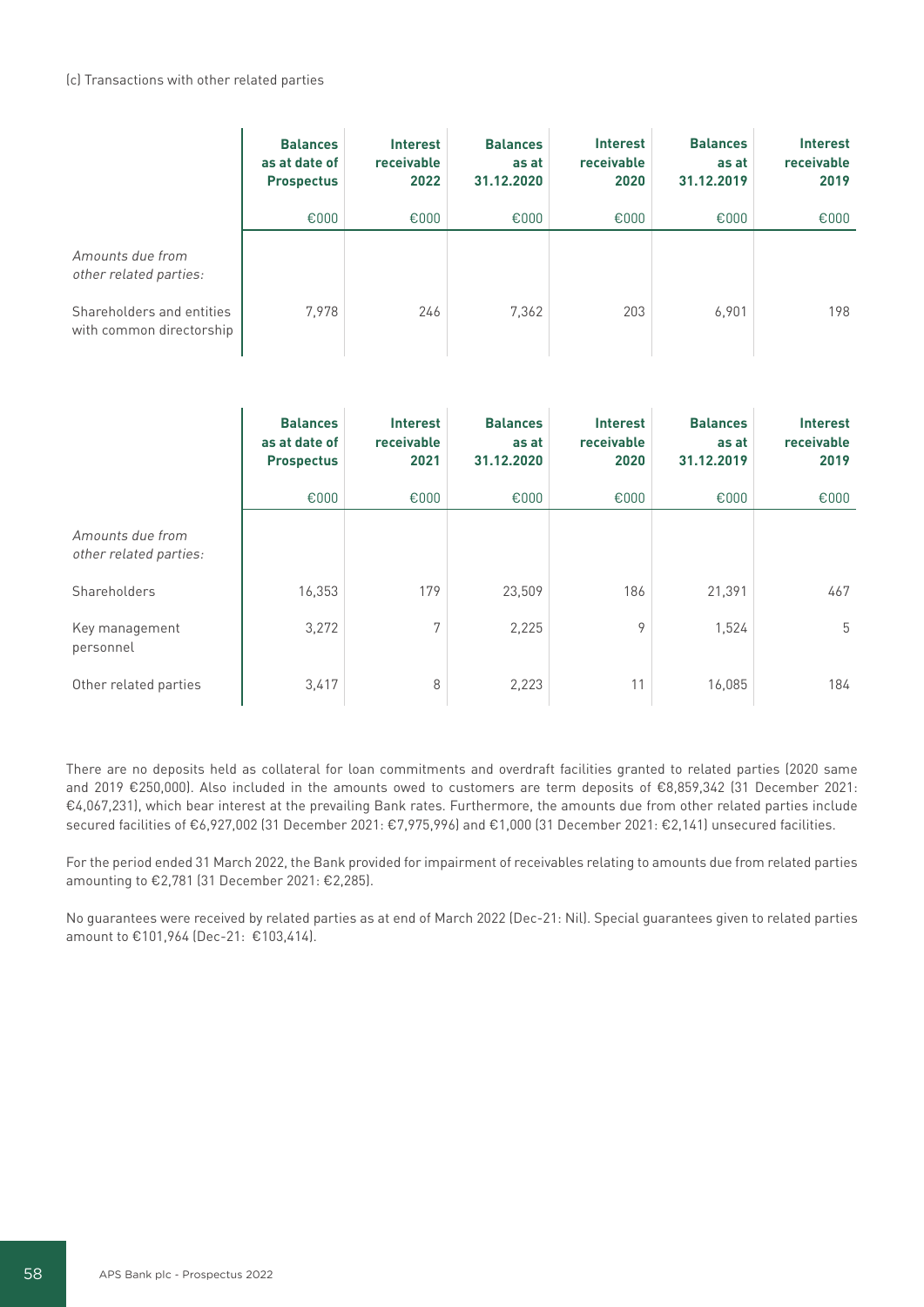# **6. ADMINISTRATIVE, MANAGEMENT AND SUPERVISORY BODIES**

# **6.1. The Board of Directors**

The Memorandum of Association of the Bank provides that the business and affairs of the Bank shall be managed and administered by a Board of not less than five (5) and not more than nine (9) Directors. Directors of the Bank are appointed by letter by the members holding a qualifying shareholding (as is defined in the Memorandum and Articles of Association), or members who among them hold (in the aggregate) a qualifying shareholding.

As at the date of this Prospectus, the Board is composed of nine (9) Directors who are responsible for the overall direction, management and strategy of the Bank, each of whom is listed below:

| <b>Name &amp; Surname</b> | <b>Designation</b>                               | Date of appointment |
|---------------------------|--------------------------------------------------|---------------------|
| Mr Martin Scicluna        | Non-Executive Independent<br>Director & Chairman | 5 November 2013*    |
| Mr Victor E. Agius        | Non-Executive Independent Director               | 15 October 2018     |
| Dr Ing. Joseph C. Attard  | Non-Executive Independent Director               | 26 July 2018        |
| Mr Franco Azzopardi       | Non-Executive Independent Director               | 30 September 2008   |
| Dr Laragh Cassar          | Non-Executive Senior<br>Independent Director     | 28 April 2016       |
| Prof. Juanito Camilleri   | Non-Executive Independent Director               | 20 September 2021   |
| Mr Alfred DeMarco         | Non-Executive Director                           | 28 April 2016       |
| Mr Victor Gusman          | Non-Executive Director                           | 27 April 2012       |
| Mr Michael Pace Ross      | Non-Executive Director                           | 23 November 2015    |

\*Mr Scicluna was appointed as Chairman on 1 September 2021.

The Board is composed exclusively of non-executive Directors, the majority of whom are also independent of the Bank and the Group.

The business address of the Directors and the company secretary is that of the Bank. The curriculum vitae of each the Directors is set out in section 6.2 below.

# **Terms of office**

Each Director was originally appointed on the respective dates set out above. In terms of Article 109 of the Articles of Association, unless appointed or elected for a longer or shorter period, or unless they resign or are removed, Directors hold office from one annual general meeting to the next, and no Director may be appointed or elected for a period exceeding three years. Upon the expiry of the term of office, a Director may be re-appointed and/or re-elected.

# **Termination benefits**

None of the Directors are party to service contracts with the Bank and/or any of its subsidiaries that provide for benefits upon termination of their services.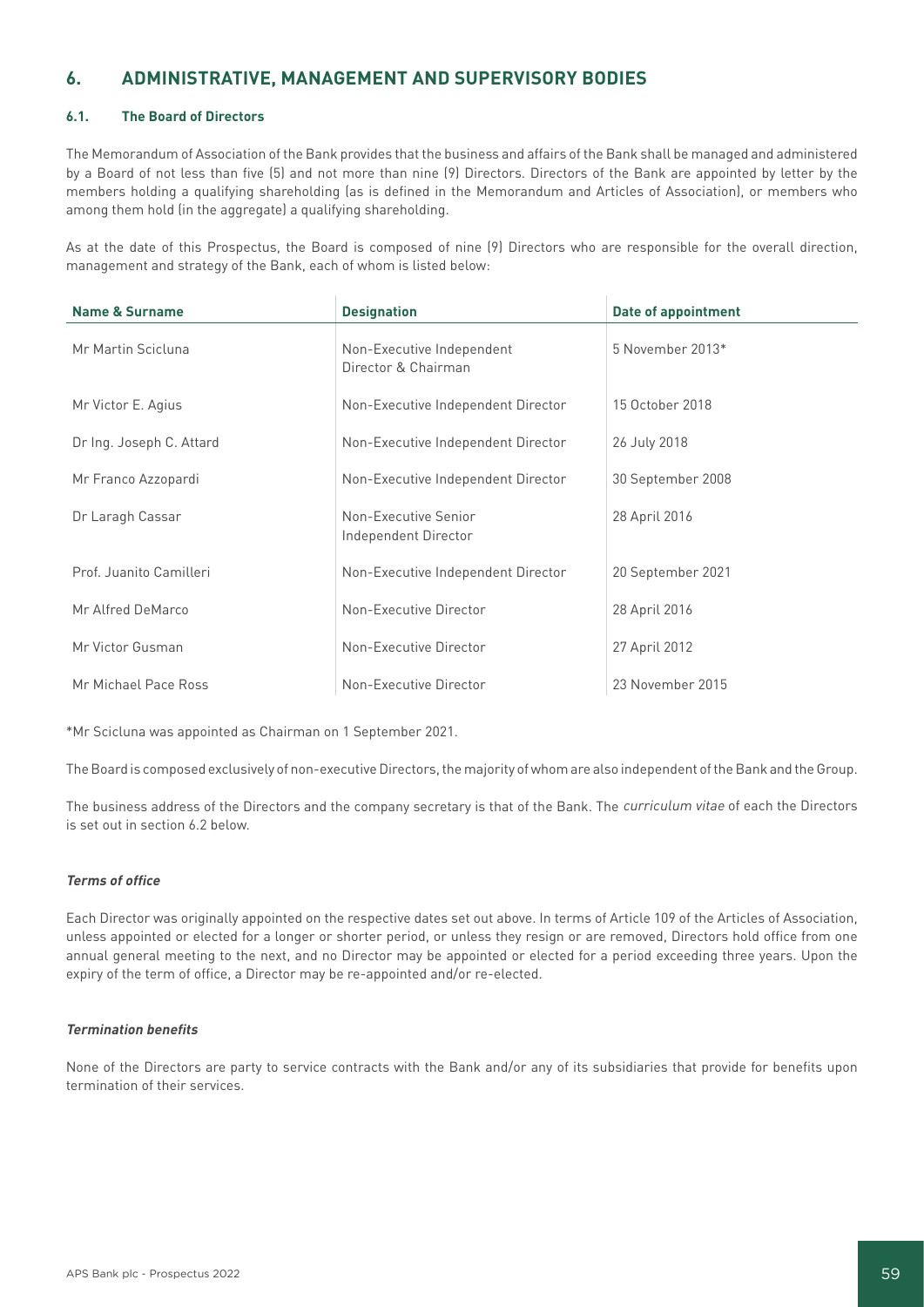# **6.2. Curriculum Vitae of the Directors**

#### **Mr Martin Scicluna**

Appointed to the Board in November 2013 and as Chairman in September 2021.

**Committee Memberships:** Nominations and Remuneration Committee (Chair)

Mr Martin Scicluna is an Associate of the Chartered Institute of Bankers, holds a Diploma in Financial Studies and was elected fellow of the Institute of Financial Services in 1999. Mr Scicluna held a number of managerial appointments in Mid-Med Bank between 1976 and 1996, following which he joined Midland Bank plc which later become HSBC Bank Malta plc. From 2006 to 2012, he served on several boards for HSBC Malta regulated subsidiaries and on its Audit Committee. Since 2012, he has held directorships in asset management and insurance companies licensed in Malta. Mr Scicluna has also been actively engaged in various areas of voluntary work for the last 40 years, including Scouting, the preservation of the built and natural environment and financial services education. He has served on the Boards of Administration, in a voluntary capacity, of Non-Governmental Organisations such as Din l-Art Ħelwa (Malta's 'National Trust') and the HSBC Malta Foundation.

#### **Mr Victor E Agius**

Appointed to the Board in October 2018.

| <b>Committee Memberships:</b> | Board Credit Committee (Chair)                       |
|-------------------------------|------------------------------------------------------|
|                               | Environment, Social and Governance Committee (Chair) |
|                               | Risk Committee (Member)                              |
|                               |                                                      |

Mr Victor E Agius has an extensive career in financial services and investment banking, which includes 23 years at the World Bank Group in Washington DC, three years at the European Bank for Reconstruction and Development in London and seventeen years with the Council of Europe Development Bank in Paris. Past appointments consist of extensive field missions in leadership responsibilities to over 60 countries in Africa, East Asia, Middle East & North Africa, Europe and in Former Soviet Republics. Mr Agius graduated with a BA(Hons) in Economics from the University of Malta, holds an MBA from the Manchester Business School and completed Senior Finance and Banking Executive programmes at the Wharton School of Finance and at the Stanford Graduate School of Business.

# **Dr Ing. Joseph C Attard**

Appointed to the Board in July 2018.

| <b>Committee Memberships:</b> | Technology and Innovation Committee (Chair) |
|-------------------------------|---------------------------------------------|
|                               | Board Credit Committee (Member)             |
|                               | <b>Risk Committee (Member)</b>              |

Dr Ing. Joseph C Attard has over 25 years of local and international experience in the Information and Communication Technology (ICT) sector. Between 2007 and 2015, he was the Chief Technology Officer of Emirates International Telecommunications LLC and subsequently Chief Technical Officer of GO plc up till 2020. He holds a Bachelor's degree in Electrical Engineering (Hons) from the University of Malta, a Master of Science (MSc) in Operational Telecommunications from the University of Coventry (UK) and a Doctor of Philosophy (PhD) in Telecommunications Engineering from University College London (UK). Since 2002, he has regularly lectured at University College London on ICT related topics.

#### **Mr Franco Azzopardi**

Appointed to the Board in September 2008.

| <b>Committee Memberships:</b> | Audit Committee (Chair)                    |
|-------------------------------|--------------------------------------------|
|                               | Risk Committee (Member)                    |
|                               | Technology & Innovation Committee (Member) |

Mr Franco Azzopardi is a Certified Public Accountant with a Master of Science degree in Finance from University of Leicester. He spent twenty-seven years up until 2007 working in public practice, ten years of which with Deloitte Haskins and Sells, and later in a firm he co-founded in 1990. He is today a professional director and a registered fellow member of the UK Institute of Directors. Mr Azzopardi serves on Boards of Directors, Audit, and Risk Committees of both unregulated and regulated companies in various sectors including banking, insurance, and payments. He is the CEO of a leading logistics company in Malta. Mr Azzopardi also personally contributed towards the development of the Malta Institute of Accountants. He is a fellow member of the said Institute, having served on the Council from 2007 until 2019. He was also elected President of the Institute for the term 2015-2017.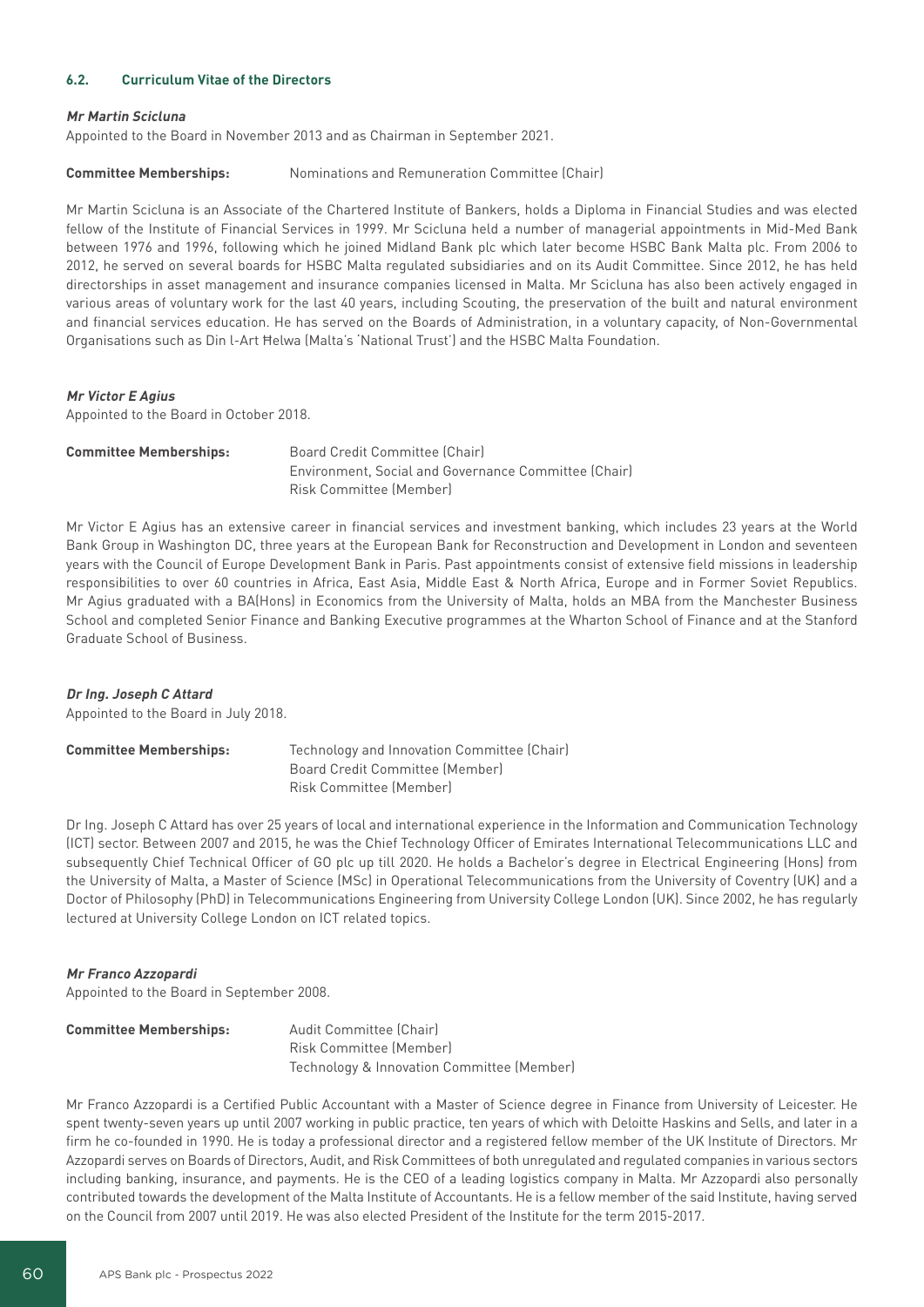# **Prof Juanito Camilleri**

Appointed to the Board in September 2021.

| <b>Committee Memberships:</b> | <b>Risk Committee (Chair)</b> |  |  |
|-------------------------------|-------------------------------|--|--|
|                               | Audit Committee (Member)      |  |  |

Prof Juanito Camilleri holds a BSc (Hons) in Computer Science from the University of Kent at Canterbury and a Doctor of Philosophy (PhD) in Theoretical Computer Science from the University of Cambridge. Over the years, he served as a non-Executive Director and consultant on the boards of several public and private entities. Prof Camilleri was successively CEO at go mobile and at Melita Cable plc, then served as Rector of the University of Malta from 2006 to 2016. Between September 2014 and January 2017, he served as non-Executive Director of HSBC Bank Malta plc, and for a period was also Chairman of the Risk Committee. Prof Camilleri is the Chairman and Resident Professor at the Centre for Entrepreneurship and Business Incubation at the University of Malta, serves as a non-Executive member of the Board of Governors of St. Edward's College and is the owner of Ta' Betta Wine Estates and St Anne's Clinic.

### **Dr Laragh Cassar**

Appointed to the Board in April 2016 and as Senior Independent Non-Executive Director in October 2021.

# **Committee Membership:** Conduct Committee (Chair)

Nominations & Remuneration Committee (Member)

Dr Laragh Cassar obtained a degree in law from the University of Malta in 2002 and a Master of Law in Banking and Finance from the University of London in 2003. Dr Cassar held the role of partner at Camilleri Preziosi between 2009 and 2015, after which she founded the firm 'Camilleri Cassar Advocates' where she now heads the corporate and commercial practice group. Throughout her career, Dr Cassar has gained extensive experience in many areas of practice, with a particular focus on mergers and acquisitions, banking, asset management, capital markets and corporate law restructuring. She has acted for a significant number of publicly listed companies, structuring the offering/issuance of equity and non-equity securities as well as subsequently advising on continuing obligations as listed entities. and is often appointed by the Faculty of Laws of the University of Malta as supervisor and examiner of MAdv dissertations.

# **Mr Alfred DeMarco**

Appointed to the Board in April 2016.

| <b>Committee Memberships:</b> | Audit Committee (Member)        |
|-------------------------------|---------------------------------|
|                               | Board Credit Committee (Member) |
|                               | Conduct Committee (Member)      |

Mr Alfred DeMarco is an associate of the London Institute of Banking and Finance (ACIB) and holds a degree in economics from the University of London. He is a central banker by profession with more than 40 years' experience at the Central Bank of Malta (CBM). He progressed through senior executive positions at the bank including that of Deputy General Manager and Director of the Economics and External Relations Division. Mr DeMarco was a member of the European Central Bank (ECB)'s Monetary Policy Committee, representing the CBM, from 2004 to 2015. He was appointed Deputy Governor in April 2010, a position he held until end-March 2015. He is a member of the Kunsill Finanzjarju Djoceżan.

#### **Mr Victor Gusman**

Appointed to the Board in April 2012.

| <b>Committee Memberships:</b> | Conduct Committee (Member)                      |  |
|-------------------------------|-------------------------------------------------|--|
|                               | Nominations and Remuneration Committee (Member) |  |
|                               | Technology and Innovation Committee (Member)    |  |

Mr Victor Gusman has a 35-year longstanding career at the helm of the Lemco Group, an international entity, which consisted of a workforce of over 650 employees, with its manufacturing bases in Italy and Poland, and a presence in 34 countries. He gained vast experience in the servicing of international companies with custom-made products to accommodate various brands and was central in dealing with governments for their specialised requirements in the hardware and manufacturing sectors, negotiating with unions in Italy and Poland. Until August 2021, Mr Gusman was the Administrative Secretary of the Diocese of Gozo.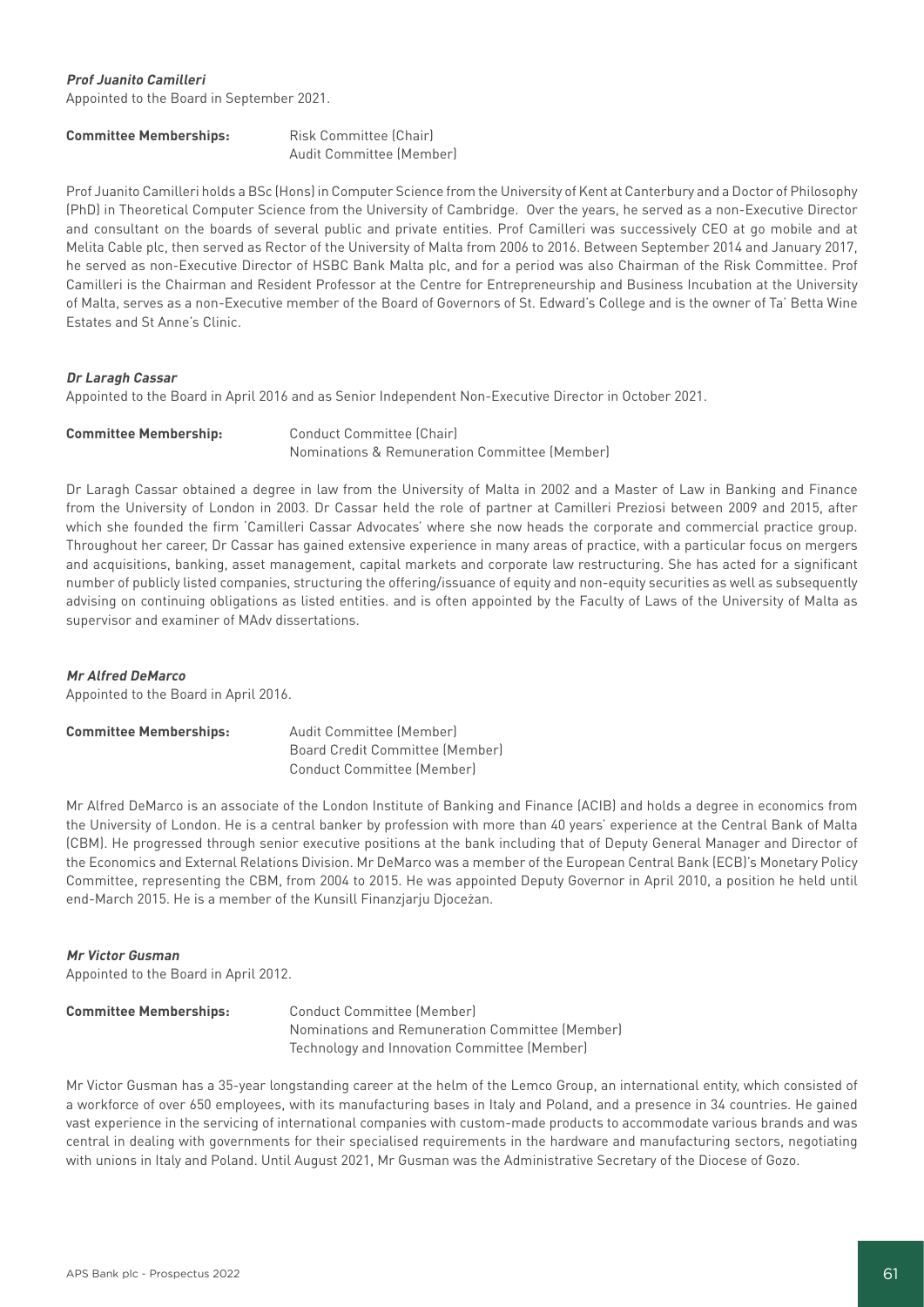# **Mr Michael Pace Ross**

Appointed to the Board in November 2015.

**Conduct Committee (Member)**  Environment, Social and Governance Committee (Member) Risk Committee (Member)

Mr Michael Pace Ross served as Director General of the National Statistics Office for six years, sitting on national and European committees, including the European Statistical Advisory Committee, prior to his current appointment as Administrative Secretary of the Archdiocese of Malta. He is a council member of the Malta Employers Association (MEA). He also sits on the board of Discern, a Church research institute on the signs of the times, and on the board of the Voluntary Solidarity Fund (Malta). Mr Pace Ross holds a BA (Hons) in Economics and Management and an MBA from the University of Malta. In his capacity as Administrative Secretary, he sits on the Diocesan Representative Council, the Diocesan Pastoral Council, and the Diocesan Finance Committee. He is also an associate of the London College of Music. He was vested as Knight in a papal equestrian order by Cardinal Edwin O'Brien in 2019.

A list of all current and past directorships of the Directors over the past five years is set out at Annex A of this Prospectus.

# **6.3. Company Secretary**

The company secretary of the Bank is Dr Graziella Bray. Dr Bray graduated with a Doctor of Laws from the University of Malta in 2004 and joined the Bank in 2006. Over the years, she has performed duties in various areas of law, regulation, and compliance, including providing support to the Board, its subsidiaries and various committees. In 2021 she was elected fellow of the Chartered Governance Institute of UK & Ireland, as a Chartered Company Secretary and Governance Professional. She also sits on the board of directors of APS Funds SICAV. Dr Bray lectures in Company Law, Regulation and Corporate Governance at the Malta Stock Exchange Institute and as a freelance trainer.

# **6.4. Senior Management**

As at the date of this Prospectus, the Bank's various departments are reflected in the following organisational chart, which also depicts the senior management team:

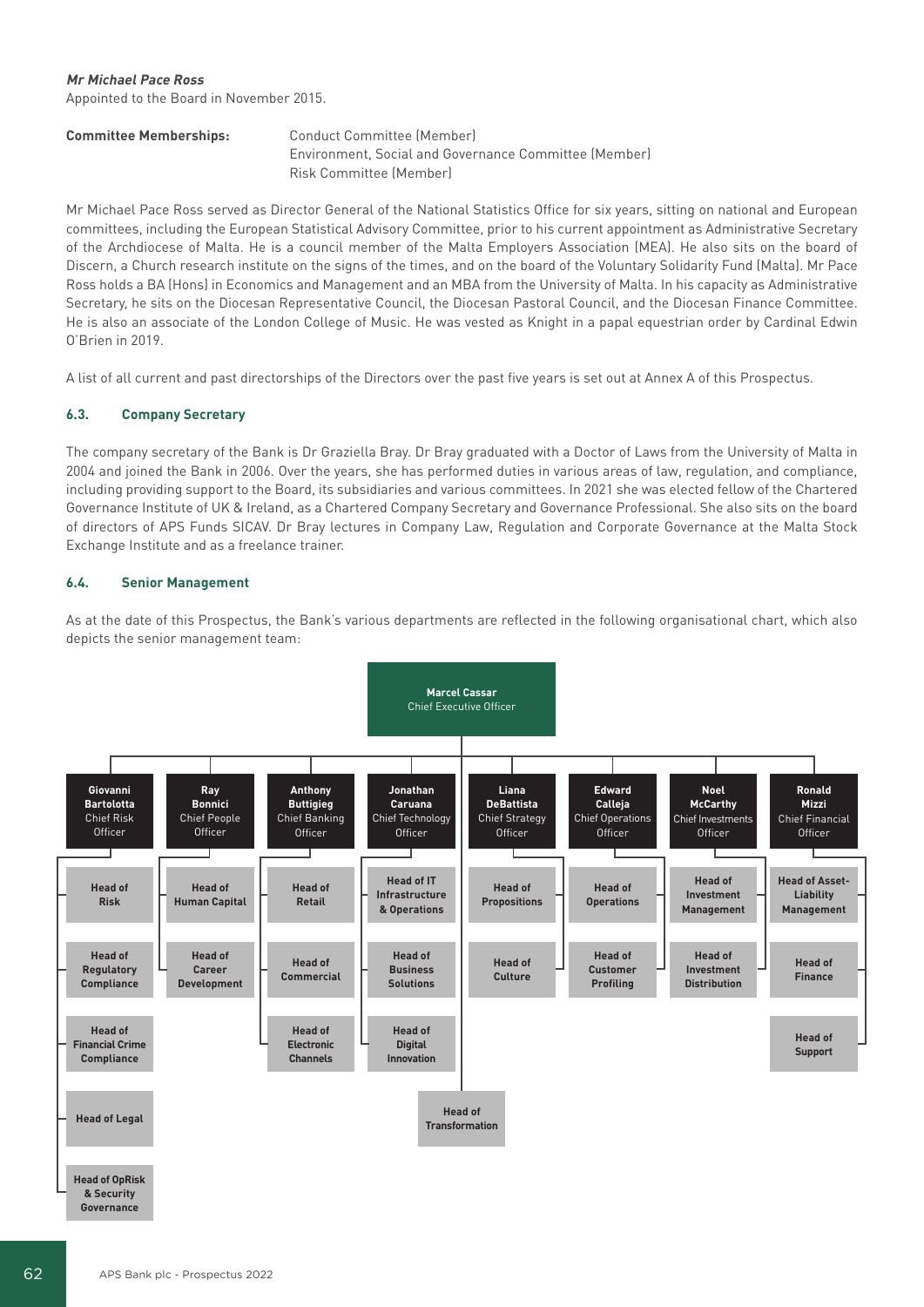The Bank's senior management team is comprised primarily of the following Chief Officers:

#### **Chief Executive Officer - Mr Marcel Cassar**

Mr Marcel Cassar is Chief Executive Officer at the Bank and he has been occupying this role since he joined in January 2016. Mr Cassar chairs the Executive Committee, and the Management Committee, and is a member of the Board Credit Committee, the Conduct Committee, the Risk Committee, the Environmental, Social and Governance Committee, and the Management Credit Committee.

Mr Cassar's professional career started with a Big 4 audit firm in 1987, followed by a five-year stint in bank regulation and supervision at MIBA/MFSC (now the MFSA) where he was trained at the Bank of England and the US Federal Reserve Board. Since 1996 he has successively held senior executive positions in banking and financial services, as General Manager at Lombard Bank Malta plc (1996-2004) and First Executive Vice President and chief financial officer at FIMBank plc (2004-2015). He has served as a board member of the Malta Bankers' Association, including as Deputy Chairman (2017-2018) and Chairman (2018-2020), leading to a seat on the main board of the Brussels-based European Banking Federation (EBF).

Mr Cassar is a CPA, a Fellow of the Malta Institute of Accountants, and holds an MBA in Bank Financial Management from the University of Wales and Manchester Business School (1995). He lectured at FEMA and in the MA Financial Services course, University of Malta and has been a supervisor and examiner of many thesis over the years. He contributes to articles and speaks at conferences in Malta and overseas, particularly on topics related to banking policy, strategy and environmental, social & governance (ESG).

### **Chief Risk Officer – Mr Giovanni Bartolotta**

Mr Giovanni Bartolotta is Chief Risk Officer at the Bank and he has been holding this role since he joined the Bank in September 2018. Mr Bartolotta is responsible for leading and overseeing the second line of defence of the Bank, through the fostering of an appropriate risk culture within the institution and implementing effective risk management and compliance frameworks, within the boundaries of the risk appetite set by the Board. He chairs the Compliance Committee of the Bank. He is also a member of the Board Credit Committee, the Conduct Committee, the Environmental, Social and Governance Committee, the Risk Committee, the Assets and Liabilities Committee, the Executive Committee, and the Management Credit Committee.

Prior to joining the Bank, Mr Bartolotta spent ten years in London, working for major global investment banks, including Kleinwort Benson, JP Morgan Chase & Co. and Bear Stearns International. He then moved to Malta where he spent fourteen years at FIMBank plc, as Executive Vice President and Global Head of Risk. Mr Bartolotta holds a BA in Economics from Bocconi SDA, University of Milan and is currently a member of the Council of Malta Association of Credit Management.

#### **Chief People Officer – Mr Raymond Bonnici**

Mr Raymond Bonnici is Chief People Officer at the Bank, having been appointed to this role in June 2020. Mr Bonnici oversees the sourcing of the Bank's employee talent and the human resource management functions. He is a member of the Executive Committee. Mr Bonnici joined the Bank as Head of Human Capital in 2016. He started his career in aviation, working for KLM, Swissair and Sabena, both in Malta and overseas. Following this period, he worked at Hilton Hotels International, as Director of Human Resources for Malta. Prior to joining the Bank, he was Director of Human Resources at Premier Capital plc and was a key figure in setting up the group's Human Resources function across the company's six EU countries of business. Mr Bonnici holds a BA in Youth and Community Studies from the University of Malta.

#### **Chief Banking Officer – Mr Anthony Buttigieg**

Mr Anthony Buttigieg is Chief Banking Officer at the Bank, a role he was appointed to in June 2019, having previously been Head of Banking since joining the Bank in May 2016. As Chief Banking Officer, Mr Buttigieg is responsible for the Bank's commercial business division, retail branches, contact centre and electronic channels. Mr Buttigieg's experience in the banking sector spans 45 years. He started his career with Mid-Med Bank, which later became HSBC Bank Malta plc, where he headed various teams and a number of projects particularly as Area Commercial Manager and area director leading 12 retail branches. He was Head of Direct Banking responsible for the bank's automated channels including internet banking, automated machines and contact centre.

Mr Buttigieg is a qualified banker and an associate of the Institute of Bankers. He sits on the Board Credit Committee, the Compliance Committee, the Risk Committee, the Executive Committee, and the Bank's Management Credit Committee.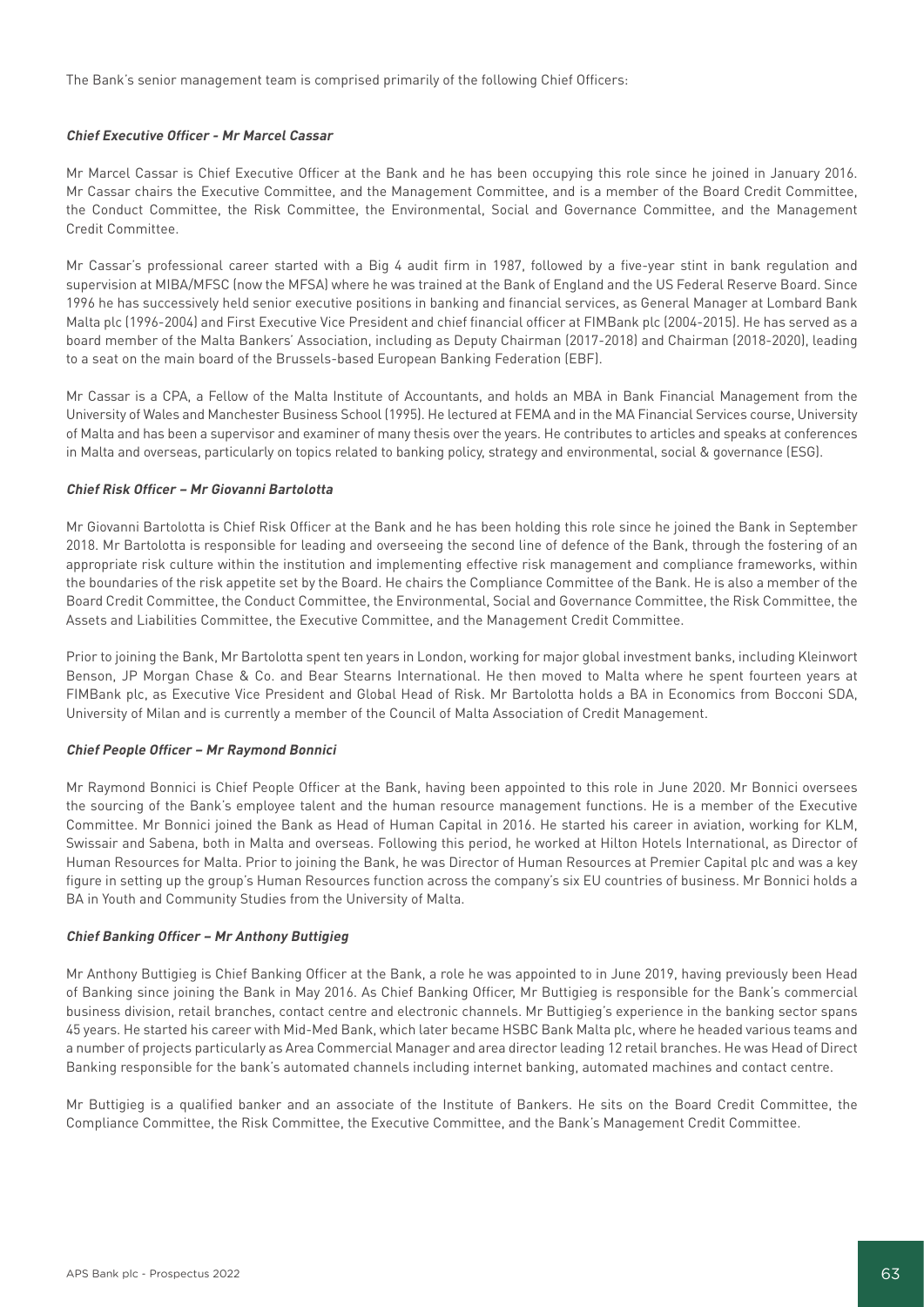# **Chief Operations Officer – Mr Edward Calleja**

Mr Edward Calleja joined the Bank in 1992. He held senior managerial positions in lending, corporate strategy and risk management. He was responsible for the setting up of the Bank's lending function and the centralisation of the key operations through the implementation of a Loans Processing System in 2009. He was appointed to his current position in August 2021, responsible for the efficient management of the Bank's operations, including the customer profiling unit. Mr Calleja started his career with Mid-Med Bank in 1981.

Mr Calleja holds a BA (Hons) Accountancy from the University of Malta (1990), a Diploma in Management (2003) and an MBA from Henley Management College, UK (2005). He obtained his warrant as CPA in 1991 and became a fellow member of the Malta Institute of Accountants in 2011.

### **Chief Technology Officer – Mr Jonathan Caruana**

Mr Jonathan Caruana is Chief Technology Officer at the Bank, having been appointed to this role in November 2016. Mr Caruana is responsible for both the technology and digital innovation domains of the Bank. He is a member of the Technology and Innovation Committee, and the Executive Committee.

Mr Caruana joined the Bank in 1999 and served in various departments, before commencing his duties in the Technology Department of the Bank. He was appointed Information Systems Manager in 2008 and Head of Technology in 2015. Mr Caruana holds a BSc (Hons) in Computing from the University of Greenwich and an MSc in Software Engineering from the University of Hertfordshire.

### **Chief Strategy Officer – Liana DeBattista**

Ms Liana DeBattista joined the Bank in 2003 and held positions across multiple areas, including strategy, internal audit and marketing. Her main areas of expertise are in business planning, corporate strategy formulation, product development, research, performance management and ESG. She was promoted to Head of Strategy & Propositions in 2020. She was then appointed Chief Strategy Officer in 2021. Ms DeBattista sits on the Environmental, Social and Governance Committee and the Executive Committee.

Ms DeBattista has a BSc in Business & Computing (2001) and a BCom (Hons) in Management (2002), both from the University of Malta, and a First-Class M.Sc. in Corporate Finance from the University of Liverpool (2015).

#### **Chief Investments Officer – Mr Noel McCarthy**

Mr Noel McCarthy joined the Bank in 2000, and successfully served in a number of senior positions. He was appointed as Chief Investments Officer in June 2020, after having held the role of Chief Financial Officer since 2016. In his current role, Mr McCarthy oversees the Investment Management and Investment Distribution units, the activities of the subsidiary and affiliated companies and the Bank's property portfolio. He is a CPA and a fellow member of the Malta Institute of Accountants.

Mr McCarthy also holds a MA in Financial Services from the University of Malta. Mr McCarthy is a member of the Risk Committee, the Executive Committee, and the Management Credit Committee.

# **Chief Financial Officer – Mr Ronald Mizzi**

Mr Ronald Mizzi is Chief Financial Officer at the Bank, and he has been holding this role since he joined the Bank in September 2020. Mr Mizzi is responsible for leading and maintaining the effective governance and stewardship of the Bank's finance, assetliability management, and capital management programme. He is a member of the Risk Committee, the Technology and Innovation Committee, the Assets and Liabilities Committee, the Executive Committee, and the Management Credit Committee.

Prior to joining the Bank, Mr Mizzi was Group Chief Financial Officer at FIMBank plc where he was responsible for the Group's financial planning and accounting, regulatory reporting, tax, business strategy, capital planning, and investment decisions. decisions. Mr Mizzi was also engaged with PricewaterhouseCoopers in Malta within its Assurance Department, with parallel engagements with PricewaterhouseCoopers in the Channel Islands and New York.

Mr Mizzi is a warranted Certified Public Accountant and holds a Practicing Certificate in Auditing, both issued by the Accountancy Board in Malta. He is a fellow member of the Malta Institute of Accountants and holds an Honours degree in Accountancy from the University of Malta and a Diploma in VAT Compliance from the Institute of Indirect Taxation (UK).

A list of all current and past directorships of the Bank's senior management team over the past five years is set out at Annex A of this Prospectus.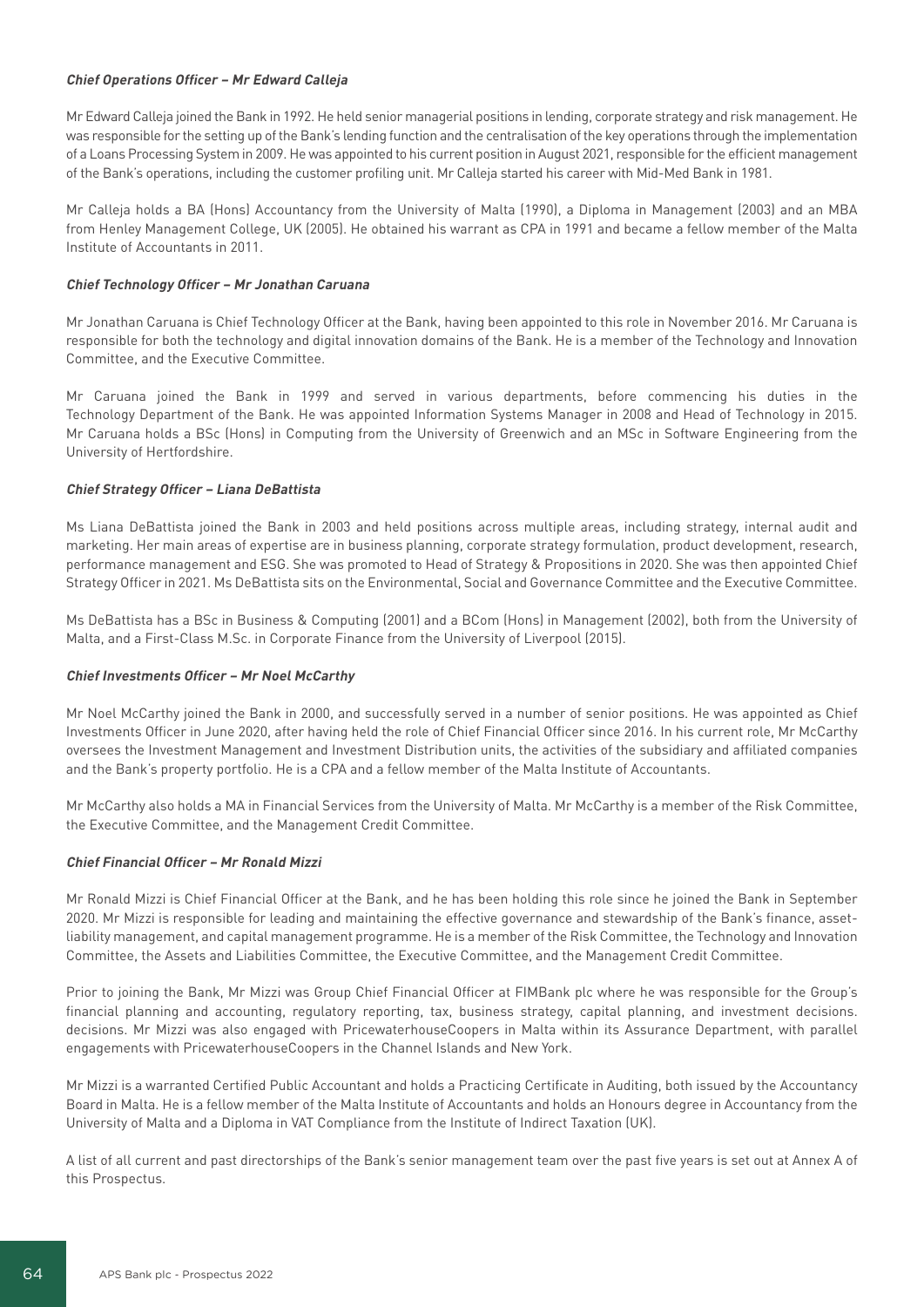# **6.5. Declarations**

In the last five years, none of the Directors or senior managers referred to in sections 6.1 and 6.4 respectively have been (i) the subject of any convictions in relation to fraudulent offences; (ii) associated with bankruptcies, receiverships or liquidations (other than voluntary) or companies put into administration in respect of entities in respect of which they were members of administrative, management or supervisory bodies, partners with unlimited liability (in the case of a limited partnership with a share capital), founders or members of senior management; (iii) the subject of any official public incrimination and/or sanctions by statutory or regulatory authorities (including designated professional bodies); or (iv) disqualified by a court from acting as a member of the administrative, management or supervisory bodies of a company or from acting in the management or conduct of the affairs of any company.

# **6.6. Conflicts of Interest**

As at the date of this Prospectus, the Group has identified and manages the following roles which may give rise to conflicts of interest: Mr Marcel Cassar, the Bank's CEO and Mr Noel McCarthy, the Bank's Chief Investments Officer, are also directors of ReAPS; and Mr Cassar is also a director of IVALIFE.

Save for the above, there are no other identified conflicts of interest between the duties of the Directors or the members of the senior management team towards the Bank and/or the Group and their private interests and/or other duties.

The Corporate Governance Code requires Directors to avoid conflicts of interest and provides that they must act in the interest of the Bank and its shareholders as a whole irrespective of which shareholder nominated the said Director to the Board.

This notwithstanding, actual or potential conflicts of interest may arise from time to time, in which case it needs to be ensured that these are managed properly by the Board and the interested Director. In such instances, actual or potential conflicts will be managed in the best interests of the Bank in accordance with the procedures set out in the Bank's conflicts of interest policy and the procedures set out in the Articles of Association. In this regard, Directors are required to inform the Board of any matter that may result or has already resulted in a conflict of interest. A record of such declaration is entered into the Bank's minute book and the said Director is precluded from voting in any resolution concerning a matter in respect of which a declared a direct or indirect interest was declared or when it is necessary for the Director to be absent when the conflicting matter is discussed. A similar process is adopted by the Bank and the Group in order to identify conflicts of interest at the level of the Bank's subsidiaries.

The Audit Committee is also tasked with ensuring that transactions with related parties (which could include members of the Board or the senior management team) are adequately assessed, reviewed and reported to ensure approval at arm's length, in line with the Group's 'Related Party Transactions Approval Framework', which sets out the safeguards that are to be applied to transactions and arrangements between the Group and a related party, which transactions must be entered into at arm's length and on a normal, commercial basis.

# **6.7. Remuneration and benefits**

# 6.7.1. **Remuneration**

#### **Directors**

The aggregate amount of remuneration paid during the financial year ended 31 December 2021 to Directors by the Group for services rendered in all capacities amounted to €370,916. The remuneration received by each Director during the same year is as follows:

| Mr Martin Scicluna          | €52,500                                  |
|-----------------------------|------------------------------------------|
| Mr Victor E. Agius          | €45,750                                  |
| Dr Ing. Joseph C. Attard    | €43,750                                  |
| Mr Franco Azzopardi         | €41,750                                  |
| Dr Laragh Cassar            | €32,500                                  |
| Mr Alfred DeMarco           | €37,750                                  |
| Mr Victor Gusman            | €29,750                                  |
| Mr Michael Pace Ross        | €36,750                                  |
| Prof Juanito Camilleri      | €17,083 (appointed on 20 September 2021) |
| Mr Frederick Mifsud Bonnici | €33,333 (retired on 1 September 2021)    |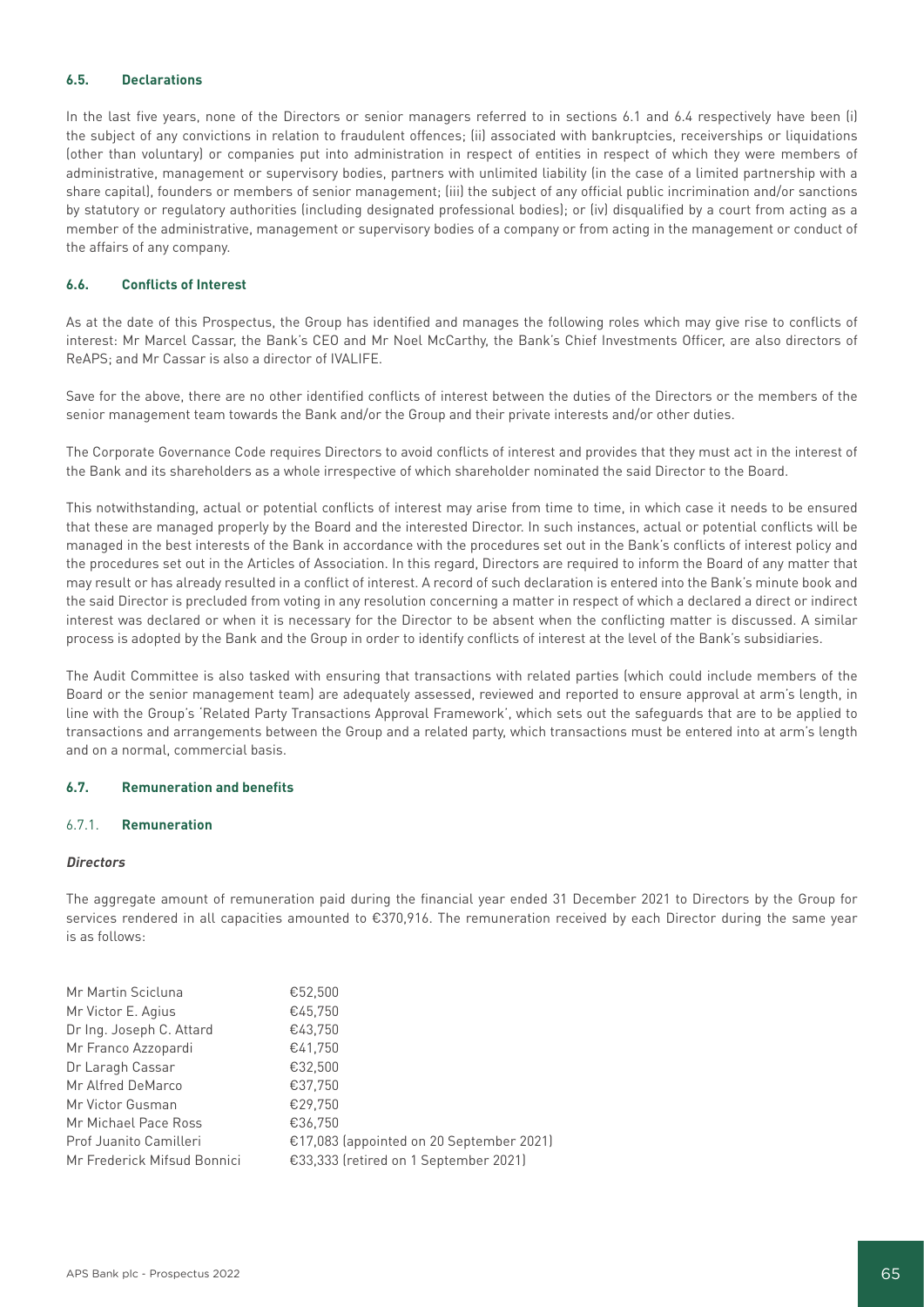#### **Senior management**

The aggregate amount of remuneration paid during the financial year ended 31 December 2021 to senior management by the Group for services rendered in all capacities amounted to €1,322,627, being €1,174,387 in fixed remuneration and €148,240 in variable remuneration. The total variable remuneration of senior management is proposed by the Bank's Chief Executive Officer, reviewed by the Nominations & Remuneration Committee, and confirmed by the Board. During financial year ended 31 December 2021 members of senior management were awarded a performance bonus linked to the performance and achievement of their objectives. The objectives were based partly on financial targets (financial ratios) and partly on a qualitative performance review.

## 6.7.2. **Other benefits**

As part of their remuneration package, all Directors and members of senior management are entitled to health insurance, although during the financial year ended 31 December 2021, all the Directors waived their right to this entitlement. During the said financial year, the Group contributed €5,242 towards this entitlement.

Moreover, members of senior management are also entitled to (i) life insurance cover, and (ii) participate in an occupational pension scheme established by the Bank. During the financial year ended 31 December 2021, the Group contributed (i) €5,578 towards the senior management's life insurance cover, and (ii) €24,000 towards the occupational pension scheme for the benefit of the members of senior management.

During the financial year ended 31 December 2021 (a) neither the Directors nor senior management were entitled to any contingent or deferred compensation; and (b) save for the health insurance entitlement described above, the Group did not grant any benefits in kind to any of the Directors or members of senior management (for services rendered in all capacities to the Group). Furthermore, during the financial year ended 31 December 2021, the Group did not set aside or accrue any amounts for any pension, retirement or similar benefits of the Directors.

## **6.8. Board Committees and Corporate Governance**

In order to provide effective oversight and leadership, the Board has established a number of Board Committees and Management Committees each with its own particular responsibilities.

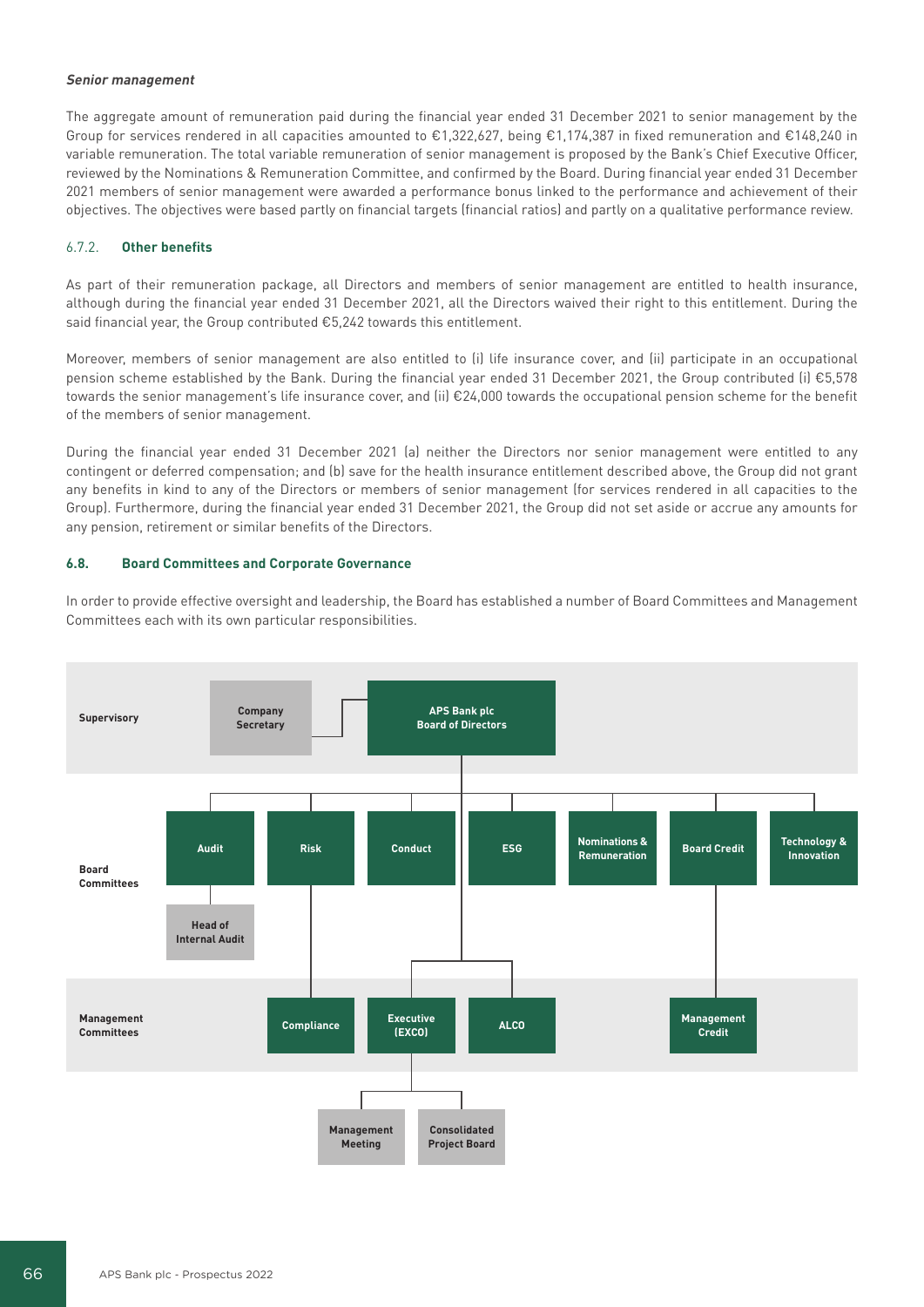# 6.8.1. **Board Committees**

Board committees are either composed entirely of Directors or of a mix of Directors and members of the senior management team. Each Board Committee has its own terms of reference, setting out the Board Committee's mandate, scope and working procedure. Minutes are kept of all the business transacted in the course of Committee meetings. All Directors have access to Board Committee papers and minutes. Board Committee Chairs report on Board Committee business at the subsequent Board meetings, also through written briefs. Below are descriptions of the functions of each Board Committee and of the composition thereof as at the date of this Prospectus.

#### **Audit Committee**

The Audit Committee assists the Board in fulfilling its supervisory and monitoring responsibilities, in relation to the Group according to detailed terms of reference that reflect the requirements of the Capital Markets Rules as well as current good corporate governance best practices. The terms of reference of the Audit Committee established by the Board establish its composition, role, and function, the parameters of its remit, as well as the basis for the processes that it is required to comply with.

The Audit Committee, which meets at least six times a year, is a committee of the Board and is directly responsible and accountable to the Board.

The primary purpose of the Audit Committee is to assist the Directors in conducting their role effectively so that the Bank's oversight responsibilities, decision-making capability and the accuracy of its reporting and financial results are maintained at a high level at all times.

The Audit Committee is composed of the following members:

- Mr Franco Azzopardi (Chairman)
- Mr Alfred DeMarco
- Prof Juanito Camilleri

The Audit Committee shall at all times consist of at least three non-executive Directors, the majority of whom must meet the independence criteria set out in the Capital Markets Rules, and at least one member shall be competent in accounting and/or auditing. All current members of the Audit Committee are considered by the Board to be independent. Mr Franco Azzopardi is the member of the Audit Committee that is designated as competent in accounting and/or auditing.

#### **Nominations & Remuneration Committee**

The Nominations & Remuneration Committee regularly reviews the structure and composition, including skills, knowledge, leadership, experience and diversity, of the Board, also ensuring succession strategies are in place. It maintains nominations policies and pools and generally oversees the adoption of best practices. It recommends the compensation framework of Board Directors and senior management. The Committee performs oversight on the Bank's remuneration policy, ensuring it is in line with best practices and applicable regulatory requirements and monitors market conditions. It considers and approves senior executive appointments and assesses the performance of the CEO. It considers and reviews staff succession policies and succession plans. The Committee formulates staff stakeholder policy, including share ownership schemes and determines awards. It reviews remuneration disclosures in the Annual Report and other reporting as may be required.

The Nominations & Remuneration Committee is composed of the following members:

- Mr Martin Scicluna (Chairman)
- Dr Laragh Cassar
- Mr Victor Gusman

The Chief Executive Officer and the company secretary may also be called to attend meetings, by invitation.

In addition to the foregoing committees (which are required in terms of the Corporate Governance Code), the Board also maintains the following Board committees:

#### **Risk Committee**

The Risk Committee recommends the Bank's risk profile and proposes its risk appetite statement for approval by the Board, whilst periodically reviewing the Bank's risk management framework. It reviews strategic decisions, including new products and markets, acquisitions, and disposals, from a risk perspective while it keeps sight of regulatory and market developments and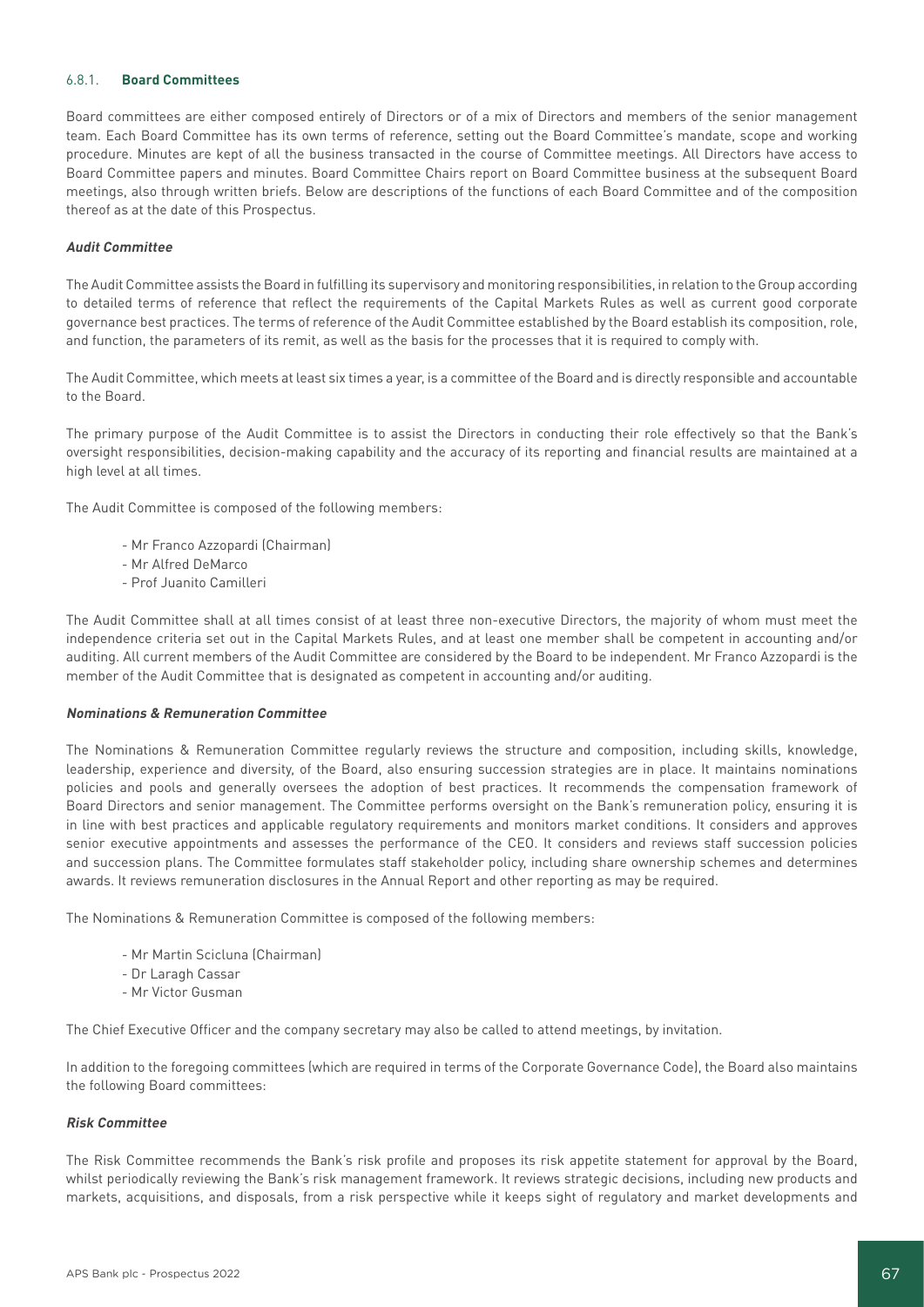how these can impact on the Bank's risk appetite. The Risk Committee approves risk policies, limits and delegations, including those of the credit committees. It has a wide mandate for risk oversight, including credit risk, market risk, operational risk, technology/cyber risk, concentration risk, liquidity risk as well as compliance matters. The Committee considers impairment and provisioning recommendations as prepared by senior management and recommends them for adoption, risk reporting in the financial statements and the process of compilation of reports such as the Internal Capital Adequacy Assessment Process (ICAAP), the Internal Liquidity Adequacy Assessment Process (ILAAP) and Recovery Plans, amongst others. The Committee oversees the work of the Compliance Committee.

# **Conduct Committee**

The Conduct Committee acts as a first point of reference on Board governance policies and procedures, codes of conduct and conflicts of interest. It generally oversees the Bank's conduct framework and policies ensuring that it acts honestly, professionally and in the clients' best interest at all times. It reviews and endorses the Bank's internal delegations, 'tone of voice', governance policies/procedures to ensure compliance with legislative and regulatory requirements and alignment with best practices. It oversees the Bank's agenda promoting and supporting the fair, strong, efficient and transparent provision of products and services, keeping consumer (customers') protection primary. The Conduct Committee oversees the process of the performance evaluation of the Board of Directors' and Board Committee. Generally, it performs oversight on matters of ethics, brand, values, reputation and culture.

# **ESG Committee**

The ESG (Environmental, Social, Governance) Committee oversees the Bank's stance related to the environmental, social and governance issues relevant to its activities and strategy, and it monitors APS's initiatives to enhance performance in the ESG area, all the while ensuring that this is accomplished within the context of keeping the UN Sustainable Development goals as an overarching guide. It also oversees the delivery of APS's environmental sustainability initiatives and commitments, setting the standards for performance considering the relevant challenges and opportunities, and the implementation of social sustainability initiatives and commitments, with the aim of enhancing their effectiveness in delivering social impact. The Committee watches over the reputational impacts of the Bank's strategies and practices to ensure that appropriate safeguards are in place for dealing fairly and ethically with all stakeholders and is also responsible for reviewing the ESG-related disclosures in the Annual Report and other reporting disclosures, and for oversight of the Bank's image and public 'look and feel', as well as for proposing appropriate improvements.

#### **Board Credit Committee**

The Board Credit Committee receives and reviews credit applications and approves credit limits for customers and transactions, within the parameters set by the Board in terms of the credit policy procedures. It also receives and reviews updates/amendments to approved facilities and approves, or delegates approval, for deviations as the case may be. The committee considers and advises the Risk Committee on credit limits and/or any matter for approval (e.g. country, geographic, segment limits) when this is required according to the Bank's credit policy.

# **Technology & Innovation Committee**

The Technology & Innovation Committee reviews, monitors and prioritises technology projects. It ensures that the technology roadmap is aligned with the strategic goals of the Bank and with an eye on innovation. It covers and engages those functions that will have ultimate ownership over the broader IT strategic decisions. The committee oversees management with regard to ITrelated risks, security and business continuity plans, liaising as necessary with the Risk Committee. It intervenes with the Board to secure sponsorships and support for the main IT strategic decisions & projects. The Technology & Innovation Committee provides strategic leadership through a steady flow of innovative ideas that will serve as a catalyst for innovation at the Bank as well as monitoring IT project implementation.

# 6.8.2. **Management Committees**

The Bank has also established a number of management committees, which generally report directly to the Board or to specific Board Committees, namely the Executive Committee, the Management Committee, (which reports to the Executive Committee), the Consolidated Project Board, the Assets & Liabilities Committee, Management Credit Committee and the Compliance Committee. The various management committees are made up entirely of members of the senior management team and other senior executives of the Bank. Each management committee has its own terms of reference, setting out the committee's mandate, scope and working procedure. Minutes are kept of all the business transacted in the course of committee meetings. All Directors have access to committee papers and minutes. Committee chairs report on committee business at the subsequent Board meetings, also through written briefs.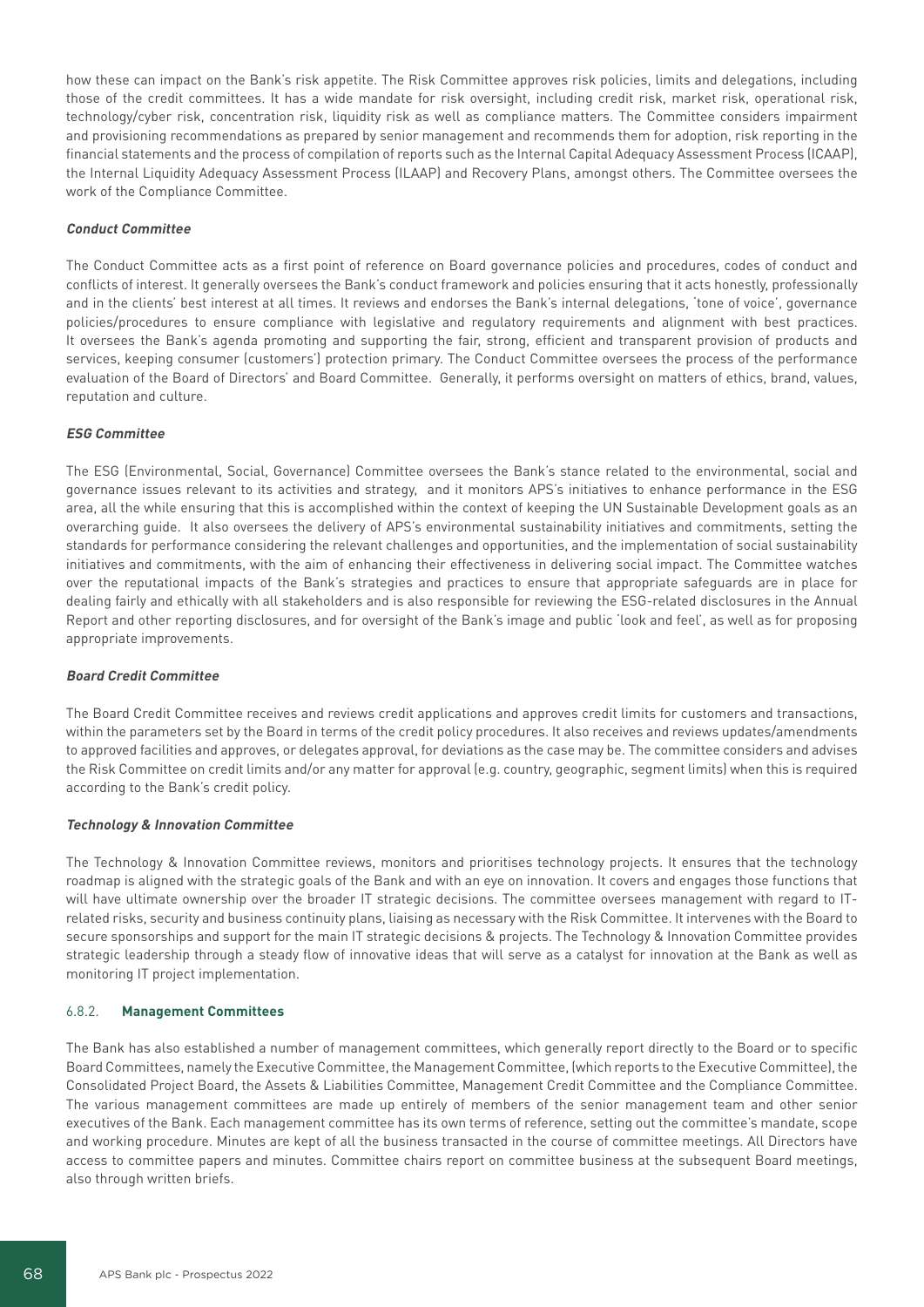# **6.9. Compliance with Corporate Governance Requirements**

The Board is committed to uphold the highest standards of corporate governance and to promote the Bank's culture, values, ethics and behaviours. The Bank declares its full support for the Corporate Governance Code and undertakes to comply fully with it to the extent that this is considered in consistence with the size, nature, and operations of the Bank. As at the date of this Prospectus, the Board considers the Bank to be in compliance with the Corporate Governance Code, save for the following exception:

Principle 3 (Composition of the Board): The Board is currently composed of nine non-executive Directors including the Chairman. While the Code of Principles for Good Corporate Governance provides that the Board should be composed of executive and nonexecutive Directors, there are no executive Directors presently appointed to the Board. The Board believes that with the required diversity of knowledge, judgment, and experience, it can still adequately perform its functions (even without the appointment of any executive Directors) and collectively execute the four basic roles of corporate governance namely, accountability, monitoring, strategy formulation and policy development. In addition, the Chief Executive Officer is ordinarily invited to attend meetings of the Board of Directors to ensure that the Board is adequately supported from an executive management perspective. The Bank's Memorandum & Articles of Association includes a clause specifying that executive members are also eligible to be appointed Directors. Furthermore, with respect to the appointment of non-executive Directors, the Nominations and Remuneration Committee and Board are guided by the relative provisions of the Articles of Association, as well as the EBA and ESMA Guidelines on the assessment of the suitability of members of the management body. The Nominations and Remuneration Committee is currently updating its Nomination and Succession Policy and Procedure to further promote the notion of diversity.

# **7. SHARE CAPITAL STRUCTURE AND MAJOR SHAREHOLDERS**

# **7.1. Share Capital Structure**

As at the date of this Prospectus, the Bank's authorised share capital is €125,000,000, divided into 500,000,000 ordinary Shares of €0.25 each. The Bank's issued share capital is €62,428,915.25 divided into 249,715,661 ordinary Shares of €0.25 each, all fully paid up. The ordinary Shares are the only authorised and issued class of Shares in the Bank.

In terms of the Bank's Memorandum and Articles of Association, all of the ordinary Shares in the Bank rank pari passu in all respects, including in terms voting rights, participation in dividends and other distributions of profits of the Bank or otherwise.

The Articles of Association specify that a shareholding of 10% of the Bank's Shares having voting rights shall constitute a 'qualifying shareholding', and that a shareholder of the Bank that holds, or shareholders who among them hold (in the aggregate), a qualifying shareholding, shall be entitled to appoint one Director in respect of each qualifying shareholding held, in every case subject to regulatory approval. The specific rules for the election of Directors in accordance with this qualifying shareholding procedure, and all other rules relating to the election of Directors, are set out in full in the Articles of Association.

The Articles of Association also provide that the largest single shareholder of the Bank (holding at least 25% of the ordinary issued share capital of the Bank) shall be entitled to appoint the Chairman of the Board from amongst the Directors appointed or elected to the Board.

# **7.2. History of Share Capital**

Following a successful rights issue, on 28 May 2019, the Bank issued an aggregate of 3.72 million fully paid-up ordinary Shares to its existing shareholders. The ordinary Shares were issued at a premium of €2.25 per Share, for a total issue price of €3.50 – given that in 2019 the nominal value per ordinary Share was €1.25c per ordinary Share.

Furthermore, as part of an internal re-organisation process, the Bank's shareholders approved an amendment to the Memorandum and Articles of Association at an extraordinary general meeting held on 19 October 2020. In so doing, the nominal value of the Bank's share capital was reduced from €1.25 to €0.25 per Share, being the current nominal value of the Bank's ordinary shares (including the New Shares).

On 14 May 2021, the Bank issued 696,461 ordinary Shares in the aggregate to two of its existing shareholders in lieu of a cash dividend. These Shares were issued at a premium of €0.45 per Share and are all fully paid up.

Finally, at the Bank's annual general meeting held on 28 April 2022, the shareholders approved an increase of the Bank's authorised share capital from €100 million to €125 million, divided into 500 million ordinary Shares of €0.25 each.

# **7.3. Major Shareholders**

As at the date of this Prospectus, the Bank's largest shareholder is AROM Holdings Limited, which holds 198,367,765 ordinary Shares (which amounts to 79.44% of the issued share capital of the Bank). AROM Holdings Limited is wholly owned (save for one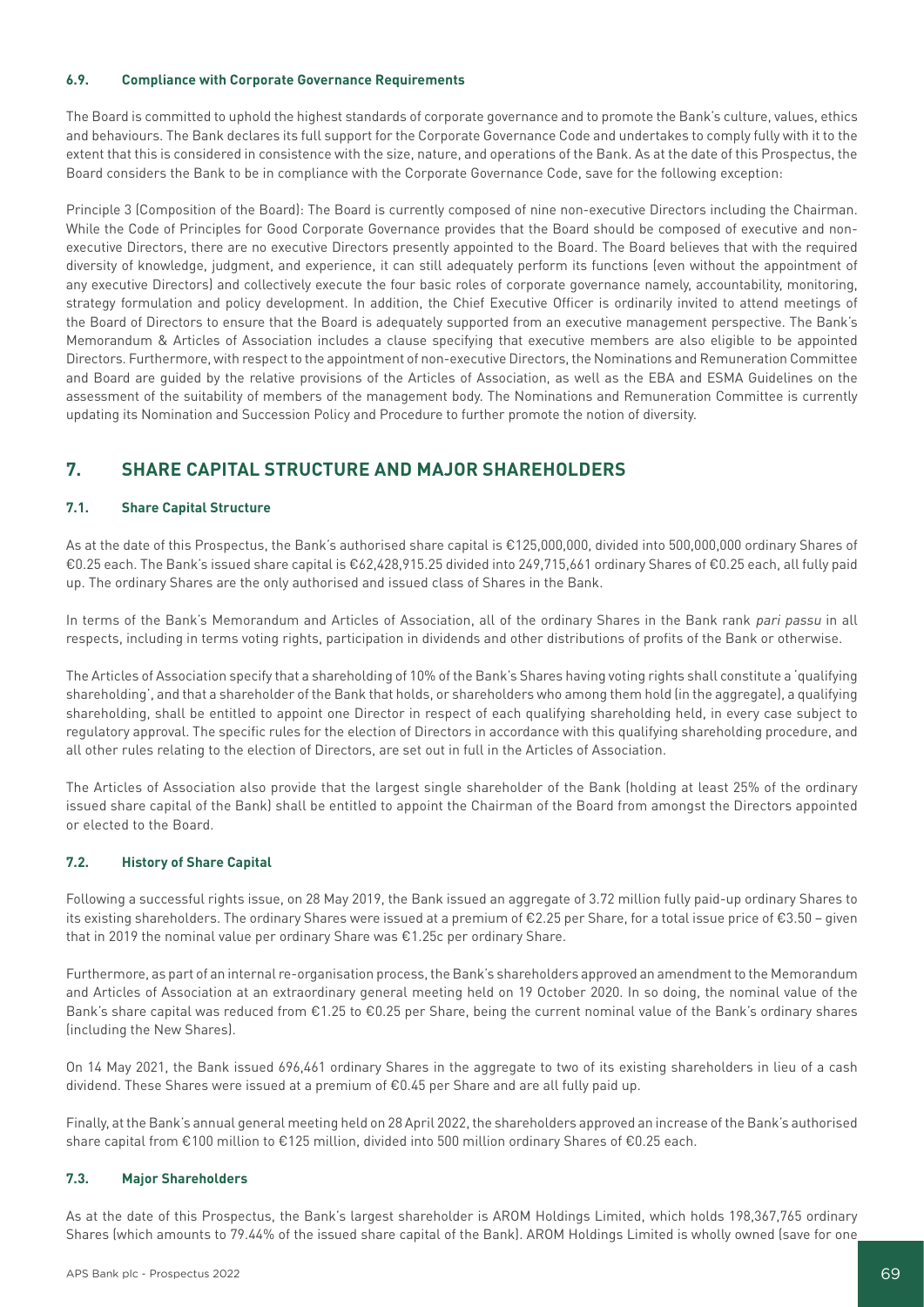ordinary share) by the Archdiocese of Malta. The second largest shareholder of the Bank is the Diocese of Gozo, which holds 45,449,032 ordinary Shares (and which amounts to 18.20% of the issued share capital of the Bank).

On the basis of the entitlement to appoint Directors attaching to a 'qualifying shareholding' as well as the entitlement of the largest single shareholder of the Bank to appoint the Chairman of the Board (in each case as set out in the Articles of Association and described above), AROM Holdings Limited is currently able to appoint seven Directors (of the maximum nine Board members that can be appointed), including the Chairman of the Board.

There are no arrangements currently known to the Bank the operation of which may, at a subsequent date, result in a change of control in the Bank.

The Bank has previously adopted measures in line with the Corporate Governance Code, with a view to ensuring that the relationship with its major shareholder remains at arm's length, including adherence to rules on related party transactions that require the sanction of the Bank's Audit Committee, which is constituted in its entirety by independent, non-executive Directors. As provided by the Capital Markets Rules, a Director shall be considered independent, for the purposes of his appointment to the Audit Committee, only if such Director is free of any business, family, or other relationship with the Bank, its controlling shareholder or the management of either, that creates a conflict of interest such as to impair the Director's judgement. As part of its duties, the Audit Committee ensures that transactions with related parties are adequately assessed, reviewed and reported to ensure approval at arm's length, in line with the Group's 'Related Party Transactions Approval Framework', which sets out the safeguards that are to be applied to transactions and arrangements between the Group and a related party, which transactions must be entered into at arm's length and on a normal, commercial basis.

In terms of the Corporate Governance Code, all Directors are also expected to apply high ethical standards, are obliged to avoid conflicts of interest and, in particular, are required to always act in the interest of the Bank and its shareholders as a whole irrespective of which shareholder appointed them to the Board.

# **8. USE OF PROCEEDS AND OTHER KEY INFORMATION**

# **8.1. Use of proceeds and reasons for the Share Issue**

The net proceeds from the Share Issue, which net of Share Issue expenses are expected to amount to approximately €59.2 million (or €65.3 million in the event that the Bank exercises the Over-Allotment Option in full), will constitute an integral part of the Bank's capital plan (to further strengthen its CET 1 capital) and will enable the Bank to achieve its strategic objectives whilst ensuring compliance with the relevant capital requirements.

# **8.2. Interest of persons involved in the Share Issue**

The Bank (acting in its capacity as an MFSA licensed investment firm) has been designated as an Authorised Intermediary and the general public will therefore be able to subscribe for New Shares through the Bank. Accordingly, the Bank has a financial interest in the relevant transaction. The Bank also has an interest by virtue of the fact that, as mentioned in section 8.1, the net proceeds from the Share Issue will form part of the regulatory capital of the Bank which capital is required for the Bank to continue undertaking initiatives to grow its various business lines.

As an Authorised Intermediary, the Bank will offer, among other things, execution only services without investment advice ("**Non-Advisory Sales**") or investment advice followed by execution services ("**Advisory Sales**") in respect of the Share Issue. In certain instances, the Bank may, under applicable rules, be required to (a) assess the Applicant's level of knowledge in and experience with investment instruments with similar characteristics as the New Shares, (b) assess the suitability of the New Shares for the Applicant, or (c) provide certain risk warnings. Prospective investors should therefore note that, as a result of the Bank's interest in the Share Issue, there is, among other things, a risk that the Bank's investment advisors propose this investment over other available investments available at that time or otherwise seek to oversell the Share Issue.

In this respect, the Bank has a conflicts of interest policy which addresses how it identifies and seeks to mitigate conflicts of interest in the provision of services to clients (including Applicants). A summary of this policy is available here: **https://www.apsbank.com.mt/document-downloads.**

Specifically in relation to the provision of Non-Advisory Sales and Advisory Sales in relation to the New Shares issued by itself as issuer, the Bank has implemented the following additional organisational and administrative measures aimed at mitigating the risks:

(i) Remuneration: Group personnel involved in the sale of the New Shares will not receive any variable remuneration (e.g. commission or performance bonuses) linked to such sales;

(ii) Information barriers: The Group's investment officers were not involved in the design and structure of the Share Issue; and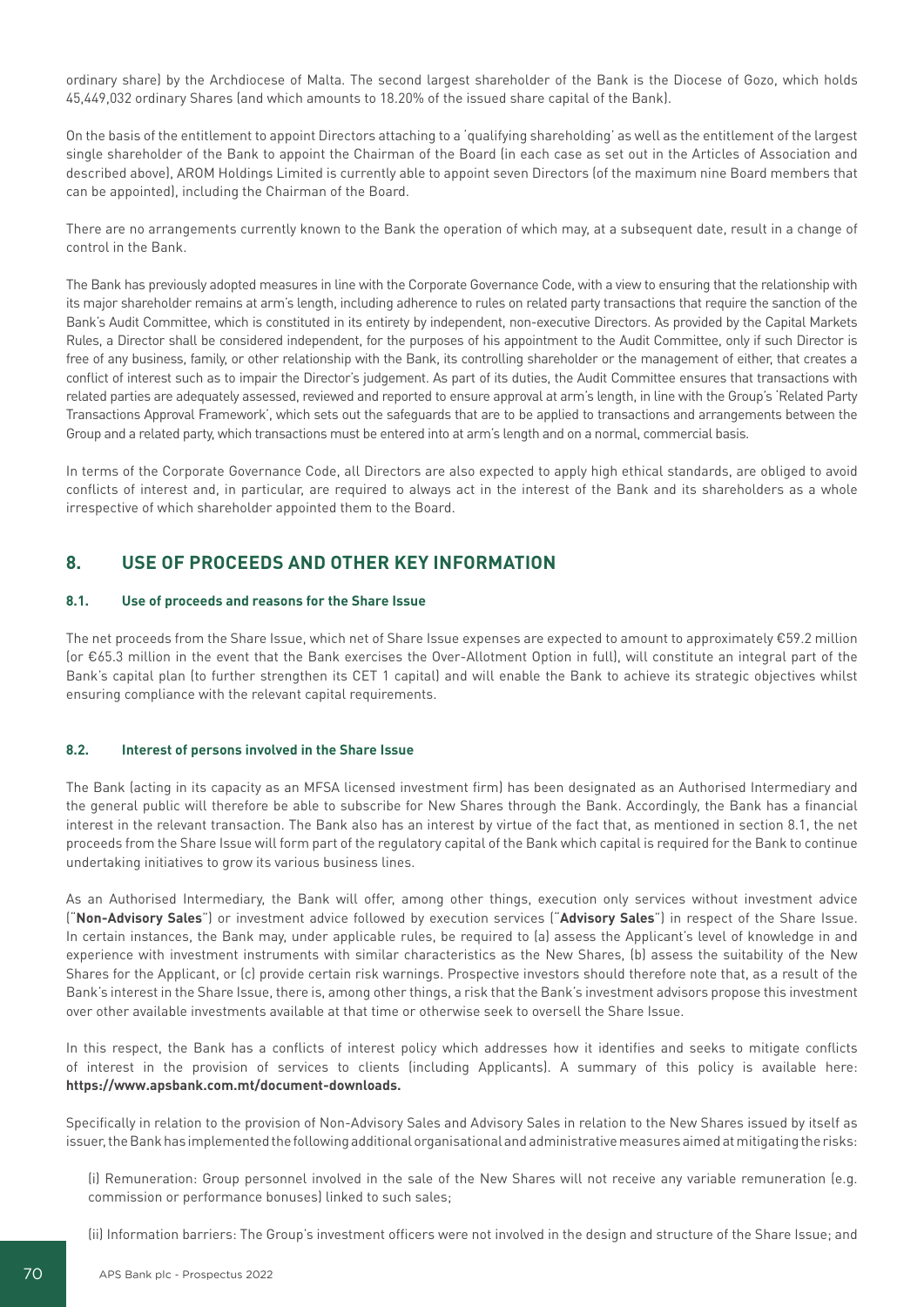(iii) Enhanced procedures: Where applicable, the Bank has implemented enhanced procedures in relation to the collection of information in order to assess an Applicant's knowledge and experience as well as to carry out a suitability assessment in relation to the New Shares and risks involved as well as in relation to the provision of information and risk warnings.

Save for the above and the possible subscription for New Shares by Authorised Intermediaries (which may include the Bank, and Curmi & Partners and Rizzo, Farrugia & Co acting together as the Bank's Joint Sponsors and Managers in respect of the Share Issue), the Directors are not aware of any interest, conflicting or otherwise, considered material to the Share Issue.

# **8.3. Authorisations and admissibility to listing**

By means of an extraordinary resolution passed at the Bank's annual general meeting held on 28 April 2022, the Bank's shareholders authorised the Board, in connection with the Share Issue, to (a) issue the New Shares; and (b) withdraw the pre-emption rights enjoyed by the shareholders in terms of the Companies Act and the Articles of Association. This withdrawal of pre-emption rights was approved for the benefit prospective Applicants and to ensure that the Bank meets the public float requirement set out in Capital Markets Rule 3.26.

The Board also authorised the submission of an application for listing on the Official List by means of a resolution passed on 13 May 2022.

Application has been made to the MSE for the Shares to be listed and traded on the Official List. The Competent Authority authorised the Shares as eligible to be listed on the Official List pursuant to the Capital Markets Rules by virtue of a letter dated 24 May 2022. In this respect, the Shares are expected to be admitted to the Official List with effect from 30 June 2022 and trading may commence thereafter. Dealings in the Shares shall not commence prior to the Shares being admitted to trading on the Official List.

# **8.4. Dilution**

The Share Issue is being made through the issue and allotment of the New Shares. As at the date of this Prospectus, the issued share capital of the Bank is held by its four shareholders, as indicated in the table below. Upon completion of the Share Issue, and on the assumption that the Share Issue is fully subscribed and that none of the four shareholders subscribe for New Shares, the current shareholders' percentage holding in the Bank will be reduced as follows:

| <b>Shareholder</b>                | <b>Number of Shares</b><br>held as at the<br>date of Prospectus | <b>Percentage holding</b><br>in the Bank prior<br>to Share Issue | <b>Percentage holding</b><br>in the Bank after<br><b>Share Issue without</b><br>exercise of Over-<br><b>Allotment Option</b> | Percentage holding in<br>the Bank after Share<br><b>Issue with exercise of</b><br><b>Over-Allotment Option</b> |
|-----------------------------------|-----------------------------------------------------------------|------------------------------------------------------------------|------------------------------------------------------------------------------------------------------------------------------|----------------------------------------------------------------------------------------------------------------|
| <b>AROM Holdings Limited</b>      | 198,367,765                                                     | 79.44%                                                           | 56.72%                                                                                                                       | 55.15%                                                                                                         |
| Diocese of Gozo                   | 45,449,032                                                      | 18.20%                                                           | 13.00%                                                                                                                       | 12.63%                                                                                                         |
| Metropolitan<br>Cathedral Chapter | 5,831,889                                                       | 2.33%                                                            | 1.67%                                                                                                                        | 1.62%                                                                                                          |
| Abbey Holdings Limited            | 66,975                                                          | 0.03%                                                            | $0.02\%$                                                                                                                     | 0.02%                                                                                                          |
| <b>TOTAL</b>                      | 249.715.661                                                     | 100.00%                                                          | 71.41%                                                                                                                       | 69.42%                                                                                                         |

### **8.5. Professional fees related to Share Issue**

Professional fees and costs related to publicity, advertising, printing, listing, selling commissions and other miscellaneous expenses in connection with the Share Issue are estimated not to exceed €1 million in the aggregate (or €1.1 million if the Bank exercises the Over-Allotment Option in full), and shall be borne exclusively by the Bank. There is no particular order of priority with respect to such expenses.

# **8.6. Intention to acquire**

Certain Directors and members of senior management (all being Preferred Applicants) have indicated to the Bank that they intend to subscribe for New Shares. The Bank is aware of a number of investors that have subscribed for more than 5% of the Share Issue through the Pre-Allocation Agreements.

Furthermore, AROM Holdings Limited and the Diocese of Gozo, being the Bank's major existing shareholders, have indicated to the Bank that they will not be participating in the Share Issue and will therefore not be subscribing for New Shares.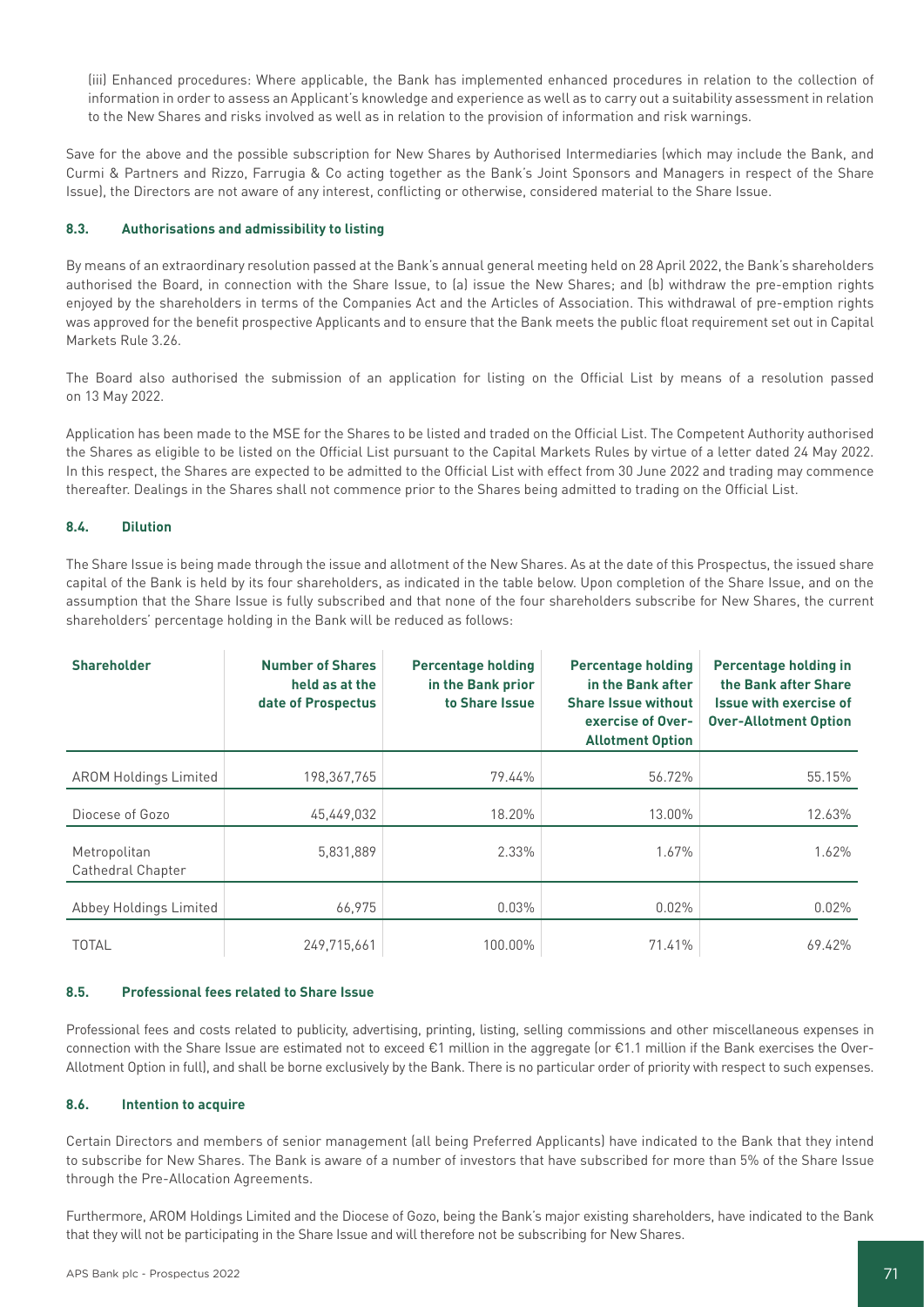# **9. INFORMATION ABOUT THE SHARES TO BE ADMITTED TO TRADING**

# **9.1. General**

Upon issuance and allotment, the New Shares, together with the existing Shares will constitute the entire issued share capital of the Bank.

The ISIN of the Shares is MT0002500115 and the currency of the Shares is Euro  $(\epsilon)$ .

The existing Shares in the Bank have been created in terms of the Companies Act, subject to the Bank's Memorandum and Articles of Association, and have been issued in registered, certificated form and will remain so, until they are admitted to the Official List. The share certificates in respect of the existing Shares currently in issue are evidence provided by the Bank to its existing shareholders of the relevant entry in the register of members of the Bank of the Shares held by such shareholders. Following their admission to the Official List the existing Shares will, whilst retaining their registered form, no longer be in certificated form and will thereafter be held in book-entry form at the CSD in accordance with the requirements of the MSE, or in such other form as may be determined from time to time by applicable law, the requirements of the MSE or the Bank. Similarly, the New Shares will be created in terms of the Companies Act, subject to the Bank's Memorandum and Articles of Association, and will also be in registered form and be held in book-entry form at the CSD in accordance with the requirements of the MSE or in such other form as may be determined from time to time by applicable laws, the requirements of the MSE or the Bank.

# **9.2. Rights attaching to the New Shares**

Upon issuance and allotment, the New Shares will form part of the only class of ordinary shares in the Bank and accordingly have the same rights and entitlements as all other Shares in issue in the Bank. The following is an overview of the rights attaching to the Shares:

#### **Dividends**

The Shares carry the right to participate in any distribution of dividend declared by the Bank pari passu with any and all other Shares in the Bank. Dividends shall be deemed to be non-cumulative. As a rule, dividends can only be paid if there are profits available for distribution. The Bank's dividend policy is described in section 4.8.

# **Voting rights**

Each Share entitles the holder thereof to one vote at meetings of shareholders.

# **Capital distributions**

All Shares carry the right for the holders thereof to participate in any distribution of capital made, whether in the context of a winding up or otherwise, pari passu with all other Shares of the Bank.

# **Transferability and restrictions**

Save for the restrictions on free transferability of the Shares subject to the Lock-In arrangements (as further described below), the Shares are freely transferable and following listing on the Official List, shall be transferable only in whole in accordance with the rules and procedures of the Official List applicable from time to time. No minimum holding requirement is applicable once the Shares are admitted to listing on the Official List.

Any person becoming entitled to a Share in consequence of the death or bankruptcy of a shareholder may, upon such evidence being produced as may from time to time properly be required by the Bank or the CSD, elect either to be registered as holder of the Share or to have another nominated person by him registered as the transferee thereof. If the person so becoming entitled shall elect to be registered, such person shall deliver or send to the CSD a signed notice in writing confirming such election. In the event of a nomination of another person, such election must be evidenced by transferring the Share, or procuring the transfer of the Share, in favour of that person.

All transfers and transmissions are subject in all cases to any pledge (duly constituted) of the Shares and to any applicable laws and regulations.

The cost and expenses of effecting any registration of transfer or transmission, except for the expenses of delivery by any means other than regular mail (if any) and except, if the Bank shall so require, the payment of a sum sufficient to cover any tax, duty or other governmental charge or insurance charges that may be imposed in relation thereto, will be borne by the Bank.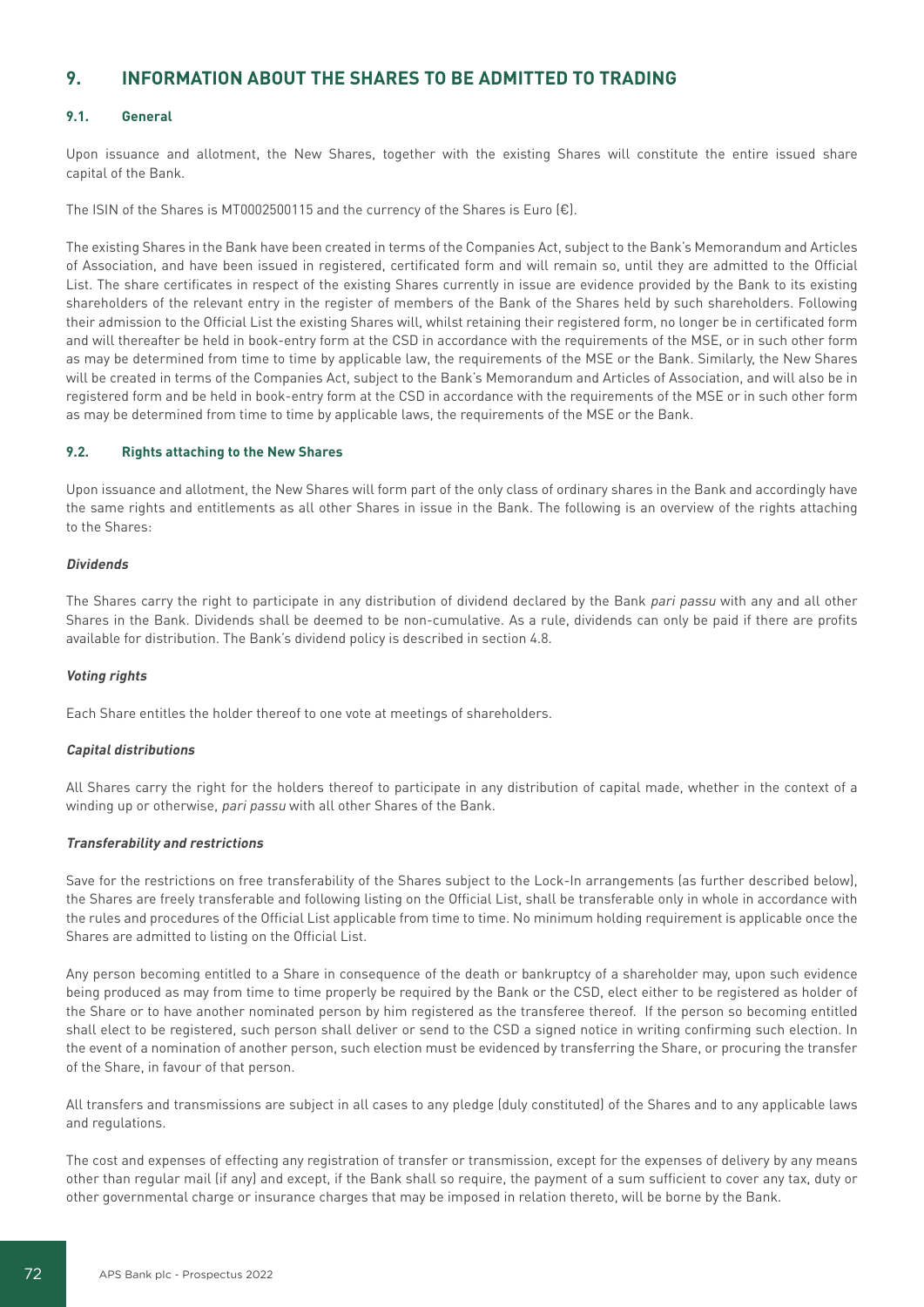## **Lock-In**

AROM Holdings Limited and the Diocese of Gozo (being shareholders holding 10% or more, of the issued share capital of the Bank after the allocation of New Shares following the Share Issue) have undertaken not to offer, sell, grant any option, right or warrant to purchase or otherwise transfer, assign or dispose of, any of the Shares which they hold in the Bank as at the date of this Prospectus for a period of 24 months from the date when the Shares are admitted to listing on the Official List, and this undertaking shall subsist notwithstanding any provisions of the Companies Act and the Memorandum and Articles of Association and/or the Capital Markets Rules that would otherwise have permitted such transfer, assignment or disposal (the "**Lock-In**").

As an exception to the Lock-In, AROM Holdings Limited and the Diocese of Gozo may transfer, sell, assign or dispose of any of their existing Shares in the Bank where such transfer, sale, assignment or disposal is made (1) consequent to the enforcement, as a result of default of the underlying obligation by the pledgor, of a bona fide pledge made to a credit institution licensed in Malta or holding an equivalent authorisation in an EU member state or EEA state; or (2) in the context of an internal corporate restructuring exercise of either of the said shareholders, where the beneficial interest in the relevant Shares does not change.

### **Pre-emption**

Subject to article 88 of the Companies Act, and article 16 of the Articles of Association, in issuing and allotting new equity securities the Bank (a) shall not allot any equity securities on any terms to any person unless an offer has first been made to each existing shareholder to allot to such shareholder at least on the same terms, a proportion of those equity securities which is as nearly as practicable equal to the aggregate proportion of Shares held by such shareholder (in nominal value); and (b) shall not allot any of those equity securities so offered to any person not being a shareholder, prior to the expiration of any period of offer made to existing shareholders in terms of article 16(a) of the Articles of Association, or prior to a negative or positive reply from all such shareholders, in respect of such offer.

Any such equity securities not subscribed for by the existing shareholders in terms of their pre-emption rights may be offered for subscription to any other person/s under the same or other conditions which however cannot be more favourable than an offer made under article 16(a) of the Articles of Association.

Notwithstanding the above, any right of pre-emption referred to in article 16 of the Articles of Association may be restricted or withdrawn by (i) an extraordinary resolution of the general meeting or (ii) the Board, provided that the Board is authorised to issue equity securities in accordance with article 4(a) of the Articles of Association and article 85 of the Companies Act and for so long as the Board remains so authorised.

#### **Conversion and redemption of Shares**

In terms of the Articles of Association and the relevant provisions of the Companies Act, the Bank may by extraordinary resolution convert any paid-up shares into stock, and re-convert any stock into paid-up shares of any denomination. Further details on the rights of conversion are included in the Articles. The Shares are not redeemable or convertible into any other form of security.

#### **Mandatory takeover bids, squeeze-out and sell-out rights**

Chapter 11 of the Capital Markets Rules, implementing the relevant provisions of Directive 2004/25/EC of the European Parliament and of the Council of 21 April 2004, regulates the acquisition by a person or persons acting in concert of the control of a company and provides specific rules on takeover bids and the squeeze-out and sell-out mechanisms. The shareholders may be protected by the said Capital Markets Rules in the event that the Bank is the subject of a Takeover Bid (as defined therein). The Capital Markets Rules may be viewed on the official website of the Competent Authority.

Chapter 11 of the Capital Markets Rules may be subject to changes following the publication of this Prospectus. Accordingly, prospective investors should consult with their advisors as to the implications of such changes as and when amendments to chapter 11 of the Capital Markets Rules take effect.

# **10. TERMS AND CONDITIONS OF THE SHARE ISSUE**

### **10.1. General Information on the Share Issue**

Pursuant to the terms of this Prospectus, the Bank is making up to 110,000,000 New Shares available for subscription (including the additional 10,000,000 New Shares that may be issued in the event that the Bank exercises the Over-Allotment Option in full), 69,681,981 of which have already been allocated to certain investors pursuant to the Pre-Allocation Agreements. The Issue Price is €0.62 per New Share, which includes a premium of €0.37 over Nominal Value, provided that the Bank has resolved to issue 54,613,344 New Shares at specific discounts to the Issue Price to certain investors depending on the total amount invested by each of them in New Shares pursuant to the Pre-Allocation Agreements. The specific discounts and the corresponding investment amount to which each discount applies are described in further detail in section 10.2.1 below.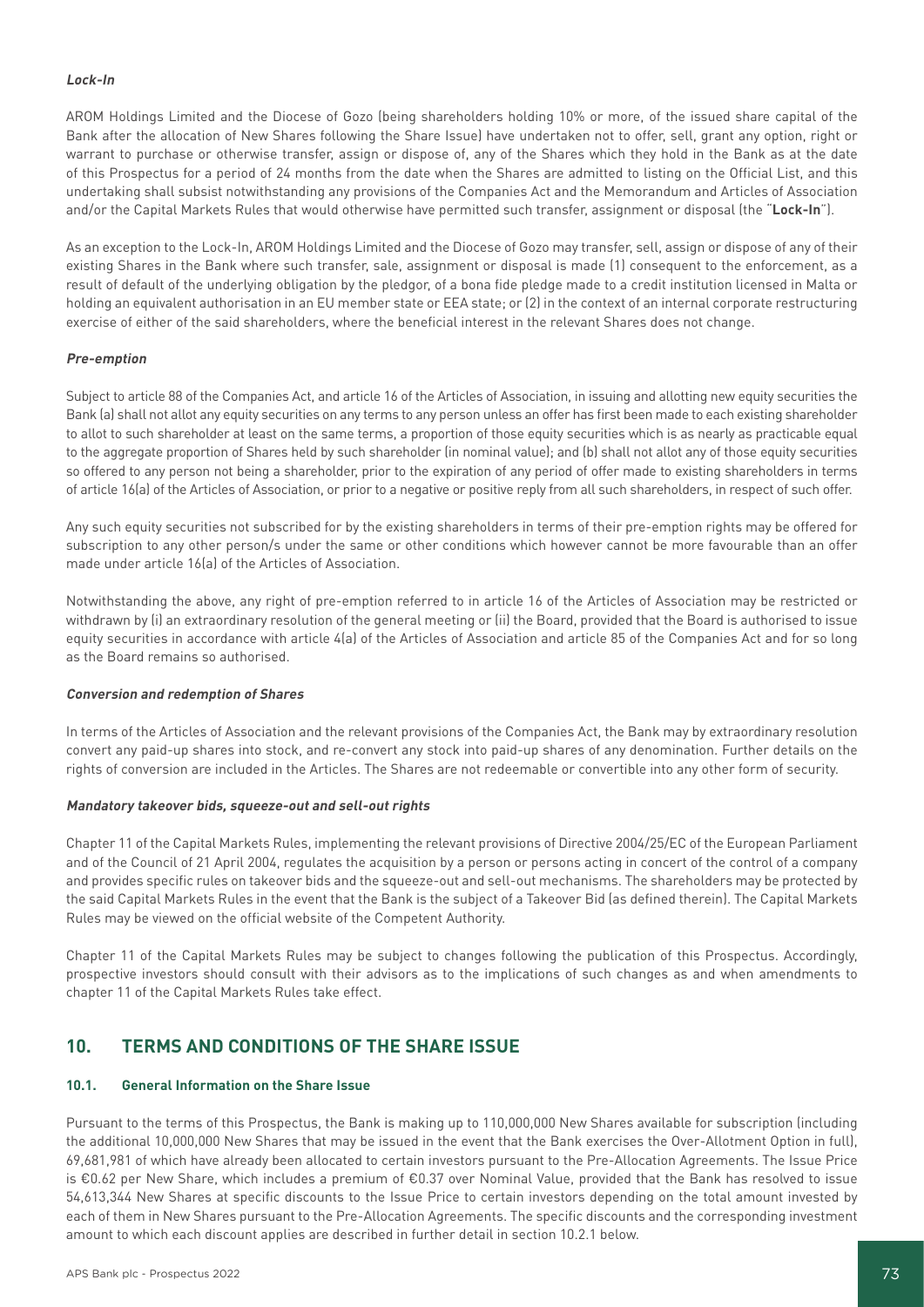The net asset value per Share of the Bank as of 31 December 2021, being the date of the latest balance sheet of the Bank, was €0.81. The Board established the Issue Price (€0.62) after taking into account a valuation of the underlying fair value of the Bank on the basis of the current strategic business plan and financial forecasts, as well as a reference to valuation multiples across comparable assets, a market sounding exercise and the wider economic landscape.

The issue and allotment of the New Shares is conditional inter alia upon: (a) a minimum aggregate subscription amount of 75,462,702 New Shares and (b) the approval by the MSE of the Bank's application for the Shares to be admitted to the Official List. For the full Terms and Conditions of the Share Issue, please refer to the entirety of this section 10.

In the event that any of these conditions is not satisfied by the close of the Offer Period, the Share Issue will be withdrawn or revoked unilaterally by the Bank.

The Bank also reserves the right to withdraw the Share Issue prior to the Issue Date for reasons beyond its control, such as extraordinary events, substantial change of the political, financial, economic, legal, monetary or market conditions at national or international level and/or adverse events regarding the financial or commercial position of the Bank and/or other relevant events that in the reasonable discretion of the Bank may be prejudicial to the offer.

In the event of a revocation of the Share Issue as aforesaid, any application monies received by or on behalf of the Bank will be returned without interest (through the Registrar and/or the Authorised Intermediaries, as applicable) by direct credit into the Applicant's bank account indicated by the Applicant in the relative Application. If no such bank account number is provided, or in the event that bank account details in the Application are incorrect or inaccurate, such returns will be made by means of a cheque mailed to the Applicant's address (or, in the case of joint Applications, the address of the first named Applicant) indicated in the Application.

The Share Issue is not underwritten. In the event that the Share Issue is not fully subscribed the Bank will, subject to a minimum aggregate subscription amount of 75,462,702 New Shares, proceed with the transaction.

Dealings in the Shares shall not commence prior to the Shares being admitted to the Official List of the MSE.

#### **10.2. Plan of Distribution and Allotment**

The New Shares will be distributed as follows:

- (i) The Bank and the Registrar have entered into Pre-Allocation Agreements with a number of Applicants and Authorised Intermediaries in advance of the Offer Period, pursuant to which the Bank has bound itself to allocate 69,681,981 New Shares to such Applicants and Authorised Intermediaries. Payment for these New Shares must be received by the Registrar in cleared funds by the Pre-Allocation Payment Date.
- (ii) The remaining balance of up to 40,318,019 New Shares (including the additional 10,000,000 New Shares that may be issued in the event that the Bank exercises the Over-Allotment Option in full), is being made available for subscription during the Offer Period by all Applicants (including Preferred Applicants and the general public).

Authorised Intermediaries applying for New Shares, may do so for their own account and/or for the account of their underlying clients. Authorised Intermediaries shall be entitled to distribute any portion of the New Shares allotted to them for their underlying clients upon commencement of trading or instruct the Registrar to issue a portion of the New Shares allotted by them directly to their underlying clients, in all cases, subject to the minimum subscription thresholds set out in section 10.2.3.

#### 10.2.1. **Conditional Pre-Allocation Agreements**

Each Pre-Allocation Agreement became binding on each of the Bank, the Registrar and the relevant Applicant and/or Authorised Intermediary upon signing, and is subject to the Terms and Conditions of the Share Issue as set out in the Prospectus. The Registrar must receive payment of all subscription proceeds in cleared funds by the Pre-Allocation Payment Date. In terms of each Pre-Allocation Agreement, the Bank is conditionally bound to issue, and each Authorised Intermediary, is conditionally bound to subscribe for, the number of New Shares specified in the relevant Pre-Allocation Agreement subject to, among other things, the approval: (i) by the Competent Authority of this Prospectus and of the admissibility of the Shares to listing on the Official List; and (ii) by the MSE of the Bank's application for the Shares to be admitted to listing and trading on the Official List.

The Pre-Allocation Agreements gave investors the opportunity to subscribe for New Shares at a discount to the Issue Price, depending on the total Euro amount invested by each of investor pursuant to the Pre-Allocation Agreements. The specific allotment prices (based on their corresponding investment amounts), and the aggregate number of New Shares to be issued by the Bank at each respective price, in respect of the Pre-Allocation Agreements, are set out in the table below: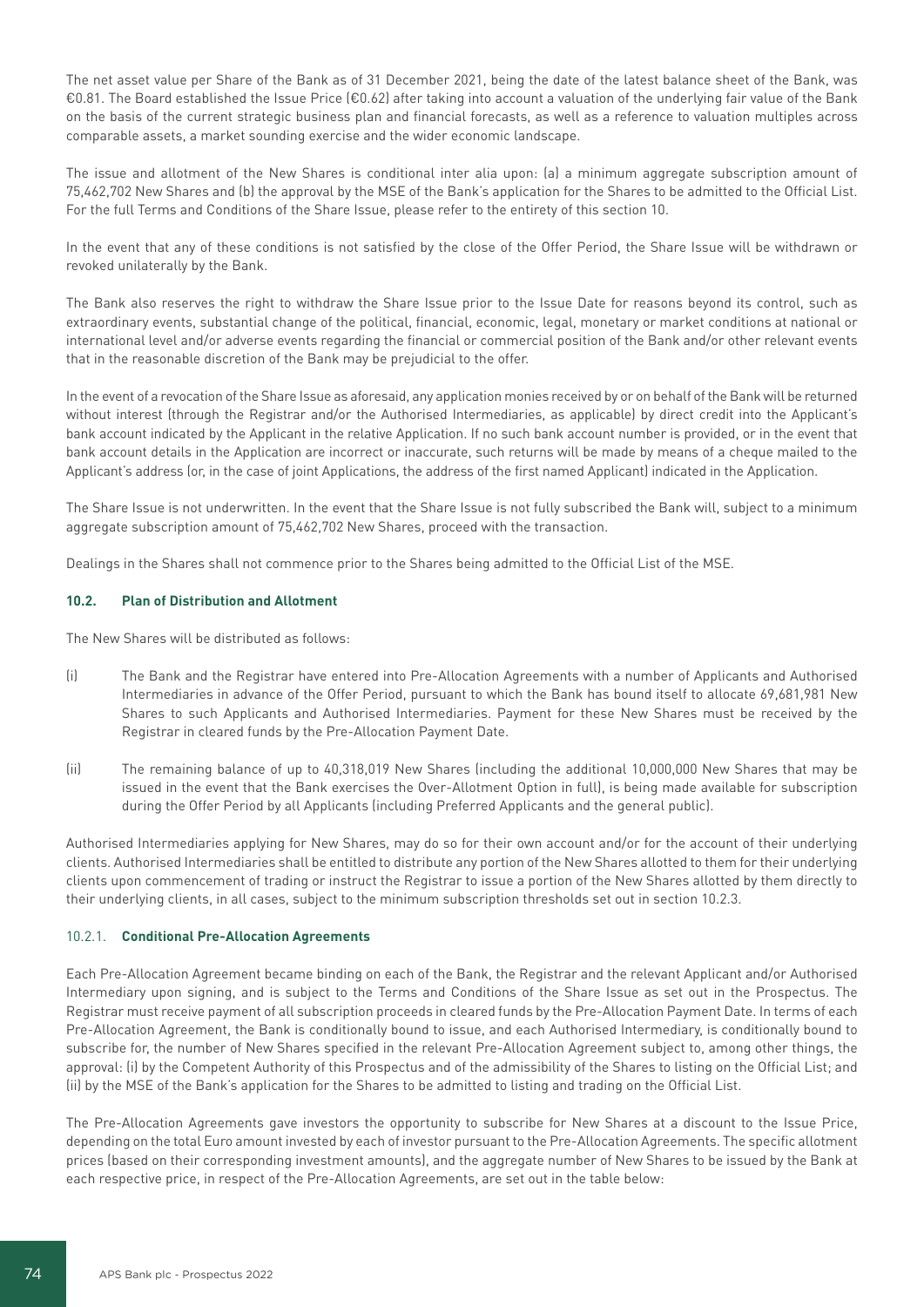| <b>Investment amount</b>  | <b>Specific Allotment Prices</b> | <b>Number of New Shares</b> | <b>Aggregate Allotment Value</b> |
|---------------------------|----------------------------------|-----------------------------|----------------------------------|
|                           |                                  |                             |                                  |
| €100,000 to €999,999      | € $0.62$                         | 15,068,637                  | €9,342,555                       |
|                           |                                  |                             |                                  |
| €1,000,000 to €2,999,999  | €0.60                            | 11,408,334                  | €6,845,000                       |
|                           |                                  |                             |                                  |
| €3,000,000 to €4,999,999  | € $0.59$                         | 15,319,492                  | €9,038,500                       |
|                           |                                  |                             |                                  |
| €5,000,000 to €10,000,000 | €0.58                            | 27,885,518                  | €16,173,600                      |
|                           |                                  |                             |                                  |
|                           | <b>TOTAL</b>                     | 69,681,981                  | €41,399,655                      |

#### 10.2.2. **Method of Application**

Applications must be made using the relevant Application Form (Application Form 'A' for Preferred Applicants or Application Form 'B' for all other Applicants) and all Applications must be submitted to one of the Authorised Intermediaries listed in Annex B during the Offer Period. In all cases, Applications must be accompanied by the full payment due for the New Shares subscribed for and in the event that cheques accompanying Applications are not honoured on their first presentation, the Bank, the Registrar and/or the relevant Authorised Intermediary, as the case may be, reserve the right to invalidate the relative Application.

Specimen Application Forms can be found in Annex C of this Prospectus.

#### **Preferred Applicants**

Preferred Applicants must subscribe for New Shares using Application Form 'A'.

#### Bondholders

Applications to be used by Bondholders will be pre-printed and mailed to Bondholders on or around 1 June 2022. Bondholders must submit their duly completed Applications to any of the Authorised Intermediaries listed in Annex B of this Prospectus during the Offer Period.

#### Group Employees

Applications to be used by Group Employees will be made available from the Bank's offices. Group Employees must submit their duly completed Applications to the Bank during the Offer Period.

#### **General public**

Applicants who are not Preferred Applicants must subscribe for New Shares using Application Form 'B' which will be made available after 1 June 2022. Applicants who are not Preferred Applicants must submit their Applications to any of the Authorised Intermediaries listed in Annex B of this Prospectus during the Offer Period.

#### 10.2.3. **Minimum Subscription Amounts**

The minimum subscription amount of New Shares that can be subscribed for by Applicants is 1,000 New Shares (for a minimum investment amount of €620).

#### **10.3. Eligible investors**

The Share Issue, which is being made in Malta only, is open to all categories of investors including the general public. Accordingly, any person, whether natural or legal, resident in, or who are citizens of, or who have a registered address in Malta shall be eligible to submit an Application. Any one person should not submit more than one Application for New Shares in his own name.

Having considered the circumstances, the Bank has formed the view (due to the onerous requirements involved in the registration of this Prospectus in any territory other than Malta and/or compliance with the relevant legal or regulatory requirements) not to accept completed Applications from investors residing in or citizens of a country other than Malta, except where, inter alia, in the absolute discretion of the Bank, it is satisfied that such action would not result in a contravention of any applicable legal or regulatory requirement in of any other jurisdiction.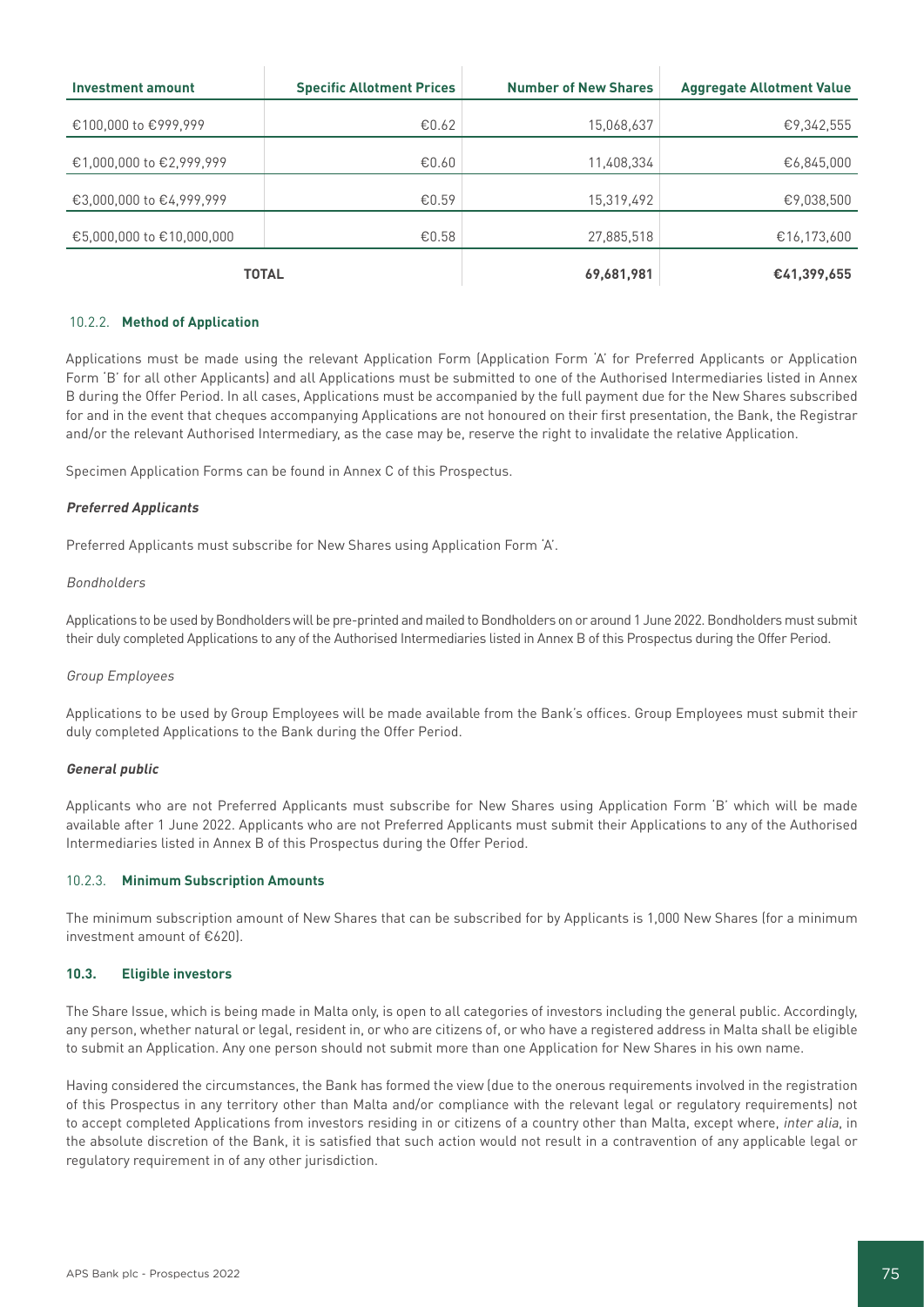## **10.4. Allocation Policy**

The Bank shall allocate the New Shares to Applicants on the basis of the following allocation policy:

- (i) 69,681,981 New Shares shall be allocated to Authorised Intermediaries pursuant to the Pre-Allocation Agreements between the Bank, the Registrar and each relevant Applicant and/or Authorised Intermediary; and
- (ii) the remaining balance of up to 40,318,019 New Shares (including the additional 10,000,000 New Shares that may be issued in the event that the Bank exercises the Over-Allotment Option in full) shall be allocated to satisfy all Applications submitted during the Offer Period (subject to the full Terms and Conditions). In the event of an oversubscription, the Bank shall give preference to Preferred Applicants in accordance with an allocation policy to be determined by the Bank at the time.

The Bank shall announce the results of the Share Issue, together with the basis of acceptance of Applications and the allocation policy to be adopted, through a company announcement, within five Business Days from closing of the Offer Period.

The Bank may, at its sole discretion, elect to exercise the Over-Allotment Option in whole or in part and allocate the New Shares in accordance with the above-mentioned allocation policy adopted by the Bank.

In the event that Applications in terms of paragraph (ii) above exceed the amount available for subscription pursuant to the Share Issue, including the Over-Allotment Option if so exercised by the Bank, the Bank may be required to scale down Applications received, in accordance with the above-mentioned allocation policy adopted by the Bank.

In this regard, and with reference to subscription monies of any unsatisfied Applications, or part thereof, Applicants shall have either of the following options:

- (a) to have them returned by direct credit transfer to the account number indicated in the relevant Application Form within five Business Days from the announcement of the basis of acceptance. The Bank and the Registrar shall not be responsible for any loss or delay in transmission or any charges in connection therewith; or
- (b) apply to benefit from favourable terms and rates in a deposit product/s to be devised and offered by the Bank exclusively and specifically for the Share Issue, subject to terms and conditions as may be drawn up by the Bank and related due diligence verification.

The Bank and the Registrar, as applicable, shall not be responsible for any loss or delay in transmission or any charges in connection with the said processes.

The registration advice and other documents and any monies relating to (a) and (b) above may be retained pending clearance of the remittance and any verification of identity as required by the PMLA. Such monies will not bear interest while retained as aforesaid.

## **10.5. Selling Commission**

Selling commission is payable to the Authorised Intermediaries based on the value of the New Shares allocated to Applicants applying through such Authorised Intermediaries at the rate of 1.5% on the aggregate value of New Shares allocated as aforesaid.

## **10.6. Withdrawal Rights**

If the Bank is required to publish a Supplement, Applicants who have applied for New Shares shall be allowed at least three Business Days following the publication of the relevant Supplement during which they can withdraw their Application to acquire New Shares in its entirety provided that the new factor, material mistake or inaccuracy (requiring the publication of a Supplement) arose between the date of approval of the Prospectus by the Competent Authority and admission to trading of the Shares. The right to withdraw an Application to acquire New Shares in these circumstances will be available to all investors under the Share Issue. If the Application is not withdrawn within the stipulated period, such Application under the Share Issue will remain valid and binding. Details of how to withdraw an Application will be made available in the context of the aforesaid if and when a Supplement to the Prospectus is published.

#### **10.7. Indicative Timetable**

The below are the indicative dates relating to the Share Issue:

| 1. Cut-Off Date:                       | 23 May 2022 |
|----------------------------------------|-------------|
| 2. Applications mailed to Bondholders: | 1 June 2022 |
| 3. Opening of Offer Period:            | 3 June 2022 |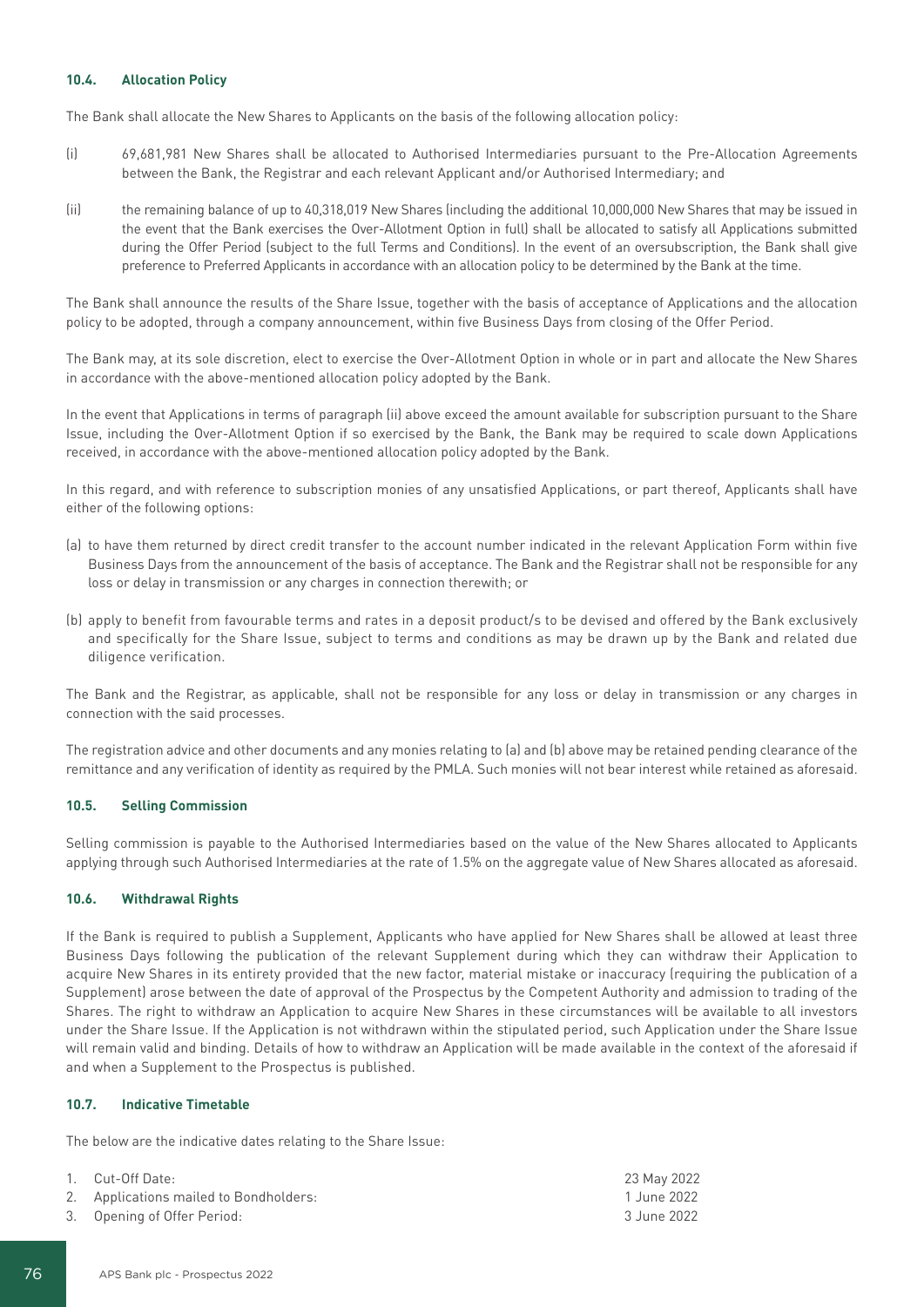| 4. Pre-Allocation Payment Date:                             | 17June 2022  |
|-------------------------------------------------------------|--------------|
| 5. Closing of Offer Period:                                 | 17 June 2022 |
| 6. Announcement of basis of acceptance:                     | 24 June 2022 |
| 7. Refund of unallocated monies (if applicable):            | 30 June 2022 |
| 8. Issue Date:                                              | 30 June 2022 |
| 9. Expected date of admission of the Shares to listing:     | 30 June 2022 |
| 10. Expected date of commencement of trading of the Shares: | 1 July 2022  |

Subject to the Bank's right to exercise the Over-Allotment Option, the Bank reserves the right to close the Share Issue prior to the end of the Offer Period in the event that the New Shares are fully subscribed prior to such date and time, in which case the events set out in steps 4 to 10 above shall be brought forward (although the number of Business Days between each of these events is not expected to be varied).

## **10.8. Terms and Conditions of the Share Issue**

- (a) The issue of New Shares to successful Applicants is conditional inter alia upon the approval by the MSE of the Bank's application for the Shares to be admitted to the Official List. In the event that the Shares are not admitted to the Official List, any Application monies received by the Registrar will be returned, without interest, by direct credit into the Applicant's bank account.
- (b) The issue and allotment of the New Shares is also conditional inter alia upon a minimum aggregate subscription amount of 75,462,702 New Shares. In the event that, following the Offer Period, the aggregate amount of Applications received do not equate to 75,462,702 New Shares: (a) no issue of New Shares will be made; (b) the subscription for New Shares shall be deemed not to have been accepted by the Bank; and (c) all proceeds received from Applicants shall be refunded without interest.
- (c) The contract created by the Bank's acceptance of an Application shall be subject to all of the Terms and Conditions and any other related terms and conditions set out in the remainder of this Prospectus, the Memorandum and Articles of Association of the Bank and in the respective Application. Without prejudice to the restrictions set out in section 10.3 above, it is the responsibility of investors wishing to acquire the New Shares to inform themselves of so applying including any requirements relating to external transaction requirements in Malta and any exchange control in the countries of their nationality, residence or domicile.
- (d) Subject to all other terms and conditions set out in the Prospectus, the Bank, the Registrar and the Authorised Intermediaries reserve the right to reject, in whole or in part, or to scale down, any Application, and to present any cheques for payment upon receipt. The right is also reserved to refuse any Application which in the opinion of the Bank, the Registrar or Authorised Intermediaries is not properly completed in all respects in accordance with the instructions or is not accompanied by the required documents. It shall not be incumbent on the Bank or the Registrar to verify the signatures and signatories on any Application received.
- (e) In the case of joint Applications, reference to the Applicant in the Terms and Conditions is a reference to each of the joint Applicants, and liability therefor is joint and several. The person who shall be first-named in the register of shareholders shall, for all intents and purposes, be deemed to be such nominated person by all joint holders in the register of shareholders. Such person shall, for all intents and purposes, be deemed to be the registered holder of the Share/s (as applicable) so held.
- (f) In the case of corporate Applicants or Applicants having separate legal personality, the Application must be signed by a person/s authorised to sign and bind such Applicant. It shall not be incumbent on the Bank or the Registrar to verify whether the person or persons purporting to bind such an Applicant is or are in fact authorised. Applications by corporate Applicants have to include a valid legal entity identifier ("**LEI**") which must be unexpired at the time of the Application and of the listing of the New Shares. Applications without such information or without a valid LEI will not be accepted.
- (g) In respect of any Shares held subject to usufruct, the name of the bare owner and the usufructuary shall be entered in the register of shareholders. The usufructuary shall, for all intents and purposes, be deemed vis-à-vis the Bank to be the holder of the Share/s so held and shall have the right to receive dividends distributed to shareholders and to vote at meetings of the shareholders, but shall not, during the continuance of the Share/s, have the right to dispose of the Share/s so held without the consent of the bare owner.
- (h) Applications in the name and for the benefit of minors shall be allowed provided that the Applicant already holds an MSE account and that the Application is signed by both parents or the legal guardian/s. Details of the minor's parents, legal guardians or decision makers should be included in the section "Decision Maker / Legal Guardian Details" in the Application. Any New Shares allocated pursuant to such an Application shall be registered in the name of the minor as a shareholder, with dividends payable (as applicable) to the parents / legal guardian/s signing the Application until such time as the minor attains the age of 18 years, following which all dividends shall be paid directly to the registered holder, provided that the Bank has been duly notified in writing of the fact that the minor has attained the age of 18 years. This requirement shall continue to operate even after the expiry of the Prospectus.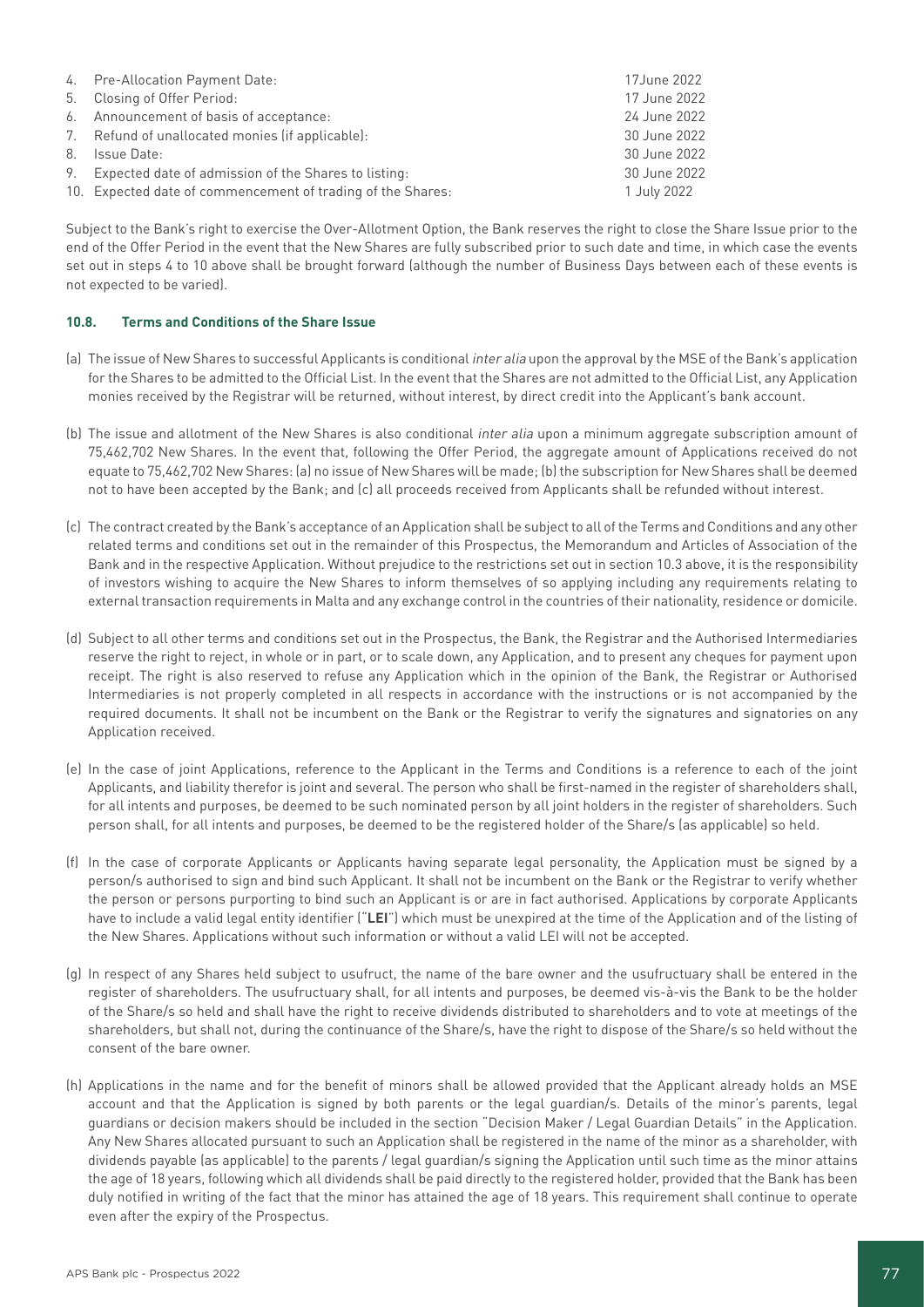- (i) All Applications for New Shares must be submitted within the time limits set out herein and shall be subject to a minimum of 1,000 New Shares per Application.
- (j) Applications are to be lodged with any of the Authorised Intermediaries. Applications must be received by no later than 12:00 hours on 17 June 2022.
- (k) All Applications must be accompanied by the full price due for the New Shares applied for, in Euro (€). In the event that any cheque accompanying an Application is not honoured on its first presentation, the Bank, Authorised Intermediaries and/or the Registrar reserve the right to invalidate the relative Application.
- (l) In the event that an Applicant has not been allocated any Shares or has been allocated a number of Shares which is less than the number applied for, and has opted for a refund of the funds in terms of section 10.4 above, the Applicant shall receive a full refund or, as the case may be, the balance of the price of the Shares applied for but not allocated, without interest, by credit transfer to such account as designated by the Applicant, at the their sole risk within five (5) Business Days from the date of announcement of basis of acceptance. The Bank and the Registrar shall not be responsible for any loss or delay in transmission or any charges in connection therewith.
- (m)For the purposes of the PMLFTR, all appointed Authorised Intermediaries are under a duty to communicate, upon request, all information about clients as is mentioned in articles 1.2(d) and 2.4 of the "Code of Conduct for Members of the Malta Stock Exchange" appended as appendix 3.6 of the MSE Bye-Laws, irrespective of whether the said appointed Authorised Intermediaries are member firms of the MSE or not. Such information shall be held and controlled by the MSE in terms of the Data Protection Act and/or the GDPR, as amended, for the purposes and within the terms of the MSE's data protection and privacy policy as published from time to time.
- (n) It shall be incumbent upon the respective Authorised Intermediary to ascertain that all other applicable regulatory requirements relating to the subscription of the New Shares by an Applicant are complied with, including without limitation the obligation to comply with all applicable requirements set out in Directive 2014/65/EU of the European Parliament and of the Council of 15 May 2014 on markets in financial instruments, and Regulation (EU) No. 600/2014 of the European Parliament and of the Council of 15 May 2014 on markets in financial instruments and amending Regulation (EU) No. 648/2012, in each case as amended, as well as applicable MFSA rules for investment services providers.
- (o) No person receiving or downloading a copy of the Prospectus (or part thereof) or an Application in any territory other than Malta, may treat the same as constituting an invitation or offer, nor should such person in any event deal with the Application unless, in the relevant territory, such an invitation or offer could lawfully be made or the Application could lawfully be used or dealt with without contravention of any legal or regulatory requirements.
- (p) The subscription of Shares by persons resident in, or who are citizens of, or who are domiciled in, or who have a registered address in, a jurisdiction other than Malta, may be affected by the law of the relevant jurisdiction. Those persons should consult their professional advisors (including tax and legal advisors) as to whether they require any governmental or other consents, or need to observe any other formalities, to enable them to acquire the Shares. It is the responsibility of any person (including, without limitation, nominees, custodians, depositaries and trustees) outside Malta wishing to participate in the Share Issue, to satisfy himself/herself/ itself as to the full observance of the applicable laws of any relevant jurisdiction, including, but not limited to, obtaining any requisite governmental or other consents, observing any other requisite formalities and paying any transfer or other taxes (of any nature whatsoever) due in such territories. The Bank and its advisors shall not accept any responsibility for the non-compliance by any person of any applicable laws or regulations of foreign jurisdictions.
- (q) Certificates will not be delivered to shareholders in respect of the Shares in virtue of the fact that the entitlement to the Shares will be represented in an uncertificated form by the appropriate entry in the electronic register maintained on behalf of the Bank by the CSD. There will be entered in such electronic register the names, addresses, identity card numbers (in the case of natural persons), registration numbers (in the case of companies) and MSE account numbers of the shareholders and particulars of the Shares held by them respectively, and the shareholders shall have, at all reasonable times during business hours, access to the register of shareholders held at the CSD for the purpose of inspecting information held on their respective account.
- (r) The CSD will issue, upon a request by a shareholder, a statement of holdings to such shareholder evidencing their entitlement to the Shares held in the register kept by the CSD. To this extent the shareholders are expected to liaise directly with the CSD on this matter.
- (s) Applicants may opt to subscribe for the online e-portfolio of the MSE by filling in the respective fields in the Application. The shareholder's statement of holdings evidencing entitlement to the Shares held in the register kept by the CSD and registration advices evidencing movements in such register will be available through the said e-portfolio facilities on **https://eportfolio.borzamalta.com.mt/**. Further details on the e-portfolio may be found on **https://eportfolio.borzamalta.com.mt/Help**.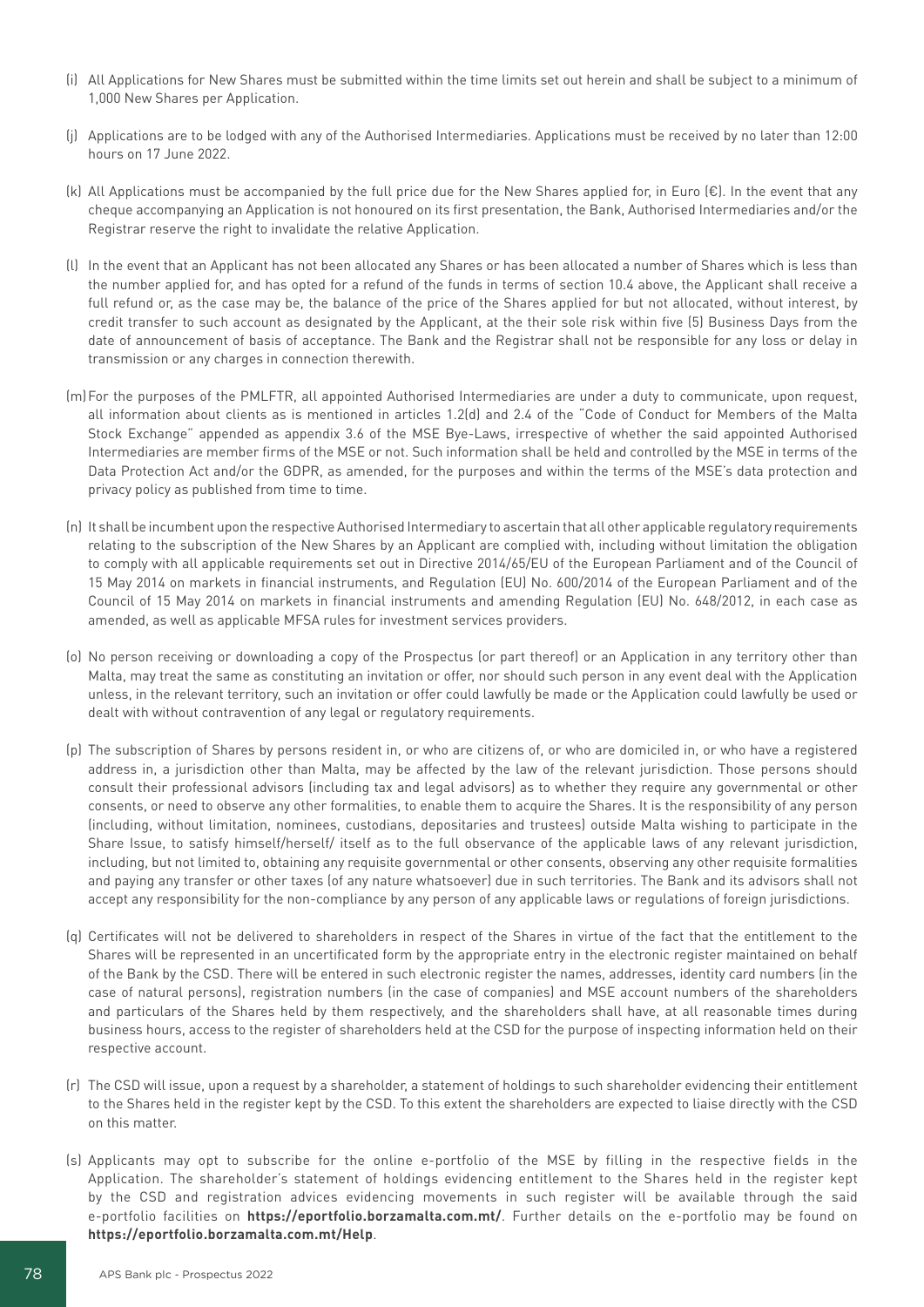- (t) By completing and delivering any Application, the Applicant:
	- (i) accepts to be irrevocably contractually committed to acquire the number of Shares allocated to such Applicant at the Issue Price and, to the fullest extent permitted by law, accepts to be deemed to have agreed not to exercise any rights to rescind or terminate, or otherwise withdraw from, such commitment, such irrevocable offer to purchase, and pay the consideration for, the number of Shares specified in the Application submitted by the Applicant (or any smaller number of Shares for which the Application is accepted) at the Issue Price (as applicable) being made subject to the provisions of the Prospectus, these Terms and Conditions, the Application and the Memorandum and Articles of Association of the Bank;
	- (ii) agrees and acknowledges to have had the opportunity to read the Prospectus and to be deemed to have had notice of all information and representations concerning the Bank and the Share Issue contained therein;
	- (iii) warrants that the information submitted in the Application is true and correct in all respects. All Applications need to include a valid MSE account number in the name of the Applicant/s. Failure to include an MSE account number will result in the Application being cancelled by the Bank through the Registrar and transfer monies will be returned to the Applicant in accordance with the conditions laid out above.
	- (iv) acknowledges that in the event of a discrepancy between the personal details (including name and surname and the Applicant's address) appearing on the Application and those held by the MSE in relation to the MSE account number indicated on the Application, the details held by the MSE shall be deemed to be the correct details of the Applicant;
	- (v) acknowledges the processing of any personal data for the purposes specified in the privacy notice published by the Bank, which is available on the Bank's website on **https://ebank.apsbank.com.mt/en/gdpr**. The Applicant hereby acknowledges that the processing of personal data may validly take place, even without an Applicant's consent, in the circumstances set out in the GDPR and the Data Protection Act and any applicable subsidiary legislation, as may be amended from time to time. The Applicant hereby confirms that the Applicant has been provided with and has read the privacy notice;
	- (vi) authorises the Bank (or its services providers, including the Registrar and/or CSD and/or any of the Authorised Intermediaries) to process the personal data that the Applicant provides in the Application, for all purposes necessary and subsequent to the securities applied for, as the case may be, in accordance with the Data Protection Act. The Applicant has the right to request access to and rectification of the personal data relating to the Applicant as processed in relation to the New Shares applied for, as the case may be. Any such requests must be made in writing and sent to Bank at the address indicated in the Prospectus and sent to the CSD at the MSE. The requests must further be signed by the Applicant to whom the personal data relates;
	- (vii) confirms that in making such Application no reliance was placed on any information or representation in relation to the Bank, the Shares, or the Share Issue other than what is contained in the Prospectus and accordingly agree/s that no person responsible solely or jointly for the Prospectus or any part thereof will have any liability for any such other information or representation;
	- (viii) agrees that any refund of unallocated Application monies, without interest, will be paid by direct credit, at the Applicant's own risk, to the bank account as indicated in the Application. Neither the Bank, nor the Authorised Intermediaries, nor the Registrar shall be responsible for any loss or delay in transmission or any charges in connection therewith;
	- (ix) warrants that the remittance will be honoured on first presentation and agrees that, if such remittance is not so honoured: the Applicant will not be entitled to receive a registration advice or to be registered in respect of such New Shares, unless and until a payment is made in cleared funds for such New Shares and such payment is accepted by the Bank (through the Registrar) and/or by the respective Authorised Intermediary (which acceptance shall be made in their absolute discretion and may be on the basis that the Bank is indemnified for all costs, damages, losses, expenses and liabilities arising out of, or in connection with, the failure of the Applicant's remittance to be honoured on first presentation at any time prior to unconditional acceptance by the respective Authorised Intermediary or the Bank (through the Registrar) of such late payment in respect of the Shares); the Bank may, without prejudice to other rights, treat the agreement to allocate such New Shares as void and may allocate such New Shares to another person, in which case the Applicant will not be entitled to a refund or payment in respect of such New Shares (other than return of such late payment);
	- (x) agrees that the registration advice and other documents and any monies returnable to the Applicants may be retained pending clearance of their remittance and any verification of identity as required by the PMLA and regulations made thereunder, and that such monies will not bear interest while retained as aforesaid;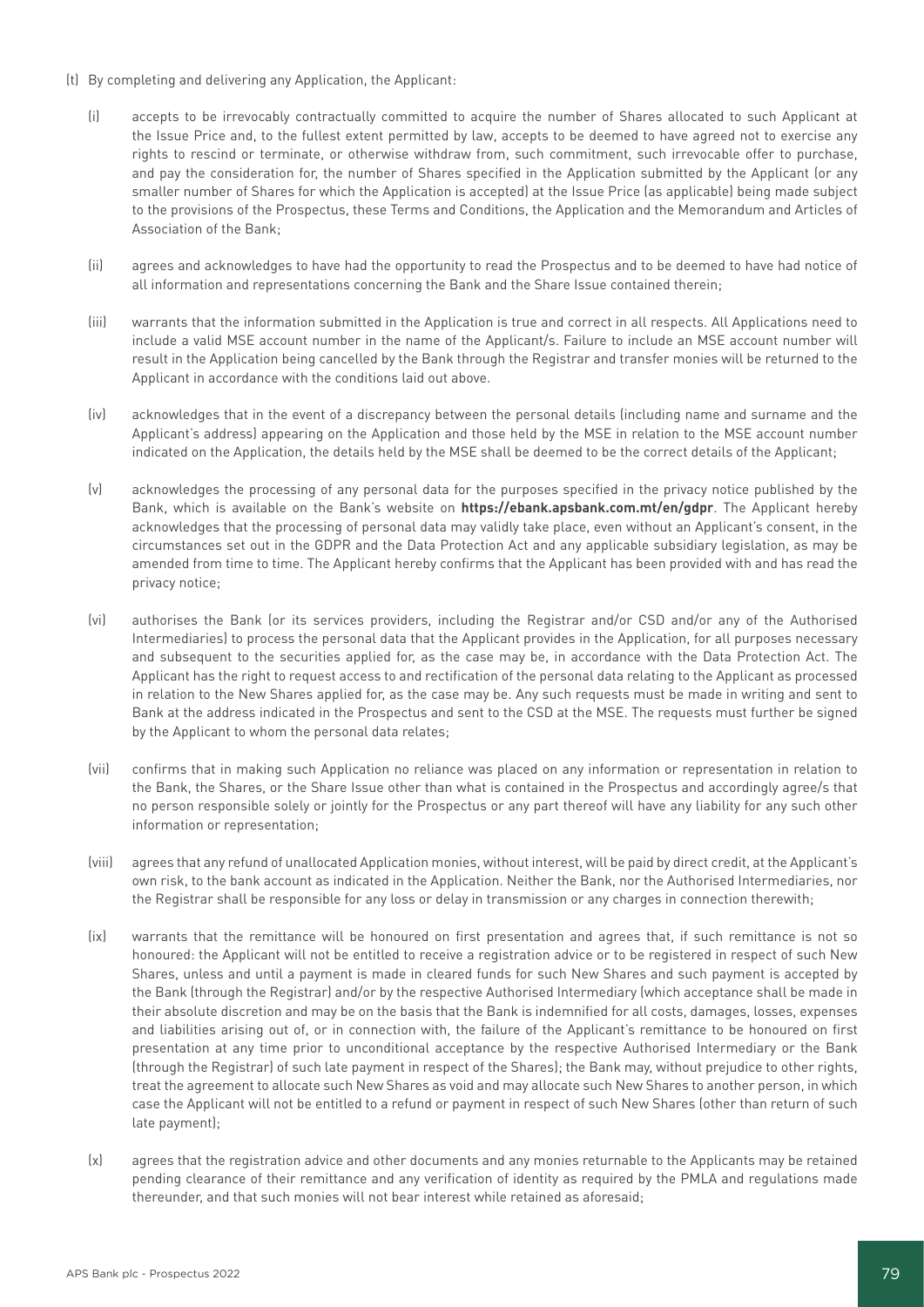- (xi) agrees to provide the Bank and/or Authorised Intermediaries (acting through their agents or advisors), with any information which it/they may request in connection with the Application;
- (xii) agrees that all Applications, acceptances of Applications and contracts resulting therefrom will be governed, and construed, in accordance with Maltese law, and to submit to the jurisdiction of the Maltese courts, and agrees that nothing shall limit the right of the Bank to bring any action, suit or proceedings arising out of or in connection with any such Applications, acceptance of Applications and contracts resulting therefrom in any manner permitted by law in any court of competent jurisdiction;
- (xiii) warrants that, where an Applicant signs and submits an Application on behalf of another person or on behalf of a corporation or corporate entity or association of persons, the Applicant is duly authorised to do so and such person, corporation, corporate entity, or association of persons will also be bound accordingly and will be deemed also to have given the confirmations, warranties and undertakings contained in these Terms and Conditions and accordingly will be deemed also to have given the confirmations, warranties and undertakings contained in these Terms and Conditions and undertake to submit a power of attorney or a copy thereto duly certified by a lawyer or notary public if so required by the Bank and/or the Registrar and/or Authorised Intermediaries (which may act through any advisor and/or intermediary);
- (xiv) warrants that where the Applicant is under the age of 18 years, or where an Application is being lodged in the name and for the benefit of a minor, the person/s signing the Application is/are the parent/s or legal guardian/s of the minor;
- (xv) warrants, in connection with the Application, to have observed all applicable laws, obtained any requisite governmental or other consents, complied with all requisite formalities and paid any issue, transfer or other taxes due in connection with their Application in any territory, and that the Applicant has not taken any action which will or may result in the Bank or its advisors acting in breach of the regulatory or legal requirements of any territory in connection with the Shares, and/or Application;
- (xvi) warrants that all applicable exchange control or other such regulations (including those relating to external transactions) have been duly and fully complied with;
- (xvii) represents that the Applicant is not a U.S. Person as such term is defined in Regulation S under the U.S. Securities Act of 1933, as amended (the "**Securities Act**") as well as not to be accepting the invitation set out in the Prospectus from within United States of America, its territories or possessions or the District of Columbia (the "**United States**" or "**U.S.**") or on behalf or for the account of anyone within the United States or anyone who is a U.S. Person;
- (xviii) acknowledges that the Share Issue has not been and will not be registered under the Securities Act and accordingly, no New Shares may be offered or sold within the United States or to or for the account or benefit of a U.S. Person;
- (xix) agrees that the advisors to the Bank listed in section 3 of this Prospectus will owe the Applicant no duties or responsibilities (fiduciary or otherwise) concerning the Shares or the suitability thereof to the Applicant;
- (xx) agrees that neither the Joint Sponsors & Managers, nor the Registrar, insofar as they are not acting as an Authorised Intermediary, will treat the Applicant as their customer by virtue of said Applicant making an application for New Shares or by virtue of the Application being accepted, and they will not owe you any duties or responsibilities concerning the price of the New Shares or their suitability for the Applicant;
- (xxi) agrees that all documents in connection with the Share Issue will be sent at the Applicant's own risk and may be sent by post at the address (or, in the case of joint Applications, the address of the first named Applicant) as set out in the Application;
- (xxii) renounces to any rights the Applicant may have to set off any amounts the Applicant may at any time owe the Bank against any amount due to the Applicant in respect of the Shares;
- (xxiii) agrees that such Application is addressed to the Bank and that, in respect of those New Shares for which the Application has been accepted, the Applicant shall receive a registration advice confirming such acceptance, or, if the Applicant has registered for the e-portfolio services of the CSD, the Applicant acknowledges that the acceptance of the Application may be verified via access to their e-portfolio; and
- (xxiv) acknowledges that any New Shares which may be allotted will be recorded by the CSD in the MSE account number quoted on the Application even if the details of such account number, as held by the MSE, differ from any or all of the details appearing on the Application.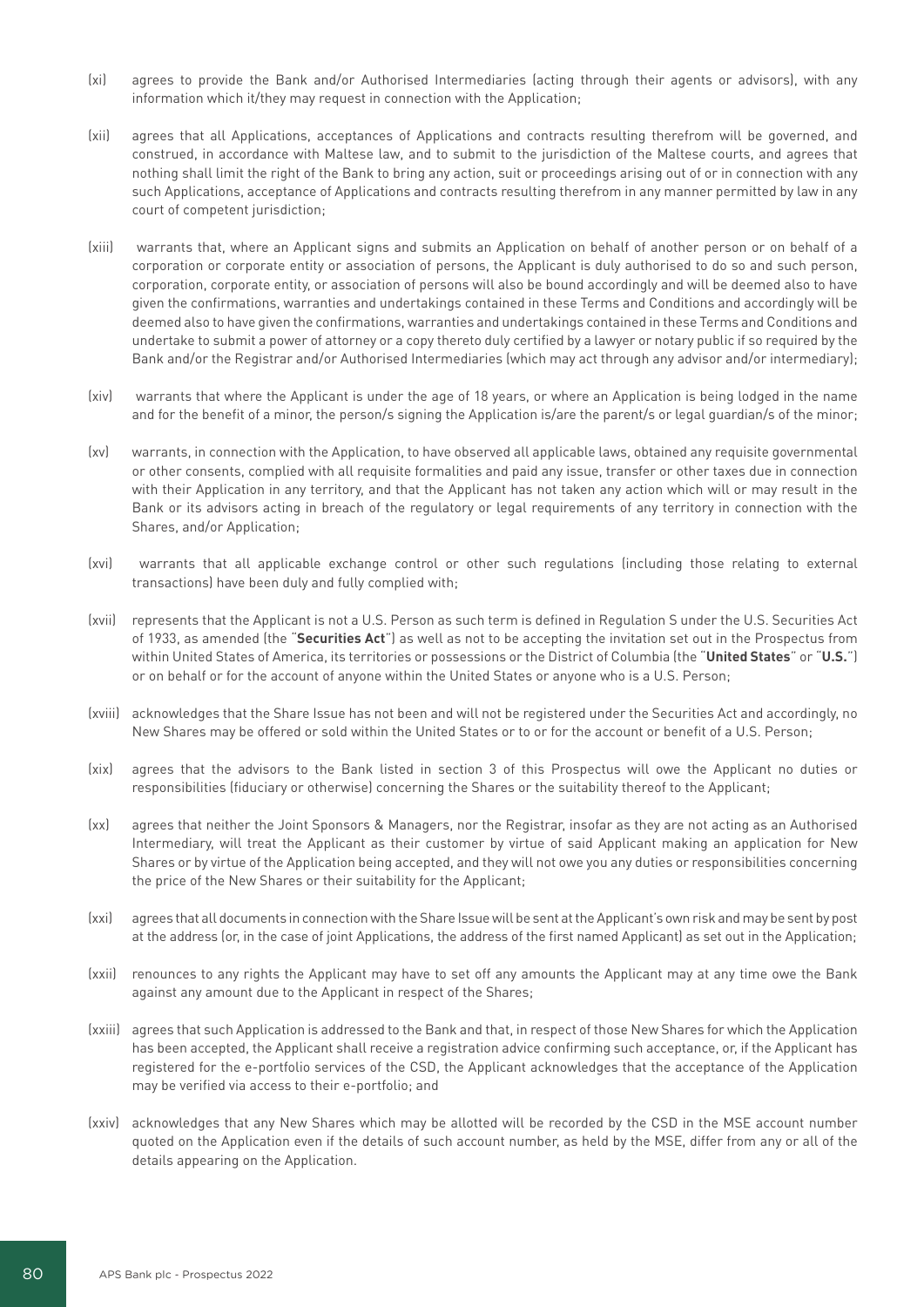# **11. TAXATION**

Investors and prospective investors are urged to seek professional advice as regards both Maltese and any foreign tax legislation and implications which may be applicable to them in respect of the Shares, including their acquisition, holding, and transfer as well as any income or gains derived therefrom or any gains derived on the transfer of such Shares. The following information of the anticipated tax treatment applicable to investors is applicable only in so far as taxation in Malta is concerned and in so far as the investors do not deal in Shares in the course of their normal trading activities. This information does not constitute legal or tax advice and does not purport to be exhaustive.

The information below is based on an interpretation of tax law and practice relative to the applicable legislation as known to the Bank at the date of this Prospectus, in respect of a subject on which no official guidelines exist. Investors are reminded that tax law and practice and their interpretation, as well as the levels of tax on the subject matter referred to in the preceding paragraph, may change from time to time.

This information is being given solely as a general guide. The precise implications for investors will depend, on their particular individual circumstances, and thus professional advice in this respect should be sought accordingly.

### **11.1. Taxation status of the Bank**

The Bank, being a company incorporated and resident for tax purposes in Malta, is subject to income tax in Malta on a worldwide basis. The Bank is subject to income tax at the standard rate of 35 per cent. Certain capital gains as specified in Maltese tax law are also subject to tax, however, the applicable tax rate and the method with which the tax is calculated may vary depending on the asset being transferred.

## **11.2. Tax on dividends**

In general, distributions of dividends from the taxed profits of the Bank to its shareholders should not be subject to any further tax in Malta.

Certain shareholders might, in certain instances, be able to include certain dividends distributed to them by the Bank from its Immovable Property Account, Maltese Taxed Account or Foreign Income Account in their income tax return, with a view to obtaining a full imputation refund in terms of the Full Imputation System. The full imputation refund should be equal to the difference between the tax which is theoretically payable by the shareholder on the grossed-up dividend and the tax paid by the Bank on these profits, but may be subject to a capping.

Full imputation refunds cannot be claimed on profits distributed from the Final Tax Account.

Dividends distributed to, amongst others, an individual resident (or deemed to be resident) in Malta, from profits allocated to the Untaxed Account, should be subject to a 15% withholding tax. In specific circumstances, such withholding tax may also apply to distributions made to non-resident persons. In such cases, the Bank should withhold 15% tax from the amount of the dividend and remit such withholding tax to the Maltese Commissioner for Revenue.

The shareholders may in certain circumstances, opt to declare the gross dividend distributed from the Untaxed Account in their income tax return and claim a refund on the difference between the 15% withholding tax and the personal tax rate applicable to the shareholder on the dividend.

### **11.3. Tax on capital gains**

In accordance with current legislation, for as long as the Shares remain listed on the MSE, and such shares are held as capital assets, no income tax on capital gains is payable in Malta on any transfer of these Shares.

### **11.4. Duty on documents and transfers**

In accordance with current legislation, for as long as the Shares remain listed on the MSE, no duty on documents and transfers is payable in Malta on any transfer of these Shares.

### **11.5. Exchange of information**

In terms of applicable Maltese legislation, the Bank and, or its agent may be required to collect and forward certain information (including, but not limited to, information regarding payments made to certain shareholders) to the Maltese Commissioner for Revenue. The Maltese Commissioner for Revenue will or may, in turn, automatically or on request, forward the information to other relevant tax authorities subject to certain conditions.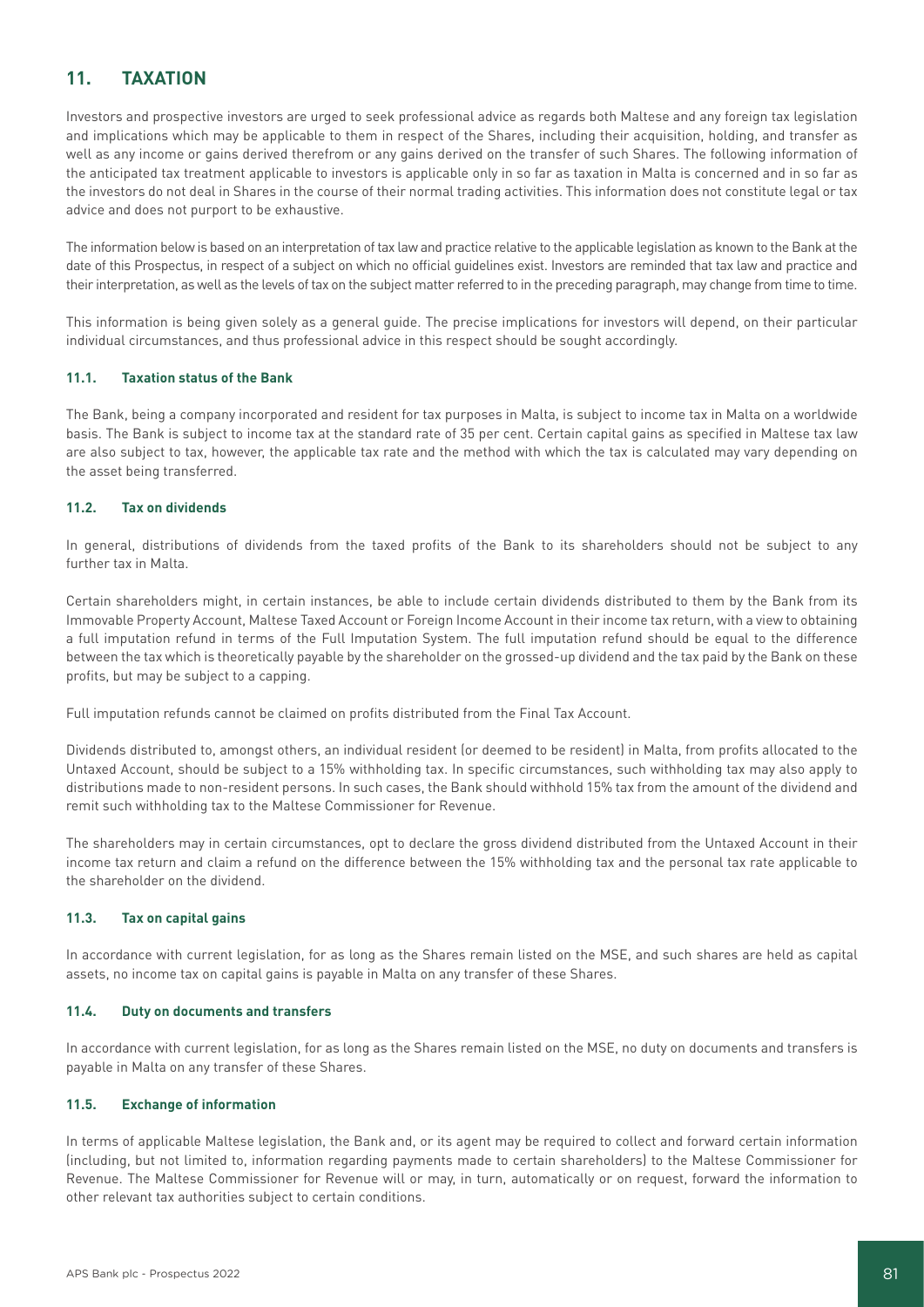#### **11.6. The Common Reporting Standard and the Directive on Administrative Cooperation**

The Organisation for Economic Co-operation and Development ("**OECD**") has developed a global framework, commonly known as the Common Reporting Standard ("**CRS**") for the identification and timely reporting of certain financial information on individuals, and controlling persons of certain entities, who hold financial accounts with financial institutions of participating jurisdictions in order to increase tax transparency and cooperation between tax administrations. Numerous jurisdictions, including Malta, have signed the OECD multilateral competent authority agreement, which is a multilateral agreement outlining the framework to automatically exchange certain financial and personal information as set out within CRS.

So as to introduce an extended automatic exchange of information regime in accordance with the global standard released by the OECD, CRS has also been adopted in the EU through the implementation of Council Directive 2014/107/EU of 9 December 2014 amending Directive 2011/16/EU as regards mandatory automatic exchange of tax information in the field of taxation. This has been transposed in Malta by means of Legal Notice 384 of 2015 amending the Cooperation with Other Jurisdictions on Tax Matters Regulations, (S.L. 123.127) ("**CRS Legislation**"), and has been applicable since 1 January 2016. In terms of this legal notice, the automatic exchange of information obligations shall extend to jurisdictions that are not EU Member States with which there is a relevant arrangement in place.

Malta based financial institutions (defined as such for the purposes of CRS) are obliged to identify and annually report to the Maltese Commissioner for Revenue financial accounts held by a reportable person, as defined under the CRS Legislation, including certain entities with one or more controlling persons, as defined under the CRS Legislation. Financial information relating to shares and the holders thereof may fall within the purview of CRS and may be subject to reporting and information exchange provisions.

Under CRS, financial institutions resident in a CRS participating jurisdiction (such as Malta) would be required to apply onerous due diligence procedures for the identification of reportable accounts. Shareholders may be required to provide certain information and certifications to financial institutions, such as qualifying custodians or any intermediaries, in order to satisfy their obligations under CRS. Certain confidential information in relation to the shareholders, and, or other reportable persons may be reported to the Maltese Commissioner for Revenue or other relevant overseas tax authorities and automatically exchanged pursuant to these arrangements with the tax administrations of other participating jurisdictions.

Prospective investors are advised to seek professional advice in relation to the CRS and EU Council Directive 2014/107/EU. Not complying with the CRS rules may give rise to certain fines or closure of financial accounts.

### **11.7. Foreign Account Tax Compliance Act**

The United States enacted rules, commonly referred to as "FATCA", that generally impose a reporting regime, and in some cases withholding requirements, with respect to certain U.S. source payments (including dividends), gross proceeds from the disposition of property that can produce U.S. source interest and dividends as well as certain payments made by, and financial accounts held with, entities that are classified as financial institutions under FATCA. The United States has entered into an intergovernmental agreement with Malta dated 6 December 2013 regarding the implementation of FATCA in Malta, which has been implemented into Maltese law through the Exchange of Information (United States of America) (FATCA) Order, (S.L.123.156) ("**FATCA Legislation**").

Under the FATCA Legislation, financial institutions in Malta (defined as such for the purposes of FATCA) are required to satisfy applicable due diligence requirements to identify and report financial accounts held by specified U.S. persons, as defined under the FATCA Legislation, and certain non-U.S. entities, which are controlled by U.S. Controlling Persons, as defined under the FATCA Legislation, to the Maltese Commissioner for Revenue. The Maltese Government and the Government of the U.S. shall annually exchange the information obtained pursuant to the FATCA Legislation on an automatic basis.

Financial account information in respect of holders of the shares could fall within the scope of FATCA and they may therefore be subject to reporting obligations. In order to comply with its FATCA obligations, if any, the Bank may be required to obtain certain information, forms and other documentation on the shareholders to report information on reportable accounts to the Maltese Commissioner for Revenue, in accordance with applicable laws and regulations, which will in turn report this information to the Internal Revenue Service in the U.S. shareholders should note that a specified US person in terms of FATCA may include a wider range of investors than the current U.S. Person definition referred to in the term Eligible Investors.

Financial institutions reserve the right to request any information and, or documentation required, in respect of any financial account, in order to comply with the obligations imposed under FATCA and any referring legislation. In the case of failure to provide satisfactory documentation and, or information, financial institutions may take such action as it thinks fit, including without limitation, the closure of the financial account.

**THE ABOVE INFORMATION IS BASED ON TAX LAW AND PRACTICE APPLICABLE AS AT THE DATE OF THE PROSPECTUS. PROSPECTIVE INVESTORS ARE CAUTIONED THAT TAX LAW AND PRACTICE AND THE LEVELS OF TAX RELATING TO THE BANK AND ITS SHAREHOLDERS MAY CHANGE FROM TIME TO TIME. INVESTORS AND PROSPECTIVE INVESTORS ARE THEREFORE**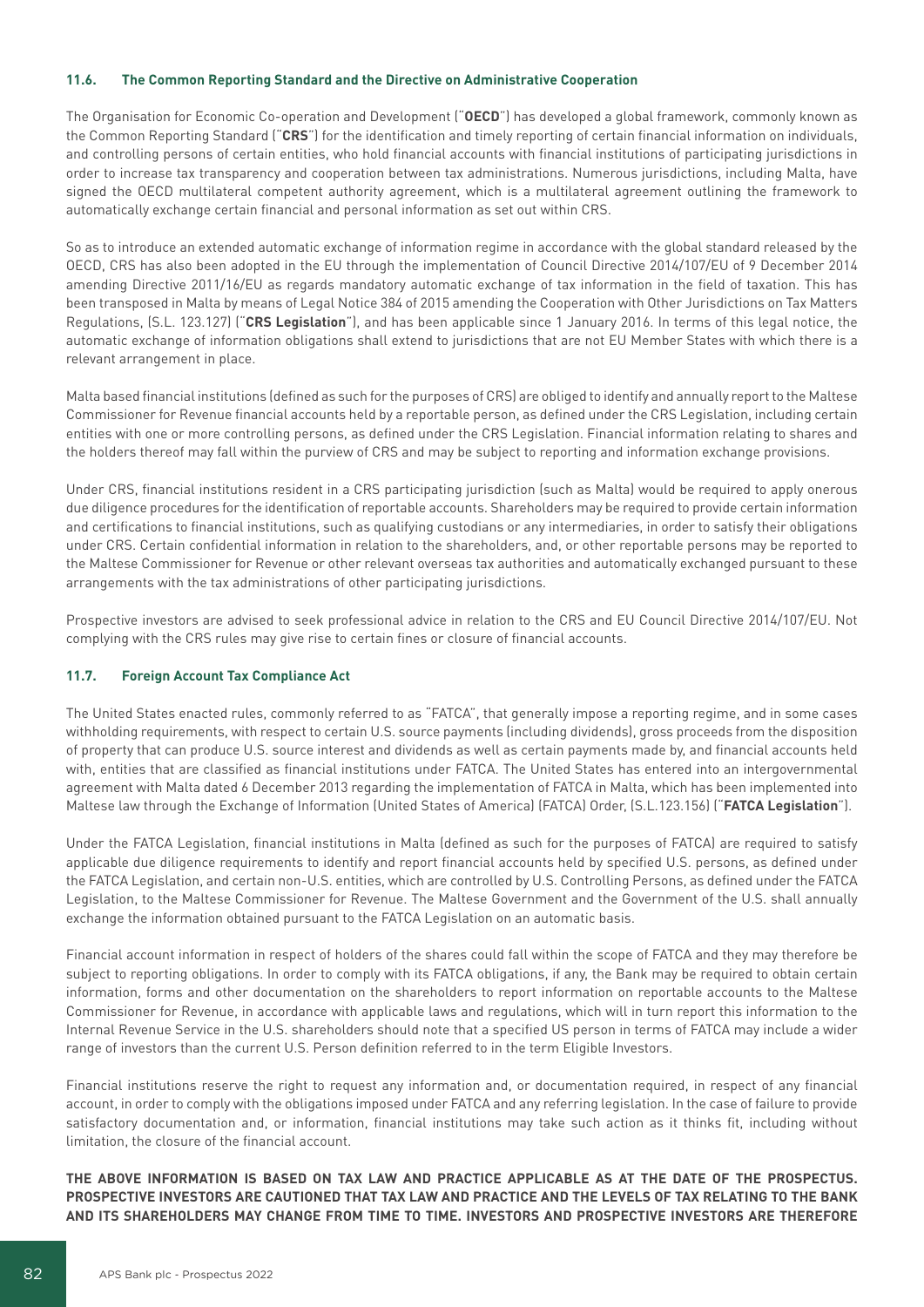**URGED TO SEEK PROFESSIONAL ADVICE AS REGARDS BOTH MALTESE AND ANY FOREIGN TAX LEGISLATION APPLICABLE TO THE ACQUISITION, HOLDING AND DISPOSAL OF THE SHARES, AS WELL AS DIVIDEND PAYMENTS MADE BY THE BANK. THIS INFORMATION, WHICH DOES NOT CONSTITUTE LEGAL OR TAX ADVICE, REFERS ONLY TO INVESTORS WHO DO NOT DEAL IN SECURITIES IN THE COURSE OF THEIR NORMAL TRADING ACTIVITY.**

# **12. THIRD PARTY INFORMATION AND STATEMENTS BY EXPERTS**

This Prospectus does not contain any statement or report attributed to any person as an expert. The Bank confirms any other information sourced from third parties and contained and referred to in this Prospectus has been accurately reproduced in this Prospectus and that there are no facts of which the Bank is aware that have been omitted and which would render the reproduced information inaccurate or misleading.

# **13. DOCUMENTS AVAILABLE FOR INSPECTION**

The following documents (or copies of the same) are available for physical inspection at the Bank's registered office and on the Bank's website (**www.apsbank.com.mt**) for the duration of the validity of the Prospectus:

- (a) The Memorandum and Articles of Association of the Bank; and
- (b) The consolidated audited financial information of the Bank for the financial years ended 31 December 2019, 31 December 2020 and 31 December 2021, together with the auditor's reports thereon.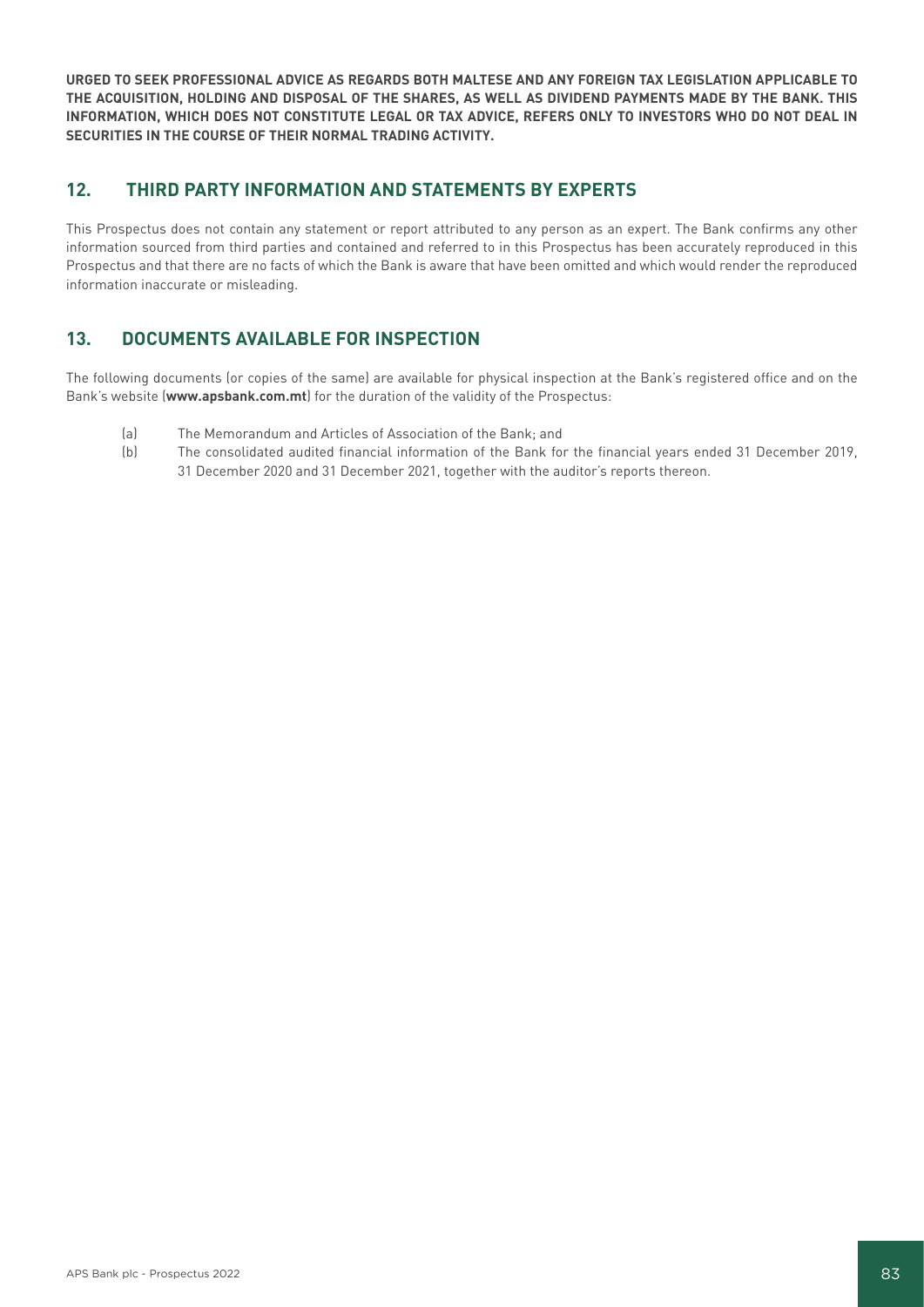## **Annex A: List of Directorships**

## **Mr Martin Scicluna**

| <b>Company</b><br><b>Name</b>                  | <b>Registration</b><br><b>Number</b> | Date of<br><b>Appointment</b> | Date of<br><b>Resignation</b> |
|------------------------------------------------|--------------------------------------|-------------------------------|-------------------------------|
| Accredited Insurance (Europe) Ltd              | C 59505                              | February 2013                 | N/A                           |
| Thybo Malta Ltd                                | C 60466                              | May 2013                      | N/A                           |
| Merck Capital Asset Management Limited         | C 37341                              | June 2013                     | N/A                           |
| Merck Capital Asset Management Holding Limited | C 50423                              | June 2013                     | N/A                           |
| Zarattini International Limited                | C 68839                              | January 2015                  | April 2022                    |
| R&Q Insurance (Europe) Limited                 | C 78902                              | December 2016                 | December 2021                 |
| Merck Capital Limited                          | C 39288                              | June 2013                     | May 2021                      |
| Merck Capital Holding Limited                  | C 39286                              | June 2013                     | May 2021                      |
| St Martin Holding Limited                      | C 68805                              | January 2015                  | April 2021                    |
| Liberty Global Insurance Co Limited            | C 64778                              | April 2014                    | September 2020                |
| Hospitaller Funds SICAV plc (struck-off)       | <b>SV 188</b>                        | December 2012                 | August 2017                   |

## **Dr Ing Joseph C. Attard**

| <b>Company</b><br><b>Name</b>       | <b>Registration</b><br><b>Number</b> | Date of<br><b>Appointment</b> | Date of<br><b>Resignation</b> |
|-------------------------------------|--------------------------------------|-------------------------------|-------------------------------|
| <b>BMIT Limited</b>                 | C 39594                              | May 2009                      | October 2017                  |
| <b>Bellnet Limited</b>              | C 30793                              | May 2009                      | October 2017                  |
| <b>BM Support Services Limited</b>  | C 39699                              | May 2009                      | October 2017                  |
| <b>Kinetix IT Solutions Limited</b> | C 27726                              | May 2009                      | October 2017                  |

## **Mr Franco Azzopardi**

| <b>Company</b><br><b>Name</b>               | <b>Registration</b><br><b>Number</b> | Date of<br><b>Appointment</b> | Date of<br><b>Resignation</b> |
|---------------------------------------------|--------------------------------------|-------------------------------|-------------------------------|
| <b>Express Trailers Engineering Limited</b> | C 76273                              | <b>July 2016</b>              | N/A                           |
| <b>Express VRT Limited</b>                  | C 22618                              | October 2014                  | N/A                           |
| Eyre Cargo Services Limited (Non-Trading)   | C 59901                              | April, 2013                   | N/A                           |
| Emmanuel Vella & Sons Limited (Non-Trading) | C 59900                              | April, 2013                   | N/A                           |
| Express Freights Limited (Non-Trading)      | C 59903                              | April, 2013                   | N/A                           |
| Atlas Insurance PCC Limited                 | C 5601                               | September 2012                | May 2022                      |
| Express Group Limited (Non-Trading)         | C 57218                              | August 2012                   | N/A                           |
| <b>Express Trailers Limited</b>             | C 4278                               | August 2011                   | N/A                           |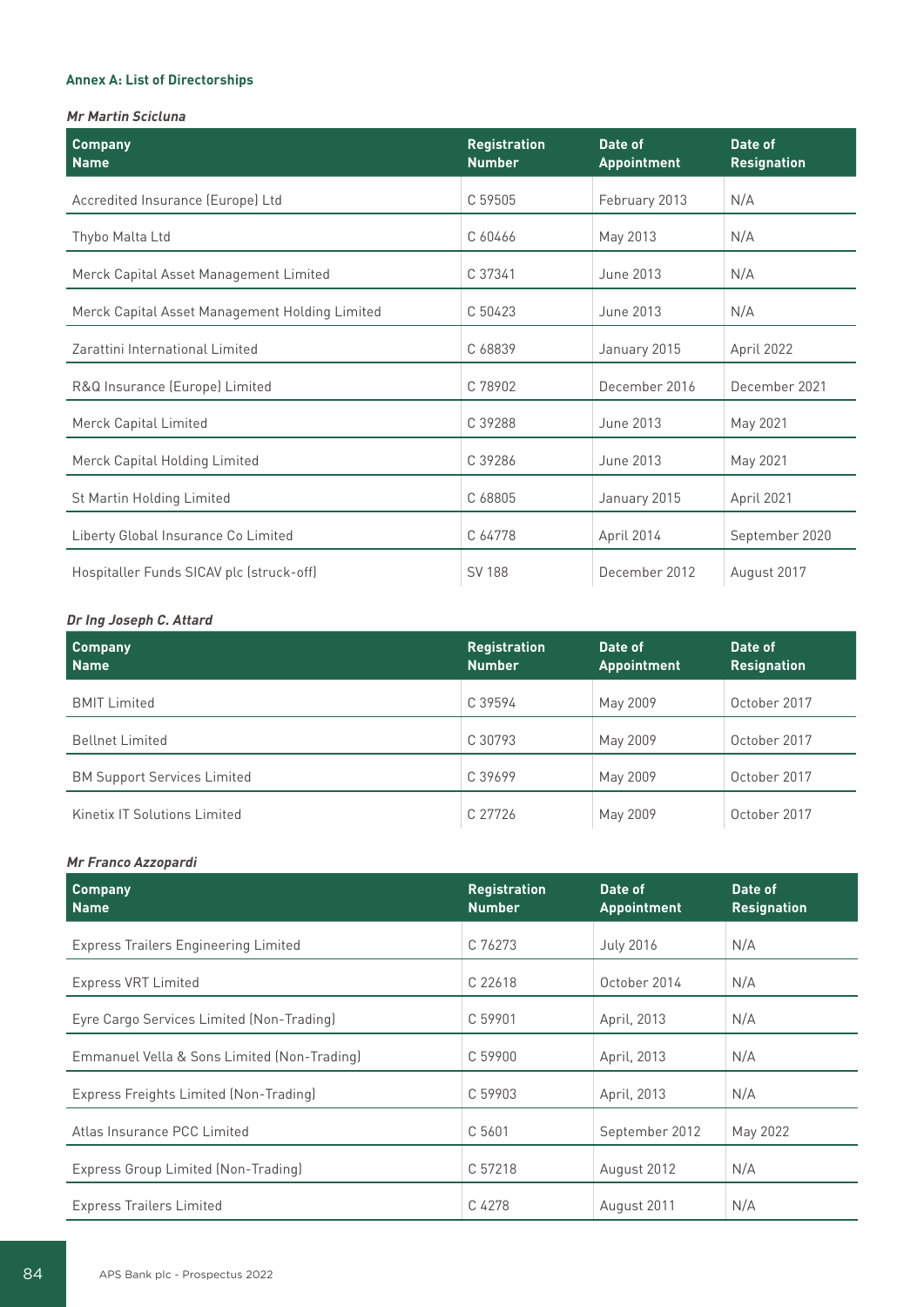| Grand Harbour Marina plc                   | C 26891 | June 2010        | N/A           |
|--------------------------------------------|---------|------------------|---------------|
| RS2 Software plc                           | C 25829 | May 2009         | N/A           |
| Vella Brothers Limited                     | C 3768  | August 2011      | April 2021    |
| Saki La Limited (Holding - Non-Trading)    | C 43050 | <b>July 2009</b> | December 2020 |
| Pelangi Limited (Subsidiary - Non-Trading) | C 46925 | <b>July 2009</b> | December 2020 |
| <b>PMS Holdings Limited</b>                | C 4146  | May 2013         | August 2020   |
| <b>SAI Limited</b>                         | C 34373 | November 2009    | June 2020     |

## **Dr Laragh Cassar**

| <b>Company</b><br><b>Name</b>         | <b>Registration</b><br><b>Number</b> | Date of<br><b>Appointment</b> | Date of<br><b>Resignation</b> |
|---------------------------------------|--------------------------------------|-------------------------------|-------------------------------|
| Hili Properties plc                   | C 57954                              | December 2017                 | N/A                           |
| MedservRegis plc                      | C 28847                              | January 2017                  | N/A                           |
| See Limited                           | C 81352                              | September 2017                | N/A                           |
| <b>Falcon Ventures Limited</b>        | C 23405                              | <b>March 2007</b>             | N/A                           |
| <b>Medserv Operations Limited</b>     | C 2971                               | November 2020                 | October 2021                  |
| Medserv Libya Limited                 | C 55898                              | November 2020                 | October 2021                  |
| Medsery International Limited         | C 44846                              | November 2020                 | October 2021                  |
| Medserv ME Limited                    | C 72250                              | November 2020                 | October 2021                  |
| Medsery Africa Limited                | C 57749                              | November 2020                 | October 2021                  |
| Medsery Eastern Mediterranean Limited | C 50453                              | November 2020                 | October 2021                  |
| Dizz Finance plc                      | C 71189                              | January 2016                  | October 2018                  |
| Sundown Court Limited (Struck Off)    | C 4681                               | N/A                           | September 2021                |
| Equinox International Limited         | C 29674                              | February 2011                 | June 2015                     |

#### **Mr Alfred DeMarco**

| <b>Company</b><br><b>Name</b> | <b>Registration</b><br><b>Number</b> | Date of<br>Appointment | Date of<br><b>Resignation</b> |
|-------------------------------|--------------------------------------|------------------------|-------------------------------|
| Habe Holdings Limited         | C 71224                              | June 2018              | May 2020                      |
| <b>Habe Services Limited</b>  | C 71325                              | June 2018              | May 2020                      |

#### **Mr Victor Gusman**

| <b>Company</b><br><b>Name</b> | <b>Registration</b><br><b>Number</b> | Date of<br>Appointment | <b>Date of A</b><br><b>Resignation</b> |
|-------------------------------|--------------------------------------|------------------------|----------------------------------------|
| G.D.H. Company Limited        | C 66528                              | August 2014            | September 2021                         |
| Kura Gozo Co. Limited         | C 93501                              | October 2019           | <b>July 2021</b>                       |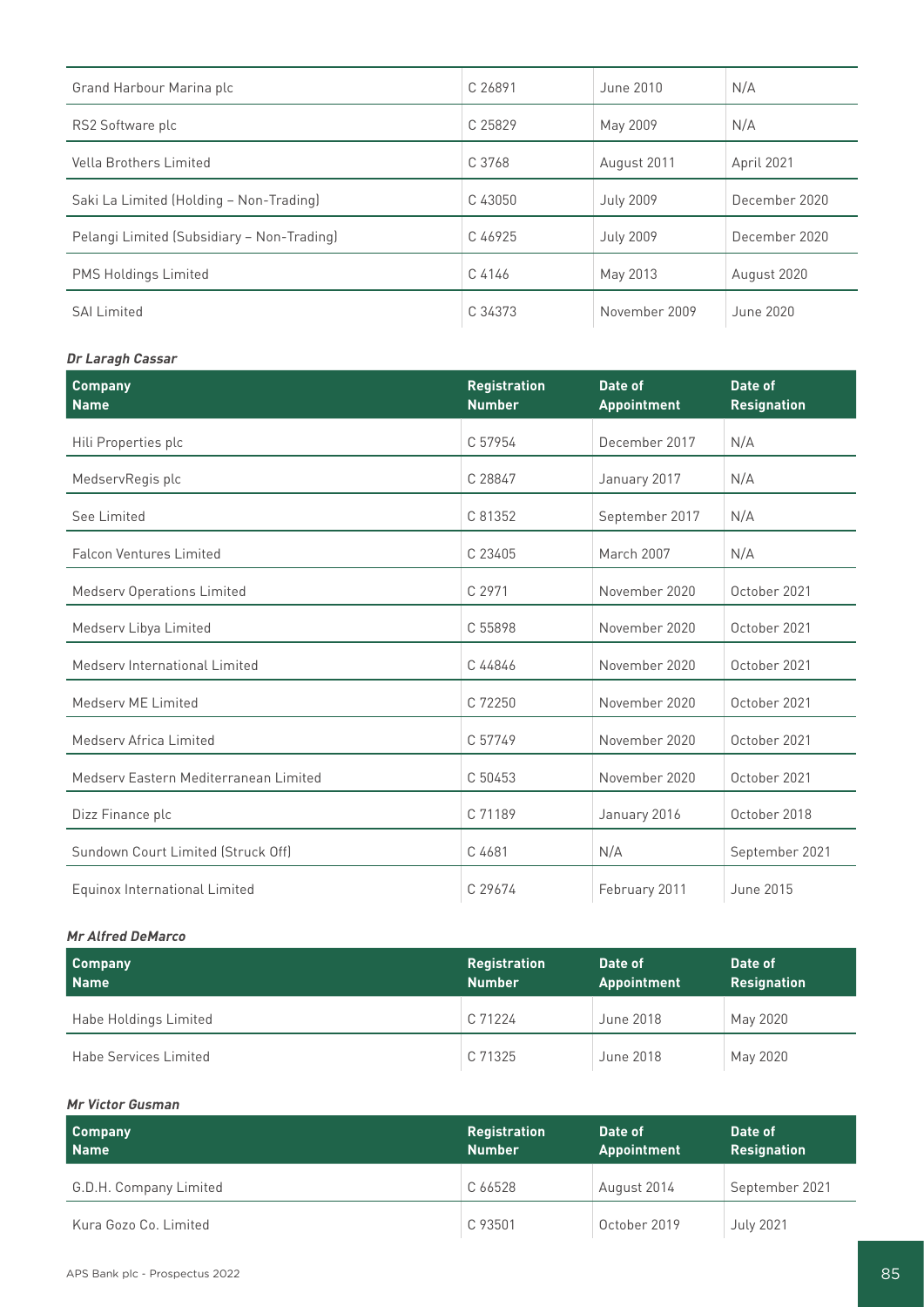## **Mr Michael Pace Ross**

| <b>Company</b><br>  Name          | <b>Registration</b><br><b>Number</b> | Date of<br><b>Appointment</b> | Date of<br><b>Resignation</b> |
|-----------------------------------|--------------------------------------|-------------------------------|-------------------------------|
| Beacon Media Group Ltd            | C 12857                              | October 2021                  | N/A                           |
| Amalgamated Investments SICAV plc | SV 13                                | August 2019                   | N/A                           |
| Santumas Shareholding plc         | C 35                                 | December 2015                 | October 2019                  |
| <b>AROM Holdings Ltd</b>          | C 40389                              | <b>July 2015</b>              | February 2016                 |

#### **Prof Juanito Camilleri**

| <b>Company</b><br><b>Name</b>                  | <b>Registration</b><br><b>Number</b> | Date of<br><b>Appointment</b> | Date of<br><b>Resignation</b> |
|------------------------------------------------|--------------------------------------|-------------------------------|-------------------------------|
| Malta University Investments Portfolio         | C 91490                              | June 2020                     | N/A                           |
| DeNovo Cell Limited                            | C 97576                              | January 2021                  | N/A                           |
| <b>FLASC BV (Dutch)</b>                        | 76566404                             | December 2019                 | N/A                           |
| Epic Malta Ltd (previously Vodafone Malta Ltd) | C 10865                              | April 2020                    | N/A                           |
| <b>Childcare Services Ltd</b>                  | C 20482                              | January 1996                  | N/A                           |
| Ta' Betta Wine Estates Ltd                     | C 32329                              | October 2003                  | N/A                           |
| Harvest Technology plc                         | C 63276                              | <b>March 2015</b>             | February 2022                 |
| <b>APCO Systems Limited</b>                    | C 29099                              | <b>July 2016</b>              | February 2022                 |
| <b>APCO Limited</b>                            | C 8724                               | <b>July 2016</b>              | February 2022                 |
| <b>PTL Limited</b>                             | C 3545                               | <b>July 2016</b>              | February 2022                 |
| Ipsyon Ltd                                     | C 65394                              | <b>July 2016</b>              | February 2022                 |
| 1923 Investment plc                            | C 63261                              | January 2019                  | September 2019                |

## **Mr Marcel Cassar**

| <b>Company</b>                   | <b>Registration</b> | Date of       | Date of            |
|----------------------------------|---------------------|---------------|--------------------|
| Name                             | <b>Number</b>       | Appointment   | <b>Resignation</b> |
| <b>IVALIFE Insurance Limited</b> | C 94404             | December 2020 | N/A                |

**Mr Victor E. Agius; Mr Giovanni Bartolotta; Mr Raymond Bonnici; Mr Anthony Buttigieg; Mr Edward Calleja; Mr Jonathan Caruana; Ms Liana DeBattista; Mr Noel McCarthy; Mr Ronald Mizzi**

None.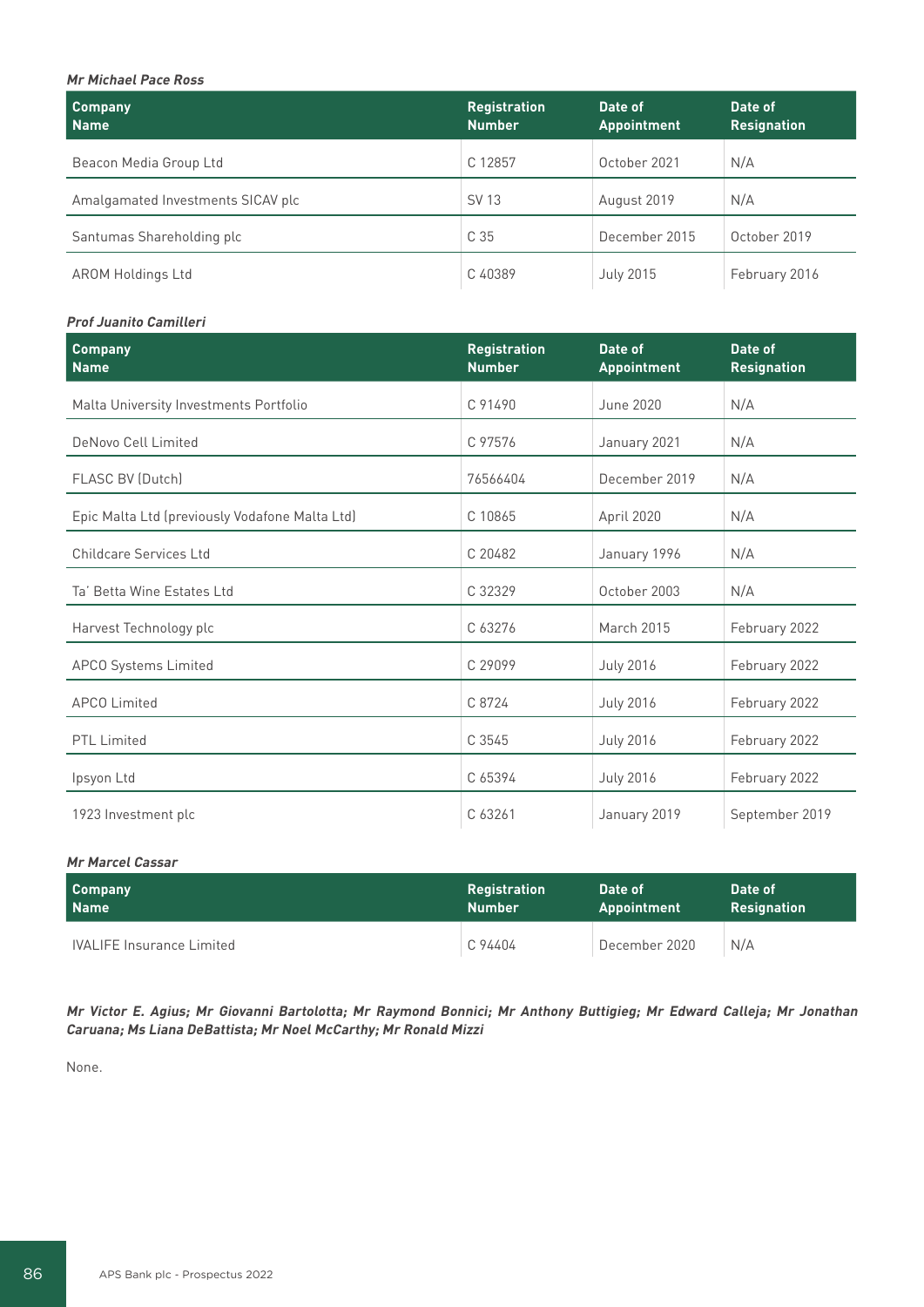## **Annex B - List of Authorised Intermediaries**

| <b>Financial Intermediary</b>                   | <b>Address</b>                                                                        | <b>Telephone</b> |  |
|-------------------------------------------------|---------------------------------------------------------------------------------------|------------------|--|
| APS Bank plc                                    | <b>APS Centre Tower Street</b><br>B'Kara BKR 4012                                     | 21226644         |  |
| Bank of Valletta plc                            | <b>Premium Banking Centre</b><br>475, Triq il-Kbira San Guzepp<br>Sta Venera SVR 1011 | 22751732         |  |
| Calamatta Cuschieri Investment Services Ltd     | Ewropa Business Centre,<br>Triq Dun Karm,<br>B'Kara BKR 9034                          | 25688688         |  |
| Curmi & Partners Ltd                            | Finance House,<br>Princess Elizabeth Street,<br>Ta' Xbiex XBX 1102                    | 21347331         |  |
| Finco Treasury Management Ltd                   | The Bastions,<br>Emvin Cremona Street,<br>Floriana FRN 1281                           | 21220002         |  |
| Hogg Capital Investments Ltd                    | NU Bis Centre,<br>Mosta Road,<br>Lija LJA 9012                                        | 21322872         |  |
| Jesmond Mizzi Financial Advisors Ltd            | 67, Level 3,<br>South Street<br>Valletta VLT 1105                                     | 21224410         |  |
| Lombard Bank Malta plc                          | 67, Republic street<br>Valletta                                                       | 25581112         |  |
| MeDirect Bank (Malta) plc                       | The Centre,<br>Tigne Point,<br>Sliema TPO 0001, Malta                                 | 25574400         |  |
| Michael Grech Financial Investment Services Ltd | The Brokerage<br>St Marta Street<br>Victoria Gozo                                     | 22587000         |  |
| MZ Investment Services Limited                  | 61, St Rita Street<br>Rabat RBT 1523                                                  | 21453739         |  |
| Rizzo Farrugia & Co (Stockbrokers) Ltd          | Airways House Fourth Floor,<br><b>High Street</b><br>Sliema SLM 1551                  | 22583000         |  |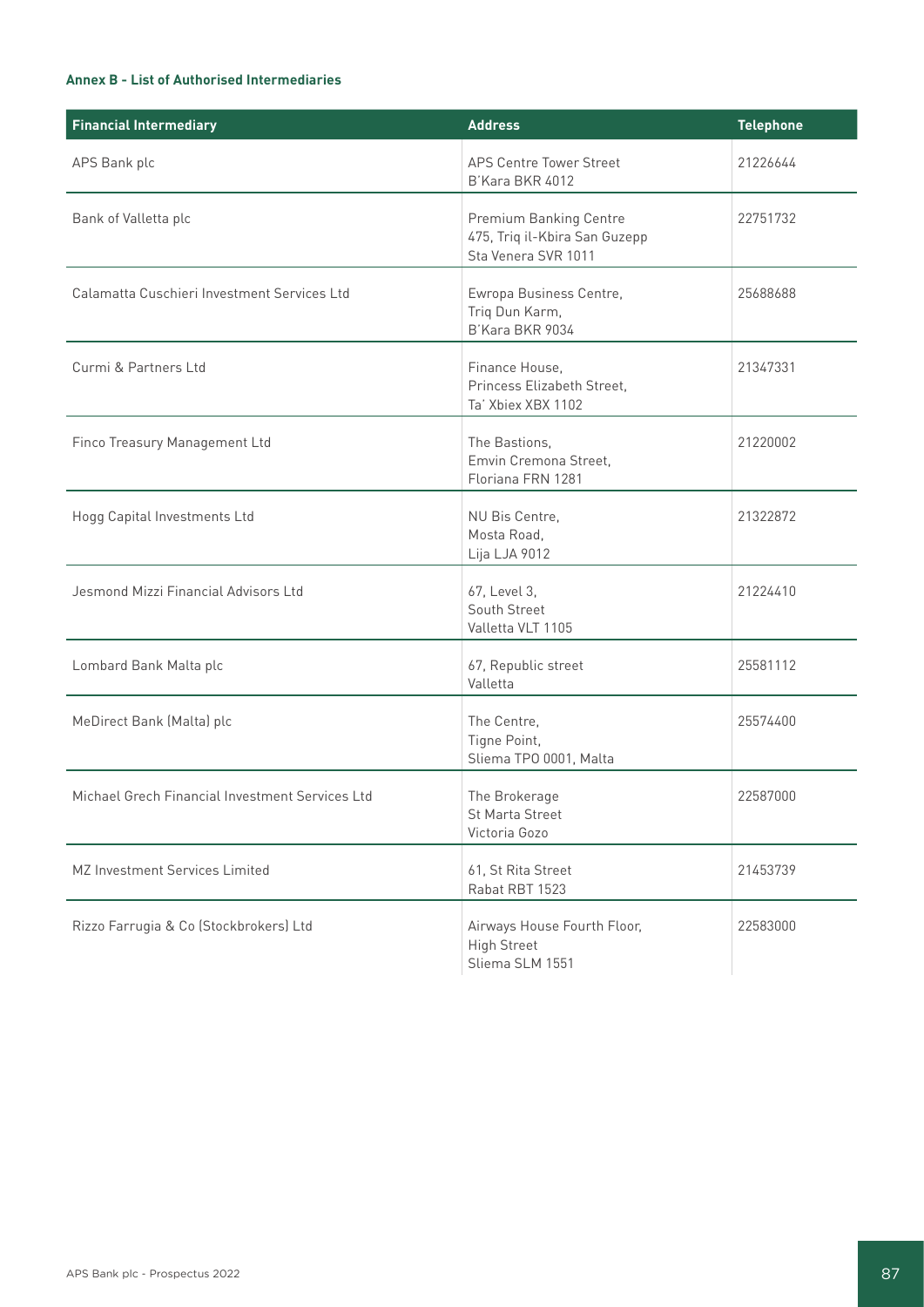

## **APS BANK P.L.C. NEW SHARES APPLICATION FORM 'A' - PREFERRED APPLICANTS**

This application form is not transferrable and entitles you to subscribe for new ordinary shares ("**New Shares**") in APS Bank p.l.c. (the "**Bank**") as either (i) an employee or a director of the Group; or (ii) a Bondholder appearing on the Bank's register of bondholders – in each case as at the Cut-Off Date, being 23 May 2022 (trading session of 19 May 2022); together referred to as 'Preferred Applicants' as defined in the Prospectus dated 24 May 2022 (the "**Prospectus**"). Please read the notes overleaf before completing this Application Form. **Complete in BLOCK LETTERS and Mark 'X' where applicable.**  $\Delta \mathbf{r}$ 

|                                                                                                                                                                                                                                                                                                                                                                                                                                                                                                                                                                                                                                                                                                                                                                                                                                                                                                                                                                                                                                        |                                                           | MSE A/C NO. (mandatory)                                                                                                                                                                                                                                                                                                                                                                                                                    | I.D. CARD / PASSPORT / COMPANY<br>REG. NO. (mandatory)                                                                                                                    |  |  |                                                                                                                                                                                                                                                                             |  |  |                           |  |
|----------------------------------------------------------------------------------------------------------------------------------------------------------------------------------------------------------------------------------------------------------------------------------------------------------------------------------------------------------------------------------------------------------------------------------------------------------------------------------------------------------------------------------------------------------------------------------------------------------------------------------------------------------------------------------------------------------------------------------------------------------------------------------------------------------------------------------------------------------------------------------------------------------------------------------------------------------------------------------------------------------------------------------------|-----------------------------------------------------------|--------------------------------------------------------------------------------------------------------------------------------------------------------------------------------------------------------------------------------------------------------------------------------------------------------------------------------------------------------------------------------------------------------------------------------------------|---------------------------------------------------------------------------------------------------------------------------------------------------------------------------|--|--|-----------------------------------------------------------------------------------------------------------------------------------------------------------------------------------------------------------------------------------------------------------------------------|--|--|---------------------------|--|
|                                                                                                                                                                                                                                                                                                                                                                                                                                                                                                                                                                                                                                                                                                                                                                                                                                                                                                                                                                                                                                        |                                                           |                                                                                                                                                                                                                                                                                                                                                                                                                                            |                                                                                                                                                                           |  |  |                                                                                                                                                                                                                                                                             |  |  |                           |  |
|                                                                                                                                                                                                                                                                                                                                                                                                                                                                                                                                                                                                                                                                                                                                                                                                                                                                                                                                                                                                                                        |                                                           |                                                                                                                                                                                                                                                                                                                                                                                                                                            | NATIONALITY (mandatory)                                                                                                                                                   |  |  |                                                                                                                                                                                                                                                                             |  |  |                           |  |
|                                                                                                                                                                                                                                                                                                                                                                                                                                                                                                                                                                                                                                                                                                                                                                                                                                                                                                                                                                                                                                        |                                                           |                                                                                                                                                                                                                                                                                                                                                                                                                                            | MOBILE NUMBER (mandatory)                                                                                                                                                 |  |  |                                                                                                                                                                                                                                                                             |  |  |                           |  |
| <b>REGISTER FOR E-PORTFOLIO</b>                                                                                                                                                                                                                                                                                                                                                                                                                                                                                                                                                                                                                                                                                                                                                                                                                                                                                                                                                                                                        |                                                           |                                                                                                                                                                                                                                                                                                                                                                                                                                            |                                                                                                                                                                           |  |  |                                                                                                                                                                                                                                                                             |  |  |                           |  |
|                                                                                                                                                                                                                                                                                                                                                                                                                                                                                                                                                                                                                                                                                                                                                                                                                                                                                                                                                                                                                                        |                                                           |                                                                                                                                                                                                                                                                                                                                                                                                                                            | (please use an addendum to Application Form if space is not sufficient)                                                                                                   |  |  |                                                                                                                                                                                                                                                                             |  |  |                           |  |
| TITLE (Mr/Mrs/Ms/)                                                                                                                                                                                                                                                                                                                                                                                                                                                                                                                                                                                                                                                                                                                                                                                                                                                                                                                                                                                                                     | FULL NAME & SURNAME                                       |                                                                                                                                                                                                                                                                                                                                                                                                                                            | I.D. CARD / PASSPORT NO.                                                                                                                                                  |  |  |                                                                                                                                                                                                                                                                             |  |  |                           |  |
| DOCUMENT TYPE                                                                                                                                                                                                                                                                                                                                                                                                                                                                                                                                                                                                                                                                                                                                                                                                                                                                                                                                                                                                                          | COUNTRY OF ISSUE                                          | DATE OF BIRTH<br>NATIONALITY                                                                                                                                                                                                                                                                                                                                                                                                               |                                                                                                                                                                           |  |  |                                                                                                                                                                                                                                                                             |  |  |                           |  |
|                                                                                                                                                                                                                                                                                                                                                                                                                                                                                                                                                                                                                                                                                                                                                                                                                                                                                                                                                                                                                                        |                                                           |                                                                                                                                                                                                                                                                                                                                                                                                                                            | (to be completed ONLY if applicable)                                                                                                                                      |  |  |                                                                                                                                                                                                                                                                             |  |  |                           |  |
| TITLE (Mr/Mrs/Ms/)                                                                                                                                                                                                                                                                                                                                                                                                                                                                                                                                                                                                                                                                                                                                                                                                                                                                                                                                                                                                                     | <b>FULL NAME &amp; SURNAME</b>                            |                                                                                                                                                                                                                                                                                                                                                                                                                                            |                                                                                                                                                                           |  |  |                                                                                                                                                                                                                                                                             |  |  |                           |  |
| DOCUMENT TYPE                                                                                                                                                                                                                                                                                                                                                                                                                                                                                                                                                                                                                                                                                                                                                                                                                                                                                                                                                                                                                          | COUNTRY OF ISSUE                                          | DATE OF BIRTH                                                                                                                                                                                                                                                                                                                                                                                                                              |                                                                                                                                                                           |  |  |                                                                                                                                                                                                                                                                             |  |  |                           |  |
| TITLE (Mr/Mrs/Ms/)                                                                                                                                                                                                                                                                                                                                                                                                                                                                                                                                                                                                                                                                                                                                                                                                                                                                                                                                                                                                                     | FULL NAME & SURNAME                                       |                                                                                                                                                                                                                                                                                                                                                                                                                                            | I.D. CARD / PASSPORT NO.                                                                                                                                                  |  |  |                                                                                                                                                                                                                                                                             |  |  |                           |  |
| DOCUMENT TYPE                                                                                                                                                                                                                                                                                                                                                                                                                                                                                                                                                                                                                                                                                                                                                                                                                                                                                                                                                                                                                          | COUNTRY OF ISSUE                                          | DATE OF BIRTH                                                                                                                                                                                                                                                                                                                                                                                                                              | NATIONALITY                                                                                                                                                               |  |  |                                                                                                                                                                                                                                                                             |  |  |                           |  |
|                                                                                                                                                                                                                                                                                                                                                                                                                                                                                                                                                                                                                                                                                                                                                                                                                                                                                                                                                                                                                                        |                                                           |                                                                                                                                                                                                                                                                                                                                                                                                                                            |                                                                                                                                                                           |  |  |                                                                                                                                                                                                                                                                             |  |  |                           |  |
| New Shares in APS Bank p.l.c. (minimum of 1,000 New Shares at the issue price of €0.62, as defined in the Prospectus, payable in full upon application and subject<br>to the terms of (a) the Prospectus, including the terms and conditions of the Issue; and (b) the memorandum and articles of association of the Bank.<br><b>AMOUNT PAYABLE</b><br>€                                                                                                                                                                                                                                                                                                                                                                                                                                                                                                                                                                                                                                                                               |                                                           |                                                                                                                                                                                                                                                                                                                                                                                                                                            |                                                                                                                                                                           |  |  |                                                                                                                                                                                                                                                                             |  |  |                           |  |
|                                                                                                                                                                                                                                                                                                                                                                                                                                                                                                                                                                                                                                                                                                                                                                                                                                                                                                                                                                                                                                        |                                                           |                                                                                                                                                                                                                                                                                                                                                                                                                                            | (completion of this panel is <b>MANDATORY</b> )                                                                                                                           |  |  |                                                                                                                                                                                                                                                                             |  |  |                           |  |
| <b>BANK</b>                                                                                                                                                                                                                                                                                                                                                                                                                                                                                                                                                                                                                                                                                                                                                                                                                                                                                                                                                                                                                            | <b>IBAN</b>                                               |                                                                                                                                                                                                                                                                                                                                                                                                                                            |                                                                                                                                                                           |  |  |                                                                                                                                                                                                                                                                             |  |  |                           |  |
|                                                                                                                                                                                                                                                                                                                                                                                                                                                                                                                                                                                                                                                                                                                                                                                                                                                                                                                                                                                                                                        |                                                           |                                                                                                                                                                                                                                                                                                                                                                                                                                            |                                                                                                                                                                           |  |  |                                                                                                                                                                                                                                                                             |  |  |                           |  |
|                                                                                                                                                                                                                                                                                                                                                                                                                                                                                                                                                                                                                                                                                                                                                                                                                                                                                                                                                                                                                                        |                                                           |                                                                                                                                                                                                                                                                                                                                                                                                                                            | (completion of this panel is MANDATORY)                                                                                                                                   |  |  |                                                                                                                                                                                                                                                                             |  |  |                           |  |
| In the case of over-allotment, I/We hereby opt for the unsatisfied applications or part thereof to be (please tick one option):<br>$\Box$ (i) Refunded by Direct Credit in the account above (Section E) OR<br>(ii) Transferred in an APS Deposit Account (Savings or Term Deposit) with preferential terms (refer to note 12 overleaf)                                                                                                                                                                                                                                                                                                                                                                                                                                                                                                                                                                                                                                                                                                |                                                           |                                                                                                                                                                                                                                                                                                                                                                                                                                            |                                                                                                                                                                           |  |  |                                                                                                                                                                                                                                                                             |  |  |                           |  |
| I/We have fully understood the instructions for completing this Application Form, and am/are making this Application solely on the basis of the Prospectus, and<br>subject to its Terms and Conditions of the Share Issue (as defined in the Prospectus and as contained therein) which I/We fully accept.<br>I/We hereby authorise the Bank to forward the details to the Malta Stock Exchange ("MSE") for the purposes of registering the New Shares in my/our MSE<br>account, to register for the e-portfolio (where applicable) and to enable the reporting of all necessary transaction and personal information provided in this Appli-<br>cation Form in compliance with Article 26 of MiFIR (Markets in Financial Instruments Regulation) to the Malta Financial Services Authority as competent authority<br>("Transaction Reporting"). Furthermore, I/We understand and acknowledge that the Bank may require additional information for Transaction Reporting purposes<br>and agree that such information will be provided. |                                                           |                                                                                                                                                                                                                                                                                                                                                                                                                                            |                                                                                                                                                                           |  |  |                                                                                                                                                                                                                                                                             |  |  |                           |  |
|                                                                                                                                                                                                                                                                                                                                                                                                                                                                                                                                                                                                                                                                                                                                                                                                                                                                                                                                                                                                                                        |                                                           |                                                                                                                                                                                                                                                                                                                                                                                                                                            |                                                                                                                                                                           |  |  | Signature/s of Applicant/s<br><b>Date</b><br>[Parent/s or legal guardian/s are/is to sign if Applicant is a minor] [All parties are to sign in the case of a joint Application] [Bare owner/s and usufructuary/ies to sign in the case of holdings that are subject to usuf |  |  |                           |  |
|                                                                                                                                                                                                                                                                                                                                                                                                                                                                                                                                                                                                                                                                                                                                                                                                                                                                                                                                                                                                                                        |                                                           |                                                                                                                                                                                                                                                                                                                                                                                                                                            |                                                                                                                                                                           |  |  |                                                                                                                                                                                                                                                                             |  |  | <b>APPLICATION NUMBER</b> |  |
|                                                                                                                                                                                                                                                                                                                                                                                                                                                                                                                                                                                                                                                                                                                                                                                                                                                                                                                                                                                                                                        | APPLICANT (see notes 2 to 6)<br>DOCUMENT TYPE (mandatory) | COUNTRY OF ISSUE (mandatory)<br>LEI - Legal Entity Identifier (if applicant is NOT an individual)<br><b>ADDITIONAL (JOINT) APPLICANTS</b> (see note 3)<br>I/WE APPLY TO PURCHASE AND ACQUIRE (see note 9)<br>AMOUNT OF NEW SHARES IN FIGURES<br><b>DIVIDEND MANDATE</b> (see notes 10 and 11)<br>Cash Dividends, if any, will be credited to the below account:<br>REFUND MANDATE (see notes 10 and 12)<br>AUTHORISED INTERMEDIARY'S STAMP | DATE OF BIRTH (mandatory)<br>DECISION MAKER/MINOR'S PARENTS/LEGAL GUARDIAN(S)/USUFRUCT (see notes 4, 7 and 8)<br>AMOUNT IN WORDS<br><b>AUTHORISED INTERMEDIARY'S CODE</b> |  |  |                                                                                                                                                                                                                                                                             |  |  |                           |  |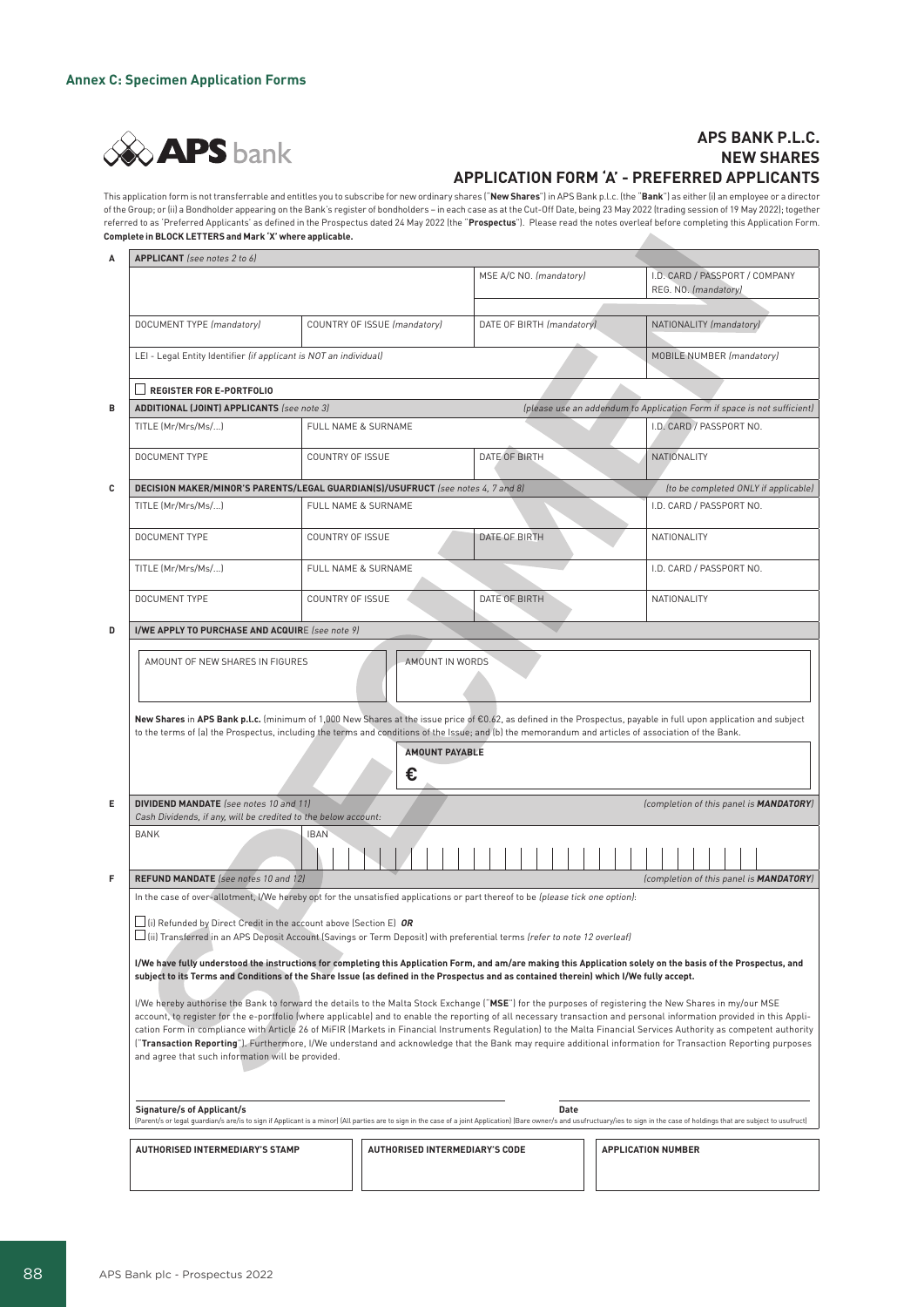#### **Notes on how to complete this Application Form and other information**

The following notes are to be read in conjunction with the Prospectus dated 24 May 2022 regulating the Share Issue

- 1. This Application is governed by the Terms and Conditions of the Share Issue contained in section [10] of the Prospectus dated 24 May 2022. Capitalised terms not defined herein shall, unless the context otherwise requires, have the meaning ascribed to them in the Prospectus.
- 2. The Application Form is to be completed in BLOCK LETTERS. Applicants who are non-residents in Malta for tax purposes, must indicate their passport number in Panel A.
- 3. The MSE Account Number pertaining to Bondholders has been pre-printed in Panel A and reflects the MSE account number on the Bank's register of bondholders at the CSD as at the Cut-Off Date.

Employees and directors of the Group as at the Cut-Off Date are to insert full personal details in Panel A (including MSE account number which is mandatory). In the case of an Application by more than one person (including husband and wife) full details of all individuals must be given in Panels A and B but the person **whose name appears in Panel A shall, for all intents and purposes, be deemed to be the registered holder of the New Shares (vide note 6 below).** Applications by more than two persons are to use the addendum to the Application Form.

Upon submission of an Application Form, Applicants who opt to have an online e-portfolio facility (by marking the relative box in Panel A), will receive by mail at their registered address a handle code to activate the new e-portfolio login. Registration for the e-portfolio facility requires a mobile number to be provided on the Application Form. The shareholder's statement of holdings evidencing entitlement to New Shares held in the register kept by the central securities depository operated by the MSE ("**CSD**") and registration advices evidencing movements in such register, will be available through the said e-portfolio facility on https://eportfolio.borzamalta.com.mt/. Further details on the e-portfolio may be found on https://eportfolio.borzamalta.com.mt/help.

- 4. Applications in the name and for the benefit of minors shall be allowed provided that the applicant already holds an account with the MSE. Any New Shares allocated pursuant to such an Application shall be registered in the name of the minor, with dividend, if any, payable to the parents or legal guardian/s signing the Application Form until such time as the minor attains the age of eighteen (18) years, following which all dividends, if any, shall be payable directly to the registered holder, provided that the Bank has been duly notified in writing of the fact that the minor has attained the age of eighteen (18) years. Panel C must be inserted with full details of the parents/ legal guardians.
- 5. In the case of a body corporate, a valid Legal Entity Identifier ("**LEI**") needs to be inserted in Panel A. **Failure to include a valid LEI code, will result in the Application being cancelled by the Registrar.** Applications must be signed by duly authorised representatives indicating the capacity in which they are signing.
- **6. PREFERRED APPLICANTS ARE TO NOTE THAT ANY SECURITIES ALLOTTED TO THEM WILL BE RECORDED BY THE MSE IN THE MSE ACCOUNT QUOTED ON THIS APPLICATION FORM EVEN IF THE DETAILS OF SUCH MSE ACCOUNT NUMBER, AS HELD BY THE CSD OF THE MSE, DIFFER FROM ANY OR ALL OF THE DETAILS APPEARING OVERLEAF. A SEPARATE REQUEST BY THE APPLICANT TO CHANGE THESE DETAILS AS RECORDED AT THE MSE, WILL HAVE TO BE AFFECTED.**
- 7. Where a decision to invest is taken by a third party authorised to transact on behalf of the Applicant (a "**decision maker**") such as an individual that holds a power of attorney to trade on the Applicant's account or applications under a discretionary account, details of the decision maker need to be included in Panel C.
- 8. Where an Applicant quotes an MSE account number which is held subject to usufruct, both the bare owner/s and the usufructuary/ies are to sign the Application Form.
- 9. Applications must be for a minimum subscription of 1,000 New Shares.
- 10. The Offer Period will open at 09:00 hours on 3 June 2022 and will close at 12:00 hours on 17 June 2022, or earlier in case of over-subscription. Completed Application Forms are to be delivered to any of the Authorised Intermediaries listed in Annex B of the Prospectus during regular office hours. **Remittances by post are made at the risk of the Applicant and the Bank disclaims all responsibility for any such remittances not being received by the date of closing of the subscription lists.** If any Application is not accepted after the closure of the subscription lists or is accepted for fewer New Shares than those applied for, the monies equivalent to the number of New Shares not being accepted will be processed in terms of the Applicants mandate provided in Panel F.
- 11. Dividends, if any, will be credited to the bank account indicated in Panel E or as otherwise amended by the shareholder.
- 12. Only applicable to Flii): Applicants are to express their option to place the unsatisfied applications, or part thereof, in a deposit product offered by the Bank exclusively for this Share Issue by completing the form available on apsbank.com.mt/ipo (savings account at 0.5% p.a. for 6 months or 1-year term deposit at 1% p.a. or 2-year term deposit at 2% p.a. or 3-year term deposit at 3% p.a.). Should no option be selected, F(i) will be the default option. The relative terms and conditions are available from apsbank.com.mt/ipo and in hard copy from the Bank's branches, upon request. The Bank reserves the right to conduct further due diligence verifications to complete the onboarding process, and reserves the right to refuse onboarding without providing any reason. Should onboarding fail to be completed, the Bank may unilaterally refund the monies to the account number stipulated in Panel F.
- 13. The Bank reserves the right to refuse any Application which appears to be in breach of the Terms and Conditions of the Share Issue as contained in the Prospectus dated 24 May 2022.
- 14. Any Applicant who submits an Application Form to the Bank and/or receives any investment advice from the Bank in respect of the Share Issue should refer to section 8.2 of the Prospectus which (a) sets out certain conflicts of interest that arise in connection with the Bank acting as an Authorised Intermediary and its provision of investment advisory services in respect of the Share Issue, and (b) describes how the Bank mitigates such conflicts of interest.
- 15. By completing and delivering an Application Form you (as the Applicant/s) acknowledge that:
	- a. the Bank or its duly appointed agents including the CSD and the Registrar, may process the personal data that you provide in the Application Form in accordance with the Data Protection Act (Cap. 586 of the laws of Malta) and the General Data Protection Regulation (GDPR)(EU) 2016/679 as amended from time to time;
	- b. the Bank may process such personal data for all purposes necessary for and related to the New Shares applied for; and
	- c. you, as the Applicant, have the right to request access to and rectification of the personal data relating to you, as processed by the Bank.
		- Any such requests must be made in writing and addressed to the Bank. The request must be signed by yourself as the Applicant to whom the personal data relates.

**The value of investments can go up or down and past performance is not necessarily indicative of future performance. Prior to purchasing New Shares, an investor should consult an independent financial advisor, licensed under the Investment Services Act (Cap. 370 of the laws of Malta), for advice.**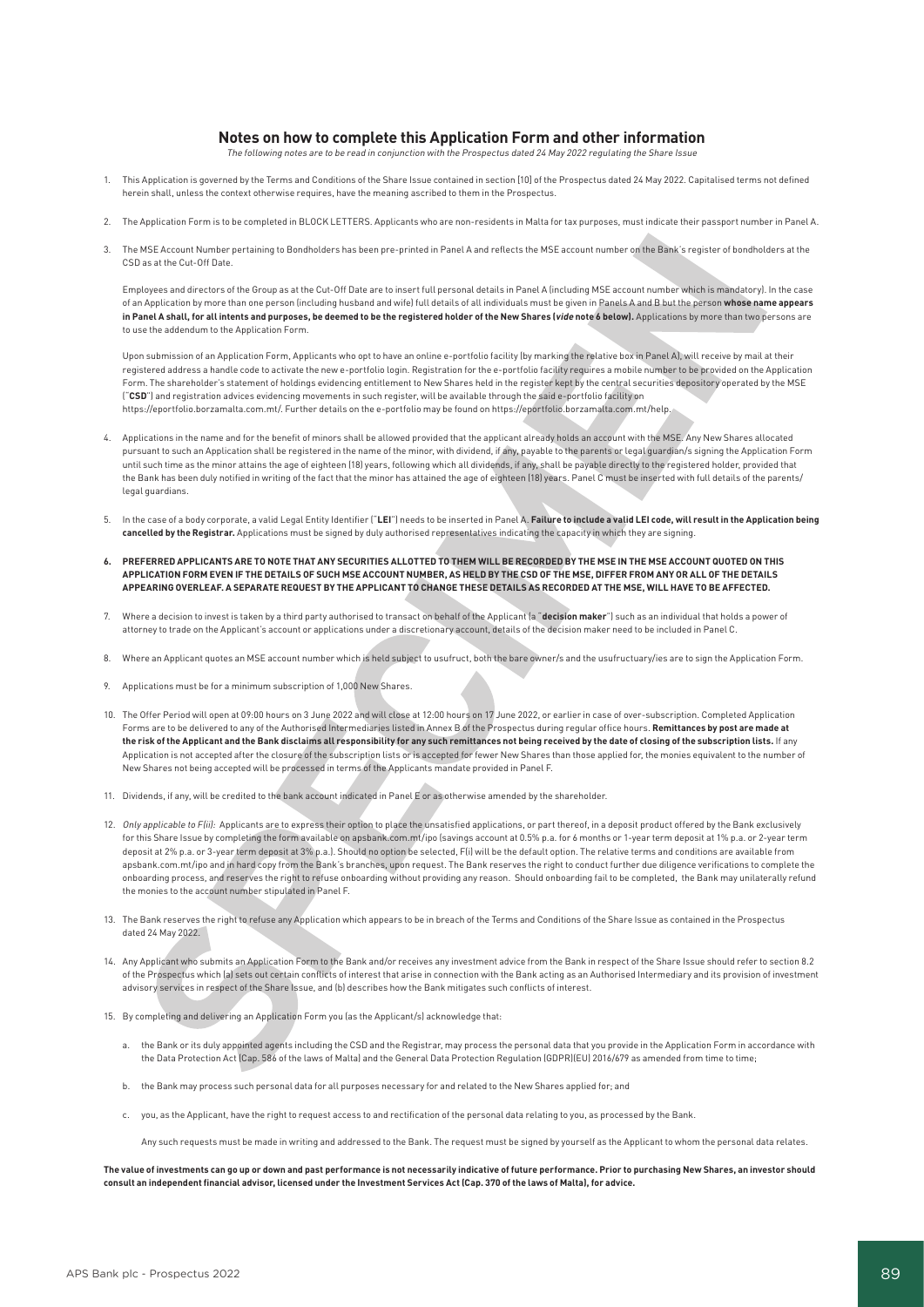

## **APS BANK P.L.C. NEW SHARES APPLICATION FORM 'B' – GENERAL PUBLIC**

**Please read the notes overleaf before completing this Application Form. Complete in BLOCK LETTERS and Mark 'X' where applicable.**

| А | APPLICANT (see notes 2 to 6)                                                                                                                                                                                                                                                                                                                                                                                                                                                                                                                                                                                                                                                                                         |                                                                                                                                                                                                                                        |                                         |                                                                                            |                                |                                                                                                                    |                                                 |  |
|---|----------------------------------------------------------------------------------------------------------------------------------------------------------------------------------------------------------------------------------------------------------------------------------------------------------------------------------------------------------------------------------------------------------------------------------------------------------------------------------------------------------------------------------------------------------------------------------------------------------------------------------------------------------------------------------------------------------------------|----------------------------------------------------------------------------------------------------------------------------------------------------------------------------------------------------------------------------------------|-----------------------------------------|--------------------------------------------------------------------------------------------|--------------------------------|--------------------------------------------------------------------------------------------------------------------|-------------------------------------------------|--|
|   | Non-Resident                                                                                                                                                                                                                                                                                                                                                                                                                                                                                                                                                                                                                                                                                                         | $\Box$ Minor (under 18)                                                                                                                                                                                                                |                                         |                                                                                            | Body Corporate/Body of Persons |                                                                                                                    | CIS-Prescribed Fund                             |  |
| в | TITLE (Mr/Mrs/Ms/)                                                                                                                                                                                                                                                                                                                                                                                                                                                                                                                                                                                                                                                                                                   |                                                                                                                                                                                                                                        | FULL NAME AND SURNAME / REGISTERED NAME |                                                                                            |                                |                                                                                                                    |                                                 |  |
|   | ADDRESS                                                                                                                                                                                                                                                                                                                                                                                                                                                                                                                                                                                                                                                                                                              |                                                                                                                                                                                                                                        |                                         |                                                                                            |                                |                                                                                                                    |                                                 |  |
|   |                                                                                                                                                                                                                                                                                                                                                                                                                                                                                                                                                                                                                                                                                                                      |                                                                                                                                                                                                                                        |                                         |                                                                                            |                                |                                                                                                                    | POST CODE                                       |  |
|   | MSE A/C NO. (mandatory)                                                                                                                                                                                                                                                                                                                                                                                                                                                                                                                                                                                                                                                                                              |                                                                                                                                                                                                                                        |                                         | <b>DOCUMENT TYPE</b><br>I.D. CARD / PASSPORT / COMPANY REG. NO. (mandatory)<br>(mandatory) |                                |                                                                                                                    | COUNTRY OF ISSUE<br>(mandatory)                 |  |
|   | LEI - Legal Entity Identifier<br>(if applicant is NOT an individual)                                                                                                                                                                                                                                                                                                                                                                                                                                                                                                                                                                                                                                                 | DATE OF BIRTH<br>(mandatory)                                                                                                                                                                                                           |                                         |                                                                                            | NATIONALITY<br>(mandatory)     |                                                                                                                    | MOBILE NUMBER<br>(mandatory)                    |  |
|   | $\Box$ REGISTER FOR E-PORTFOLIO                                                                                                                                                                                                                                                                                                                                                                                                                                                                                                                                                                                                                                                                                      |                                                                                                                                                                                                                                        |                                         |                                                                                            |                                |                                                                                                                    |                                                 |  |
| с | <b>ADDITIONAL (JOINT) APPLICANTS</b> (see note 3)                                                                                                                                                                                                                                                                                                                                                                                                                                                                                                                                                                                                                                                                    |                                                                                                                                                                                                                                        |                                         |                                                                                            |                                |                                                                                                                    |                                                 |  |
|   | TITLE (Mr/Mrs/Ms/)                                                                                                                                                                                                                                                                                                                                                                                                                                                                                                                                                                                                                                                                                                   |                                                                                                                                                                                                                                        | FULL NAME & SURNAME                     |                                                                                            |                                | (please use an addendum to Application Form if space is not sufficient)<br>I.D. CARD / PASSPORT NO.<br>NATIONALITY |                                                 |  |
|   | <b>DOCUMENT TYPE</b>                                                                                                                                                                                                                                                                                                                                                                                                                                                                                                                                                                                                                                                                                                 | COUNTRY OF ISSUE                                                                                                                                                                                                                       |                                         | DATE OF BIRTH                                                                              |                                |                                                                                                                    |                                                 |  |
| D | DECISION MAKER/MINOR'S PARENTS/LEGAL GUARDIAN(S)/USUFRUCT (see notes 4, 7 and 8)                                                                                                                                                                                                                                                                                                                                                                                                                                                                                                                                                                                                                                     |                                                                                                                                                                                                                                        |                                         |                                                                                            |                                |                                                                                                                    | (to be completed ONLY if applicable)            |  |
|   | TITLE (Mr/Mrs/Ms/)                                                                                                                                                                                                                                                                                                                                                                                                                                                                                                                                                                                                                                                                                                   | FULL NAME & SURNAME                                                                                                                                                                                                                    |                                         |                                                                                            |                                |                                                                                                                    | I.D. CARD / PASSPORT NO.                        |  |
|   | DOCUMENT TYPE                                                                                                                                                                                                                                                                                                                                                                                                                                                                                                                                                                                                                                                                                                        | COUNTRY OF ISSUE                                                                                                                                                                                                                       |                                         | DATE OF BIRTH                                                                              |                                | NATIONALITY                                                                                                        |                                                 |  |
|   | TITLE (Mr/Mrs/Ms/)                                                                                                                                                                                                                                                                                                                                                                                                                                                                                                                                                                                                                                                                                                   |                                                                                                                                                                                                                                        | FULL NAME & SURNAME                     |                                                                                            |                                | I.D. CARD / PASSPORT NO.                                                                                           |                                                 |  |
|   | <b>DOCUMENT TYPE</b>                                                                                                                                                                                                                                                                                                                                                                                                                                                                                                                                                                                                                                                                                                 | COUNTRY OF ISSUE                                                                                                                                                                                                                       |                                         | DATE OF BIRTH                                                                              |                                | NATIONALITY                                                                                                        |                                                 |  |
| Е | I/WE APPLY TO PURCHASE AND ACQUIRE (see note 9)                                                                                                                                                                                                                                                                                                                                                                                                                                                                                                                                                                                                                                                                      |                                                                                                                                                                                                                                        |                                         |                                                                                            |                                |                                                                                                                    |                                                 |  |
|   | AMOUNT IN WORDS<br>AMOUNT OF NEW SHARES IN FIGURES<br>New Shares in APS Bank p.l.c. (the "Bank") (minimum of 1,000 New Shares) at the Issue Price of €0.62, as defined in the Prospectus dated 24 May 2022                                                                                                                                                                                                                                                                                                                                                                                                                                                                                                           |                                                                                                                                                                                                                                        |                                         |                                                                                            |                                |                                                                                                                    |                                                 |  |
|   | (the "Prospectus"), payable in full upon application and subject to the terms of (a) the Prospectus, including the terms and conditions of the Issue; and (b) the<br>memorandum and articles of association of the Bank.<br><b>AMOUNT PAYABLE</b><br>€                                                                                                                                                                                                                                                                                                                                                                                                                                                               |                                                                                                                                                                                                                                        |                                         |                                                                                            |                                |                                                                                                                    |                                                 |  |
| F | <b>DIVIDEND MANDATE</b> (see notes 10 and 11)<br>Cash Dividends, if any, will be credited to the below account:                                                                                                                                                                                                                                                                                                                                                                                                                                                                                                                                                                                                      |                                                                                                                                                                                                                                        |                                         |                                                                                            |                                |                                                                                                                    | (completion of this panel is <b>MANDATORY</b> ) |  |
|   | BANK                                                                                                                                                                                                                                                                                                                                                                                                                                                                                                                                                                                                                                                                                                                 | <b>IBAN</b>                                                                                                                                                                                                                            | .                                       | .                                                                                          |                                |                                                                                                                    |                                                 |  |
| G |                                                                                                                                                                                                                                                                                                                                                                                                                                                                                                                                                                                                                                                                                                                      |                                                                                                                                                                                                                                        |                                         |                                                                                            |                                |                                                                                                                    |                                                 |  |
|   | <b>REFUND MANDATE</b> (see notes 10 and 12)<br>(completion of this panel is MANDATORY)<br>In the case of over-allotment, I/We hereby opt for the unsatisfied applications or part thereof to be (please tick one option):                                                                                                                                                                                                                                                                                                                                                                                                                                                                                            |                                                                                                                                                                                                                                        |                                         |                                                                                            |                                |                                                                                                                    |                                                 |  |
|   | $\Box$ (i) Refunded by Direct Credit in the account above (Section F) OR<br>□ (ii) Transferred in an APS Deposit Account (Savings or Term Deposit) with preferential terms (refer to note 12 overleaf)                                                                                                                                                                                                                                                                                                                                                                                                                                                                                                               |                                                                                                                                                                                                                                        |                                         |                                                                                            |                                |                                                                                                                    |                                                 |  |
|   | I/We have fully understood the instructions for completing this Application Form, and am/are making this Application solely on the basis of the Prospectus, and<br>subject to its Terms and Conditions of the Share Issue (as defined in the Prospectus and as contained therein) which I/We fully accept.                                                                                                                                                                                                                                                                                                                                                                                                           |                                                                                                                                                                                                                                        |                                         |                                                                                            |                                |                                                                                                                    |                                                 |  |
|   | I/We hereby authorise the Bank to forward the details to the Malta Stock Exchange ("MSE") for the purposes of registering the New Shares in my/our MSE account, to register<br>for the e-portfolio (where applicable) and to enable the reporting of all necessary transaction and personal information provided in this Application Form in compliance with<br>Article 26 of MiFIR (Markets in Financial Instruments Regulation) to the Malta Financial Services Authority as competent authority ("Transaction Reporting"). Furthermore, I/<br>We understand and acknowledge that the Bank may require additional information for Transaction Reporting purposes and agree that such information will be provided. |                                                                                                                                                                                                                                        |                                         |                                                                                            |                                |                                                                                                                    |                                                 |  |
|   | <b>Signature/s of Applicant/s</b>                                                                                                                                                                                                                                                                                                                                                                                                                                                                                                                                                                                                                                                                                    | Date<br>(Parent/s or legal guardian/s are/is to sign if Applicant is a minor) (All parties are to sign in the case of a joint Application) (Bare owner/s and usufructuary/ies to sign in the case of holdings that are subject to usuf |                                         |                                                                                            |                                |                                                                                                                    |                                                 |  |
|   | <b>AUTHORISED INTERMEDIARY'S STAMP</b>                                                                                                                                                                                                                                                                                                                                                                                                                                                                                                                                                                                                                                                                               |                                                                                                                                                                                                                                        | <b>AUTHORISED INTERMEDIARY'S CODE</b>   |                                                                                            |                                | <b>APPLICATION NUMBER</b>                                                                                          |                                                 |  |
|   |                                                                                                                                                                                                                                                                                                                                                                                                                                                                                                                                                                                                                                                                                                                      |                                                                                                                                                                                                                                        |                                         |                                                                                            |                                |                                                                                                                    |                                                 |  |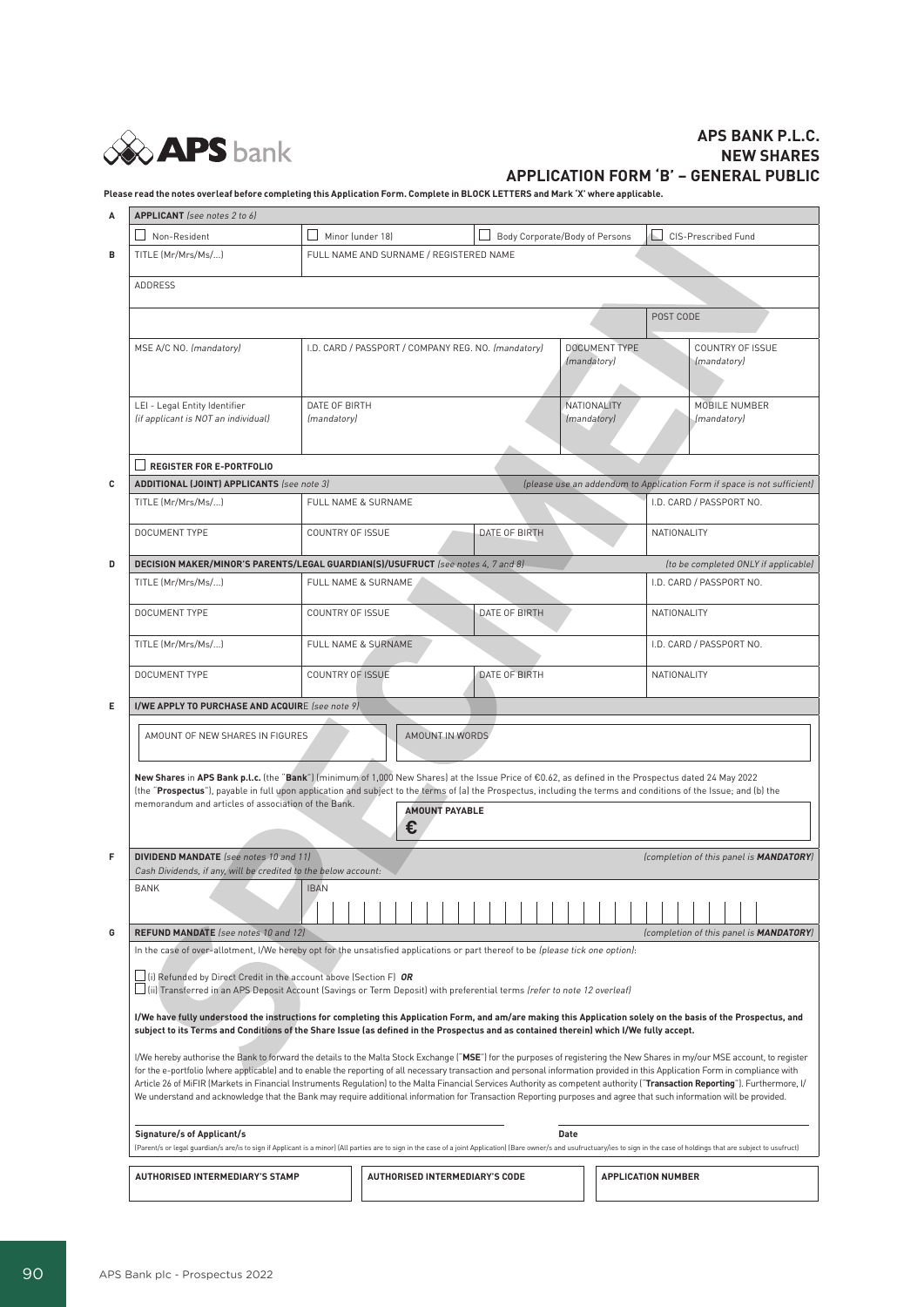#### **Notes on how to complete this Application Form and other information**

The following notes are to be read in conjunction with the Prospectus dated 24 May 2022 regulating the Share Issue

- 1. This Application is governed by the Terms and Conditions of the Share Issue contained in section [10] of the Prospectus dated 24 May 2022. Capitalised terms not defined herein shall, unless the context otherwise requires, have the meaning ascribed to them in the Prospectus.
- 2. The Application Form is to be completed in BLOCK LETTERS. Applicants who are non-residents in Malta for tax purposes, must indicate their passport number in Panel B. The relative box in Panel A must also be marked appropriately.
- 3. Applicants are to insert full personal details in Panel B. In the case of an Application by more than one person (including husband and wife) full details of all individuals must be given in Panels B and C but the person **whose name appears in Panel B shall, for all intents and purposes, be deemed to be the registered holder of the New Shares (vide note 6 below).** Applications by more than two persons are to use the addendum to the Application Form.

Upon submission of an Application Form, Applicants who opt to have an online e-portfolio facility (by marking the relative box in Panel B), will receive by mail at their registered address a handle code to activate the new e-portfolio login. Registration for the e-portfolio facility requires a mobile number to be provided on the Application Form. The shareholder's statement of holdings evidencing entitlement to New Shares held in the register kept by the central securities depository operated by the MSE ("**CSD**") and registration advices evidencing movements in such register will be available through the said e-portfolio facility on https://eportfolio.borzamalta.com.mt/. Further detail on the e-portfolio may be found on https://eportfolio.borzamalta.com.mt/help.

- 4. Applications in the name and for the benefit of minors shall be allowed provided that the applicant already holds an account with the MSE. Any New Shares allocated pursuant to such an Application shall be registered in the name of the minor, with dividend, if any, payable to the parents or legal guardian/s signing the Application Form until such time as the minor attains the age of eighteen (18) years, following which all dividends, if any, shall be payable directly to the registered holder, provided that the Bank has been duly notified in writing of the fact that the minor has attained the age of eighteen (18) years. Panel D must be inserted with full details of the parents/ legal guardians.
- 5. In the case of a body corporate, the name of the entity exactly as registered and the registration number are to be inserted in Panel B. A valid Legal Entity Identifier ("**LEI**") needs to be inserted in Panel B. **Failure to include a valid LEI code, will result in the Application being cancelled by the Registrar.** Applications must be signed by duly authorised representatives indicating the capacity in which they are signing.
- **6. APPLICANTS ARE TO INSERT AN MSE ACCOUNT NUMBER IN THE SPACE PROVIDED IN PANEL B, AND FAILURE TO DO SO WILL RESULT IN REJECTION OF THE APPLICATION FORM. APPLICANTS ARE TO NOTE THAT ANY SECURITIES ALLOTTED TO THEM WILL BE RECORDED BY THE MSE IN THE MSE ACCOUNT QUOTED ON THIS APPLICATION FORM EVEN IF THE DETAILS OF SUCH MSE ACCOUNT NUMBER, AS HELD BY THE CSD OF THE MSE, DIFFER FROM ANY OR ALL OF THE DETAILS APPEARING OVERLEAF. A SEPARATE REQUEST BY THE APPLICANT TO CHANGE THESE DETAILS AS RECORDED AT THE MSE, WILL HAVE TO BE AFFECTED.**
- 7. Where a decision to invest is taken by a third party authorised to transact on behalf of the Applicant (a "**decision maker**") such as an individual that holds a power of attorney to trade on the Applicant's account or applications under a discretionary account, details of the decision maker need to be included in Panel D.
- 8. Where an Applicant quotes an MSE account number which is held subject to usufruct, both the bare owner/s and the usufructuary/ies are to sign the Application Form.
- 9. Applications must be for a minimum subscription of 1,000 New Shares.
- 10. The Offer Period will open at 09:00 hours on 3 June 2022 and will close at 12:00 hours on 17 June 2022, or earlier in case of over-subscription. Completed Application Forms are to be delivered to any of the Authorised Intermediaries listed in Annex B of the Prospectus during regular office hours. **Remittances by post are made at the risk of the Applicant and the Bank disclaims all responsibility for any such remittances not being received by the date of closing of the subscription lists.** If any Application is not accepted after the closure of the subscription lists or is accepted for fewer New Shares than those applied for, the monies equivalent to the new number of New Shares not being accepted will be processed in terms of the Applicants mandate provided in Panel G.
- 11. Dividends, if any, will be credited to the bank account indicated in Panel F or as otherwise amended by the shareholder.
- 12. Only applicable to G(ii): Applicants are to express their option to place the unsatisfied applications, or part thereof, in a deposit product offered by the Bank exclusively for this Share Issue by completing the form available on apsbank.com.mt/ipo (savings account at 0.5% p.a. for 6 months or 1-year term deposit at 1% p.a. or 2-year term deposit at 2% p.a. or 3-year term deposit at 3% p.a.). Should no option be selected, G(i) will be the default option. The relative terms and conditions are available from apsbank.com.mt/ipo and in hard copy from the Bank's branches, upon request. The Bank reserves the right to conduct further due diligence verifications to complete the onboarding process, and reserves the right to refuse onboarding without providing any reason. Should onboarding fail to be completed, the Bank may unilaterally refund the monies to the account number stipulated in Panel G.
- 13. The Bank reserves the right to refuse any Application which appears to be in breach pf the Terms and Conditions of the Share Issue as contained in the Prospectus dated 24 May 2022.
- 14. Any Applicant who submits an Application Form to the Bank and/or receives any investment advice from the Bank in respect of the Share Issue should refer to section 8.2 of the Prospectus which (a) sets out certain conflicts of interest that arise in connection with the Bank acting as an Authorised Intermediary and its provision of investment advisory services in respect of the Share Issue, and (b) describes how the Bank mitigates such conflicts of interest.
- 15. By completing and delivering an Application Form you (as the Applicant/s) acknowledge that:
	- a. the Bank or its duly appointed agents including the CSD and the Registrar, may process the personal data that you provide in the Application Form in accordance with the Data Protection Act (Cap. 586 of the laws of Malta) and the General Data Protection Regulation (GDPR)(EU) 2016/679 as amended from time to time;
	- b. the Bank may process such personal data for all purposes necessary for and related to the New Shares applied for; and
	- c. you, as the Applicant, have the right to request access to and rectification of the personal data relating to you, as processed by the Bank.

Any such requests must be made in writing and addressed to the Bank. The request must be signed by yourself as the Applicant to whom the personal data relates.

**The value of investments can go up or down and past performance is not necessarily indicative of future performance. Prior to purchasing New Shares, an investor should consult an independent financial advisor, licensed under the Investment Services Act (Cap. 370 of the laws of Malta), for advice.**